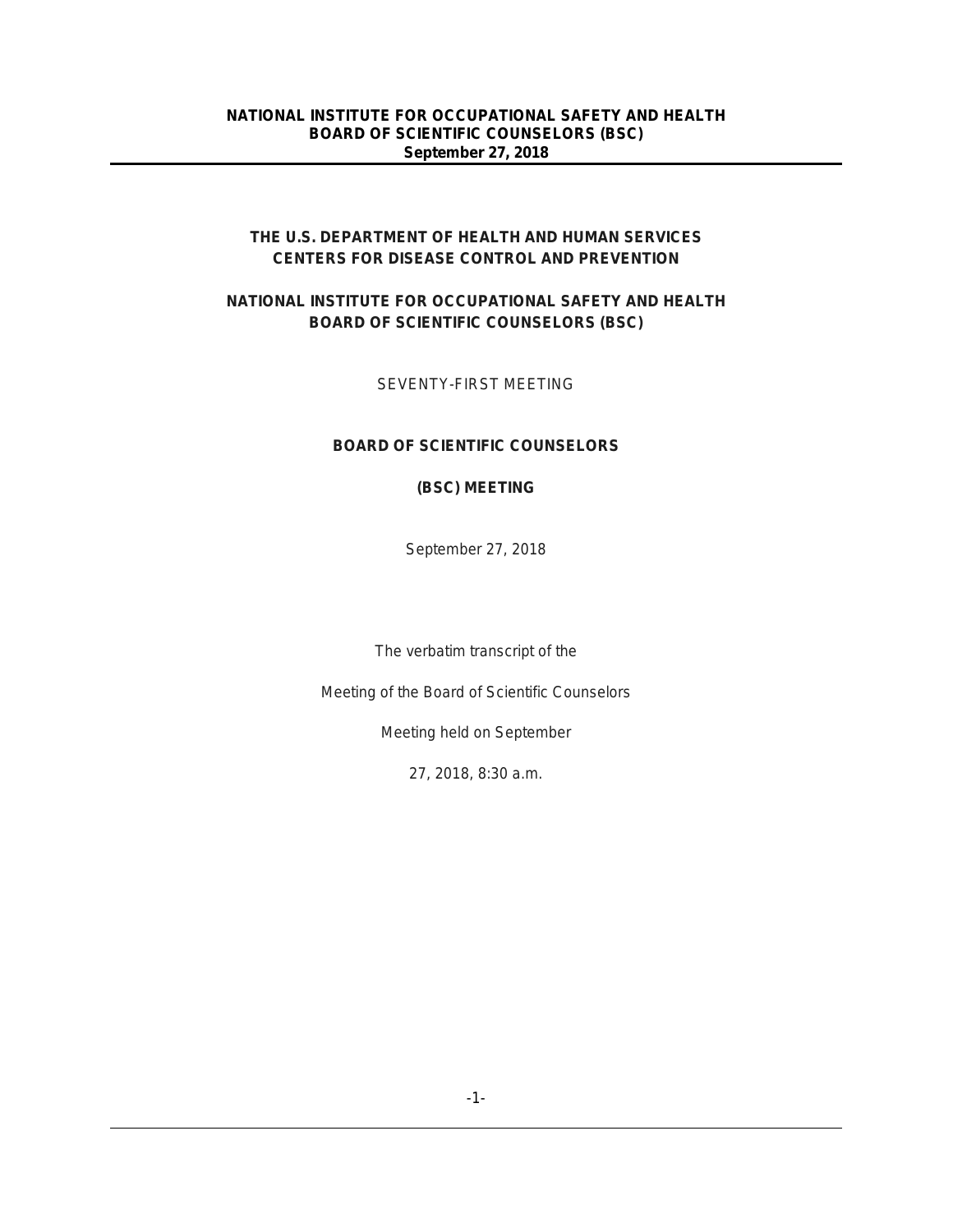# **C O N T E N T S**

September 27, 2018

WELCOME AND INTRODUCTION, MEETING LOGISTICS MR. ALBERTO GARCIA

AGENDA, ANNOUNCEMENTS, AND APPROVAL OF MINUTES DR. TERRY BUNN

DIRECTOR'S OPENING REMARKS DR. JOHN HOWARD

NIOSH CONFRONTS THE OPIOID CRISIS MS. LORE JACKSON-LEE

BREAK

21ST CENTURY SURVEILLANCE REPORT RADM MARGARET KITT AND DR. TERRI SCHNORR

LUNCH

PUBLIC COMMENTS MR. ALBERTO GARCIA

ENHANCING THE TRANSPARENCY OF NIOSH SCIENCE DR. JOHN PIACENTINO

SUMMARY & WRAP-UP, FUTURE AGENDA ITEMS, MEETING DATES, CLOSING REMARKS DR. TERRY BUNN

ADJOURN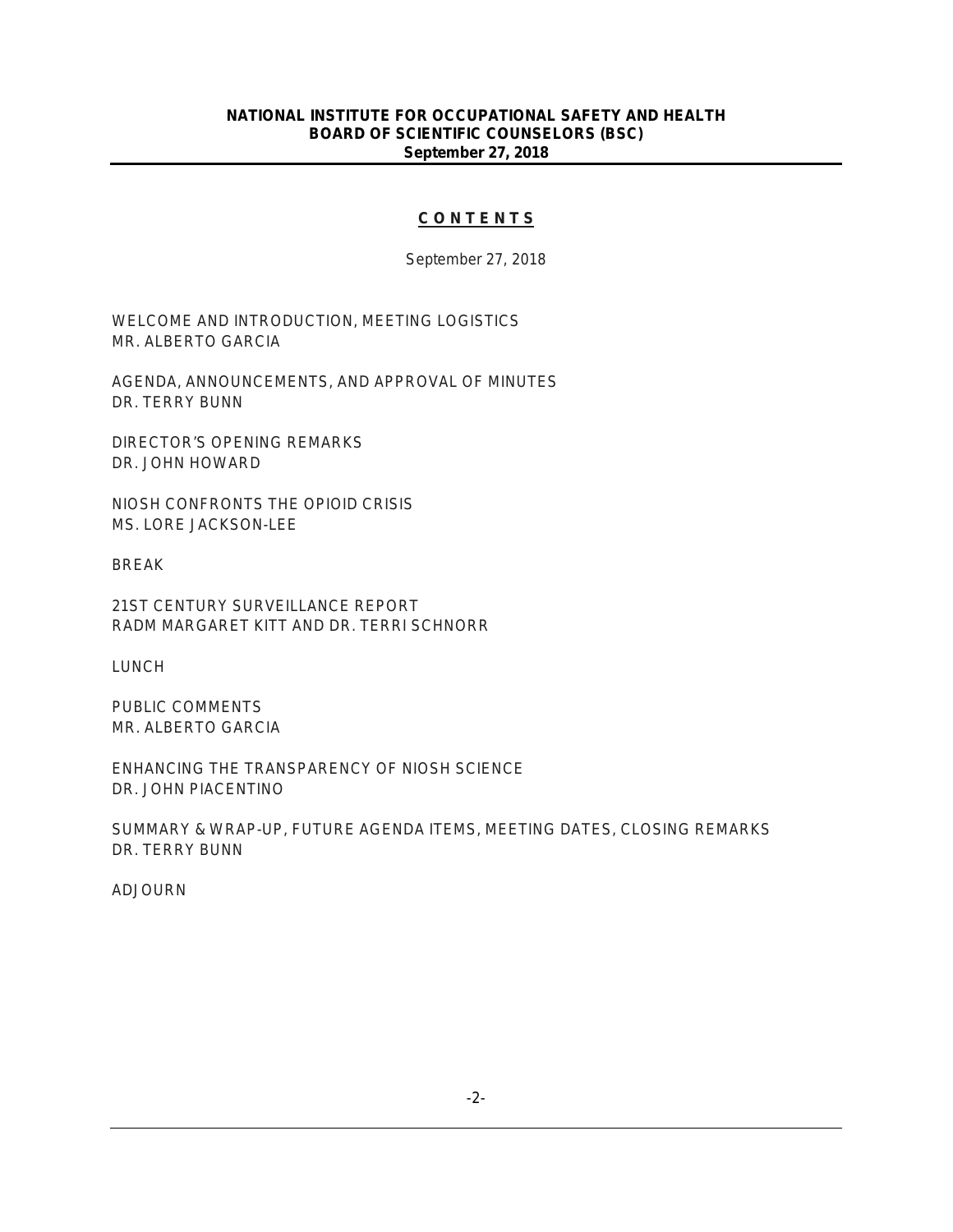### **P A R T I C I P A N T S**

(alphabetically)

KARLA ARMENTI, ScD - BOARD MEMBER KYLE ARNONE - BOARD MEMBER MICHAEL BEHM, PhD - BOARD MEMBER TERRY BUNN, PhD – CHAIR, NIOSH BSC SHARON COOPER, MD - BOARD MEMBER THEODORE COURTNEY - BOARD MEMBER MARY DOYLE - BOARD MEMBER ALBERTO GARCIA - DESIGNATED FEDERAL OFFICIAL JOHN HOWARD, MD – NIOSH DIRECTOR MARGARET KITT, RADM, PhD – NIOSH DEPUTY DIRECTOR CHRIS LASZCZ-DAVIS - BOARD MEMBER GRACE LEMASTERS, PhD - BOARD MEMBER JUDITH MCKENZIE, PhD - BOARD MEMBER MARK NICAS, PhD - BOARD MEMBER CHARLES REDINGER, PhD - BOARD MEMBER MARC SCHENKER, MD - BOARD MEMBER RONALD STOUT, MD - BOARD MEMBER

PAULINE BENJAMIN DR. TERRI SCHNORR DR. LAURALYNN T. MCKERNAN DR. ANN BERRY MARYANN GARRAHAN LORE JACKSON-LEE ED JOHNSON DR. PAUL MIDDENDORF DR. MARYANN D'ALESSANDRO ANGELA MORLEY DR. RENE PANA-CRYAN DR. JOHN PIACENTINO DR. PAUL SHULTE JANICE SCOTT-BLANTON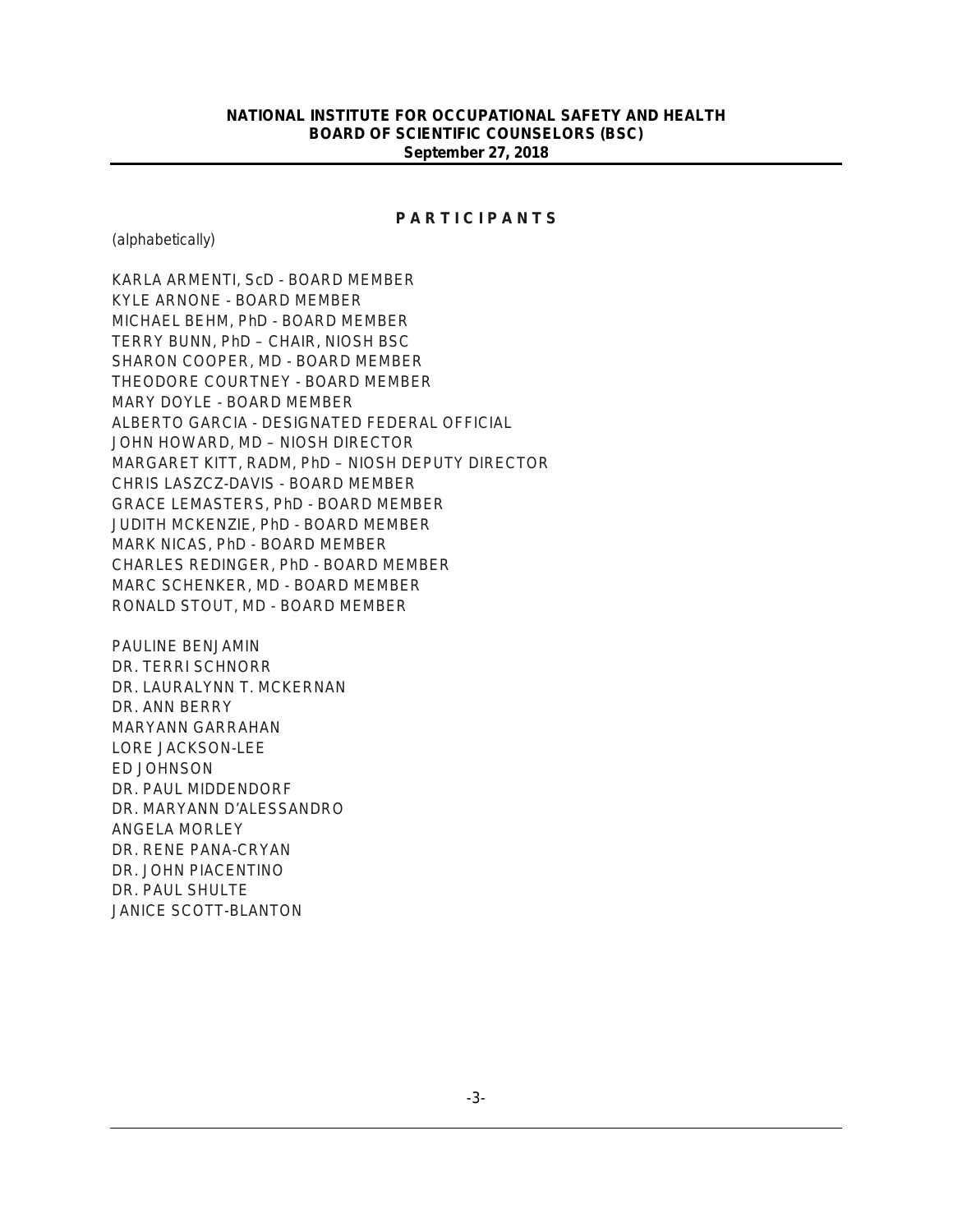# **WELCOME AND INTRODUCTION, MEETING LOGISTICS**

| MR. GARCIA:       | Good morning and welcome to Washington DC once more. I want to express a                                                                |
|-------------------|-----------------------------------------------------------------------------------------------------------------------------------------|
|                   | thank you to all the staff that typically makes these meetings possible for us.                                                         |
|                   | There is a lot of work that happens behind the curtains and I want to thank                                                             |
|                   | everyone that makes this possible. The first issue that I want to address is                                                            |
|                   | emergency exits. If we were to have an emergency exit, we can go behind the                                                             |
|                   | glass doors. We'll go out and around the patio and we'll congregate on the back-                                                        |
|                   | we'll go down the street, what's the name of the street?                                                                                |
| DR. MIDDENDORF:   | There's Third Street. We're on Fourth Street and D.                                                                                     |
| MR. GARCIA:       | So then we'll make a right when we exit the building, we'll go down towards 4th                                                         |
|                   | street heading to the Hyatt Hotel and make a left, and then we'll congregate at the<br>park that is a couple of blocks down the street. |
|                   | We want to remind you that this is a Federal Advisory Committee and we need to                                                          |
|                   | conduct the meetings based on the FACA regulations. So when we do the roll                                                              |
|                   | call, we're going to, I'm going to ask you guys if you have any conflict of interest                                                    |
|                   | regarding the topics that we're discussing today and if you do so, then you voice it                                                    |
|                   | out at that time,                                                                                                                       |
|                   | For the fourth time, we're recording the meetings, so all that we say in the                                                            |
|                   | meetings is actually transcribed. So we used to do minutes back in the day and                                                          |
|                   | now we do transcription service, so everything that we say is transcribed verbatim.                                                     |
|                   | And then, so to calibrate that they know who's speaking, if you don't mind, before                                                      |
|                   | you make a comment or something, if you don't mind saying your name and then                                                            |
|                   | your comment so they know that it's you speaking.                                                                                       |
|                   | And I guess with that, we'll go ahead and do the roll call. I think that we're going to                                                 |
|                   | have two members on the phone, Sharon Cooper and Charles Redinger, and so                                                               |
|                   | we'll start with the roll call then and I don't know if we should go around the table                                                   |
|                   | or I should just say the names but why don't we go around the table and we'll start                                                     |
|                   | with Dr. Armenti.                                                                                                                       |
| DR. ARMENTI:      | Okay, Karla Armenti and I don't have any conflicts.                                                                                     |
| DR. NICAS:        | I'm Mark Nicas, I don't have any conflicts.                                                                                             |
| DR. MCKENZIE:     | Judith McKenzie, no conflicts.                                                                                                          |
| DR. BEHM:         | Mike Behm, no conflicts.                                                                                                                |
| MS. LASZCZ-DAVIS: | Chris Laszcz-Davis, no conflicts.                                                                                                       |
| DR. SCHENKER:     | Marc Schenker, no conflicts.                                                                                                            |
| DR. BUNN:         | Terry Bunn, no conflicts.                                                                                                               |
| MR. ARNONE:       | Kyle Arnone.                                                                                                                            |
| DR. HOWARD:       | John Howard.                                                                                                                            |
| MR. ARNONE:       | Kyle Arnone, no conflicts.                                                                                                              |
| MS. DOYLE:        | Mary Doyle, no conflicts.                                                                                                               |
| DR. STOUT:        | Ron Stout, no conflicts.                                                                                                                |
| DR. LEMASTERS:    | Grace LeMasters, no conflicts.                                                                                                          |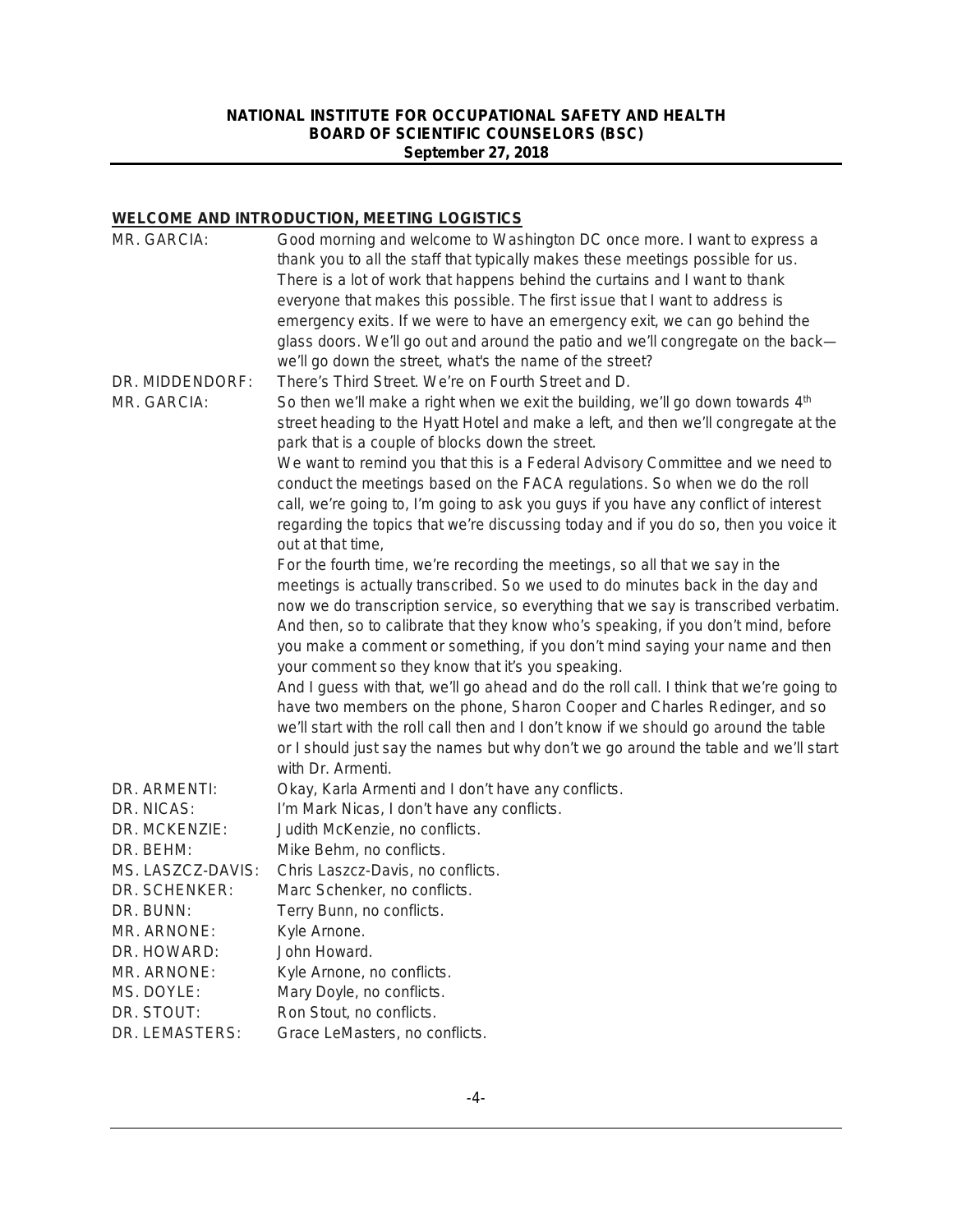| MR. COURTNEY: | Ted Courtney, no conflicts.                                                                                                                                                  |
|---------------|------------------------------------------------------------------------------------------------------------------------------------------------------------------------------|
| MR. GARCIA:   | Let's see, do we have Sharon on the phone?                                                                                                                                   |
| DR. COOPER:   | Yes, this is Sharon Cooper, no conflicts.                                                                                                                                    |
| MR. GARCIA:   | And do we have Charles on the phone?                                                                                                                                         |
| DR. REDINGER: | Yes, Charles Redinger, no conflicts.                                                                                                                                         |
| MR. GARCIA:   | All right, so we have one, two, three, four, five, six, seven, eight, nine, ten, eleven,<br>twelve, thirteen, so we have fourteen. A quorum is nine for the meeting so we're |
|               | good to go.                                                                                                                                                                  |
|               | I don't think that we have any public comments signed in, but we have received a                                                                                             |
|               | letter that we have printed on your packet, so that was submitted to us as a public                                                                                          |
|               | comment, and I guess we'll talk about that a little later.                                                                                                                   |
|               | I don't know if you, Dr. Howard, Dr. Kitt, want to say anything?                                                                                                             |
| DR. HOWARD:   | No, it's not my turn.                                                                                                                                                        |
| MR. GARCIA:   | Before we open the meeting, but I'll turn it up to Terry Bunn.                                                                                                               |
|               | <b>AGENDA, ANNOUNCEMENTS, AND APPROVAL OF MINUTES</b>                                                                                                                        |
| DR. BUNN:     | Well, I just wanted to welcome everyone here to Washington for the NIOSH                                                                                                     |
|               | Board of Scientific Counselors meeting and hope everyone had a good trip in. We                                                                                              |
|               | do have, I believe, four new members on the Board right now. One, I'll just say                                                                                              |
|               | right away, Steven Lerman is out of the country so he was not able to participate                                                                                            |
|               | in this first meeting, but for our other three new members-Kyle Arnone, Mary                                                                                                 |
|               | Doyle and Marc Schenker-if you could just tell us a little bit about yourselves,<br>start with you, Kyle.                                                                    |
| MR. ARNONE:   | Sure. It's a pleasure to be here. I don't really know that I'm an occupational safety<br>and health expert so much as a knowledgeable intermediary. So I run the             |
|               | Collective Bargaining Division at the American Federation of Teachers and we                                                                                                 |
|               | represent teachers and hospital-based nurses, and so I help negotiate a lot of                                                                                               |
|               | contract language and implement workplace violence prevention programs and                                                                                                   |
|               | deal with teachers' stress on a daily basis all across the country.                                                                                                          |
| DR. BUNN:     | Welcome. Very nice to have that expertise, you know, with boots on the ground,                                                                                               |
|               | SO.                                                                                                                                                                          |
| MS. DOYLE:    | Hi, I'm Mary Doyle and I'm the Deputy Director of the Johns Hopkins ERC, which                                                                                               |
|               | is funded by NIOSH. My background is occupational health nursing. I have about                                                                                               |
|               | 14 years' clinical experience and I ran my own consulting business and then I                                                                                                |
|               | went back to Hopkins to run their CE program and now I'm Deputy Director.                                                                                                    |
| DR. BUNN:     | Welcome.                                                                                                                                                                     |
| MS. DOYLE:    |                                                                                                                                                                              |
|               | Thank you.                                                                                                                                                                   |
| DR. BUNN:     | And Dr. Schenker.                                                                                                                                                            |
| DR. SCHENKER: | Hi, I'm Marc Schenker, I'm Distinguished Professor Emeritus, University of                                                                                                   |
|               | California at Davis. I am honored to be a part of this Board, having worked with                                                                                             |
|               | NIOSH and been funded by NIOSH for three decades basically; one of the                                                                                                       |
|               | founding directors of the original Agricultural Health and Safety Centers at UC                                                                                              |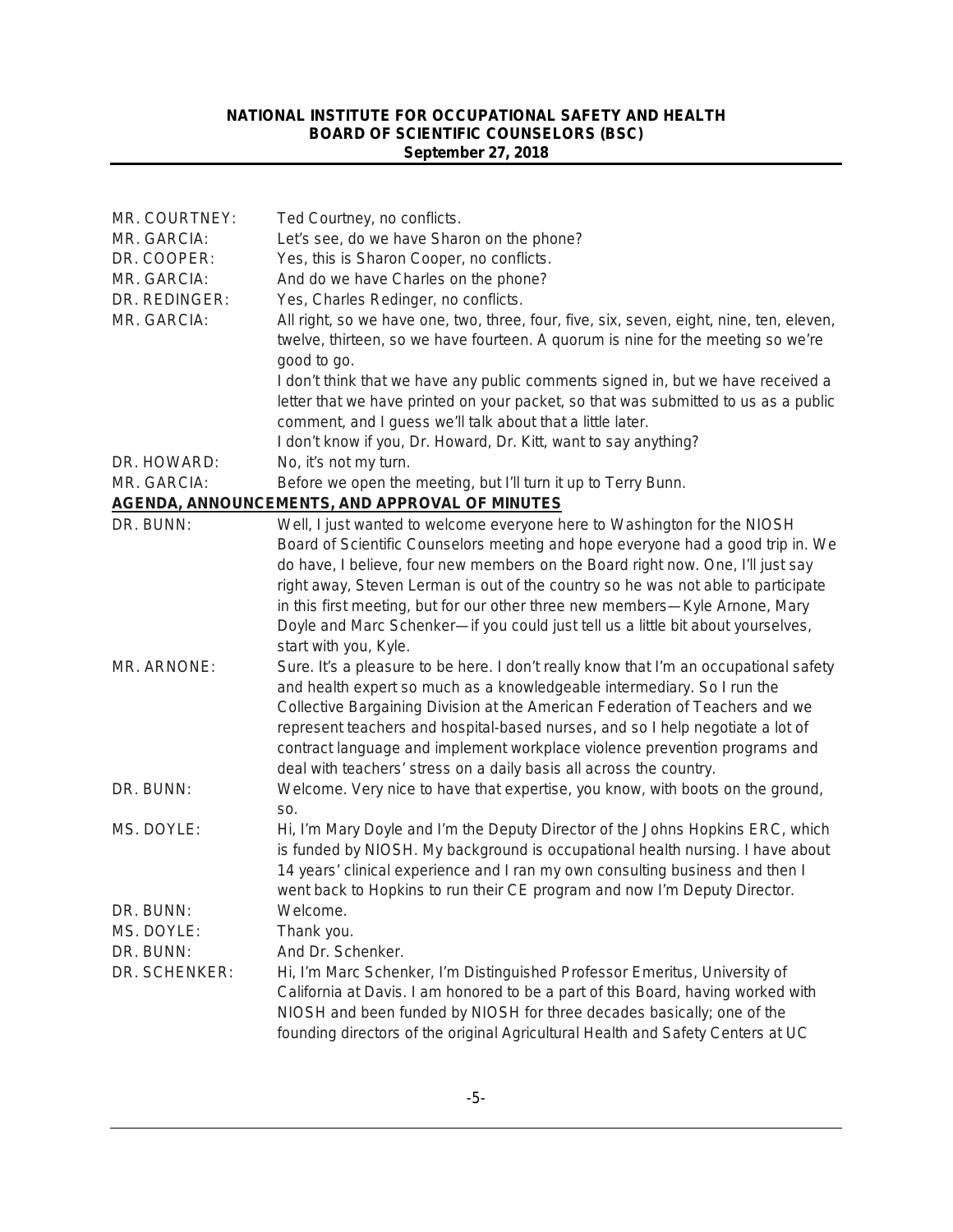|                              | Davis. My background is in pulmonary medicine and occupational medicine, and<br>my research began there and has become more eclectic, looking at changing<br>occupational hazards in the workplace and a range of exposures, and then in the<br>last decade, focusing on immigrant workers and the unique hazards that<br>immigrant workers face in the workplace and addressing those.                                                                                                                                                                                      |
|------------------------------|------------------------------------------------------------------------------------------------------------------------------------------------------------------------------------------------------------------------------------------------------------------------------------------------------------------------------------------------------------------------------------------------------------------------------------------------------------------------------------------------------------------------------------------------------------------------------|
| DR. BUNN:                    | Very timely topic. Well, welcome. I do want to make sure, as far as the two board<br>members on the line, can you hear us all well in the room?                                                                                                                                                                                                                                                                                                                                                                                                                              |
| DR. HOWARD:                  | Maybe not.                                                                                                                                                                                                                                                                                                                                                                                                                                                                                                                                                                   |
| DR. REDINGER:<br>DR. BUNN:   | This is Charles. It sounds really good, clear on my end.<br>Okay, all right. Wonderful. Well, we have a very exciting agenda today. We have<br>three great presentations that are coming up. I do believe the format has changed<br>today, Dr. Howard, in that typically we have four presentations but now we're<br>going to be having three                                                                                                                                                                                                                                |
| DR. HOWARD:                  | Right.                                                                                                                                                                                                                                                                                                                                                                                                                                                                                                                                                                       |
| DR. BUNN:                    | Which allows for more discussion.                                                                                                                                                                                                                                                                                                                                                                                                                                                                                                                                            |
| DR. HOWARD:                  | Well, it allows for more discussion and also, people have planes to catch in the<br>afternoon sometimes and so we begin to thin out about two o'clock, and so we<br>decided to reduce the number and then have more time for actual discussion<br>because that's why we'd like you guys here is to hear that, because we hear<br>ourselves all the time. So it's great to have that. And with four, it was felt a little<br>rushed and then people had to jump out and go to the airport. So we're hopefully,<br>at 2:30, people will be able to get to the airport on time. |
| DR. BUNN:                    | Okay. All right, great. Well, I guess the first item of business is to look at the<br>minutes. They should all have been included in your briefing packets. I just<br>wanted to know if there are any additions or corrections to the meeting from May<br>15. No?                                                                                                                                                                                                                                                                                                            |
| PARTICIPANT:<br>PARTICIPANT: | Seeing that they're transcribed, it's not something we can make an opinion on.<br>Right.                                                                                                                                                                                                                                                                                                                                                                                                                                                                                     |
| DR. HOWARD:                  | I didn't really say that.                                                                                                                                                                                                                                                                                                                                                                                                                                                                                                                                                    |
| DR. BUNN:<br>DR. REDINGER:   | Any additions or corrections from the members on the phone to be mentioned?<br>This is Charles. Not here, none for me.                                                                                                                                                                                                                                                                                                                                                                                                                                                       |
| DR. BUNN:                    | Okay, can I have a motion to approve?                                                                                                                                                                                                                                                                                                                                                                                                                                                                                                                                        |
| PARTICIPANT:                 | I so move.                                                                                                                                                                                                                                                                                                                                                                                                                                                                                                                                                                   |
| PARTICIPANT:                 | Second.                                                                                                                                                                                                                                                                                                                                                                                                                                                                                                                                                                      |
| DR. BUNN:                    | All right. All right, so duly moved. All right, so, oh, I guess the next thing is, is I<br>typically, in these meetings, we ask if anyone has anyone announcements that<br>they would like to make. Anyone have any announcements? This is a quiet group<br>this morning.                                                                                                                                                                                                                                                                                                    |
| PARTICIPANT:                 | We're not awake yet.                                                                                                                                                                                                                                                                                                                                                                                                                                                                                                                                                         |
| PARTICIPANT:                 | We're warming up.                                                                                                                                                                                                                                                                                                                                                                                                                                                                                                                                                            |
| DR. BUNN:                    | Okay, well, I guess we'll move right then to Director Howard's opening remarks.                                                                                                                                                                                                                                                                                                                                                                                                                                                                                              |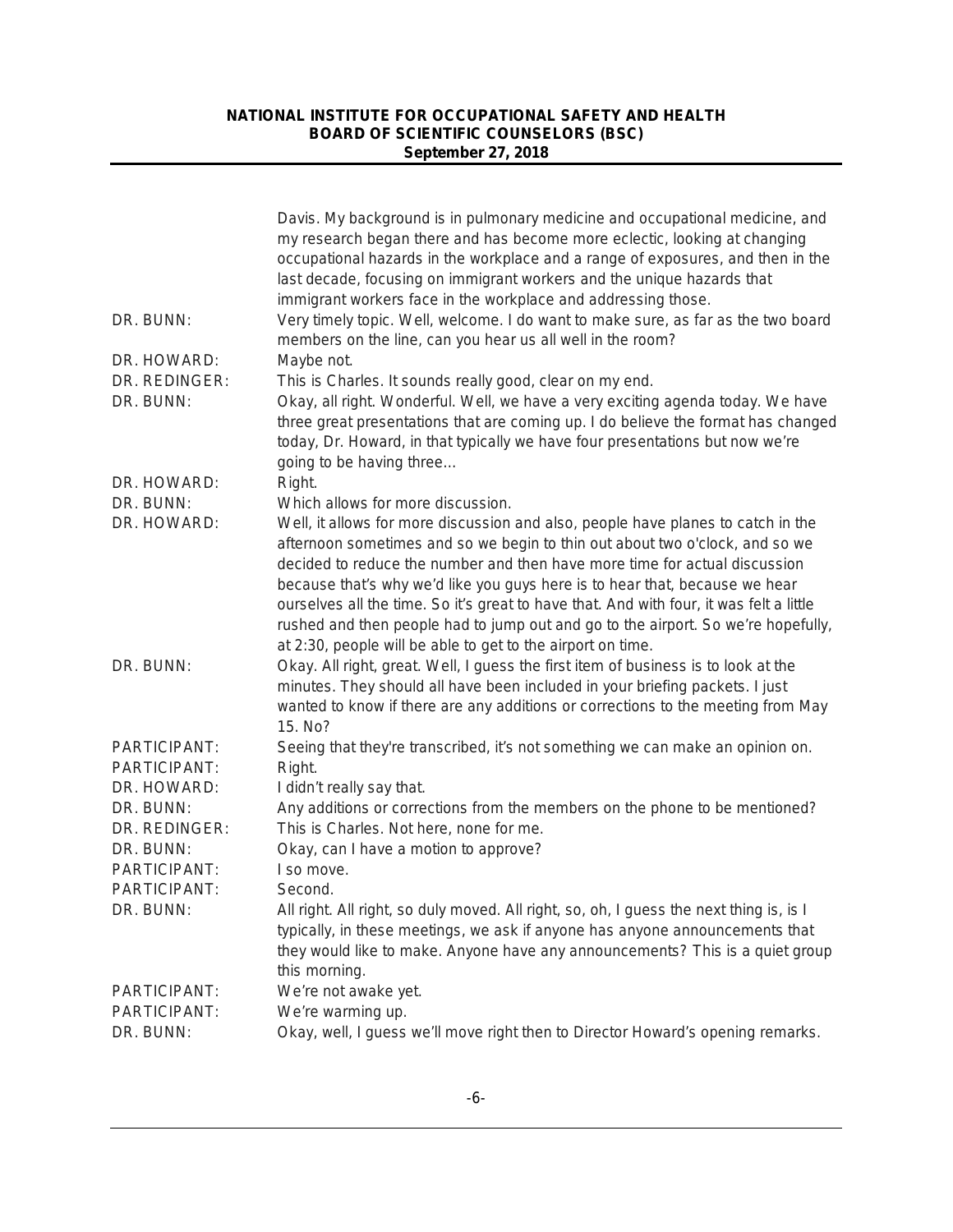# **DIRECTOR'S OPENING REMARKS**

| DR. HOWARD:        | Great, and first of all, I want to thank you, Terry, for agreeing to chair because<br>we're changing chairs, as you know. Bonnie Rogers finished her term. And so<br>we're delighted that you're able to take up the gavel.    |
|--------------------|--------------------------------------------------------------------------------------------------------------------------------------------------------------------------------------------------------------------------------|
|                    | And I thought one of the things we might do before I start talking is just go round<br>the room so everybody knows who is actually in the room that is not on the<br>committee.                                                |
| DR. BUNN:          | Oh, thank you.                                                                                                                                                                                                                 |
| DR. HOWARD:        | So Pauline, do you want to start?                                                                                                                                                                                              |
| MS. BENJAMIN:      | Put me on the spot, Dr. Howard. Hi, I'm Pauline Benjamin and I think everyone<br>knows me. I coordinate your travel and just any problems that you have, I'm your<br>go-to person. So hello.                                   |
| DR. PANA-CRYAN:    | Good morning.                                                                                                                                                                                                                  |
| DR. HOWARD:        | See if that mic has an on button.                                                                                                                                                                                              |
| DR. PANA-CRYAN:    | I don't think I need the mic.                                                                                                                                                                                                  |
| DR. HOWARD:        | No, you don't.                                                                                                                                                                                                                 |
| DR. PANA-CRYAN:    | Okay. I'm Rene Pana-Cryan and I'm Director of Economic Research and Support<br>Office and I'm also co-managed our new cross-sector Healthy Work Design and<br>Wellbeing.                                                       |
| DR. HOWARD:        | Apparently you do need the mic because otherwise it doesn't pick up on his<br>recording device, so you don't have to repeat it                                                                                                 |
| DR. PANA-CRYAN:    | Thank you.                                                                                                                                                                                                                     |
| DR. HOWARD:        | But we'll just leave you absent for now and Alberto will get the mic and we'll go<br>over there. See if that has an on button on it because I didn't really hear any<br>amplification.                                         |
| DR. PANA-CRYAN:    | It doesit's on.                                                                                                                                                                                                                |
| DR. HOWARD:        | It does?                                                                                                                                                                                                                       |
| MS. JACKSON-LEE:   | How about that? Is that coming through?                                                                                                                                                                                        |
| DR. HOWARD:        | It does work.                                                                                                                                                                                                                  |
| MS. JACKSON-LEE:   | Hi, I'm Lore Jackson-Lee, I'm the Associate Director for Policy, Planning and<br>Evaluation.                                                                                                                                   |
| MS. GARRAHAN:      | Good morning, I'm MaryAnn Garrahan and I am a six-month detail to NIOSH from<br>OSHA, and so I'm delighted to be here, and I know I actually recognize some of<br>your names so I look forward to talking to you during break. |
| <b>MS. MORLEY:</b> | Good morning, I'm Angela Morley, I am the chair of the NIOSH Institutional<br>Review Board.                                                                                                                                    |
|                    | MS. SCOTT-BLANTON:Good morning, I'm Janice Scott-Blanton and I work in the Associate Director for<br>Science office, and I'm your second go-to person.                                                                         |
| MR. JOHNSON:       | Good morning, I'm Ed Johnson, I'm the AV technical support.                                                                                                                                                                    |
| DR. PIACENTINO:    | Good morning, I'm John Piacentino, I'm the Associate Director for Science here at<br>NIOSH.                                                                                                                                    |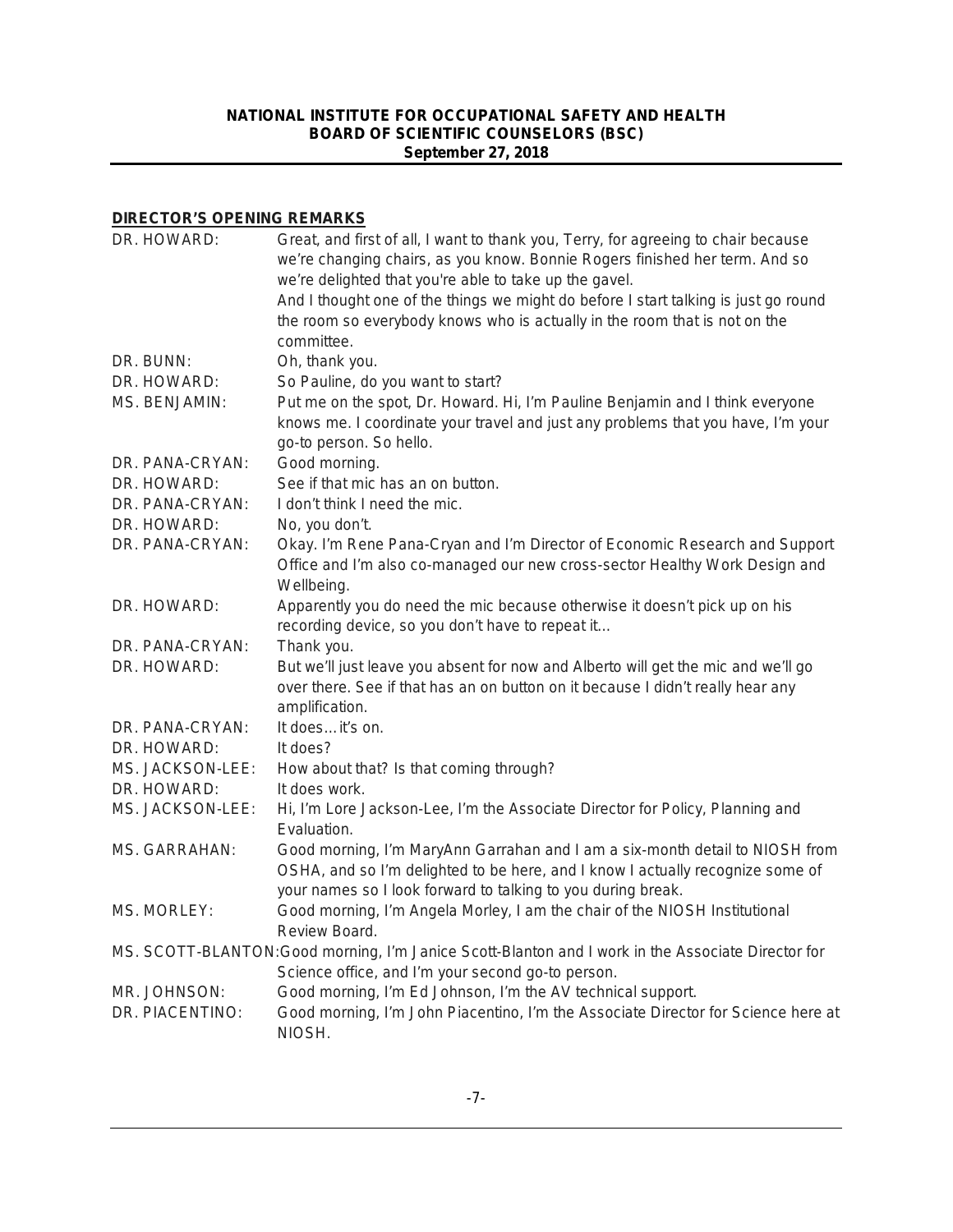| DR. HOWARD:              | So I think that's everybody.                                                                                                                                                                                                                                                                                                                                                                                                                                                                                                                                                                                                                                                                                                                                                                                                                                                                                                                                                                                                                                                                                                                                                                                                                                                                                                                                                                                                                                                                                                                                                                                                                                                                                                                                                                                                                                                                                                                                                                                                                                                                                                                                                                                                                                                                                                                                                                                                       |
|--------------------------|------------------------------------------------------------------------------------------------------------------------------------------------------------------------------------------------------------------------------------------------------------------------------------------------------------------------------------------------------------------------------------------------------------------------------------------------------------------------------------------------------------------------------------------------------------------------------------------------------------------------------------------------------------------------------------------------------------------------------------------------------------------------------------------------------------------------------------------------------------------------------------------------------------------------------------------------------------------------------------------------------------------------------------------------------------------------------------------------------------------------------------------------------------------------------------------------------------------------------------------------------------------------------------------------------------------------------------------------------------------------------------------------------------------------------------------------------------------------------------------------------------------------------------------------------------------------------------------------------------------------------------------------------------------------------------------------------------------------------------------------------------------------------------------------------------------------------------------------------------------------------------------------------------------------------------------------------------------------------------------------------------------------------------------------------------------------------------------------------------------------------------------------------------------------------------------------------------------------------------------------------------------------------------------------------------------------------------------------------------------------------------------------------------------------------------|
| DR. KITT:                | What about Paul?                                                                                                                                                                                                                                                                                                                                                                                                                                                                                                                                                                                                                                                                                                                                                                                                                                                                                                                                                                                                                                                                                                                                                                                                                                                                                                                                                                                                                                                                                                                                                                                                                                                                                                                                                                                                                                                                                                                                                                                                                                                                                                                                                                                                                                                                                                                                                                                                                   |
| DR. HOWARD:              | I'm sorry, Paul is                                                                                                                                                                                                                                                                                                                                                                                                                                                                                                                                                                                                                                                                                                                                                                                                                                                                                                                                                                                                                                                                                                                                                                                                                                                                                                                                                                                                                                                                                                                                                                                                                                                                                                                                                                                                                                                                                                                                                                                                                                                                                                                                                                                                                                                                                                                                                                                                                 |
| DR. KITT:                | And me.                                                                                                                                                                                                                                                                                                                                                                                                                                                                                                                                                                                                                                                                                                                                                                                                                                                                                                                                                                                                                                                                                                                                                                                                                                                                                                                                                                                                                                                                                                                                                                                                                                                                                                                                                                                                                                                                                                                                                                                                                                                                                                                                                                                                                                                                                                                                                                                                                            |
| DR. MIDDENDORF:          | Good morning, I'm Paul Middendorf, I'm the Deputy Associate Director for<br>Science for NIOSH.                                                                                                                                                                                                                                                                                                                                                                                                                                                                                                                                                                                                                                                                                                                                                                                                                                                                                                                                                                                                                                                                                                                                                                                                                                                                                                                                                                                                                                                                                                                                                                                                                                                                                                                                                                                                                                                                                                                                                                                                                                                                                                                                                                                                                                                                                                                                     |
| DR. KITT:                | Me.                                                                                                                                                                                                                                                                                                                                                                                                                                                                                                                                                                                                                                                                                                                                                                                                                                                                                                                                                                                                                                                                                                                                                                                                                                                                                                                                                                                                                                                                                                                                                                                                                                                                                                                                                                                                                                                                                                                                                                                                                                                                                                                                                                                                                                                                                                                                                                                                                                |
| DR. HOWARD:              | Oh, well, everybody knows you.                                                                                                                                                                                                                                                                                                                                                                                                                                                                                                                                                                                                                                                                                                                                                                                                                                                                                                                                                                                                                                                                                                                                                                                                                                                                                                                                                                                                                                                                                                                                                                                                                                                                                                                                                                                                                                                                                                                                                                                                                                                                                                                                                                                                                                                                                                                                                                                                     |
| DR. KITT:<br>DR. HOWARD: | I don't think so. I'm Margaret Kitt, I'm the NIOSH Deputy Director for Program.<br>And I wanted to thank the gentleman who is doing the audio. You know, as<br>Alberto said, this is a new experiment for us, but we think it's really going to help<br>people who can't come to the meetings actually see what's going on in the<br>meeting. So really appreciate that. It's a little tedious to say, when you start off<br>saying your name and then your comment and it's a little artificial in terms of<br>conversation, but it would really help, it would really help our wonderful<br>transcriber.<br>So I wanted to also point out, we're delighted that MaryAnn is with us for six<br>months. You know, we had on a regular basis folks from OSHA come over for<br>details, and then there was a period of time when we haven't had that. So we<br>want to thank MaryAnn for being volunteered or volunteering and coming to us,<br>because it really helps us. As you know, we have a very direct relationship with<br>OSHA and it's now wonderful to be able to say, MaryAnn, go ask somebody at<br>OSHA what they think of this. So it's really been very helpful in that regard.<br>And I want to welcome the new members. Thank you very much for joining us.<br>We really appreciate the time of all of you, traveling here, especially those of you<br>who come from the West Coast. We can't sit the California people together any<br>more, Alberto, because they could plot. They could plot. So a lot of time and effort<br>goes into participation and we really appreciate that, all the advice, opinions,<br>comments that you have. Surprisingly, we actually do take them up on occasion,<br>so don't feel that they're just sort of air. We really appreciate you participating, so<br>thank you very much and again, thank you, Terry, for taking the gavel.<br>So, I'll start. As you know, for new members, we do a written sort of presentation<br>which we prepare ahead of time, by the various parts of NIOSH. And I don't read<br>all that; that's up to you to read. If you have a question about one of those items<br>then, you know, please bring it up and we can go into it in more detail. I usually<br>just pick out a few things as we go through, because otherwise we'd spend all the<br>time doing that. So I want to thank everybody in NIOSH for contributing to this<br>summary. |
|                          | The thing that's not in there, because obviously it's very late-breaking, is the                                                                                                                                                                                                                                                                                                                                                                                                                                                                                                                                                                                                                                                                                                                                                                                                                                                                                                                                                                                                                                                                                                                                                                                                                                                                                                                                                                                                                                                                                                                                                                                                                                                                                                                                                                                                                                                                                                                                                                                                                                                                                                                                                                                                                                                                                                                                                   |
|                          | budget issue. So this will be a little different this year, although not                                                                                                                                                                                                                                                                                                                                                                                                                                                                                                                                                                                                                                                                                                                                                                                                                                                                                                                                                                                                                                                                                                                                                                                                                                                                                                                                                                                                                                                                                                                                                                                                                                                                                                                                                                                                                                                                                                                                                                                                                                                                                                                                                                                                                                                                                                                                                           |
|                          | unprecedented. But starting with FY18, the NIOSH budget was \$335.2 million,                                                                                                                                                                                                                                                                                                                                                                                                                                                                                                                                                                                                                                                                                                                                                                                                                                                                                                                                                                                                                                                                                                                                                                                                                                                                                                                                                                                                                                                                                                                                                                                                                                                                                                                                                                                                                                                                                                                                                                                                                                                                                                                                                                                                                                                                                                                                                       |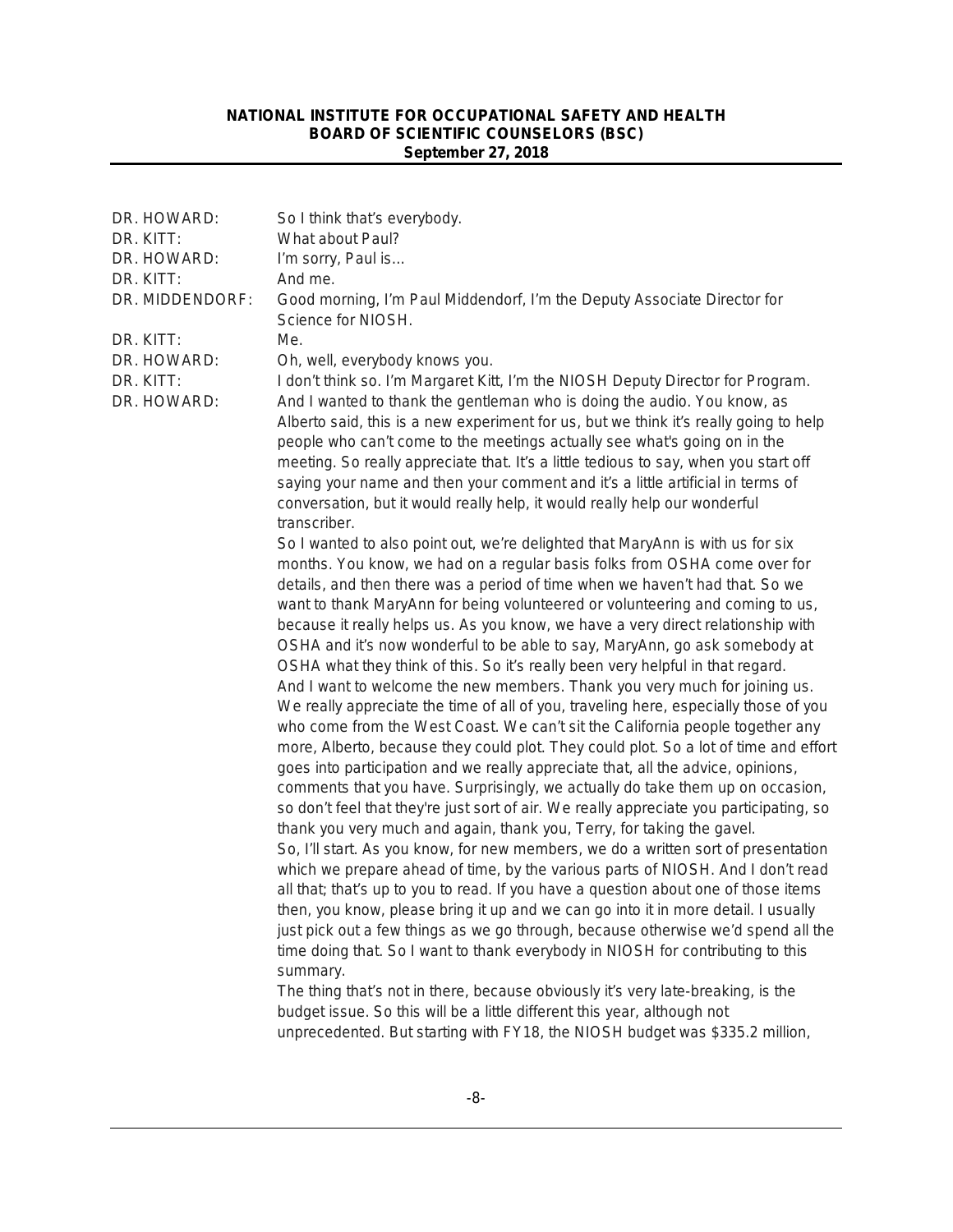| MR. GARCIA:<br>DR. HOWARD:<br>MR. GARCIA: | okay. Now, that does not include the World Trade Center Health Program, which<br>is actually a bigger budget than NIOSH, okay. This is only the regular NIOSH<br>budget, 335.2. Now, in FY19, which starts on, what, Monday? Is Monday the first?<br>Yes.<br>Sunday, Monday, yes.<br>Monday.                                                                                                                                                                                                                                                                                                                                                                                                                                                                                                                                                                                                                                                                                                                                                                                                                                                                                                                                                                                                                                                                                                                                                                                                                                                                                                                                                                                                                                                                                                                                     |
|-------------------------------------------|----------------------------------------------------------------------------------------------------------------------------------------------------------------------------------------------------------------------------------------------------------------------------------------------------------------------------------------------------------------------------------------------------------------------------------------------------------------------------------------------------------------------------------------------------------------------------------------------------------------------------------------------------------------------------------------------------------------------------------------------------------------------------------------------------------------------------------------------------------------------------------------------------------------------------------------------------------------------------------------------------------------------------------------------------------------------------------------------------------------------------------------------------------------------------------------------------------------------------------------------------------------------------------------------------------------------------------------------------------------------------------------------------------------------------------------------------------------------------------------------------------------------------------------------------------------------------------------------------------------------------------------------------------------------------------------------------------------------------------------------------------------------------------------------------------------------------------|
| DR. HOWARD:                               | Monday is the first. That will be the beginning of the federal fiscal year. And this<br>year, it's a little different than previous years because, one, Congress has actually<br>done, I think, five out of the twelve Appropriation Bills, which is a shocker because<br>usually we haven't seen that. That's called regular order. Now, they haven't done<br>all of them, so, but the five that the Senate passed have to do with Department of<br>Labor, Department of Defense, Health and Human Services, the Education<br>Department, military construction, a few smaller kind of things, call it a minibus,<br>you know, as opposed to an omnibus. So a minibus. And the Senate passed that<br>93-7 last week, which is really quite remarkable, and in that budget, NIOSH<br>budget was 335.2, the same as FY19, with an addition of \$1.1 million. One million<br>of that is for the firefighter registry, which is a new registry that was authorized in a<br>separate bill and now the Appropriations side of the Senate has come back and<br>said okay, we're going to give you a million in FY19 to begin work on the firefighter<br>registry. \$100,000 is for a feasibility study to determine whether or not a<br>mesothelioma tissue bank will be feasible and whether we should go forward with<br>that—we, meaning the government. So then the budget that the Senate, the<br>minibus that the Senate sent to the House, then the total budget was then 336.3,<br>so that's 335.2 plus 1.1. So the House yesterday passed the Senate version after<br>striking down 13 out of 13 amendments that were offered during that process as<br>basically too late. And the House passed the minibus 361-67, and now that<br>minibus goes to the President for his signature, hopefully before midnight on<br>Sunday. |
|                                           | Now, in that same Senate minibus that the House then passed was a phrase, a<br>sentence, a provision that said the remaining part of the government that weren't<br>part of the minibus, which is the seven out of the twelve that don't have<br>Appropriation Bills, that they would receive funding starting October 1 under a<br>continuing resolution, which we're all familiar with, which would go to December 7.<br>Their budget levels would be the same as FY18, okay. So those departments-<br>DHS and Commerce, etc., etc.-- would operate under their FY18 until some time<br>on or before December 7 when their Appropriation Bills are passed or they get<br>another continuing resolution.<br>So, I know it's a little complicated but that's the situation with the budget. So the<br>good news is that if the President signs the minibus then we would have FY19<br>funding. The more remarkable news, I think, to me at least, is that after now two<br>years of the President's proposed budget proposing a 40% reduction in NIOSH's                                                                                                                                                                                                                                                                                                                                                                                                                                                                                                                                                                                                                                                                                                                                                                         |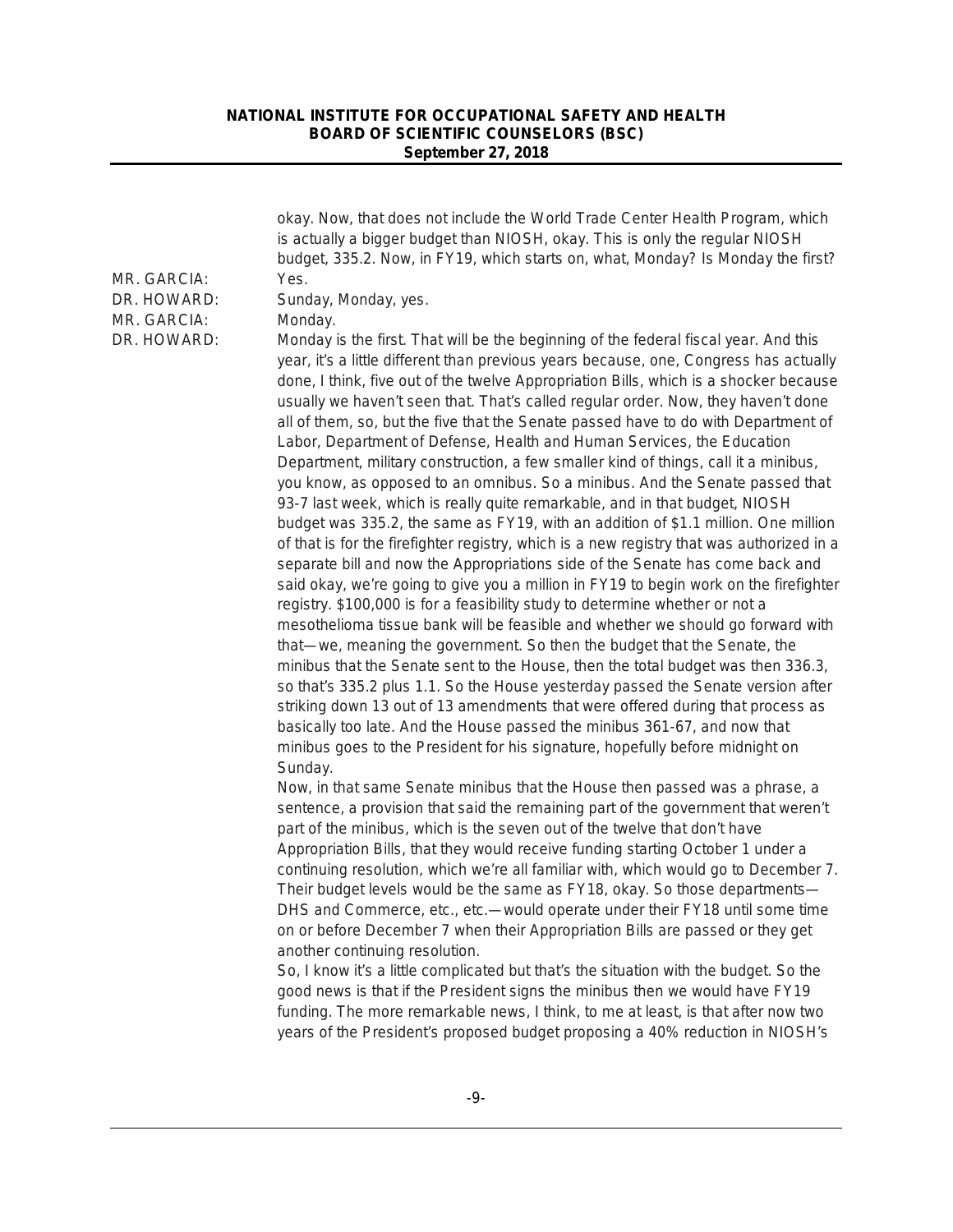|               | budget, we are still flat, meaning we still have the same budget we had in FY17<br>and now in '19 we have \$1.1 million more. So I think that's somewhat remarkable<br>given that the proposal is so drastic and the end result is not. So I think, to me,<br>when I sort of think about that, I think about all the great work that our grantees do<br>to produce relevant, impactful research. I think it's all the work that NIOSH does<br>intramurally also that produces relevant and impactful research. And I think those<br>are the stories that people then carry to the appropriators and say look, you know,<br>these people are, this agency is really helping us out. So I think it's a testament to<br>all the work that goes on within the NIOSH community, and I think that community<br>is very large and includes all of our grantees all over the United States, as well as<br>our partners who are in professional societies and other types of entity. So the<br>fact that here, in very difficult budgetary times, where a lot of proposals for a lot of<br>agencies, including ours, are draconian, we're still here. So it's an interesting<br>phenomenon. |
|---------------|------------------------------------------------------------------------------------------------------------------------------------------------------------------------------------------------------------------------------------------------------------------------------------------------------------------------------------------------------------------------------------------------------------------------------------------------------------------------------------------------------------------------------------------------------------------------------------------------------------------------------------------------------------------------------------------------------------------------------------------------------------------------------------------------------------------------------------------------------------------------------------------------------------------------------------------------------------------------------------------------------------------------------------------------------------------------------------------------------------------------------------------------------------------------------------|
|               | So any questions then about the budget for FY19, '18-'19, any? Is that, like, clear<br>as mud or?                                                                                                                                                                                                                                                                                                                                                                                                                                                                                                                                                                                                                                                                                                                                                                                                                                                                                                                                                                                                                                                                                  |
| DR. STOUT:    | Ron Stout, question if I could.                                                                                                                                                                                                                                                                                                                                                                                                                                                                                                                                                                                                                                                                                                                                                                                                                                                                                                                                                                                                                                                                                                                                                    |
| DR. HOWARD:   | Yes.                                                                                                                                                                                                                                                                                                                                                                                                                                                                                                                                                                                                                                                                                                                                                                                                                                                                                                                                                                                                                                                                                                                                                                               |
| DR. STOUT:    | You've been flat for two years. In my world, that implies cuts because you have                                                                                                                                                                                                                                                                                                                                                                                                                                                                                                                                                                                                                                                                                                                                                                                                                                                                                                                                                                                                                                                                                                    |
| DR. HOWARD:   | salary increases, and so what is the actual effect of being flat?<br>Well, sure. I think that's a very good question, Ron, and it does. You know, flat is<br>of course better than 40%, so everything's relative. But you're right. You know,<br>salary increases, etc. do eat into that. So the percentage probably, if you go to our<br>accountants, would say, you know, we're down 4.5% or something like that. But<br>that overall, again, to me, is more minor than 40% down. Yes.<br>Yes, Margaret?                                                                                                                                                                                                                                                                                                                                                                                                                                                                                                                                                                                                                                                                         |
| DR. KITT:     | This is Margaret. I think there was also specific language in there that said that<br>NIOSH would not be moving to NIH; that it would be staying with CDC. So that<br>was also some important language that was in there, correct?                                                                                                                                                                                                                                                                                                                                                                                                                                                                                                                                                                                                                                                                                                                                                                                                                                                                                                                                                 |
| DR. HOWARD:   | Right. It was also in the budget language too. So moving, I just-oh, one more<br>question. Yes, Marc.                                                                                                                                                                                                                                                                                                                                                                                                                                                                                                                                                                                                                                                                                                                                                                                                                                                                                                                                                                                                                                                                              |
| DR. SCHENKER: | One more question. Marc Schenker. One hears a lot about Study Section and the<br>shrinking budget or the challenge of getting funded. Is there any comment on<br>discretionary funding within the budget for extramural awards?                                                                                                                                                                                                                                                                                                                                                                                                                                                                                                                                                                                                                                                                                                                                                                                                                                                                                                                                                    |
| DR. HOWARD:   | No. You know, I think the Senate had a plus-up in the ERCs in ag centers of \$4<br>million, three or four million I believe. So I vaguely remember that. It didn't come<br>out in the end, so that that increase did not happen. So for us in our extramural<br>program, we don't anticipate any major changes in the proportion of funding<br>available.                                                                                                                                                                                                                                                                                                                                                                                                                                                                                                                                                                                                                                                                                                                                                                                                                          |
| DR. BUNN:     | Any other questions?                                                                                                                                                                                                                                                                                                                                                                                                                                                                                                                                                                                                                                                                                                                                                                                                                                                                                                                                                                                                                                                                                                                                                               |
| DR. HOWARD:   | And then on the issue Margaret raised of moving to NIH, we are moving though.                                                                                                                                                                                                                                                                                                                                                                                                                                                                                                                                                                                                                                                                                                                                                                                                                                                                                                                                                                                                                                                                                                      |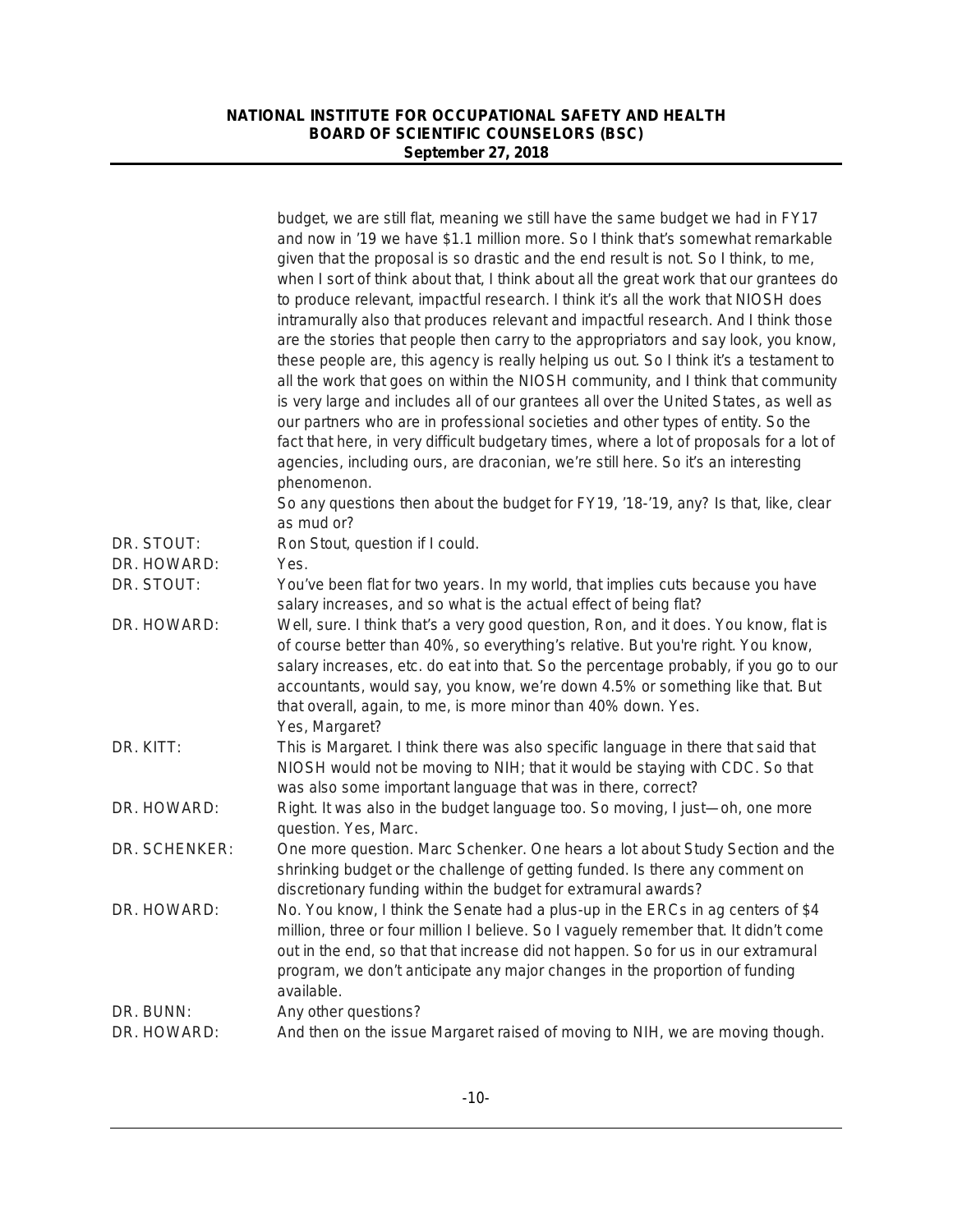The Washington office here, we're leaving the Patriots Plaza Building here and leaving Mr. Mueller behind, and we're going to the Mary Switzer Building, which is an HHS building, a historical building from 1935 which is part of the HHS Southwest Complex. So if you are familiar with the Humphrey Building, the Humford Building, the O'Neill Building, the Switzer Building and the Cohen Building make up what's called the HHS Southwest Complex. So we're moving back into government space. Our move is scheduled around the Veterans' Day holiday weekend, and the CDC Washington office is remaining here for the time being, and we hope to be able to find a suitable room in the Switzer Building where the Committee can meet also there. So that, our next meeting then probably will be in a different location, so we'll keep everybody posted. It's not that far from here. It's actually closer to Independence Avenue than we are right here, so it's Third and C instead of Fourth and E. Okay, so you know, we've got some really great presentations today and I don't want to take much time away from that but I did want to mention, just draw your attention to a couple of things that I starred in the materials that you've been provided. On page 3 under the Division of Safety Research, they report a bit about our new Center for Occupational Robotics Research, and one of the milestones that's not there I wanted to mention is that we were invited to participate in a panel on safety of robotics at the RoboBusiness Conference in Silicon Valley this week, and it really is an exciting invitation because it's the first time that they've ever had a safety panel. So it's kind of exciting to be there with 2,500-3,000 folks that come to discuss the business of robotics. So it's kind of exciting. Dawn Castillo, who is the Director of the Division of Safety Research, will be presenting for us in that area.

On page 4, I just wanted to give a little shoutout to one item there under the Education and Information Division, EID, is the proposed recommended exposure limit for silver nanomaterials. As many of you know, silver nanomaterials is probably one of the most common, next to carbon nanotubules and fibers, that are used in nanotechnology. So having a proposed REL for this, again, I think moves the occupational safety and health community closer to the issue of how best to protect workers in the nanotechnology industry. So I wanted to point that out. And I was going to go through all of these and then open it up for questions. Page 5, at the bottom there, there's a little note about the heat app that we have inherited from OSHA that now is co-branded, and we're very delighted that OSHA has asked us to host that app, which is extremely popular, almost as popular as the ladder app.

On page 7, I just wanted to also point out, under the coal workers' pneumoconiosis, I gave you a separate handout that I hope some of you have which is from the current employment survey that BLS does every year—excuse me, every month. And then what's interesting about the mining employment—this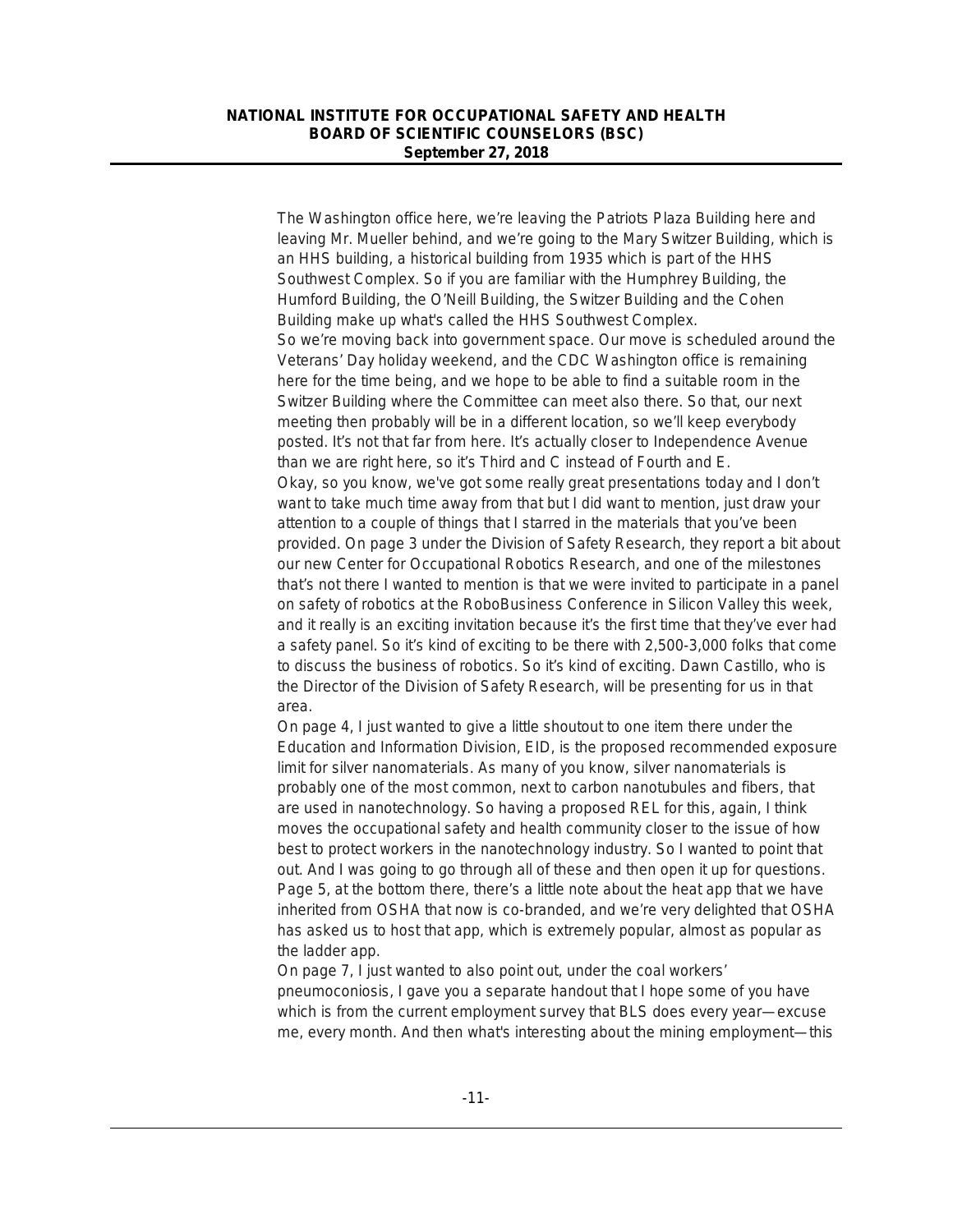|                   | is mining and logging, mostly it's mining though-you'll see from the terrific         |
|-------------------|---------------------------------------------------------------------------------------|
|                   | decrease in employment in mining, you see the rather remarkable increase in           |
|                   | employment over the last number of months here. And the reason I wanted to            |
|                   | point it out is because of our work, you know, from the Respiratory Health Division   |
|                   | showing the, as is stated here on page 7, showing the increase in black lung          |
|                   | disease in certain areas in the United States. And you know, some of these folks      |
|                   | that are coming into the mines may be returning workers but many of them may          |
|                   | be very new workers to the industry and I think it really increases the urgency that  |
|                   | we feel and MSHA feels about how best to protect those workers that are coming        |
|                   | in, because we're seeing, as has been reported by the Respiratory Health              |
|                   | Division, we're seeing black lung disease and progressive massive fibrosis            |
|                   | develop much sooner, in shorter-term employment settings. So I think that the         |
|                   | fact that mining employment is increasing I think is a real challenge for us.         |
|                   | I'll have some comments about the opioid, introduce Lore, but that's it for just      |
|                   | pointing out some issues in the handout that's prepared. So happy to chat.            |
| MS. LASZCZ-DAVIS: | Yes, just a couple of real quick questions. Do we have-Chris Laszcz-Davis,            |
|                   | thank you—do we have a formal relationship with the ASSP, as NIOSH? Is there          |
|                   | much work between ASSP, the old ASSC, and NIOSH?                                      |
| DR. HOWARD:       | Oh yes.                                                                               |
| MS. LASZCZ-DAVIS: | There is?                                                                             |
| DR. HOWARD:       | There is a lot and we do have several formal engagements.                             |
| MS. LASZCZ-DAVIS: | Okay.                                                                                 |
| DR. HOWARD:       | As well as folks who attend, like their Research Committee, and that, that kind of    |
|                   | thing.                                                                                |
| MS. LASZCZ-DAVIS: | Okay.                                                                                 |
| DR. HOWARD:       | But yes, their Government Affairs Committee comes to visit us, they go to OSHA,       |
|                   | they come here. So, and we also participate in many of the-in their national          |
|                   | meetings too. So there's lots of, I think probably AIHA and the Safety Engineer,      |
|                   | the ASSE or whatever, they're changed now, their name, whatever.                      |
| MS. LASZCZ-DAVIS: | ASSP.                                                                                 |
| DR. HOWARD:       | ASSP, whatever, that those probably are the two, and then AECOM, the nurses in        |
|                   | terms of practitioner, professional society engagements. I think those are probably   |
|                   | the big four.                                                                         |
| PARTICIPANT:      | And I think Dawn Castillo is our liaison with ASSP. She is our Division Director in   |
|                   | the Division of Safety Research, but we have lots of different tentacles out.         |
| MS. LASZCZ-DAVIS: | All right, you know, and the other reason I ask, I'm on ASSE's CoPA Council and I     |
|                   | don't know that we're doing anything with NIOSH specifically.                         |
| DR. HOWARD:       | What's the CoPA Council?                                                              |
| MS. LASZCZ-DAVIS: | It's the Council on Professional Affairs which kind of directs its strategic efforts. |
|                   | But anyways, we can do, we can have an offline conversation.                          |
| DR. HOWARD:       | They've sent us our strategic plan that they did a while back.                        |
|                   |                                                                                       |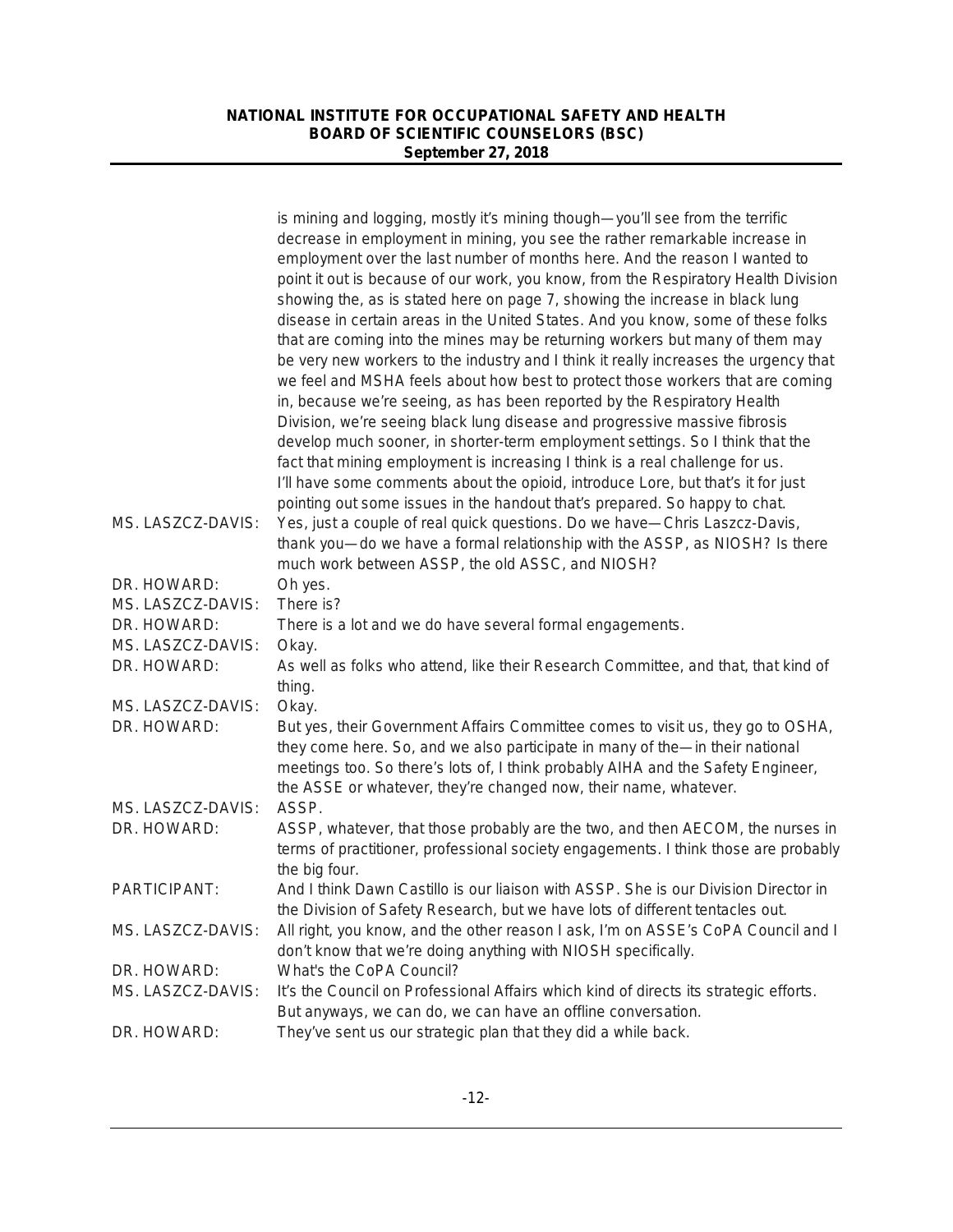| MS. LASZCZ-DAVIS: | Yes.                                                                                  |
|-------------------|---------------------------------------------------------------------------------------|
| DR. HOWARD:       | Which we commented on, and all that. So we may not be actually on the                 |
|                   | committee but we're aware of their strategic plan. And then the other problem is,     |
|                   | you know, we can't be on every committee, you know, so.                               |
| MS. LASZCZ-DAVIS: | Yes, you know, and the other thing on the mining, what is driving the mining          |
|                   | numbers up? Are they?                                                                 |
| DR. HOWARD:       | Well, that I will not comment on and I will ask our chair to consider having a        |
|                   | formal presentation from David Blackley                                               |
| MS. LASZCZ-DAVIS: | Okay, yes.                                                                            |
| DR. HOWARD:       | David Weissman and other Davids at the Respiratory Health Division.                   |
| MS. LASZCZ-DAVIS: | All right.                                                                            |
| DR. HOWARD:       | Who would be able to do a full presentation, which they've done for, in many-the      |
|                   | American Thoracic Society meetings, for MSHA, etc. I think it would be very           |
|                   | exciting to have them come.                                                           |
| MS. LASZCZ-DAVIS: | Yes, okay. Okay, thank you.                                                           |
| DR. BUNN:         | Would everyone be interested in hearing a presentation on the mining?                 |
| PARTICIPANT:      | Yes.                                                                                  |
| DR. BUNN:         | Okay. All right, wonderful. Anything else, Dr. Howard?                                |
| DR. HOWARD:       | Well, no, Ron. Ron.                                                                   |
| DR. BUNN:         | Oh, Ron, sorry. Didn't see your                                                       |
| DR. STOUT:        | Dr Howard, you mentioned—that's Ron Stout. Dr. Howard, you mentioned your             |
|                   | appreciation for our comments, etc. A question and perhaps it's a placeholder         |
|                   | question to be answered more appropriately another time. In my two years here, I      |
|                   | really value all the presentations and some of them have really caught my interest.   |
|                   | And I think the question I want to ask is is there a formal way that you have of      |
|                   | updating the Board on presentations that have been made in the past? You know,        |
|                   | we hear a presentation, we're asked questions, we give responses. Now, there          |
|                   | are several of them, in the two years I've been with them, I've been personally       |
|                   | interested in because of professional or personal interest, and perhaps               |
|                   | appropriately or not, I've followed up with the presenters personally and I've gotten |
|                   | great feedback. But on some of these, maybe I'm alone on Council, on some of          |
|                   | these things, I would love to have you consider some way of updating us on the        |
|                   | status of the project or the questions that we were asked and answered.               |
| DR. HOWARD:       | Sure, I mean we're happy to do that. Today, we're going to do that when Lore          |
|                   | Jackson-Lee presents on our opioid initiative, which we talked about in the last      |
|                   | meeting, which was sort of information, and now we have something more mature         |
|                   | so we're going to update you all on that. So that's one way that we do that, and      |
|                   | then we circle back with issues that people have an interest in. So you know, if      |
|                   | you're interested in any particular presentation that we've done in the past that we  |
|                   | could update you on, that would be fine.                                              |
| DR. STOUT:        | Yes. Assuming it's okay for us to contact presenters directly                         |
|                   |                                                                                       |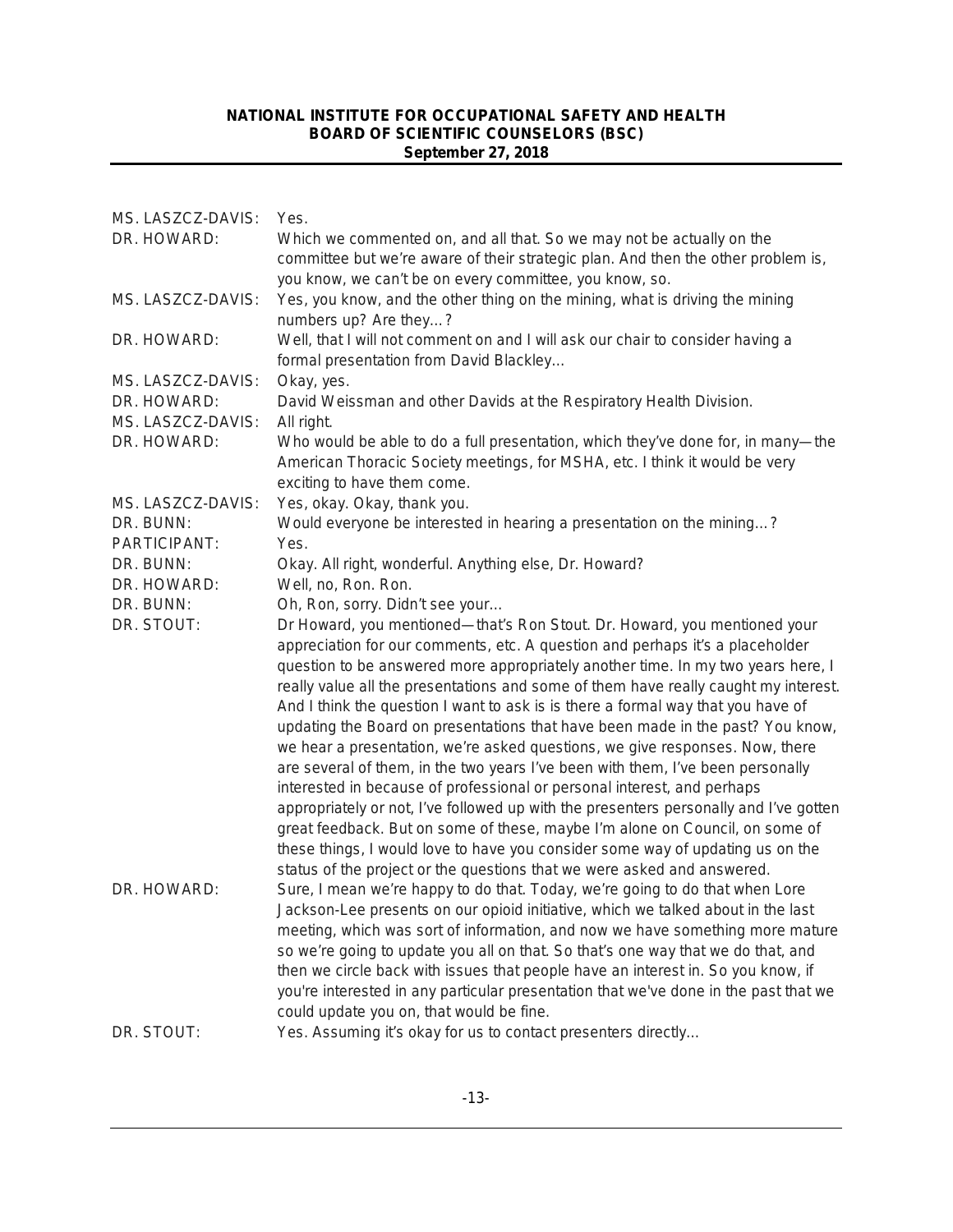| DR. HOWARD:         | Sure.                                                                                                                                                                                                                                                                                                                                                                                                                                                   |
|---------------------|---------------------------------------------------------------------------------------------------------------------------------------------------------------------------------------------------------------------------------------------------------------------------------------------------------------------------------------------------------------------------------------------------------------------------------------------------------|
| DR. STOUT:          | It meets my needs but I wasn't sure if that was the best way of doing it.                                                                                                                                                                                                                                                                                                                                                                               |
| DR. HOWARD:         | That's why they do the work they do.                                                                                                                                                                                                                                                                                                                                                                                                                    |
| DR. STOUT:          | Perfect, thank you.                                                                                                                                                                                                                                                                                                                                                                                                                                     |
| DR. HOWARD:         | Happy to, happy to have content.                                                                                                                                                                                                                                                                                                                                                                                                                        |
| DR. BUNN:           | Following up on that, if there's something that you think is really impactful that the<br>Board should, you know, would be interested in hearing, that would be a great<br>suggestion for a follow-up presentation on new results or new impact because of<br>the research that has been conducted.                                                                                                                                                     |
| DR. HOWARD:         | Right. I think that would be very helpful because you know, oftentimes, you know,<br>we sit down and we go okay, here's what we think is interesting or pressing but-<br>and then occasionally, we'll get ideas from you all. So if you have ideas in terms of<br>areas that you would like to see presented then bring them forward and happy to<br>do that.                                                                                           |
| DR. BUNN:           | Great.                                                                                                                                                                                                                                                                                                                                                                                                                                                  |
| <b>PARTICIPANT:</b> | Thank you for the invitation because I would, with the Firefighters Surveillance<br>Program starting up and gearing up, whenever you think it's an appropriate time, I<br>would love to hear what that is, what it entails, what information is going to be<br>collected, because a number of us hereat the table have done work with<br>firefighters and I think could have some valuable input into the process, so I'm<br>really interested in that. |
| DR. HOWARD:         | Well, that's great and we'll put it on the list, and then Terri Schnorr is our lead on<br>that and DSHEFS in Cincinnati will be doing that. They've done firefighter, the<br>cancer study, etc., before, already been published. So we'll ask her when she<br>thinks there's something to present. So those kind of ideas are really helpful to us<br>because                                                                                           |
| PARTICIPANT:        | Earlier rather than later might be good, you know, earlier in the process before it's<br>all tied down.                                                                                                                                                                                                                                                                                                                                                 |
| DR. HOWARD:         | All done and the registry is done.                                                                                                                                                                                                                                                                                                                                                                                                                      |
| PARTICIPANT:        | Yes, I mean                                                                                                                                                                                                                                                                                                                                                                                                                                             |
| DR. BUNN:           | Maybe helpful, informative evaluation.                                                                                                                                                                                                                                                                                                                                                                                                                  |
| <b>PARTICIPANT:</b> | Yes, we might have some input on                                                                                                                                                                                                                                                                                                                                                                                                                        |
| DR. HOWARD:         | Sure, sure.                                                                                                                                                                                                                                                                                                                                                                                                                                             |
| PARTICIPANT:        | I know they, I know well their research at NIOSH on firefighters.                                                                                                                                                                                                                                                                                                                                                                                       |
| DR. BUNN:           | Mary?                                                                                                                                                                                                                                                                                                                                                                                                                                                   |
| MS. DOYLE:          | Mary Doyle. I just had a quick question, going back to mining. With this increased<br>employment, is there any shortage of readers.                                                                                                                                                                                                                                                                                                                     |
| DR. HOWARD:         | Oh, that's an interesting question. I do not know. We'll have to-I don't know, we'll<br>have to ask Dr. Weissman.                                                                                                                                                                                                                                                                                                                                       |
| MS. DOYLE:          | I just saw the difficulty we've had getting Grade B readers for our surveillance<br>projects.                                                                                                                                                                                                                                                                                                                                                           |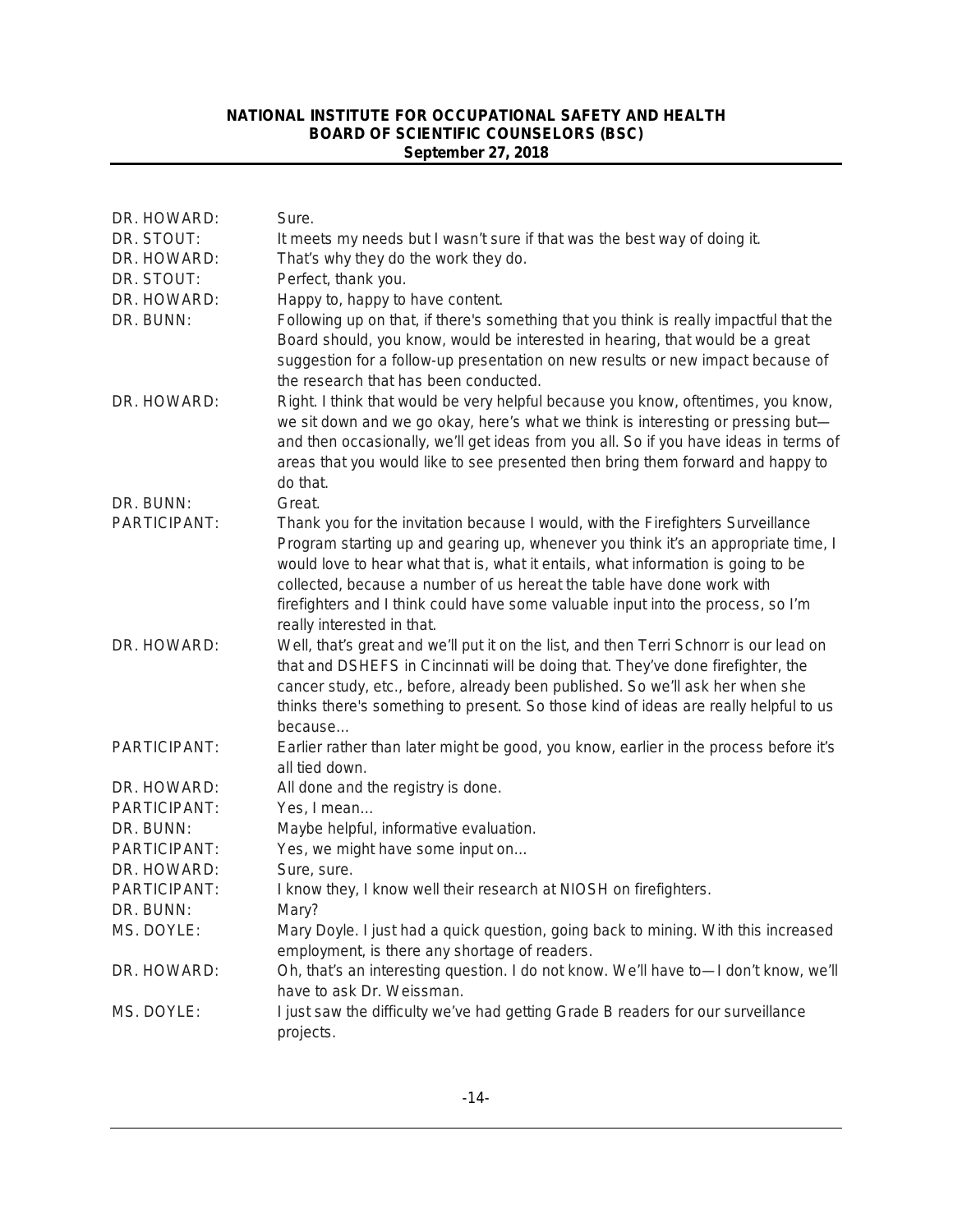| PARTICIPANT:                                          | I do know that David has been really actively trying to recruit people that are very<br>interested in doing that, especially now that the new ILO standards for digital<br>radiography are being somewhat formally approved with, between us and ILO,<br>and so I think he's really trying to recruit more potential B readers. So if you have<br>people that are interested, I know he'd love to hear from you, so.                                                                                                                                                                                                                                                                                                                                                                                                                                                                                                                                                                                                                                                                                                                                                                 |
|-------------------------------------------------------|--------------------------------------------------------------------------------------------------------------------------------------------------------------------------------------------------------------------------------------------------------------------------------------------------------------------------------------------------------------------------------------------------------------------------------------------------------------------------------------------------------------------------------------------------------------------------------------------------------------------------------------------------------------------------------------------------------------------------------------------------------------------------------------------------------------------------------------------------------------------------------------------------------------------------------------------------------------------------------------------------------------------------------------------------------------------------------------------------------------------------------------------------------------------------------------|
| MS. DOYLE:<br>DR. BUNN:<br>DR. REDINGER:<br>DR. BUNN: | Thanks.<br>Yes, I<br>This is Charles Redinger, I have a question.<br>Go ahead, Charles.                                                                                                                                                                                                                                                                                                                                                                                                                                                                                                                                                                                                                                                                                                                                                                                                                                                                                                                                                                                                                                                                                              |
| DR. REDINGER:<br>DR. BUNN:                            | Terry, can I go?<br>Yes, go ahead.                                                                                                                                                                                                                                                                                                                                                                                                                                                                                                                                                                                                                                                                                                                                                                                                                                                                                                                                                                                                                                                                                                                                                   |
| DR. REDINGER:                                         | Yes. Great. This is Charles Redinger and thanks, Dr. Howard, nice overview and<br>again I apologize for not being able to be there today. I have a question, Dr.<br>Howard, on page 5 regarding the risk assessment guidelines document. Dr. Bunn<br>and Dr. Howard, I think that would be a topic potentially for a future meeting, to<br>have an update on the agency's work in that area. But Dr. Howard, specifically<br>about this document, the draft document, are you in a position to give us just a<br>snippet of an update on how things went with that September 13 meeting? And<br>then the second piece I'm curious about is the focus of the document is on<br>chemical risk, which clearly is an important topic, and the curiosity is the extent to<br>which the Agency, through that portal of a document like that and looking at<br>occupational risk assessment, we know that there are risks way beyond just<br>chemicals and hazards beyond chemicals. Is that document (inaudible @<br>00:38:35) we're looking more broadly at some of those things like culture, or some<br>people might even say the soft stuff? That's the end of my question, thank you. |
| DR. HOWARD:                                           | Okay, so I wasn't at the meeting on September 13 and I don't know whether<br>anybody here was. No, everybody's shaking their heads. So I can't give you a<br>report other than Dr. Shulte sent me an email saying that there were many active<br>attendees and I believe that the docket is still open on that. So they're still<br>receiving comments on that. And this has been a project that's been several years<br>in the making. Some of you remember that what's called the Silver Book, which<br>was sponsored at the National Academy by NIEHS and EPA and it sort of goes<br>through the environment risk assessment, a big book like that. And then OSHA<br>and NIOSH approached the same committee in 2009, Dr, I think, David-the<br>OSHA administrator at the time—was interested. It never came to fruition and so<br>we've proceeded on to be able to, after the carcinogen policy development, to be<br>able to tell people here's how we are doing occupational risk assessment. So I<br>don't know whether, John, you have anything else to add on that issue.                                                                                                   |
| PARTICIPANT:                                          | The only thing I might add is that the docket is open until October 15 and so we<br>welcome any suggestion or comment from anybody. It's simple. If you just go to<br>the NIOSH website, you can get directed to documents which are currently open                                                                                                                                                                                                                                                                                                                                                                                                                                                                                                                                                                                                                                                                                                                                                                                                                                                                                                                                  |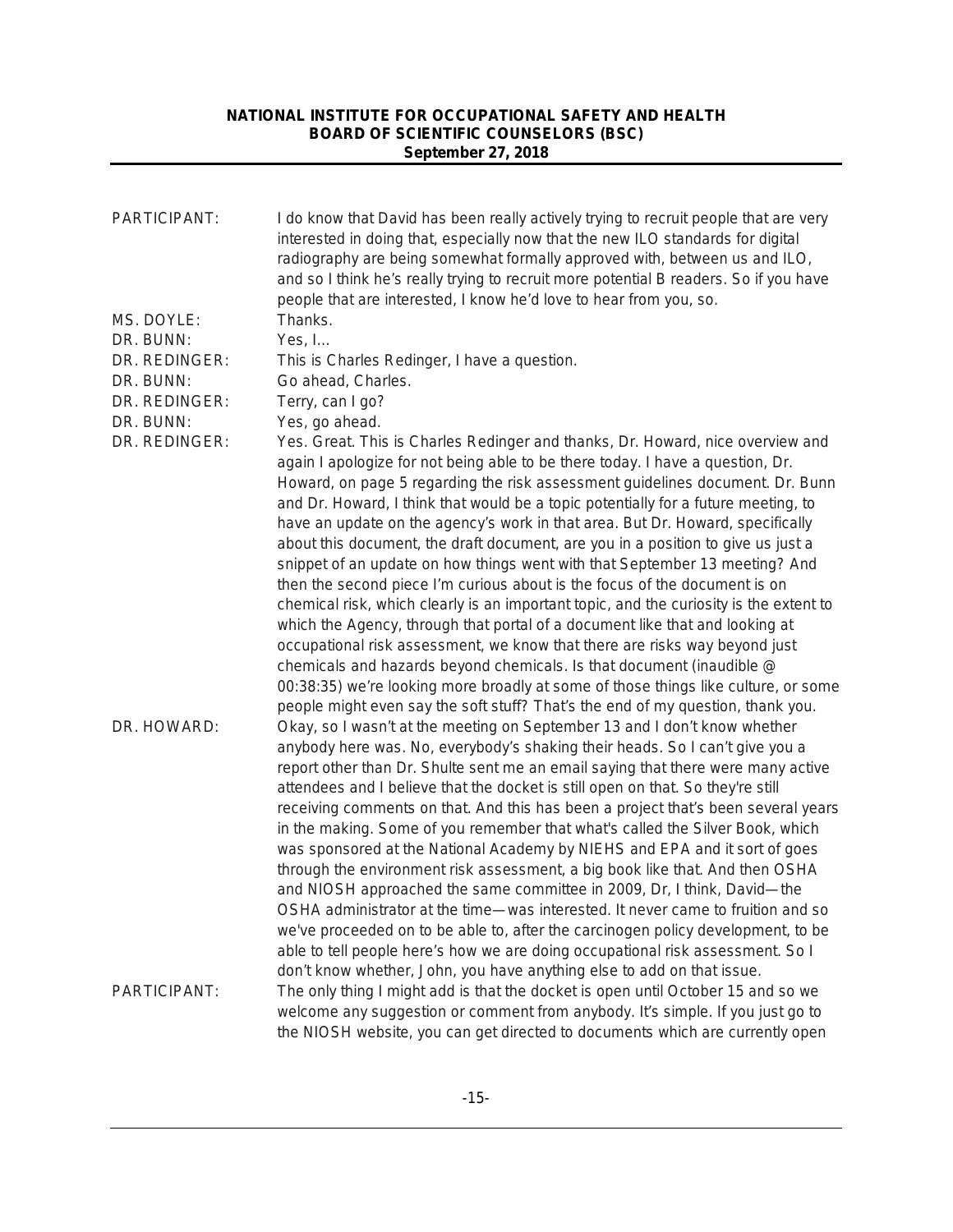|               | for public comments. And as well, Dr. Howard, the silver nanomaterial document<br>that you mentioned earlier is also available for public comment.                                                                                                                                                                                                                                                                                                                                                                                                                                                                                                                                                              |
|---------------|-----------------------------------------------------------------------------------------------------------------------------------------------------------------------------------------------------------------------------------------------------------------------------------------------------------------------------------------------------------------------------------------------------------------------------------------------------------------------------------------------------------------------------------------------------------------------------------------------------------------------------------------------------------------------------------------------------------------|
| DR. SHULTE:   | Dr Howard?                                                                                                                                                                                                                                                                                                                                                                                                                                                                                                                                                                                                                                                                                                      |
| DR. HOWARD:   | Yes.                                                                                                                                                                                                                                                                                                                                                                                                                                                                                                                                                                                                                                                                                                            |
| DR. SHULTE:   | This is Paul Shulte. In response to Dr. Redinger's other part of the question<br>regarding non-chemical hazards, we do have an effort underway on cumulative<br>risk assessment and we will be putting out a tape of a workshop that we held<br>recently on cumulative risk assessment, and there we looked at the integration of<br>all different types of hazards, psychosocial as well as chemical and physical and<br>biological, and I would be glad to get that information to Dr. Redinger.                                                                                                                                                                                                              |
| DR. HOWARD:   | Okay.                                                                                                                                                                                                                                                                                                                                                                                                                                                                                                                                                                                                                                                                                                           |
| DR. REDINGER: | Thank you so much.                                                                                                                                                                                                                                                                                                                                                                                                                                                                                                                                                                                                                                                                                              |
| DR. HOWARD:   | Great. Paul, did you have any comment on the meeting itself that Charles was<br>asking about?                                                                                                                                                                                                                                                                                                                                                                                                                                                                                                                                                                                                                   |
| DR. SHULTE:   | Yes, there were about 60 or 70 people who had signed up for the meeting and we<br>gave an overview of the documents. It was well-received and we didn't get any<br>kind of negative response, but we're looking to hear some in-depth comments or<br>to see in-depth comments that are submitted to the docket.                                                                                                                                                                                                                                                                                                                                                                                                 |
| DR. HOWARD:   | Okay, thank you, Paul.                                                                                                                                                                                                                                                                                                                                                                                                                                                                                                                                                                                                                                                                                          |
| DR. BUNN:     | Thank you. Judith had her hand up next.                                                                                                                                                                                                                                                                                                                                                                                                                                                                                                                                                                                                                                                                         |
| DR. MCKENZIE: | This is Judith McKenzie. I was going to add to what Mary said in terms of trying to<br>find B readers. We have a very difficult time. In fact, we now have one in Florida<br>and we're in Pennsylvania. So it's really hard to find B readers.                                                                                                                                                                                                                                                                                                                                                                                                                                                                  |
| DR. BUNN:     | Thank you.                                                                                                                                                                                                                                                                                                                                                                                                                                                                                                                                                                                                                                                                                                      |
| DR. SCHENKER: | Marc Schenker. I just want to second Dr. Redinger's comment about these other<br>factors affecting occupational risk. They come under different terms, social<br>determinants, etc. I think they're very important to recognize. And I haven't read<br>the document on the risk but I hope that NIOSH is addressing those in a<br>substantive way.                                                                                                                                                                                                                                                                                                                                                              |
| DR. HOWARD:   | Paul, do you have any comment on that?                                                                                                                                                                                                                                                                                                                                                                                                                                                                                                                                                                                                                                                                          |
| DR. SHULTE:   | Again, reiterating what was said that mostly the document pertains to chemicals.<br>That's been our experience and that's where we've done a lot of quantitative risk<br>assessment. But we certainly agree with Dr. Schenker the importance of looking<br>at the broad range of determinants of health in workers and we have a number of<br>projects that are addressing that, everything from Total Worker Health to efforts in<br>worker wellbeing to cumulative risk assessment, and at some point, it would be<br>good maybe to do a more formalized presentation to the Board on all of these. But<br>we do, we are aware of the issue and we have a number of activities to push back<br>the frontiers. |
| DR. HOWARD:   | Yes, and I just wanted to add to say that Paul is reaching out to the Total Worker<br>Health program that's looking at that whole range of determinants of work health                                                                                                                                                                                                                                                                                                                                                                                                                                                                                                                                          |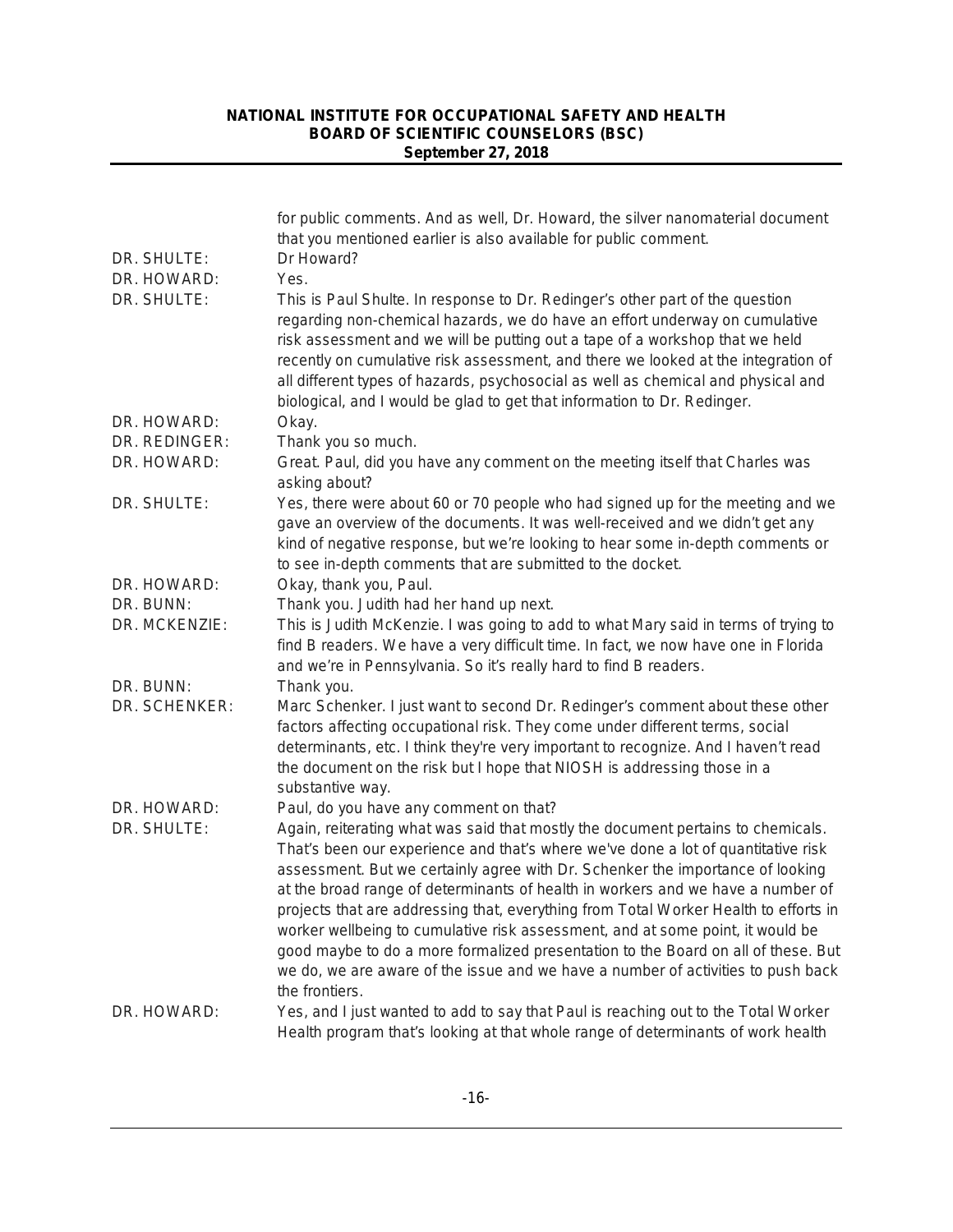| DR. BUNN:         | and is developing some interesting sort of cumulative risk assessment ideas for<br>that. So I'd say it's definitely on the agenda. It would be, we had a cumulative risk<br>assessment, the symposium that we did was a half a day symposium where folks,<br>speakers came from EPA that are struggling with that same issue. It's certainly,<br>you know, I went to the mini symposium and I likened it to the millennium<br>problems in mathematics. They're there, we know they're there. They're really<br>challenging. But we're definitely thinking about them.<br>Michael? |
|-------------------|-----------------------------------------------------------------------------------------------------------------------------------------------------------------------------------------------------------------------------------------------------------------------------------------------------------------------------------------------------------------------------------------------------------------------------------------------------------------------------------------------------------------------------------------------------------------------------------|
| DR. BEHM:         | Mike Behm. Since we were talking about possible topics, I would like for the group                                                                                                                                                                                                                                                                                                                                                                                                                                                                                                |
|                   | to consider the Prevention Through Design and update on that. It seemed to have<br>a lot of momentum several years ago and it seems to be a cross-cutting, cross-<br>sector, so I would really like you to consider an update on that.                                                                                                                                                                                                                                                                                                                                            |
| DR. HOWARD:       | That would be great, and we have a coordinator in Dr. Shulte's shop that would<br>love to do a presentation on it.                                                                                                                                                                                                                                                                                                                                                                                                                                                                |
| DR. BUNN:         | Okay. Any other questions? Chris?                                                                                                                                                                                                                                                                                                                                                                                                                                                                                                                                                 |
| MS. LASZCZ-DAVIS: | Chris Laszcz-Davis again, actually to follow up in terms of future topics.<br>Occupational hazard banding, where is NIOSH, where are we at on that issue?                                                                                                                                                                                                                                                                                                                                                                                                                         |
| DR. HOWARD:       | Well, Dr. Shulte, I'm very grateful you're on the phone. Occupational hazard<br>banding, where are we at?                                                                                                                                                                                                                                                                                                                                                                                                                                                                         |
| DR. SHULTE:       | We are so excited that we think this is going to be a very important resource for<br>the occupational safety and health community. It's been out for peer and public<br>review. We responded to the comments. We have the final version, which is<br>currently residing with the Associate Director of Science's office, and we're close<br>to tying it down and hope to get it published in the next couple of months.                                                                                                                                                           |
| DR. BUNN:         | Thank you. Wonderful. Well, it sounds like we have a whole range of topics<br>already for the next time, so yes. Don't need to look any further for (agendae @<br>00:46:21) number. Any other questions? Okay, I think we're pretty much almost<br>on time to start with our first presentation, and this will be the opioid crisis.                                                                                                                                                                                                                                              |
| DR. HOWARD:       | Right, and I just want to introduce Lore, who needs no introduction but you know,<br>the Board heard a bit about this issue at the last meeting when we had Jennifer<br>Hornsby-Myers come and talk about a very pressing part of the issue which is the<br>exposure of first responders to fentanyls. That's just one part of it. Now, since that<br>time, which has beenwhen was our last meeting.                                                                                                                                                                              |
| MS. JACKSON-LEE:  | I think it was about a year ago.                                                                                                                                                                                                                                                                                                                                                                                                                                                                                                                                                  |
| DR. HOWARD:       | Was it a year ago?                                                                                                                                                                                                                                                                                                                                                                                                                                                                                                                                                                |
| MS. JACKSON-LEE:  | I think it was.                                                                                                                                                                                                                                                                                                                                                                                                                                                                                                                                                                   |
| DR. HOWARD:       | So we've been busy since and the first thing that we did was develop an internal<br>working group to be able to look at the issue from a much broader perspective<br>than this one type of worker, the first responder, and the fentanyl exposure. So<br>Lore and Casey Chosewood are co-coordinators of our initiative, of how we are<br>confronting the opioid crisis, and in a very short period of time, I think, we've really                                                                                                                                                |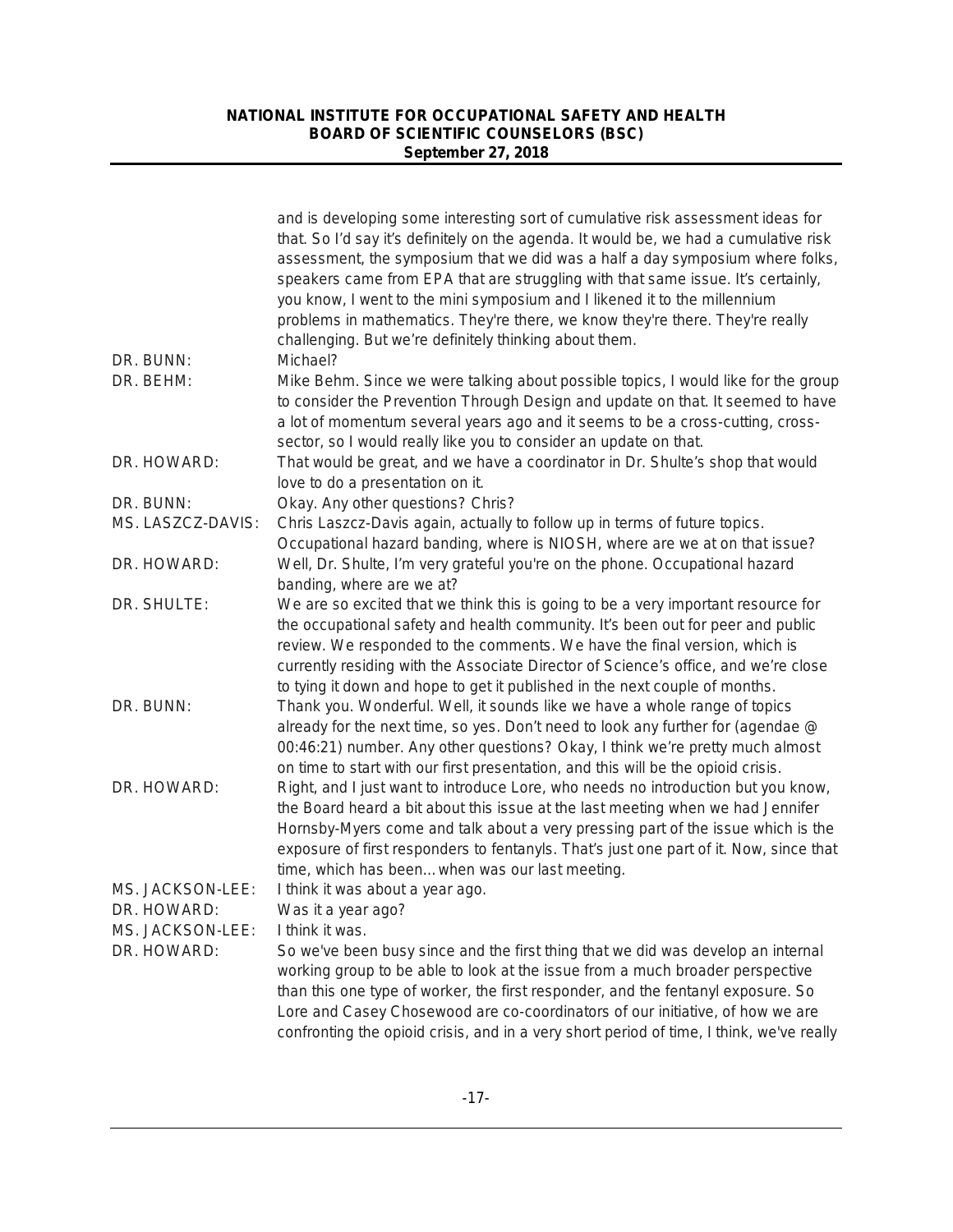developed a lot of materials in this area. So I wanted to thank Lore and Casey for all their work on this, and all of the folks that form our intramural subgroups which are many, I think there are six of them. And so Lore is going to summarize all that and tell you where we're at now, and then we can talk about where we can go in the future.

### **NIOSH CONFRONTS THE OPIOID CRISIS**

MS. JACKSON-LEE: Great, thank you so much. I'm Lore Jackson-Lee. I introduced myself a little bit earlier. Casey is away so he's not here today, but I did, many of you probably know him but I wanted to point out that his role at NIOSH is Director of the Office of Total Worker Health, and you'll see how that, in our view, plays into the opioids crisis in just a few minutes.

> So what I wanted to do is talk a little bit first about sort of the context we're looking at for thinking about opioids in workers, and then I'll sort of move into the second part, which will really focus on our new framework for confronting the opioids crisis.

> So I think probably all of you have been reading a lot, hearing a lot and probably working on this issue yourselves, and some of you are from sort of hotspot states and other locations. So there's a great deal of work going on in this area, certainly at HHS, it's been designated a priority. The Surgeon General has issued some reports and been very vocal about it, the Secretary as well. There's a five-point comprehensive strategy that HHS has developed, and CDC also has a framework as well.

And you're probably also fairly familiar with sort of the magnitude of this epidemic within the US, so I won't spend a lot of time on it, but we are seeing that the overdose deaths are continuing to be really high, five times higher than in 1999, bringing us to, on average, about 115 American workers dying every day from opioid overdose.

So what we know a little bit less about, although we're starting to get a better picture, is really what is the epidemic doing to US workers. So we do know that in 2016, 95% of the drug overdose deaths occurred in the working population persons aged 15-64, so that's something interesting to note. And we also know that according to a survey, there were about 4.5 respondents 18 years or older that reported illicit opioid use in the past year and of note, an estimated 66.2 of these self-reported users were employed full- or part-time.

We also note from the Bureau of Labor Statistics that overdose deaths have been increasing between 2013 and 2016, and we also know that workers with a current substance use disorder miss an average of 14.8 days of work per year, and while those with a pain medication use disorder miss an average of 29 days per year contrasted to an average of 10.5 days for most employees.

So there are some pictures of the workers at work slowly emerging. We'll talk a little bit more about some data, more specific data that's drilling down in a few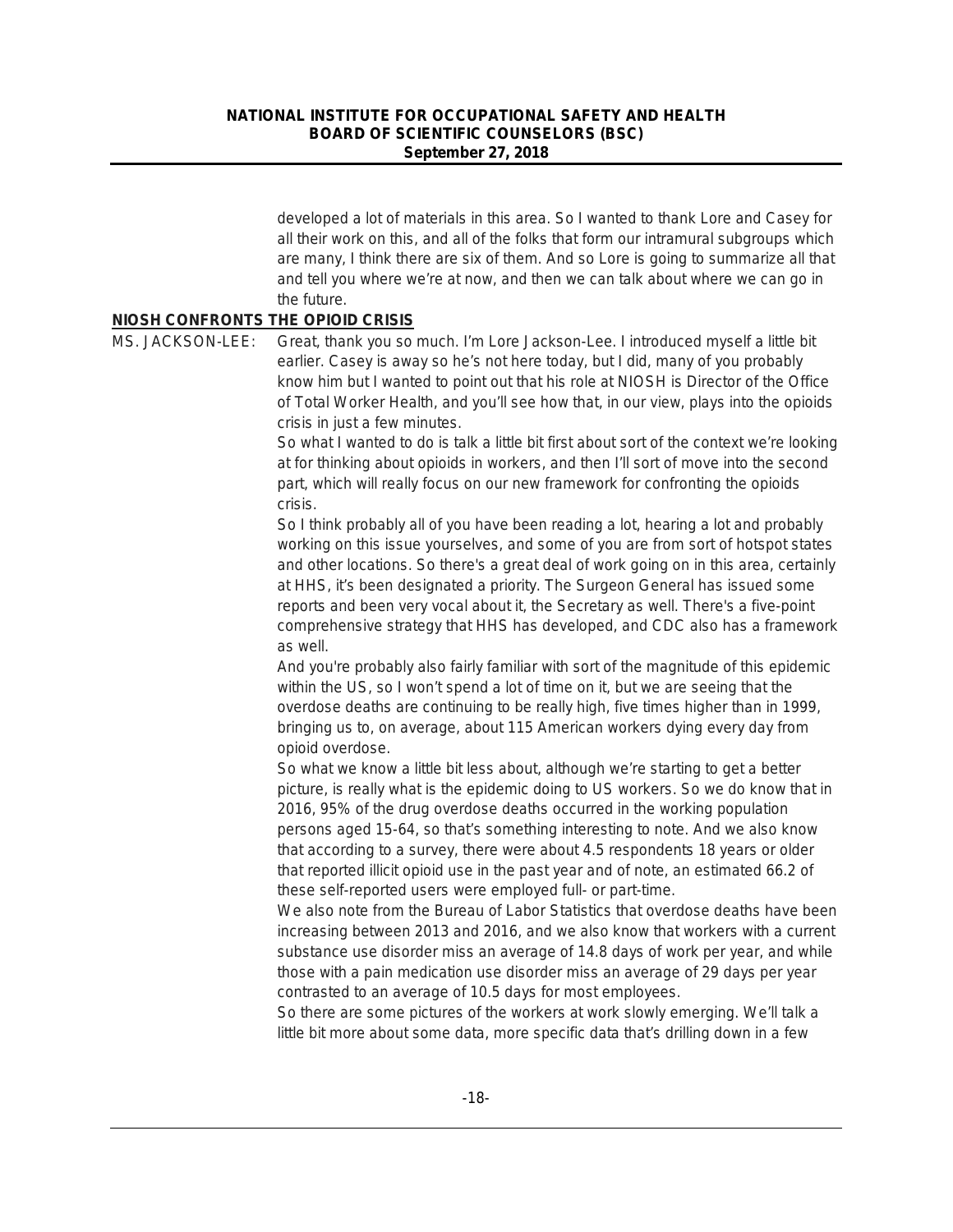minutes. So as Dr. Howard mentioned, a lot of our efforts have been focused on first responders and fentanyl. That's still a very important issue for us in our portfolio, but we really did realize that we needed to take a broader view and that looking and social and economic determinants of health, as Dr. Schenker was pointing out a few minutes ago, is really critical.

So in the opioids crisis, this is a list of some social and economic determinants that have been identified in the literature. So we've been looking at some examples here but then we really decided it was important to drill even further, and are continuing to do that, to try to look at some specific characteristics of work that could be impacting opioid use and overdose. So for example, what about the lack of employment, insecure employment in opioid risks. Clearly thinking about work is important but what about sort of the flipside of that? Thinking about, for example, lower wage work, hazardous work and increased risk of work-related injury. Also thinking about working conditions that could predispose workers to chronic health deficits, i.e. pain. And then finally, an example, another example is looking at new employment arrangements. Do they correlate to social distress, isolation, loneliness, hopelessness, things that may lead to opioid use or overuse? So then a logical sort of next step was for us to really begin to look at this issue through a Total Worker Health lens, and this is where Casey's expertise, in addition to his clinical expertise, is particularly useful in NIOSH's efforts in this area. And I think most of you are familiar with the NIOSH Total Worker Health program and approach that really looks to integrate protection from work-related safety and health hazards with promotion of injury and illness, prevention efforts to advance overall worker wellbeing. So as far as how this might apply to opioid use, we know that the effects of opioid use and misuse are not isolated to work or home environments, they're happening in both places, and that potential for addiction could be preceded by injuries that happen in the workplace with the consequences then cascading both into an individual's working life as well as their home life.

So from there, we've adopted, developed and adopted this framework to address opioid misuse, and we really think of it as sort of a lifecycle approach, going sort of from the beginning, even precursors of use, all the way through response. So I'll give you just a second to look at that graphic but I'd like to break it down just a little bit more.

So on this slide, this shows sort of the actual, describes a little bit more the independent lifecycle pieces of this opioid framework. So first of all, looking at the determination, looking whether antecedent factors for opioid overutilization among workers can come into play, precursors such as injuries. If the worker is injured at work, what happens in terms of his or her prescribing and use and that kind of thing? And then moving into looking at risk factors or opioid use conditions that could affect workers. And then moving into developing strategies for protecting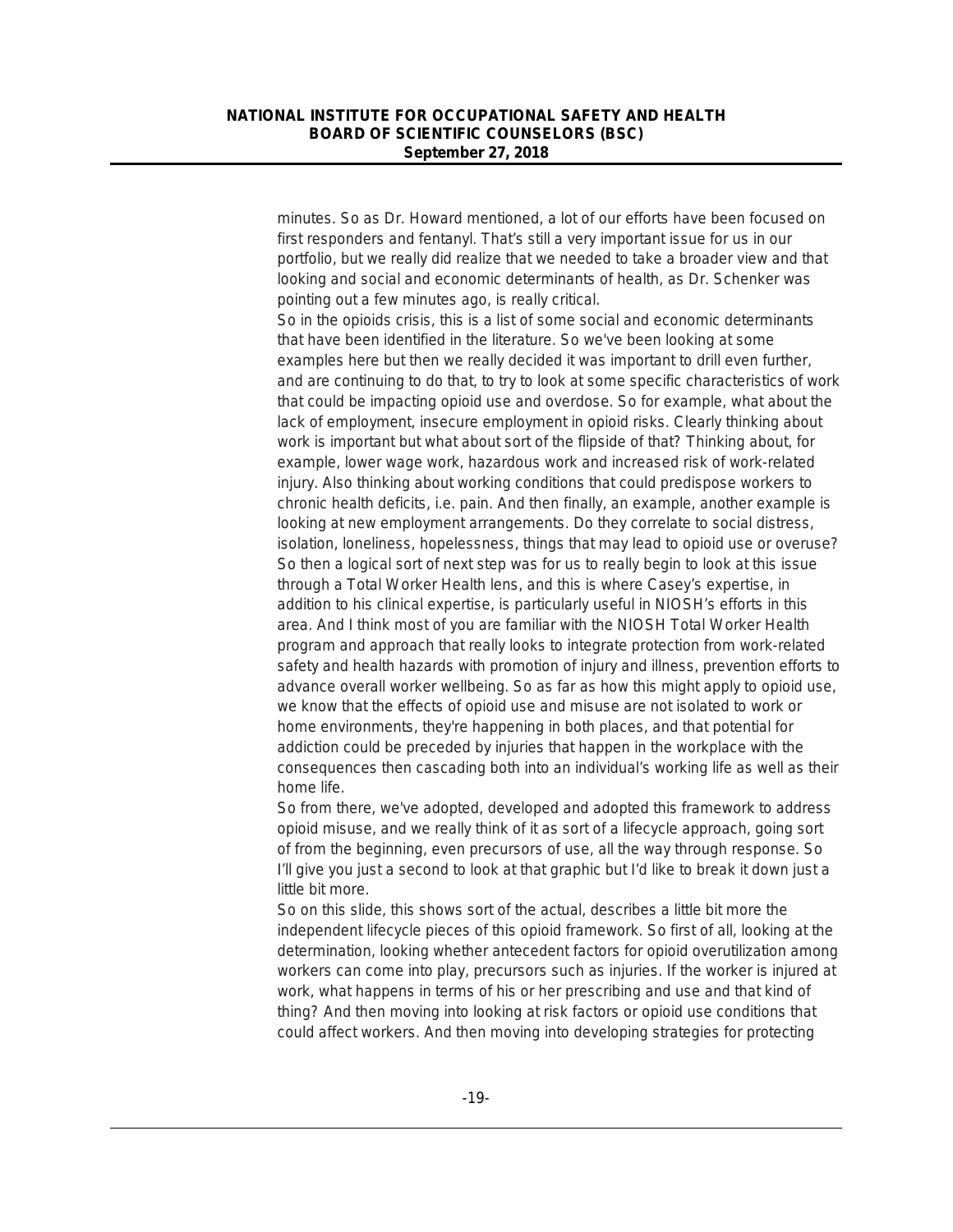and assisting workers involved in the opioid crisis, and again this is where the emergency responders and fentanyl work fits. And then finally, looking to develop methods for opioid detection and decontamination of workplaces, which we have heard a great deal of need for but we don't necessarily know, at this point, the best ways to do that.

So in thinking about how we will put this into practice at NIOSH, we think that these are the most important ways to go about doing that. Obviously obtaining the relevant data is really critical to understand and characterize this crisis in the workforce. Conducting field investigations, exposure surveys and research studies to try to determine the extent of exposures and also best prevention approaches. Developing information and knowledge to address the problem and then, as we try to do with all of our work, really transferring that knowledge to stakeholders and agencies to promote effective interventions.

So, we do have some ongoing work in this area, in these areas. I'll go through this slide and then I really want to focus on three key areas of activity within NIOSH, research, field investigations, and data. But as you can see here, we have numerous efforts going on. So looking at work-related factors and exposures as risk factors. Coordinating with intramural and extramural partners for addressing this crisis—this is really important and this is something that Casey and I are trying to ramp up doing more and more, and we do have, certainly, some extramural efforts but we also have recently sort of tried to compile the extramural efforts that we're funding and we have over a dozen that we've pulled together, and we're going to be highlighting some of those on our web. And I know, Terry, you've been involved in a number of those. And then also, creating topic pages and education materials relevant for workers and employers, this is really important. We've been hearing continually from first responders that they need information, they can't get information readily, and I think that it's a time where we have to decide, you know, even if we don't feel we're complexly ready to make guidance, we need to try to get something out there. There's just a critical need in this emergency situation. And then conducting health hazard evaluations, which I'll talk a little bit more about. And then, you know, really trying to develop recommendations for prevention, in the first responders, healthcare workers and in the other frontline groups.

So first just to talk a little bit about the examples of the kind of research that NIOSH is either currently examining or looking to go into a little bit further. I should note first that we are really trying to identify research gaps. One of the workgroups that Dr. Howard mentioned that we have is a research gap definition workgroup. So they've been systematically looking at the literature, they've been looking through some things that we've been doing ongoing, in an ongoing fashion, and they're really trying to get this together. It's going to be ready very soon and then we'll be looking at how it might change our course or help us tweak our course,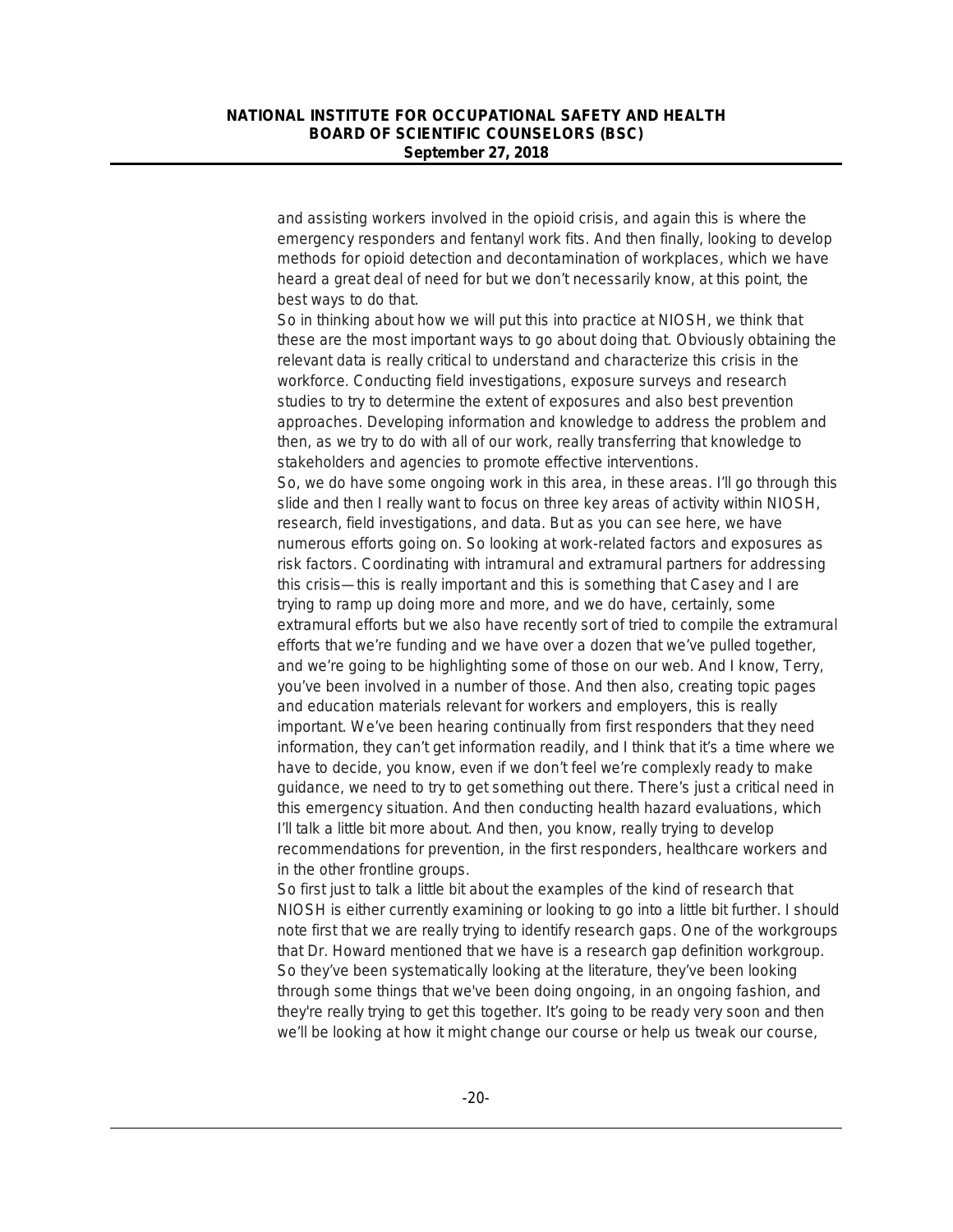and we'll have that information available on our website as well. But for now, again, risk factors which I keep mentioning. We know that that's a really important area for research, and then as I mentioned earlier too, the opioid use conditions that affect workers, looking at things like how that might contribute to workplace injuries and decrease productivity, again the education for the workforce about the risks as I mentioned. The availability of medication-assisted therapy is something we're very interested in and I believe that Casey is about to try to delve into that. And then the really important issue of how workers could be integrated back into the workplace after they've been affected by opioids.

I'll talk about our website in a minute, and there are some additional research examples there.

So next I want to talk about the NIOSH field investigations but before I do, I'm going to sort of have to talk about fentanyl overall, and I know that you've heard some about this from us. And in your reading, you're probably all becoming very aware of this. This is really, over the past few years, becoming a serious problem in the context of what we already know is a crisis. We know that fentanyl is continuing to play a huge role in overdose deaths, with nearly 30,000 overdose deaths occurring in 2017 just with fentanyl. And it's, you know, incredibly potent— 50 to 100 times more potent than morphine—and we also know that it's being sold illegally for its heroin-like effect and sometimes can be further complicated by being mixed with heroin and/or cocaine. So the landscape here with fentanyl really does make things even more complicated.

So NIOSH field investigations have been going on through our Health Hazard Evaluation program, HHE program. Probably most of you are familiar with this program. It's a legislatively mandated program to NIOSH that allows us to respond to requests from workers or worker representatives and employers to go into a worksite and try to assess hazards that might exist and then make recommendations for addressing those. And so far, we've had 12 projects through the HHE program assessing hazards to emergency responders and other groups of workers. We included two Health Hazard Evaluation final reports in your binder so that's there for your—when you have time to read it.

Just to give you kind of a broad brush of the examples of the findings that we have, we're finding that even after our retrospective analyses of emergency situations, there's still a lot of questions about exposure and health effects. And we also are finding that in most emergency responses, there are multiple types of substances present, which again adds additional complexity to the problem. And then we have found that ill effects were related to work activities, that they've impacted the ability of workers to perform their job duties. You know, this is a really important piece given that the first responders themselves are trying to play a really key role in the overall response to this epidemic. So we think that this is some really important area.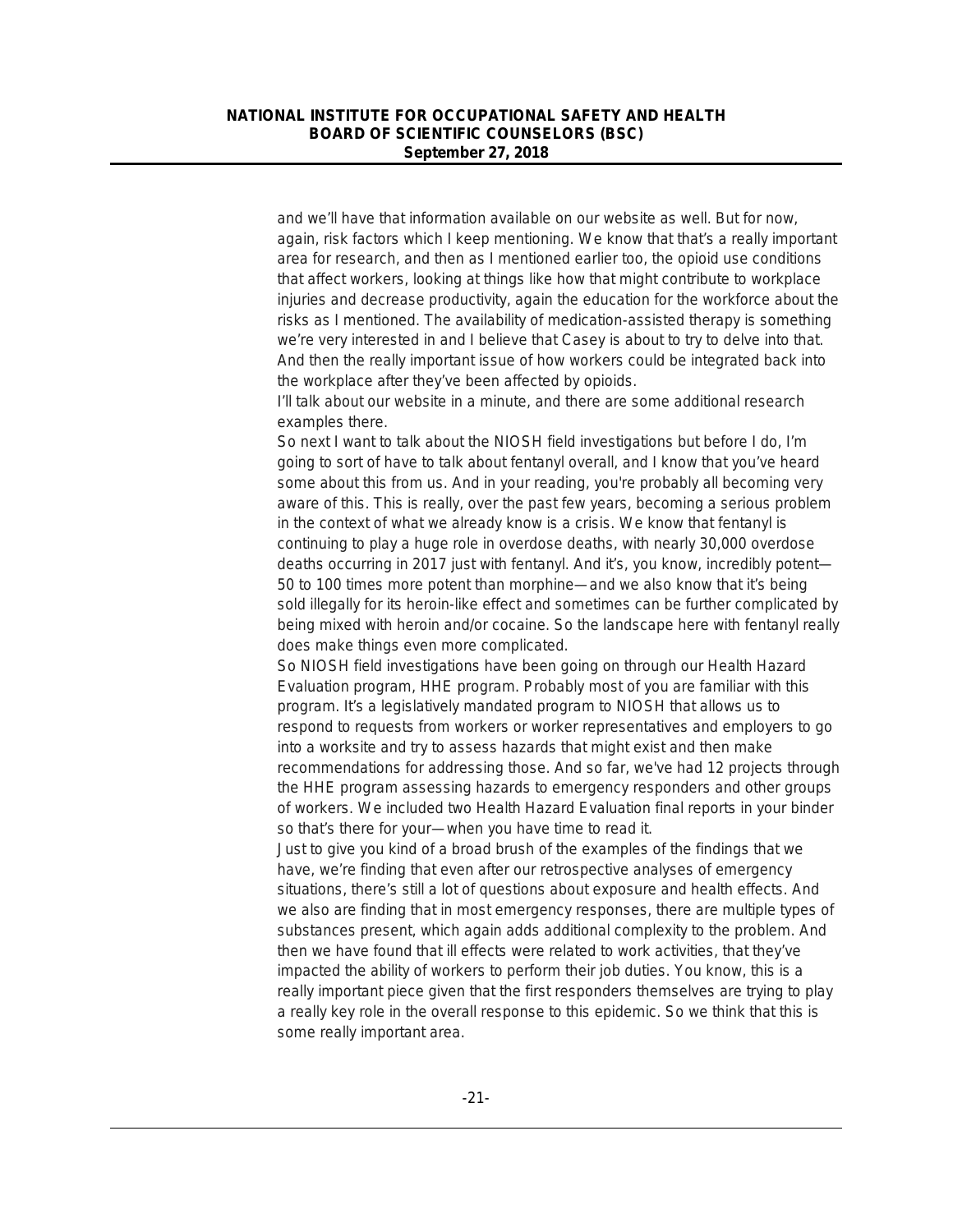A lot of the information that we've been able to get from these field investigations have led us to provide two different kinds of prevention measures, which are on our website, and I think Jennifer might have mentioned those when she was here last year. But we have information about preventing occupational exposure in first responders posted on our website and also preventing occupational exposure to healthcare personnel in hospital and clinic settings.

So we know there's a lot of follow-up work that needs to be done here. One of the things that we've heard repeatedly from our time in the field and from others is that NIOSH really needs to provide more detailed instruction on how personal protective equipment should be donned and doffed in conjunction with law enforce equipment in these types of settings. And so we're in the process of creating a video to address this, and we should have that done pretty soon. And then also there was a piece, I think it was on the very front page of the report of NIOSH activities, where we've entered into a new agreement with the National Institute of Justice to pursue a project of detection and remediation of fentanyl and fentanyl analogs specific to public safety.

And when you think about public safety response to opioid overdoses, you might also think about naloxone sort of based on what's been reported in the press, in the literature. You're probably aware that naloxone is used as a non-addictive lifesaving drug that can reduce the effects of opioid overdose, if it's administered in time. The thing that's changed a little bit is it can now be given nasally to a person suspected of overdose, and that really opens the door for trained laypersons to administer the drug without injection. So given that, there's been some questions raised and we've been approached about what does that mean for the workplace? Is there a place for naloxone in workplaces if, in fact, laypersons can administer it? And we are in the process, imminently, of publishing a factsheet with information for employers and workers for using naloxone in the workplace, really includes things to consider as employers or workers are trying to decide whether to implement a naloxone program in their workplace. So I think that that may be posted on our website as early as early next week, so we'll make sure that that information, you get the link to that so you can follow that. So moving on to talk a little bit about data, the data around all of this, as I've mentioned, is really important. There are a number of different things that NIOSH is doing related to data. For example, we're looking at prescription patterns in workers' compensation. There is an analysis there that we are finalizing. Rene's group has also done some work in looking at some economic data and how that sort of plays out.

One of the things that we've just recently published is an MMWR article, which is also in your binder, that highlights occupational patterns in opioid-involved overdose deaths. And this study really does support the thought that occupation might be an important factor in understand and responding to the opioid epidemic.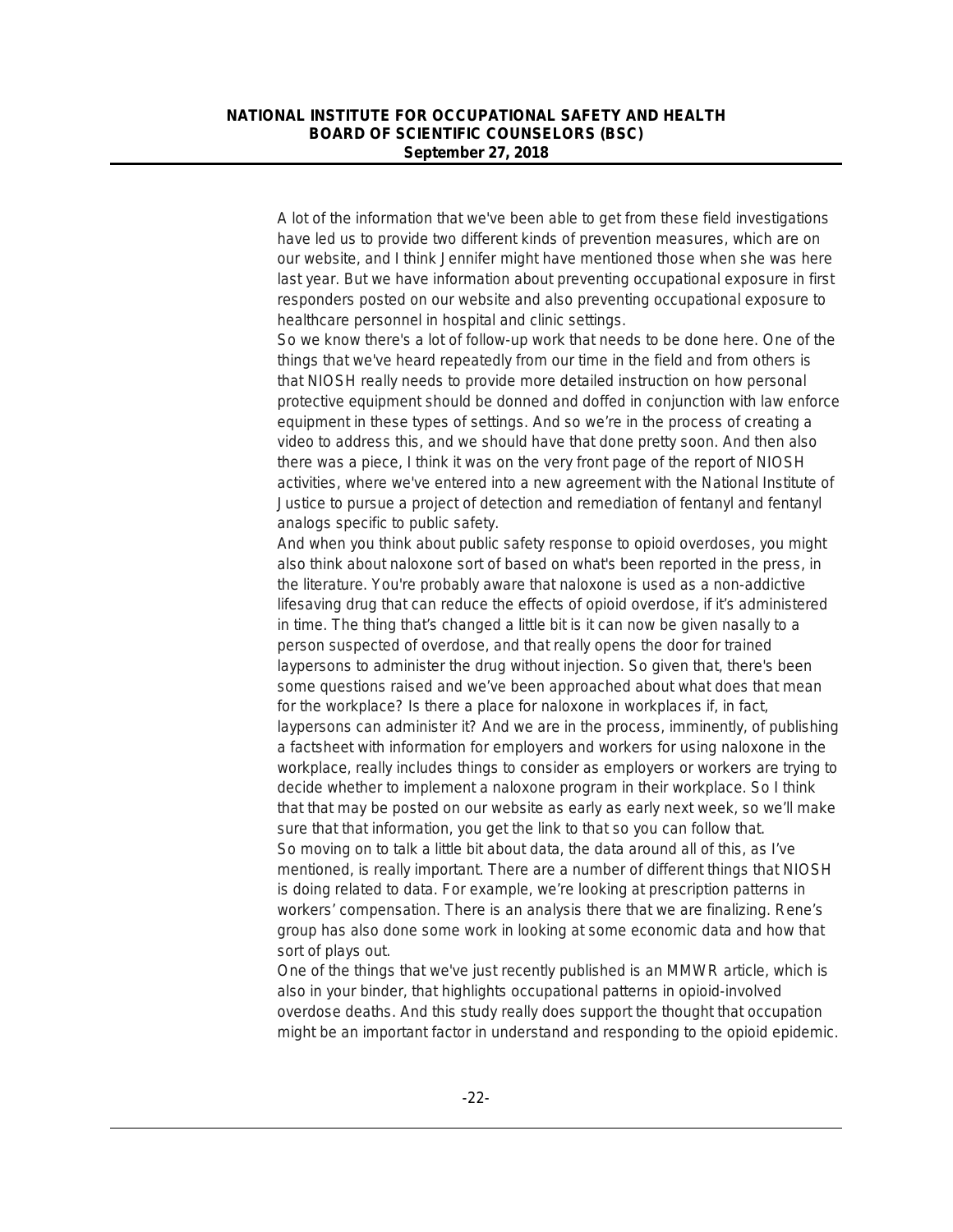So NIOSH researchers analyzed drug overdose deaths within 26 job groups for a five-year period and of the over 57,000 drug overdose deaths, the majority were male, white, aged 45-54 and then also 35-54, all of which are important working years. And we were able to highlight some of the groups for highest risks for these things, starting with construction, also extraction, pre-preparation and then healthcare, several different subcategories of healthcare. The other thing that this study was able to do was actually identify the types of drugs mostly likely lead that most likely lead to overdose deaths, and show the sort of variance by occupational groups. I've highlighted that here on the slide, which again makes this landscape very complex, especially when you start thinking about interventions.

It was also interesting that we saw some elevation for unpaid and unemployed workers or nonworkers, and it's interesting if you think sort of back to the lack of employment or underemployment and how that might play into this. So it sort of circles back to some of those social and economic determinants of health and work or non-work and how that might play into this.

There's another really important report that has come out recently from the State of Massachusetts, which we also included in your binder, and this came from the Massachusetts Department of Public Health and they looked at opioid-related overdose deaths by industry and occupation from 2011 through 2015, and they found that opioid-related death rate for construction and extraction occupations was six times the average rate for all Massachusetts workers. And you'll see some correlation from what the NIOSH study showed there in terms of some high-risk industries. Other occupational groups are listed here with higher than average rates—farming, fishing and forestry, material moving, etc. And the report also found that the rate of fatal opioid-related overdose was higher among workers employed in industries known to have high rates of work-related injuries and illness and then additionally, rates were higher among workers in occupations with lower availability of paid sick leave and lower job security. So again, that sort of circles back to some of the elements of work that might really be playing a critical role here.

I want to stop just a second and sort of throw out a PSA for a webinar that NIOSH is pulling together for November 6, and it will include the authors of the NIOSH study and the Massachusetts report as well as the Center for Construction Research and Training, and we'll be getting everybody together to talk more about these data that I presented and then also, you know, just sort of what does all this mean and how can we try to address this, and some of the more specific industry and occupation issues, and also potential interventions. So there is a registration link on our website. If you can't find it, let me know and I'll be glad to point you to it. Again, that's on November 6.

So the other thing that we did in addition to really developing this framework is we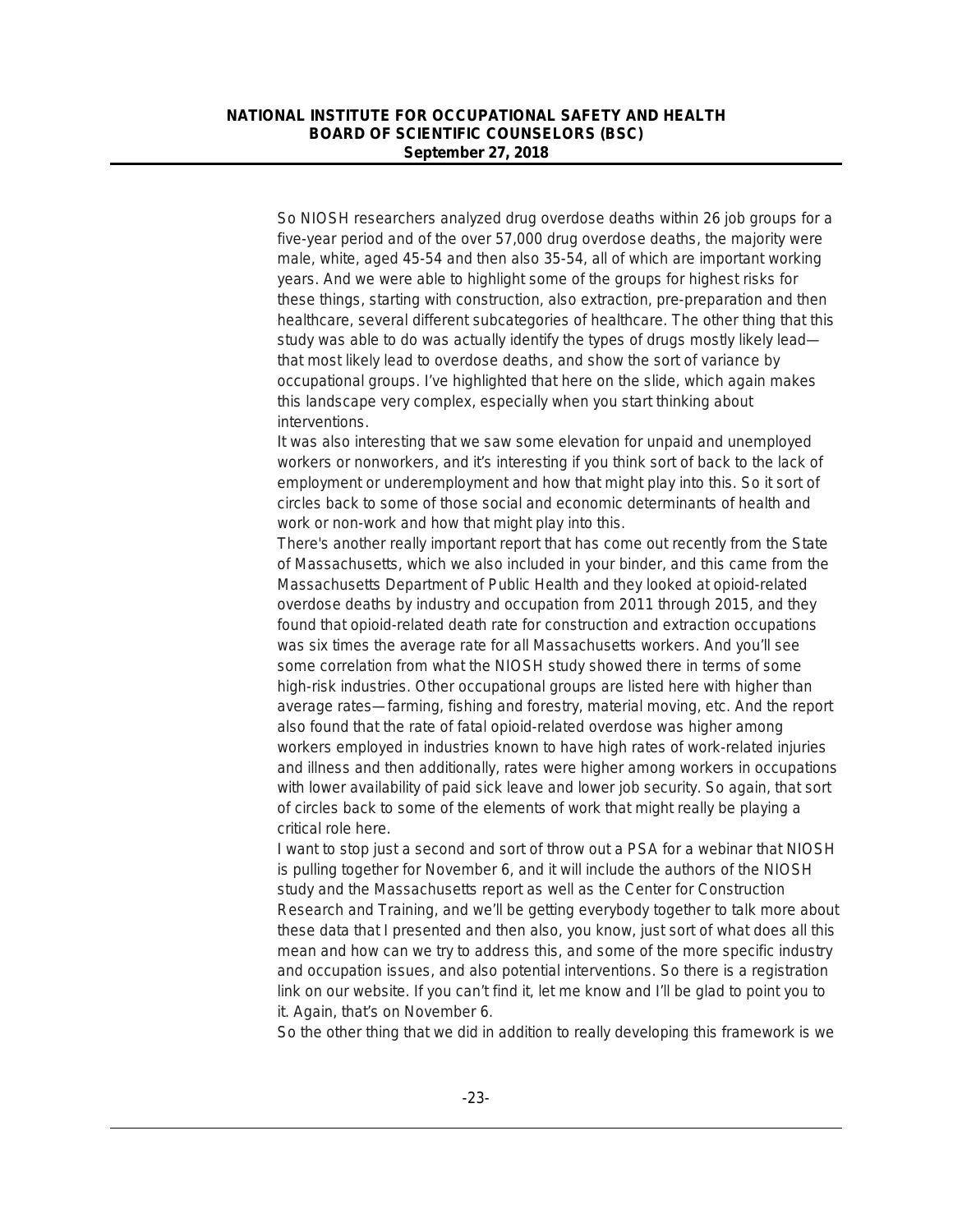|                               | have created new NIOSH web pages on opioids. So if you haven't seen it, please<br>definitely take a look. You'll see a lot of what I've discussed here today, but we've<br>been able to really feature the NIOSH framework I different subpages, which has<br>been great and then gives us a really good home, as things continue to evolve, for<br>us to be able to put them and have information available for people.<br>So I did create some questions to bring to you all. I don't know if I really need to<br>do that because I think there's going to be a lot of discussion overall on this, and<br>you know, there's so much here. But these are some areas that we thought if you<br>could help us think a little bit more about them, it would be really useful. The first<br>one is, again, the critical social and economic determinants of health and what<br>should NIOSH's role be in addressing these. Secondly, industries and<br>occupations-certainly we need to talk about and would like to talk about what<br>kind of industry-specific interventions are needed, but there's another angle too of<br>we're starting to see some patterns of some high-risk industries and occupations, |
|-------------------------------|----------------------------------------------------------------------------------------------------------------------------------------------------------------------------------------------------------------------------------------------------------------------------------------------------------------------------------------------------------------------------------------------------------------------------------------------------------------------------------------------------------------------------------------------------------------------------------------------------------------------------------------------------------------------------------------------------------------------------------------------------------------------------------------------------------------------------------------------------------------------------------------------------------------------------------------------------------------------------------------------------------------------------------------------------------------------------------------------------------------------------------------------------------------------------------------------------------------|
|                               | and what can we do to prevent stigma from developing around these.<br>And then finally, in terms of research gaps, what priority research gaps should<br>NIOSH address? I mentioned that we're looking at doing a research gap analysis<br>but we'd certainly appreciate any thoughts there. And then also, what new<br>information should NIOSH provide for workers or employers?<br>So that is where I'll stop. I don't know if, Dr. Howard, do you want to say anything<br>before we leave it to discussion?                                                                                                                                                                                                                                                                                                                                                                                                                                                                                                                                                                                                                                                                                                |
| DR. HOWARD:                   | No.                                                                                                                                                                                                                                                                                                                                                                                                                                                                                                                                                                                                                                                                                                                                                                                                                                                                                                                                                                                                                                                                                                                                                                                                            |
| MS. JACKSON-LEE:              | Okay, great.                                                                                                                                                                                                                                                                                                                                                                                                                                                                                                                                                                                                                                                                                                                                                                                                                                                                                                                                                                                                                                                                                                                                                                                                   |
| DR. BUNN:                     | All right. Open it up for questions. A lot of food for thought in this presentation                                                                                                                                                                                                                                                                                                                                                                                                                                                                                                                                                                                                                                                                                                                                                                                                                                                                                                                                                                                                                                                                                                                            |
| MS. JACKSON-LEE:              | SO<br>Yes.                                                                                                                                                                                                                                                                                                                                                                                                                                                                                                                                                                                                                                                                                                                                                                                                                                                                                                                                                                                                                                                                                                                                                                                                     |
| PARTICIPANT:                  | We've only got 20 minutes? We could spend all day.                                                                                                                                                                                                                                                                                                                                                                                                                                                                                                                                                                                                                                                                                                                                                                                                                                                                                                                                                                                                                                                                                                                                                             |
| MS. JACKSON-LEE:              | I know. I started to say that and I didn't.                                                                                                                                                                                                                                                                                                                                                                                                                                                                                                                                                                                                                                                                                                                                                                                                                                                                                                                                                                                                                                                                                                                                                                    |
| DR. BUNN:<br>DR. STOUT:       | Actually, we have about 35 minutes so plenty of time for discussion. Ron.<br>It's Ron Stout. The opioid-affected worker and integration into workplaces is                                                                                                                                                                                                                                                                                                                                                                                                                                                                                                                                                                                                                                                                                                                                                                                                                                                                                                                                                                                                                                                     |
|                               | something that is top of mind I think for employers, particularly the interaction<br>between safety-sensitive functions and drug testing, complicated by state-by-state<br>differences with an approach to marijuana. It's just, the whole environment is<br>coming together, particularly of a restricted applicant environment, there's just not<br>a lot of worker out there. How do we deal with these folks that have, in a certain<br>demographic, economic, social, that have been affected by the opioid crisis<br>personally, perhaps are continuing to be affected? How do we integrate them into<br>the workplace? Do we? What are best practices for employing them, to an<br>employer standpoint?                                                                                                                                                                                                                                                                                                                                                                                                                                                                                                 |
| DR. BUNN:<br>MS. JACKSON-LEE: | That's an excellent question.<br>Those are all excellent questions.                                                                                                                                                                                                                                                                                                                                                                                                                                                                                                                                                                                                                                                                                                                                                                                                                                                                                                                                                                                                                                                                                                                                            |
|                               |                                                                                                                                                                                                                                                                                                                                                                                                                                                                                                                                                                                                                                                                                                                                                                                                                                                                                                                                                                                                                                                                                                                                                                                                                |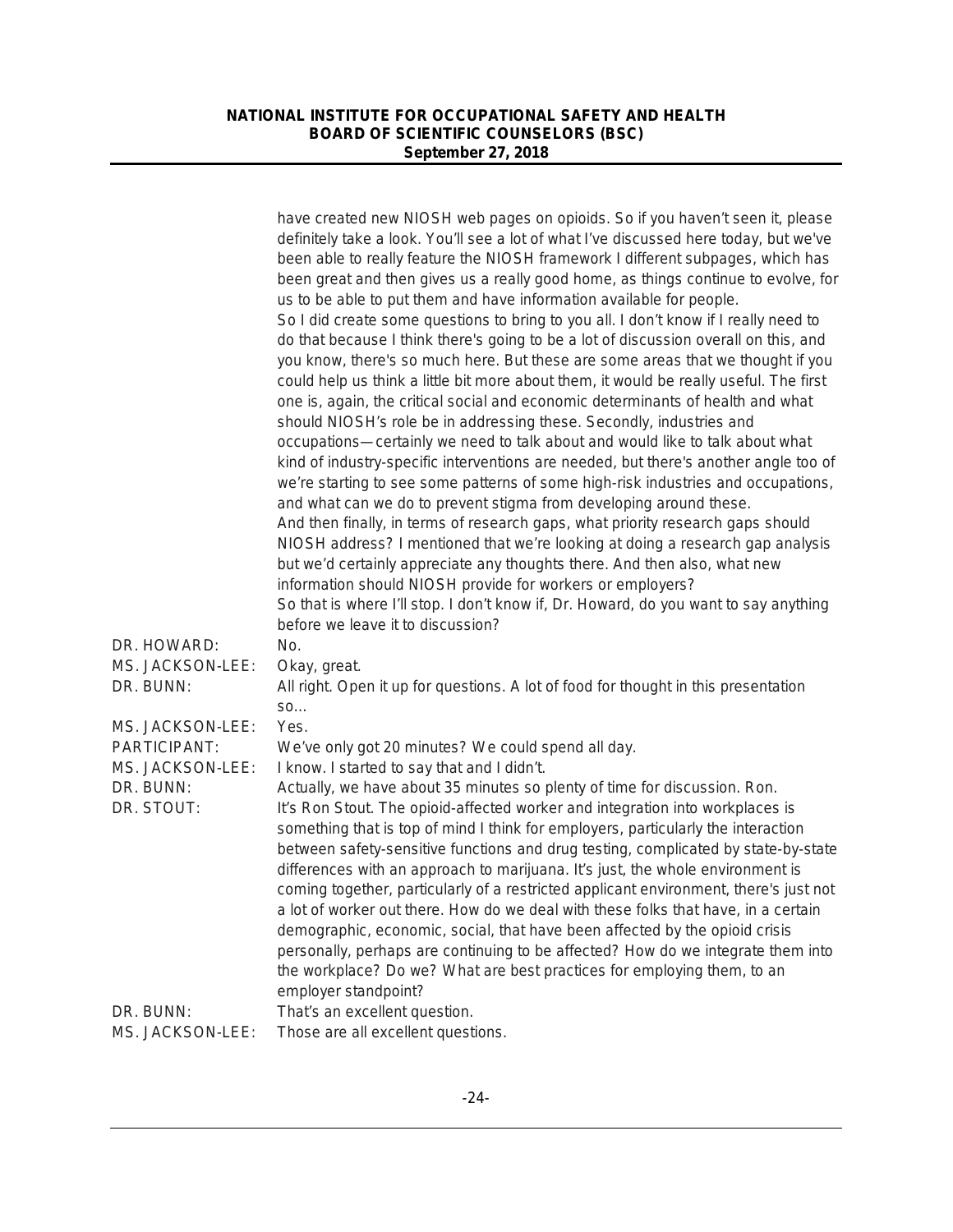| DR. BUNN:   | Actually, I was just asked to give a presentation last week to a large company in<br>Kentucky and that's kind of the question that they also had, their first comment<br>being, well, we really can't find drug-free employees and if you have a traditional<br>drug-free workplace policy, you know, if they come up positive for random testing,<br>what do we do with them then? If we send them to treatment, what do we do with<br>them then to get them reintegrated into the workforce? So I think that that's a<br>huge concern for employers, not only in Kentucky but in the US.                                                                                                                                                                                                                                                                                                                                              |
|-------------|-----------------------------------------------------------------------------------------------------------------------------------------------------------------------------------------------------------------------------------------------------------------------------------------------------------------------------------------------------------------------------------------------------------------------------------------------------------------------------------------------------------------------------------------------------------------------------------------------------------------------------------------------------------------------------------------------------------------------------------------------------------------------------------------------------------------------------------------------------------------------------------------------------------------------------------------|
| DR. HOWARD: | I wanted to—this is John Howard. I wanted to ask Ron, as a follow-up in this<br>whole discussion, you know, the coverage of medication-assisted treatment by<br>employer's insurance, do you have any idea of how that plays out in terms of<br>assisting in bringing employees on or continuing employees in that employment<br>setting if your insurer, your health insurer, won't cover medication-assisted<br>treatment? Do you think that plays a role?                                                                                                                                                                                                                                                                                                                                                                                                                                                                            |
| DR. STOUT:  | In a lot of workplace cultures, there is a zero tolerance for drug misuse or abuse,<br>particularly if it's involved with a safety incident, etc.                                                                                                                                                                                                                                                                                                                                                                                                                                                                                                                                                                                                                                                                                                                                                                                       |
| DR. HOWARD: | Right.                                                                                                                                                                                                                                                                                                                                                                                                                                                                                                                                                                                                                                                                                                                                                                                                                                                                                                                                  |
| DR. STOUT:  | So I'm not sure if I'm directly answering your question.                                                                                                                                                                                                                                                                                                                                                                                                                                                                                                                                                                                                                                                                                                                                                                                                                                                                                |
| DR. HOWARD: | No, no, it's                                                                                                                                                                                                                                                                                                                                                                                                                                                                                                                                                                                                                                                                                                                                                                                                                                                                                                                            |
| DR. STOUT:  | It's not, we don't even, some companies don't even give an opportunity to provide<br>insurance assistance because employment is terminated.                                                                                                                                                                                                                                                                                                                                                                                                                                                                                                                                                                                                                                                                                                                                                                                             |
| DR. HOWARD: | Right, right. So this is a big, it's a philosophical issue and a philosophical<br>approach in the drug rehabilitation area because there are two schools of thought.<br>One school of thought is-and there's much science behind the effectiveness of<br>medication-assisted treatment, okay-but the other school of thought is, you<br>know, it's abstinence. You're just giving somebody another drug. So that school<br>opposes the use of methadone or buprenorphine, all of those medication-assisted<br>treatment drugs, that that's not the way they So there's this MAT group and<br>there's the abstinence group and it sounds like, from what you're saying, with the<br>zero tolerance thing, an employment setting is in a catch-22 between those two<br>and yet they have discharge workers, terminate them, whatever, or they have<br>trouble bringing them on. So something's got to give here in terms of that tension. |
| DR. STOUT:  | Ron Stout again, Dr. Howard, if I could try. So the safety-sensitive piece is one<br>area and then there are, there's another area where an employee perhaps is not<br>involved in a safety-sensitive issue, they've perhaps been found passed out in a<br>restroom, a workplace restroom. In that situation where there's not a safety-<br>sensitive issue, many thoughtful employers will surround these people with<br>assistance, particularly if there's a physician that can provide treatment,<br>alternative medication perhaps, and understands the workplace and understands<br>what it means to integrate those two. But it's very often difficult to find a substance<br>abuse specialist that understands the reality of integrating someone into the<br>workplace.                                                                                                                                                        |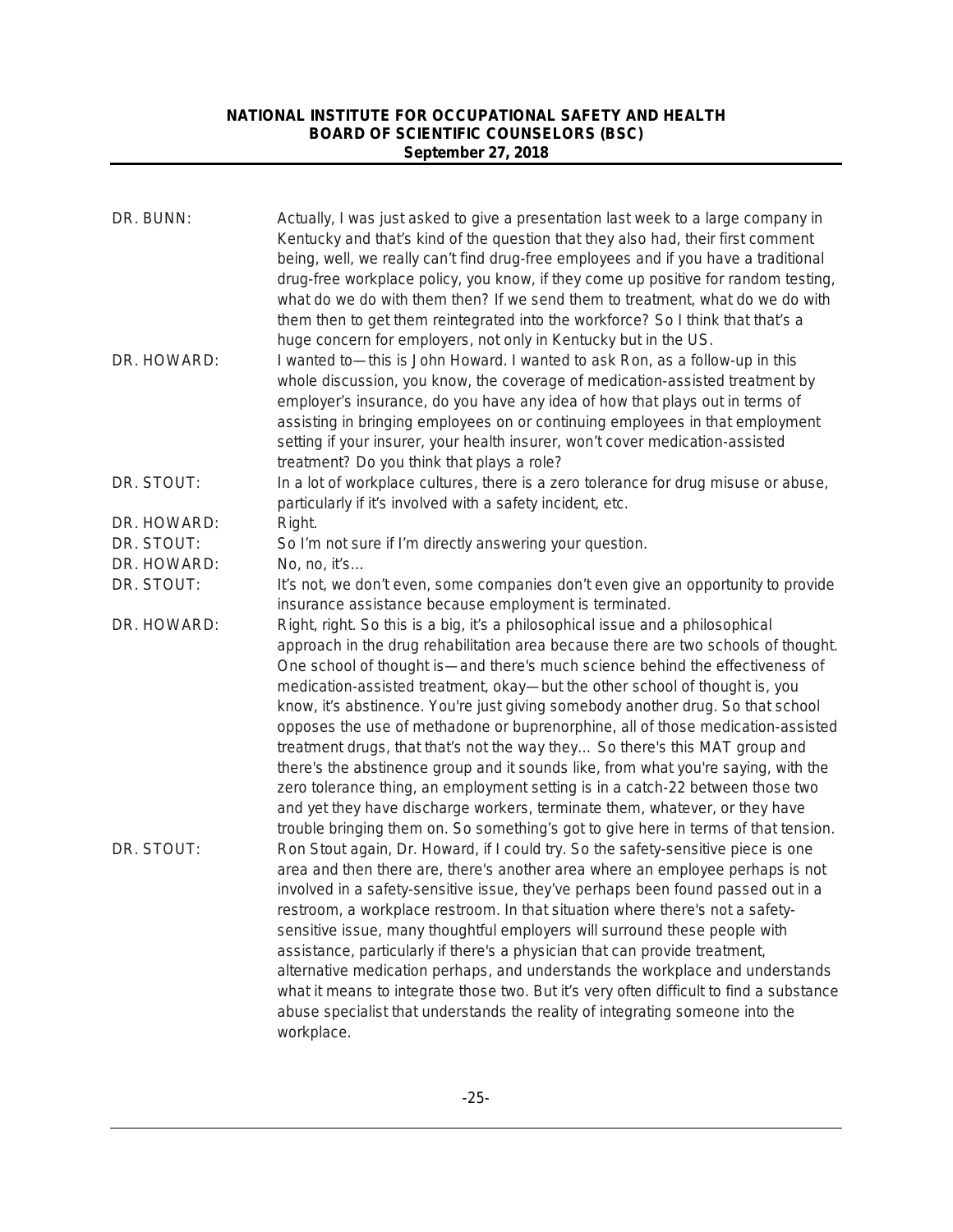| DR. HOWARD:  | Right, and everybody should note that to be a provider of medication-assisted<br>treatment, you have to be registered with the DEA and approved. So there's a<br>limited supply, so that's one of the limitations. But back, then, are you saying that<br>the employer's insurance then would cover those non-safety-sensitive position<br>folks or are they still not going to pay for that?                                                                                                         |
|--------------|-------------------------------------------------------------------------------------------------------------------------------------------------------------------------------------------------------------------------------------------------------------------------------------------------------------------------------------------------------------------------------------------------------------------------------------------------------------------------------------------------------|
| DR. STOUT:   | If I could answer it this way. For many of the companies that are self-insured,<br>they'll do whatever the company chooses to do, the insurance company will do.                                                                                                                                                                                                                                                                                                                                      |
| DR. HOWARD:  | Right. Right.                                                                                                                                                                                                                                                                                                                                                                                                                                                                                         |
| DR. STOUT:   | I probably am not able to comment on the smaller or midlevel employers that<br>aren't self-insured.                                                                                                                                                                                                                                                                                                                                                                                                   |
| DR. HOWARD:  | Right.                                                                                                                                                                                                                                                                                                                                                                                                                                                                                                |
| DR. STOUT:   | And that have a very distinct policy.                                                                                                                                                                                                                                                                                                                                                                                                                                                                 |
| DR. HOWARD:  | Right. And also, I wanted to just comment on this. We understand the term<br>"safety-sensitive position" from the point of view of the safety issue is for the<br>airplane passenger and the train rider and all of this public safety stuff. But you<br>know, the opioid issue affects every employee, whether they're in a so-called<br>safety-sensitive position or not. So that dichotomy is a little dysfunctional in this<br>area.                                                              |
| DR. STOUT:   | Yes.                                                                                                                                                                                                                                                                                                                                                                                                                                                                                                  |
| DR. BUNN:    | Okay, Mark?                                                                                                                                                                                                                                                                                                                                                                                                                                                                                           |
| DR. NICAS:   | Yes, it's Mark Nicas. I had a couple of questions specifically regarding healthcare<br>worker protection when treating overdose patients. So by your own information, is<br>it par for the course for emergency response personnel who are bringing in<br>patients to hospitals to inform the healthcare worker staff of everything they know<br>about this person's, you know, was there drug paraphernalia there, was there<br>visible                                                              |
| PARTICIPANT: | Yes.                                                                                                                                                                                                                                                                                                                                                                                                                                                                                                  |
| DR. NICAS:   | Was there visible residue or dust present? You know, should you be treating this<br>person as an overdose victim? Is that basically par for the course or does there<br>need to be some encouragement to convey that information?                                                                                                                                                                                                                                                                     |
| DR. HOWARD:  | No. This is John Howard. First responders do a report to the emergency room<br>when they bring the patient in.                                                                                                                                                                                                                                                                                                                                                                                        |
| DR. NICAS:   | Okay.                                                                                                                                                                                                                                                                                                                                                                                                                                                                                                 |
| DR. HOWARD:  | Including the first responder they brought in who experienced something during<br>the response who is now the patient.                                                                                                                                                                                                                                                                                                                                                                                |
| DR. NICAS:   | Okay. And the second question is I understand that in California, the California<br>Nurses' Association was critical of certain aspects of NIOSH's recommendations<br>for protecting healthcare workers when handling drug overdose patients, and I<br>think that one issue was that-I may be wrong-that NIOSH recommended<br>donning certain PPE only if there was visible residue or dust on clothing, and I<br>guess the issue was, well, there could be something there even if it wasn't visible |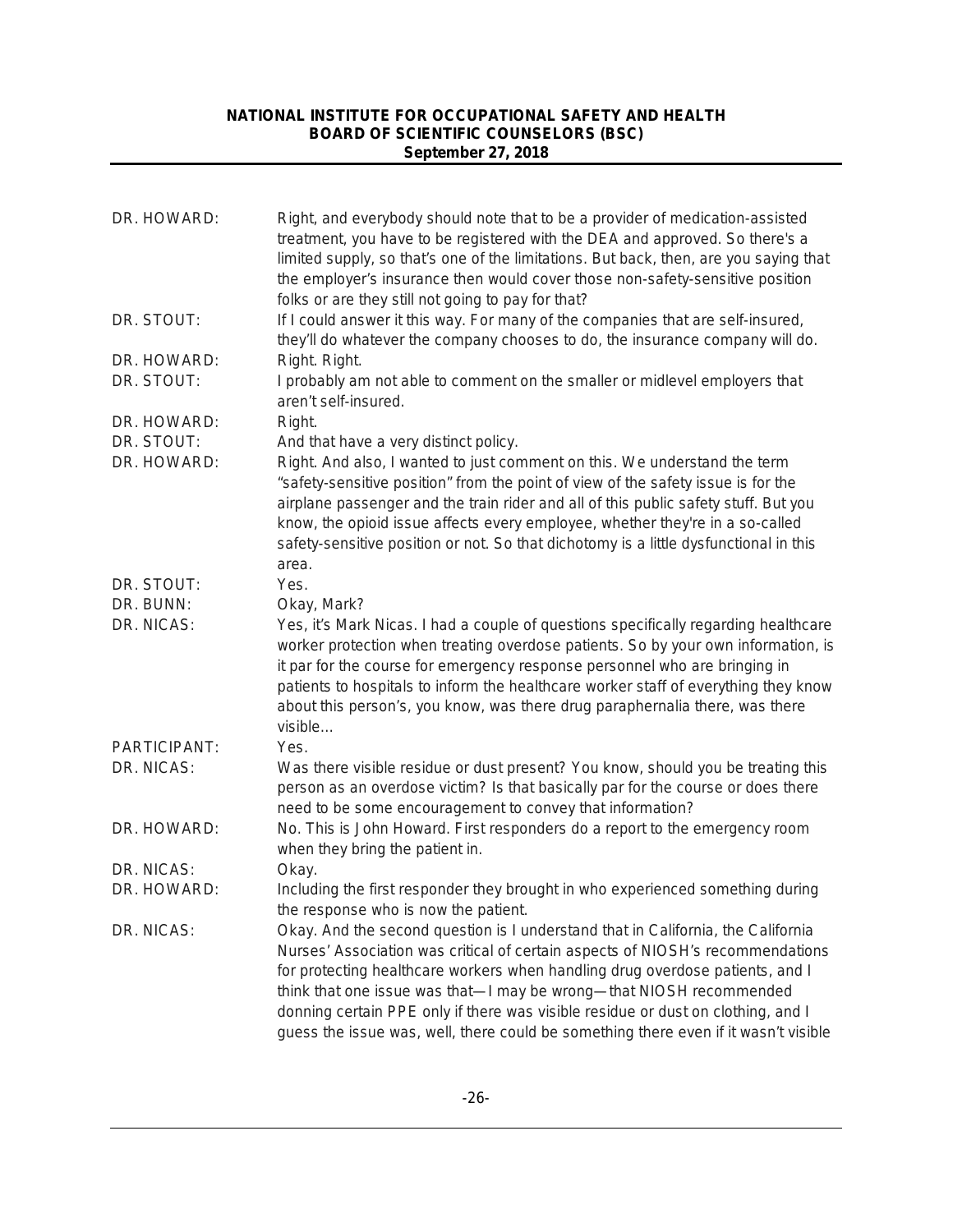|             | when you looked at it. Can you clarify what NIOSH's recommendations are for<br>healthcare workers in terms of donning PPE and when and then what ensemble<br>should be donned?                                                                                                                                                                                                                                                                                                                                                                                                                                                                                                                                                                                                                                                                                                                                                                                                                                                                                                                                                                                                                                                                                                                                                                                                                                                                                           |
|-------------|--------------------------------------------------------------------------------------------------------------------------------------------------------------------------------------------------------------------------------------------------------------------------------------------------------------------------------------------------------------------------------------------------------------------------------------------------------------------------------------------------------------------------------------------------------------------------------------------------------------------------------------------------------------------------------------------------------------------------------------------------------------------------------------------------------------------------------------------------------------------------------------------------------------------------------------------------------------------------------------------------------------------------------------------------------------------------------------------------------------------------------------------------------------------------------------------------------------------------------------------------------------------------------------------------------------------------------------------------------------------------------------------------------------------------------------------------------------------------|
| DR. HOWARD: | Sure. This is John Howard again. So if you look on the website, you'll see that we<br>made an attempt in a qualitative way to create sort of tiers or levels of exposure<br>so that there is minimal, moderate and severe, and then each of those, if you read<br>the definition, goes to the issue that you just talked about. If you see it and there's<br>a lot of it, it's severe. If you see it, it's not so much, it's moderate; if you don't see<br>anything. And one of the reasons, the rationale behind that is that, you know, we<br>don't want Fire, EMS and emergency room in Level A suits when it really isn't<br>necessary. So the invisible nature or this microscopic nature of that, depending on<br>that report, you know, the healthcare worker could decide that it's really at a<br>moderate level, it's not really on a minimal level even though nobody sees<br>anything. So I think some of the guidance that we have is general and it needs to<br>really be made site-specific and circumstance-specific. But yes, you're right and<br>that's a valid, certainly a valid reason to say, well, there could be these types of<br>situations. But then if you decide that for the hospital or in general, then everybody<br>is going to be in a lot of PPE that probably will not be necessary. And as we know<br>from the influenza issue, putting a healthcare in an N95 is not a very, it's not a<br>positive thing for a healthcare worker. |
| DR. NICAS:  | Thanks.                                                                                                                                                                                                                                                                                                                                                                                                                                                                                                                                                                                                                                                                                                                                                                                                                                                                                                                                                                                                                                                                                                                                                                                                                                                                                                                                                                                                                                                                  |
| DR. BUNN:   | Oh boy, where to start next? Okay, Michael?                                                                                                                                                                                                                                                                                                                                                                                                                                                                                                                                                                                                                                                                                                                                                                                                                                                                                                                                                                                                                                                                                                                                                                                                                                                                                                                                                                                                                              |
| DR. BEHM:   | Thanks. Mike Behm. Well, first, thank you for that presentation. I really like the<br>way you're now looking at the data in terms of the different occupational groups<br>and kind of looking at that. And kind of piggybacking what you two were talking<br>about, I think about when someone enters the workers' compensation system,<br>and it seems like the National Safety Council is also bringing that out in their<br>recommendations, so I think that's good. But as we know, many injured workers<br>do not enter the workers' compensation system for some reasons; but for the<br>other reasons, there's just a significant amount of underreporting of occupational<br>injuries and illnesses, and that's pretty clear, particularly in construction, which<br>now you're kind of showing, yes, that that's kind of leading and so there's been a<br>lot of work done in the construction sector to show that, some work by Hester<br>Lipscomb, Hester at Duke. And so I wonder if, you know, at some point, NIOSH<br>through some mechanisms could try to capture some of those folks. They would<br>have an interesting story to tell.                                                                                                                                                                                                                                                                                                                   |
| DR. HOWARD: | Yes. This is John Howard again. And you know, our partnership with CPWR,<br>which is one of our large grantees                                                                                                                                                                                                                                                                                                                                                                                                                                                                                                                                                                                                                                                                                                                                                                                                                                                                                                                                                                                                                                                                                                                                                                                                                                                                                                                                                           |
| DR. BEHM:   | Yes.                                                                                                                                                                                                                                                                                                                                                                                                                                                                                                                                                                                                                                                                                                                                                                                                                                                                                                                                                                                                                                                                                                                                                                                                                                                                                                                                                                                                                                                                     |
| DR. HOWARD: | In our discussions with them, these issues that you're talking about, Michael, are<br>all of the ones we've been talking about. And I would just add one more, where                                                                                                                                                                                                                                                                                                                                                                                                                                                                                                                                                                                                                                                                                                                                                                                                                                                                                                                                                                                                                                                                                                                                                                                                                                                                                                     |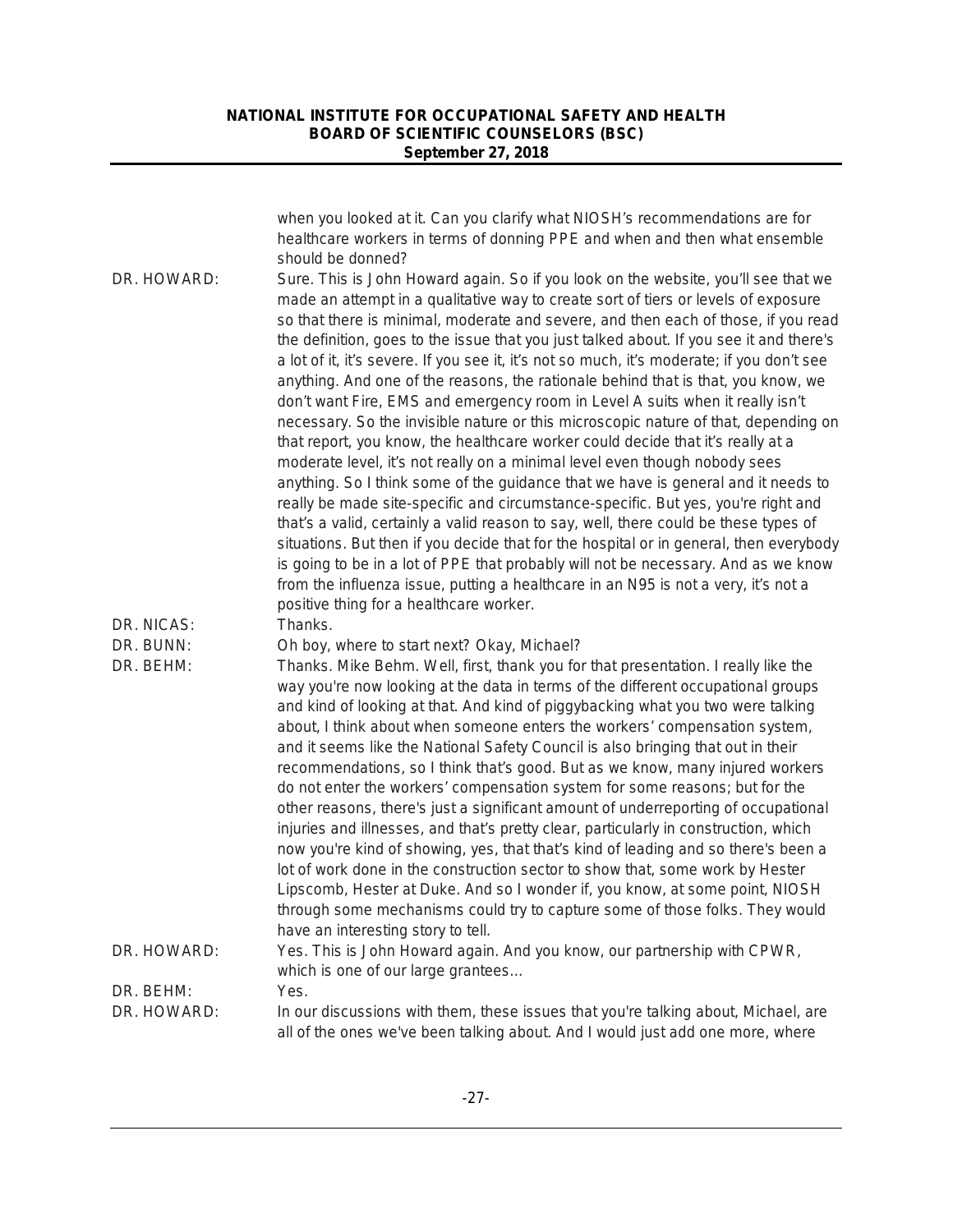|                   | you could have an injury and you have a claim but you're waiting to be seen and<br>all that, and some of the workers there are in a difficult situation and they may<br>borrow their family's opioid or go out in the street and get their own opioid or<br>whatever. So the comp system is not just when you get it prescribed, you know, at<br>the end.                                                                                                                                                                                                                                                                                                                                                                                                                                                                                                                                                                                                                                                                |
|-------------------|--------------------------------------------------------------------------------------------------------------------------------------------------------------------------------------------------------------------------------------------------------------------------------------------------------------------------------------------------------------------------------------------------------------------------------------------------------------------------------------------------------------------------------------------------------------------------------------------------------------------------------------------------------------------------------------------------------------------------------------------------------------------------------------------------------------------------------------------------------------------------------------------------------------------------------------------------------------------------------------------------------------------------|
| DR. BEHM:         | Right. Right.                                                                                                                                                                                                                                                                                                                                                                                                                                                                                                                                                                                                                                                                                                                                                                                                                                                                                                                                                                                                            |
| DR. HOWARD:       | It's that waiting period. So CPWR is now—and we've encouraged them to look<br>very carefully at how we can get at those people. And one of the other groups that<br>we've engaged is the COSH, the national COSH and the local COSHs because<br>they're very close to these workers, especially the workers that Lore mentioned<br>that are more vulnerable in the temporary job or the day laborer, etc. They're very<br>close to that population. So we're trying to figure out ways, and we've had Sarah<br>Felknor from the Office of Extramural Programs to figure out how we can<br>stimulate that type of research so that we could fill in those gaps. So what you<br>bring up is a very important area of data acquisition that we hope not only those<br>groups but our extramural researchers will think about and figure out a way to get<br>at that group, especially on the state level because you should know, all these<br>worker comp issues are all state issues and they differ. So we're hoping our |
| DR. BEHM:         | extramural researchers will think about how to do those kinds of studies too.<br>And I think particularly, it is okay if I?                                                                                                                                                                                                                                                                                                                                                                                                                                                                                                                                                                                                                                                                                                                                                                                                                                                                                              |
| DR. BUNN:         | Yes, yes, continue.                                                                                                                                                                                                                                                                                                                                                                                                                                                                                                                                                                                                                                                                                                                                                                                                                                                                                                                                                                                                      |
| DR. BEHM:         | Yes. I think, and particularly I think in the construction sector, there's many, many<br>reasons documented why an employer wants to keep their official numbers lower<br>and kind of not keeping folks in more of a managed workers' compensation<br>system and so I say "managed"; that would be the wrong word.                                                                                                                                                                                                                                                                                                                                                                                                                                                                                                                                                                                                                                                                                                       |
| DR. BUNN:         | Supervised.                                                                                                                                                                                                                                                                                                                                                                                                                                                                                                                                                                                                                                                                                                                                                                                                                                                                                                                                                                                                              |
| DR. BEHM:         | But there are just a lot of folks who are on their own.                                                                                                                                                                                                                                                                                                                                                                                                                                                                                                                                                                                                                                                                                                                                                                                                                                                                                                                                                                  |
| DR. BUNN:         | Yes.                                                                                                                                                                                                                                                                                                                                                                                                                                                                                                                                                                                                                                                                                                                                                                                                                                                                                                                                                                                                                     |
| DR. BEHM:         | In particularly small and medium enterprises and so if you could keep those folks<br>in mind too, that would be great. Thank you.                                                                                                                                                                                                                                                                                                                                                                                                                                                                                                                                                                                                                                                                                                                                                                                                                                                                                        |
| DR. BUNN:         | Thank you, Michael. Chris.                                                                                                                                                                                                                                                                                                                                                                                                                                                                                                                                                                                                                                                                                                                                                                                                                                                                                                                                                                                               |
| MS. LASZCZ-DAVIS: | Chris Laszcz-Davis, another question. Do we have any learnings from a more<br>global standpoint? I realize these are domestic figures and a domestic landscape<br>painting, but this issue I doubt is US alone. Do we, have we learned anything from<br>anybody outside of the US?                                                                                                                                                                                                                                                                                                                                                                                                                                                                                                                                                                                                                                                                                                                                       |
| DR. HOWARD:       | This is John Howard again. You'd be surprised at how US it is.                                                                                                                                                                                                                                                                                                                                                                                                                                                                                                                                                                                                                                                                                                                                                                                                                                                                                                                                                           |
| MS. LASZCZ-DAVIS: | Really? Yes.                                                                                                                                                                                                                                                                                                                                                                                                                                                                                                                                                                                                                                                                                                                                                                                                                                                                                                                                                                                                             |
| DR. HOWARD:       | The US consumes 80% of the opioids produced on the planet, okay, and there<br>isn't a country that I know of that has anywhere near this kind of problem.                                                                                                                                                                                                                                                                                                                                                                                                                                                                                                                                                                                                                                                                                                                                                                                                                                                                |
| MS. LASZCZ-DAVIS: | Yes, interesting.                                                                                                                                                                                                                                                                                                                                                                                                                                                                                                                                                                                                                                                                                                                                                                                                                                                                                                                                                                                                        |
| DR. HOWARD:       | This is a US issue. And you know, if you go back and look at Angus Deaton's                                                                                                                                                                                                                                                                                                                                                                                                                                                                                                                                                                                                                                                                                                                                                                                                                                                                                                                                              |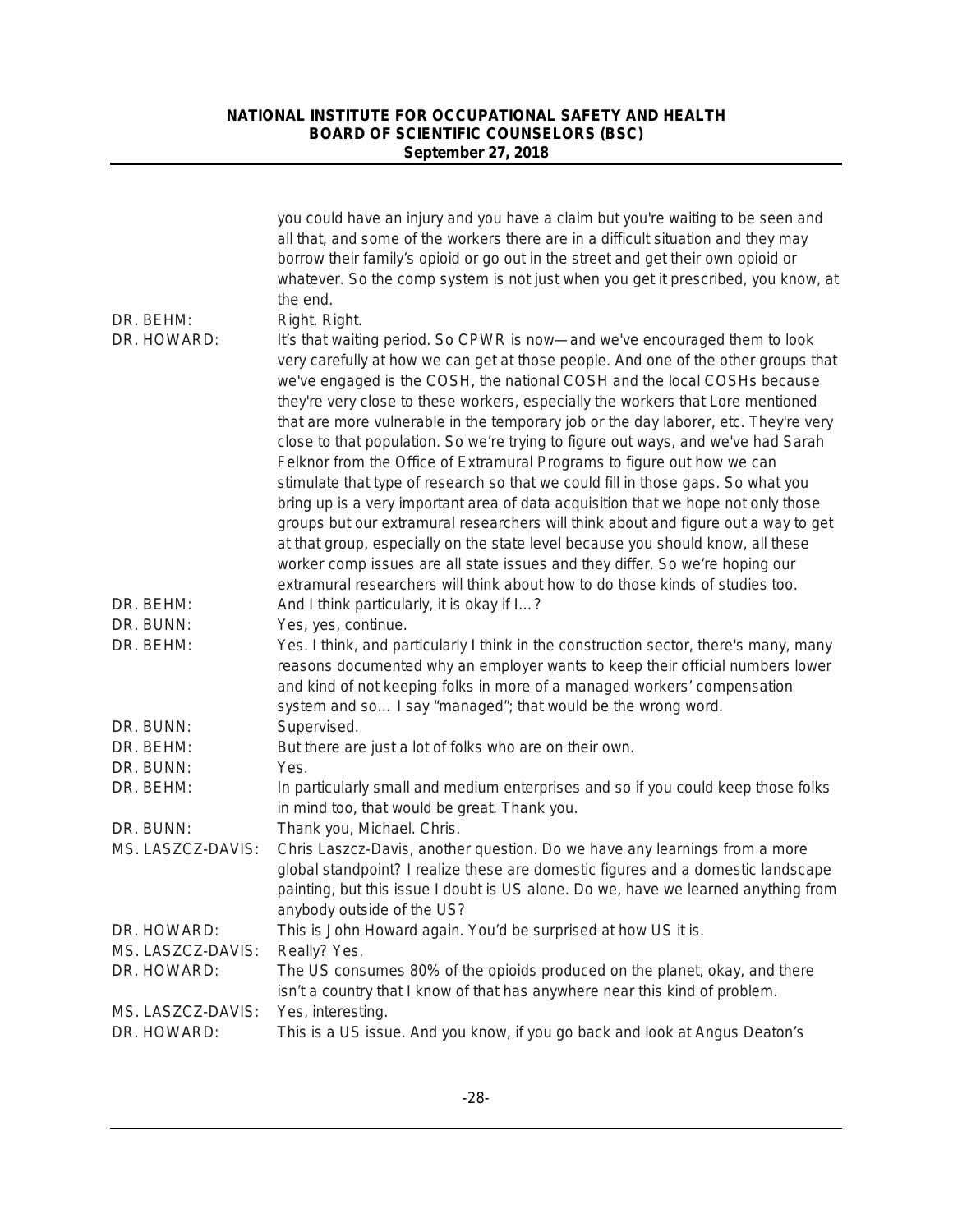|                   | paper and the proceedings of the National Academy of Science, which got into the<br>Wall Street Journal and the New York Times, everywhere, where he pointed out<br>that Caucasian men in certain categories in certain parts of the country, and Alan<br>Krueger of Princeton in his paper showing that the unemployment issues and the<br>labor participation rates localized by region that has been hit by opioids, this is a<br>US issue. It's not an international issue.                                                                                                                                                                                                                                                                                                                                                                                                                                                                                                                                                                                                                                                                                                                                                                                 |
|-------------------|-----------------------------------------------------------------------------------------------------------------------------------------------------------------------------------------------------------------------------------------------------------------------------------------------------------------------------------------------------------------------------------------------------------------------------------------------------------------------------------------------------------------------------------------------------------------------------------------------------------------------------------------------------------------------------------------------------------------------------------------------------------------------------------------------------------------------------------------------------------------------------------------------------------------------------------------------------------------------------------------------------------------------------------------------------------------------------------------------------------------------------------------------------------------------------------------------------------------------------------------------------------------|
| MS. LASZCZ-DAVIS: | Interesting, thank you.                                                                                                                                                                                                                                                                                                                                                                                                                                                                                                                                                                                                                                                                                                                                                                                                                                                                                                                                                                                                                                                                                                                                                                                                                                         |
| DR. BUNN:         | Karla, you had a question.                                                                                                                                                                                                                                                                                                                                                                                                                                                                                                                                                                                                                                                                                                                                                                                                                                                                                                                                                                                                                                                                                                                                                                                                                                      |
| DR. ARMENTI:      | Yes, just a couple of things. Karla Armenti. Thinking about insurance companies,<br>you know, we're talking about companies that cover their employees, I think one<br>thing that maybe you could do is reach out or target insurance companies with<br>messaging about the importance—this is going like way upstream but the<br>importance of, you know, ensuring that these types of protections or coverages<br>are available in their insurance plans. That's a huge issue. But then of course<br>you've got self-employed, and many construction workers are self-employed.<br>They really don't even have a huge tie to the construction company that they're<br>working with. So you know, construction companies can still offer health<br>promotion efforts, the Total Worker Health and everything else, but there's got to<br>be more for those who are self-employed. And then as far as surveillance goes,<br>many states have a claims, you know, insurance claims databases. The problem<br>is that they don't collect industry and occupation, but there may be a way to<br>explore those data sources with ICD codes or other indicators that might show a<br>work-related injury and opioid prescription and overuse and that sort of thing. |
| DR. HOWARD:       | Yes, Karla, this is a great, great contribution here because what you're talking<br>about is an area that we really haven't gone into that we really need to go into.<br>Right now, you know, hopefully today or tomorrow, the House will pass the Opioid<br>Bill and in that, it's looking at government health insurance, in the Medicaid<br>program in terms of coverage for medication-assisted treatment for instance, and<br>residential programs which usually are abstinence programs and are very, very<br>costly. And one issue that arises from that bill will be what government will pay for<br>in terms of insurance. Obviously Medicaid is means-tested so it may not have<br>actively employed people at certain levels of income. And then the private<br>insurance, which is what you're talking about, and self-insured employers, what's<br>going on there in terms of providing the treatment, one of the things that we've<br>discussed with CPWR is, you know, not every medication-assisted treatment<br>offering may be appropriate for a construction worker or other type of worker                                                                                                                                                  |
|                   | because the idea of medication-assisted treatment is to keep people employed so<br>that they can go on with their life and not take six to twelve weeks out of their life<br>and end up in a residential facility and trying to maintain abstinence, and the rates<br>of relapse after abstinence therapy is much, much greater than medication-                                                                                                                                                                                                                                                                                                                                                                                                                                                                                                                                                                                                                                                                                                                                                                                                                                                                                                                |
|                   | assisted treatment. So that issue is one we're trying to explore, have CPWR also                                                                                                                                                                                                                                                                                                                                                                                                                                                                                                                                                                                                                                                                                                                                                                                                                                                                                                                                                                                                                                                                                                                                                                                |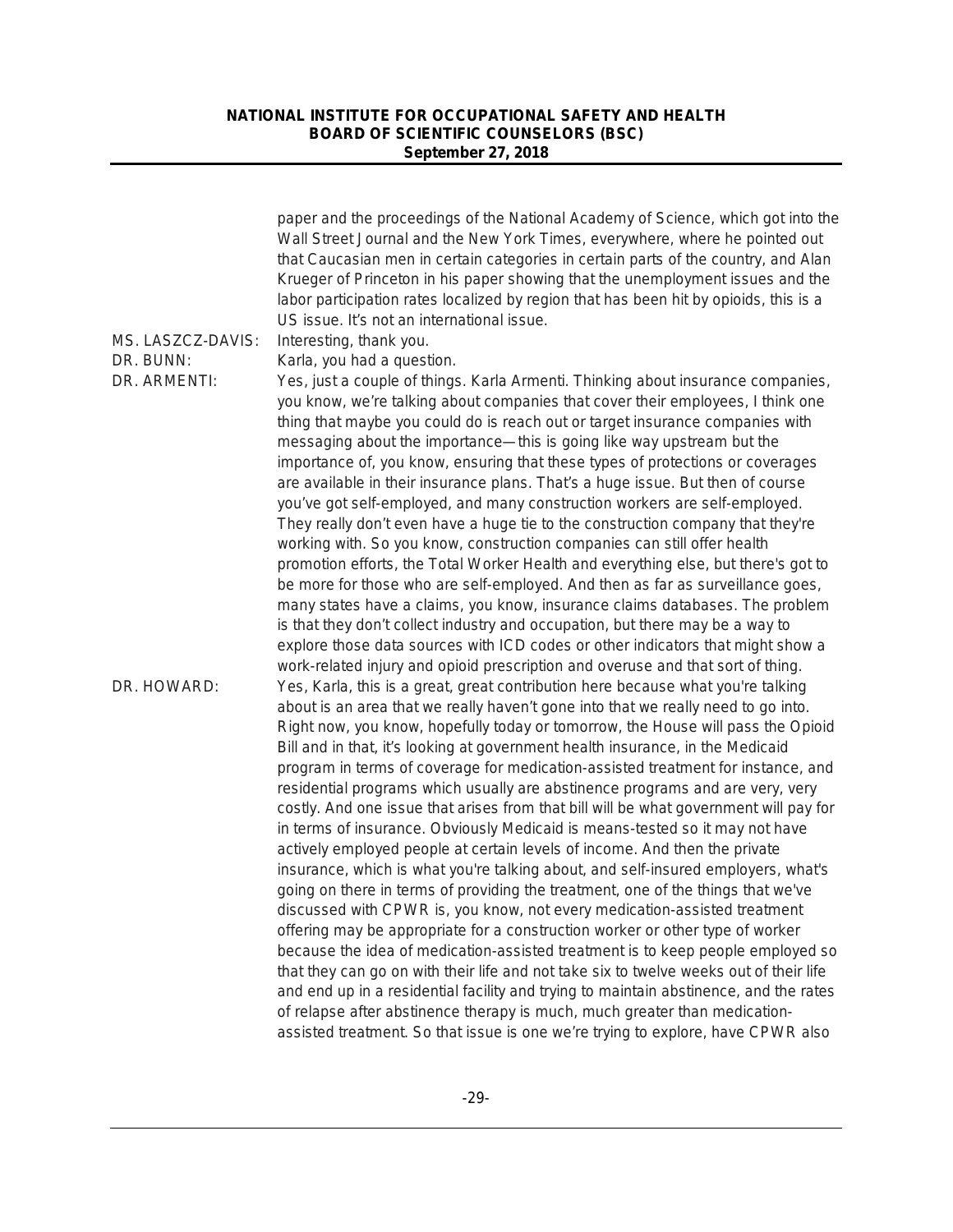| DR. BUNN:<br>DR. MCKENZIE:<br>DR. BUNN:<br>DR. COOPER:<br>DR. HOWARD:<br>DR. BUNN:<br>DR. COOPER:<br>DR. BUNN: | explore in that area.<br>But the point that you make about going to the insurers and saying, you know,<br>what are you seeing here in terms of your employers who are buying your health<br>insurance and the coverage of medication-assisted treatment I think would be<br>really helpful.<br>Okay. Paul.<br>Terry?<br>Yes. On the phone.<br>This is Sharon Cooper.<br>It's Sharon.<br>Sharon?<br>(Inaudible @ 01:30:02) but a few comments.<br>Go ahead, Sharon.                                                                                                                                                                                                                                                                                                                                                                                                                                                                                                                                                                                                                                                                                                                                                                                                                                                                                                               |
|----------------------------------------------------------------------------------------------------------------|----------------------------------------------------------------------------------------------------------------------------------------------------------------------------------------------------------------------------------------------------------------------------------------------------------------------------------------------------------------------------------------------------------------------------------------------------------------------------------------------------------------------------------------------------------------------------------------------------------------------------------------------------------------------------------------------------------------------------------------------------------------------------------------------------------------------------------------------------------------------------------------------------------------------------------------------------------------------------------------------------------------------------------------------------------------------------------------------------------------------------------------------------------------------------------------------------------------------------------------------------------------------------------------------------------------------------------------------------------------------------------|
| DR. COOPER:                                                                                                    | Okay. Well, thank you for an excellent presentation and my first comment is to<br>something that Dr. Howard referred to as well, well, several of my comments goes<br>to other programs in NIOSH that I've seen in the past, maybe they could be tied<br>back in now, but some articles by Tish Davis and Sherry Baron, and so you<br>already have the Massachusetts study, have shown that the priority populations<br>that are addressed by health departments or public health disparities are the<br>same populations for occupational health disparity. So I wondered about, you<br>know, partnering with health departments to look at some of these priority<br>occupations and also the work NIOSH has done with electronic health records<br>and community health centers, and thought that might be another route to go to<br>for research or partnership.<br>And I'll just list all my comments and then perhaps if you respond. The second<br>one is that I notice that your focus is on medication for interventions, which<br>certainly makes sense, but I also wondered about focusing on health outcomes,<br>like you've suggested for NORA 3, and maybe you would get a different idea if<br>you looked at back pain for example, or diabetes or other chronic conditions that<br>have pain associated with them, to see where you could make an impact or look |
|                                                                                                                | at risk factors.<br>And finally, at the policy level, it's my understanding that a lot of the cause of this<br>has to do with the pharmaceutical companies and distribution of drugs. So is there<br>any partnership with the pharmaceutical industry or the FDA in addressing these<br>from the worker perspective?                                                                                                                                                                                                                                                                                                                                                                                                                                                                                                                                                                                                                                                                                                                                                                                                                                                                                                                                                                                                                                                             |
| DR. HOWARD:                                                                                                    | Okay. So I'm going to leave the health department thing to Lore because she's<br>closer to the CDC larger effort in this area which, as you know, is connected to<br>health departments. The health outcomes idea that you have, Sharon, is really<br>great and certainly in the mid-Nineties, the whole issue about pain as a fifth vital<br>sign and its use in noncancer pain has been attributed as an important cause<br>here.                                                                                                                                                                                                                                                                                                                                                                                                                                                                                                                                                                                                                                                                                                                                                                                                                                                                                                                                              |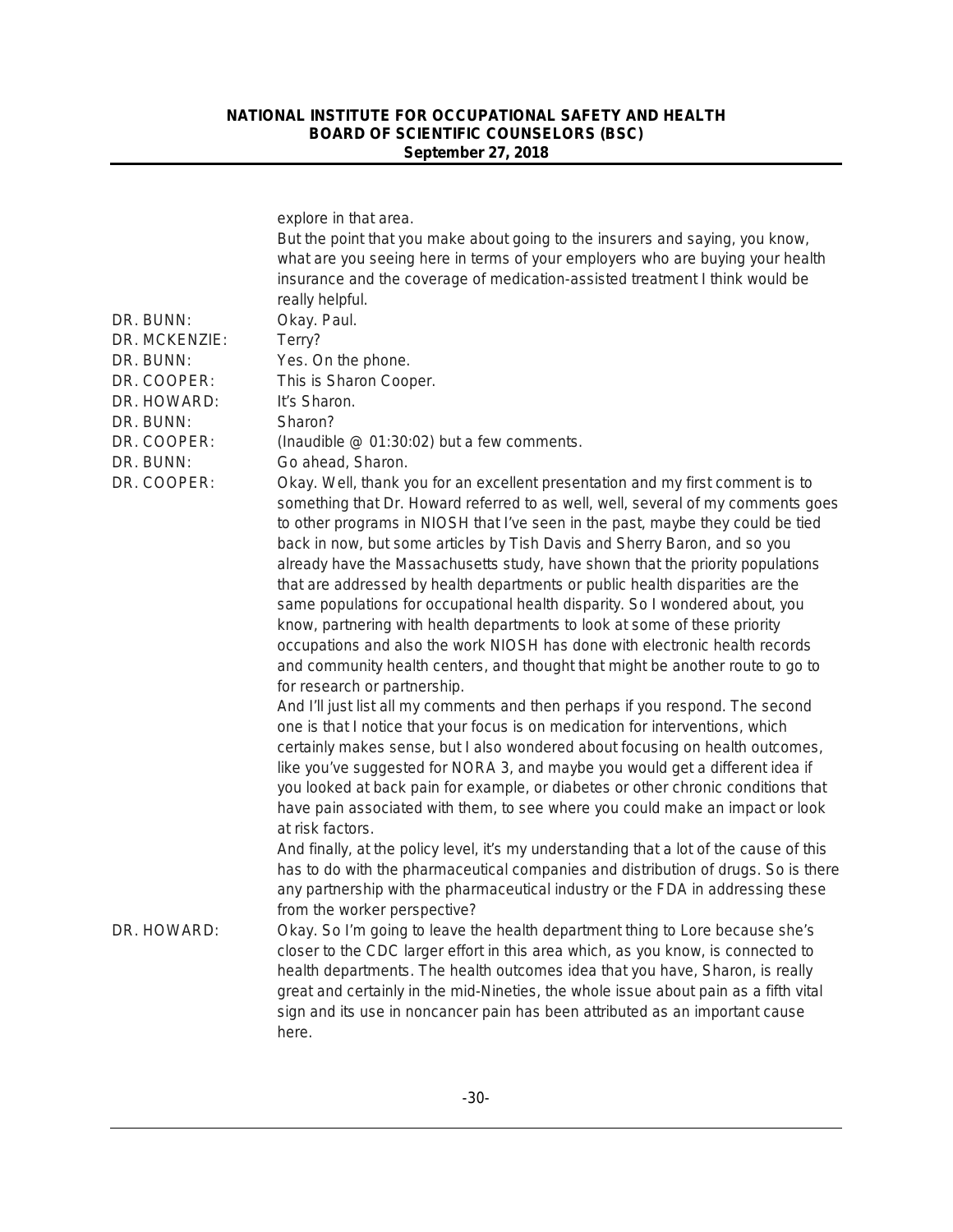|                            | The third issue about pharmaceutical companies, we're aware of NIH's effort in<br>this regard of developing non-habit-forming pain medications, in addition to they<br>just signed a relationship with a pharmaceutical company to develop a long-acting<br>naloxone, the reason being that naloxone has to be given repeatedly in some<br>response situations. So NIH has committed to developing these drugs that are<br>oriented to relieving the-to producing analgesia but not the euphoria effect that<br>causes the addiction issues. You'd be interested to note that Purdue Pharma,<br>which has been, you know, held responsible for producing the oxycontin issue, is<br>also now developing a new form of buprenorphine so they'll be able to market that<br>pretty soon. |
|----------------------------|---------------------------------------------------------------------------------------------------------------------------------------------------------------------------------------------------------------------------------------------------------------------------------------------------------------------------------------------------------------------------------------------------------------------------------------------------------------------------------------------------------------------------------------------------------------------------------------------------------------------------------------------------------------------------------------------------------------------------------------------------------------------------------------|
|                            | So the pharmaceutical issue, we're aware of those issues that NIH and FDA is<br>doing, but we don't have direct relationships with either one of those except<br>through our sister agencies at HHS.                                                                                                                                                                                                                                                                                                                                                                                                                                                                                                                                                                                  |
| MS. JACKSON-LEE:           | And then Lore, did you want to talk about the issue of the Health Department?<br>Sure. I mean, I don't know that I have a whole lot to say—this is Lore—except that<br>we can definitely go back and talk a little bit more. You know, the Injury Center at<br>CDC has a lot of money in state grants related to addressing opioids. So, but I<br>don't think we've thought about it in terms of the health disparities and how that<br>could overlap with some of the health disparities from an occupational<br>perspective. So that's something that we can go back and look at. I think it's a<br>great suggestion.                                                                                                                                                               |
| DR. COOPER:                | Thank you.                                                                                                                                                                                                                                                                                                                                                                                                                                                                                                                                                                                                                                                                                                                                                                            |
| DR. BUNN:<br>MR. ARNONE:   | Thank you. I think there was a question, yes. Kyle.<br>Yes, this is Kyle Arnone. So building off of the question on health benefits and<br>coverage levels, you know, there's the question of whether benefits cover<br>medication-assisted treatment but there's also the prevention coverage as well.<br>So I know a lot of health plans would not cover alternative therapies for pain<br>treatment, and the easiest option was often to prescribe opioids instead. So I'm<br>also curious to see whether there's a relationship between substance use disorder<br>and the sort of upstream effects of coverage levels for pain treatment.                                                                                                                                         |
| DR. HOWARD:                | That's a great observation and certainly that's been written about too. The<br>alternative therapies are frequently not covered, not reimbursable, and it's just<br>easier to write a script for oxycontin.                                                                                                                                                                                                                                                                                                                                                                                                                                                                                                                                                                           |
| DR. BUNN:<br>DR. SCHENKER: | Yes. Thank you, Kyle.<br>Yes, this is Marc Schenker. I think it's useful to put this in a classic prevention<br>model context of primary, secondary and tertiary prevention and most of what I've<br>heard has been descriptive work on secondary and tertiary prevention, identifying<br>the addicted workers or treating the overdoses. And I think, I would hope that<br>primary prevention has a role, for several reasons. One, it's a fundamental belief<br>of those of us in preventive medicine but two, it's in the company interest to<br>explore primary prevention. I mean, a worker addicted, a worker who dies, a                                                                                                                                                       |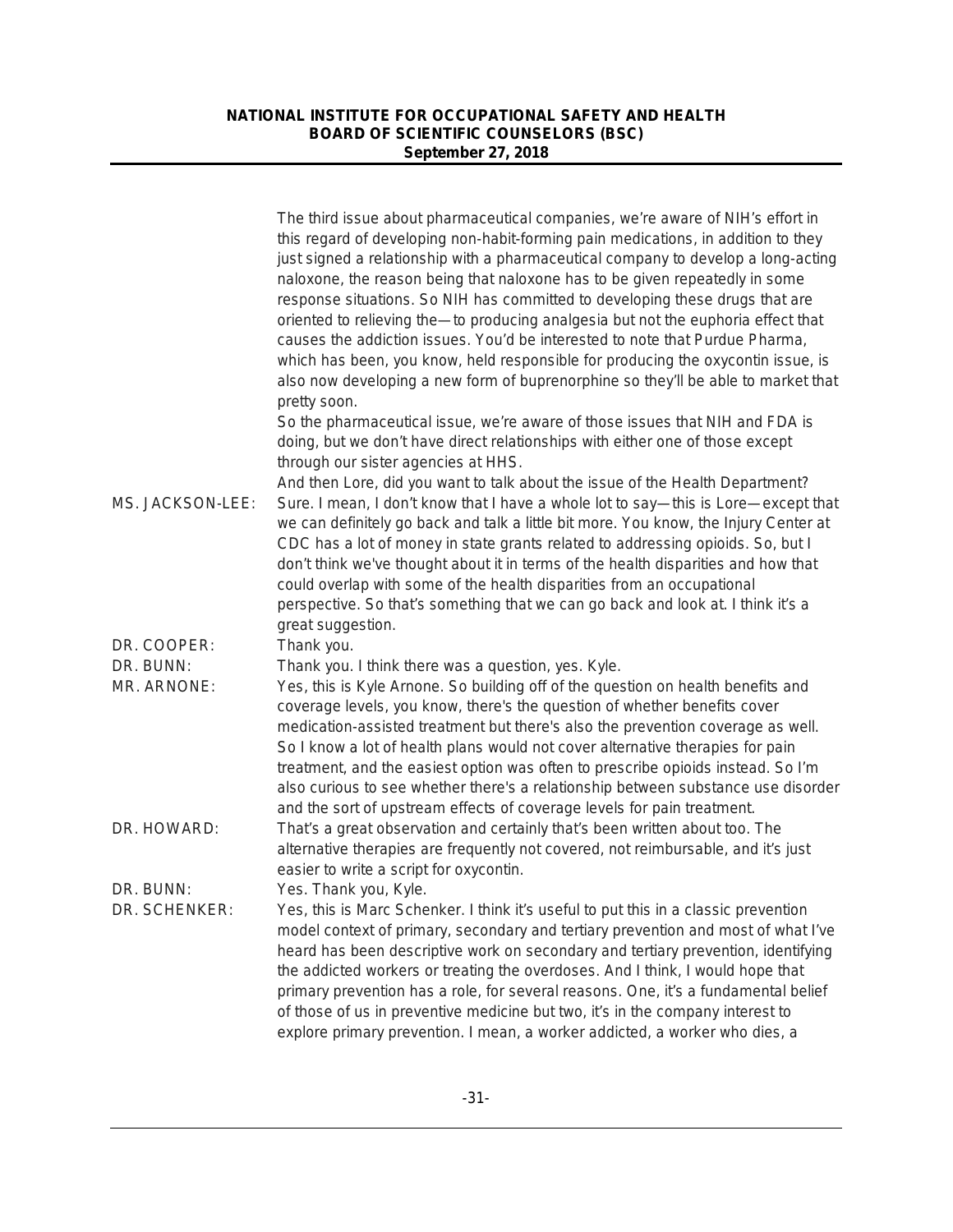|             | worker who has serious illness, who is injured costs companies a lot, particularly<br>in a time of low unemployment, and you know, it's to the company's benefit to<br>explore ways to prevent this, whether that's an educational effort or training or<br>what have you.<br>And to give an analogy, I have NIH funding to look at diabetes prevention in the<br>workplace for the same reason, because diabetic patients cost companies more<br>and it's in their interest to have programs that reduce the prevalence or identify<br>diabetes early or in some other way reduce their costs. So it makes sense in a<br>public health sense and in an economic sense, and I hope that there's more<br>attention to that. And that would include research moving from what I've heard,<br>which is mostly descriptive, into intervention research. What is effective? Do these<br>programs work? Does it help to, you know, provide programs that educate<br>workers, etc. etc.?                                                                                                                                                                                                                                                                                                                                                                                                     |
|-------------|---------------------------------------------------------------------------------------------------------------------------------------------------------------------------------------------------------------------------------------------------------------------------------------------------------------------------------------------------------------------------------------------------------------------------------------------------------------------------------------------------------------------------------------------------------------------------------------------------------------------------------------------------------------------------------------------------------------------------------------------------------------------------------------------------------------------------------------------------------------------------------------------------------------------------------------------------------------------------------------------------------------------------------------------------------------------------------------------------------------------------------------------------------------------------------------------------------------------------------------------------------------------------------------------------------------------------------------------------------------------------------------|
|             | So I'm delighted to see this. I think the workplace is a great opportunity to deal<br>with what's obviously a much bigger public health issue, and it's not just the<br>impact on the workplace but the potential for addressing it.                                                                                                                                                                                                                                                                                                                                                                                                                                                                                                                                                                                                                                                                                                                                                                                                                                                                                                                                                                                                                                                                                                                                                  |
| DR. HOWARD: | Yes, this is John Howard. Great comments. If I start with the end, the end<br>comment about intervention effectiveness, you know, there's been a lot of studies,<br>for instance intervention effectiveness studies of medication-assisted treatment,<br>which now the federal government, HHS, believes is the most effective way to<br>deal with the worker who has opioid use disorder, as opposed to the abstinence<br>program. The Surgeon General has talked about that.                                                                                                                                                                                                                                                                                                                                                                                                                                                                                                                                                                                                                                                                                                                                                                                                                                                                                                        |
|             | The other issue which there has been a number of studies showing its<br>effectiveness, but you get into some very difficult legal issues, is in safe injection<br>sites as an alternative. Some cities are doing that. Vancouver has had it for many,<br>many years. It's been studied. In the Netherlands and other countries, these have<br>been studied and been found to be effective. In the US, it would be, some cities<br>are considering it-New York, Philadelphia, Seattle, San Francisco-but it's a<br>very difficult issue given the Controlled Substances Act and the federal view. The<br>Deputy Attorney General wrote an op-ed piece in the New York Times recently<br>saying that no way, no how is the Department of Justice going to countenance,<br>you know, people giving out drugs in safe injection sites. So on that intervention<br>effectiveness, even though there's been studies about that, the implementation<br>from intervention effectiveness in some cases can be really difficult. So that just,<br>when you were talking, it just reminded me of a conference I just went to at the<br>Department of Justice and the struggle there people were having is we've done<br>these studies, they're effective, how come we can't do a safe injection site. Now,<br>that remains to be seen, whether New York or Philadelphia, etc. will do it despite |
|             | the federal government issues relative to the Controlled Substances Act.<br>But on the primary prevention, that's a really, really great point and CDC has been<br>engaged in that with drug awareness campaign literature and stuff. Also, some of                                                                                                                                                                                                                                                                                                                                                                                                                                                                                                                                                                                                                                                                                                                                                                                                                                                                                                                                                                                                                                                                                                                                   |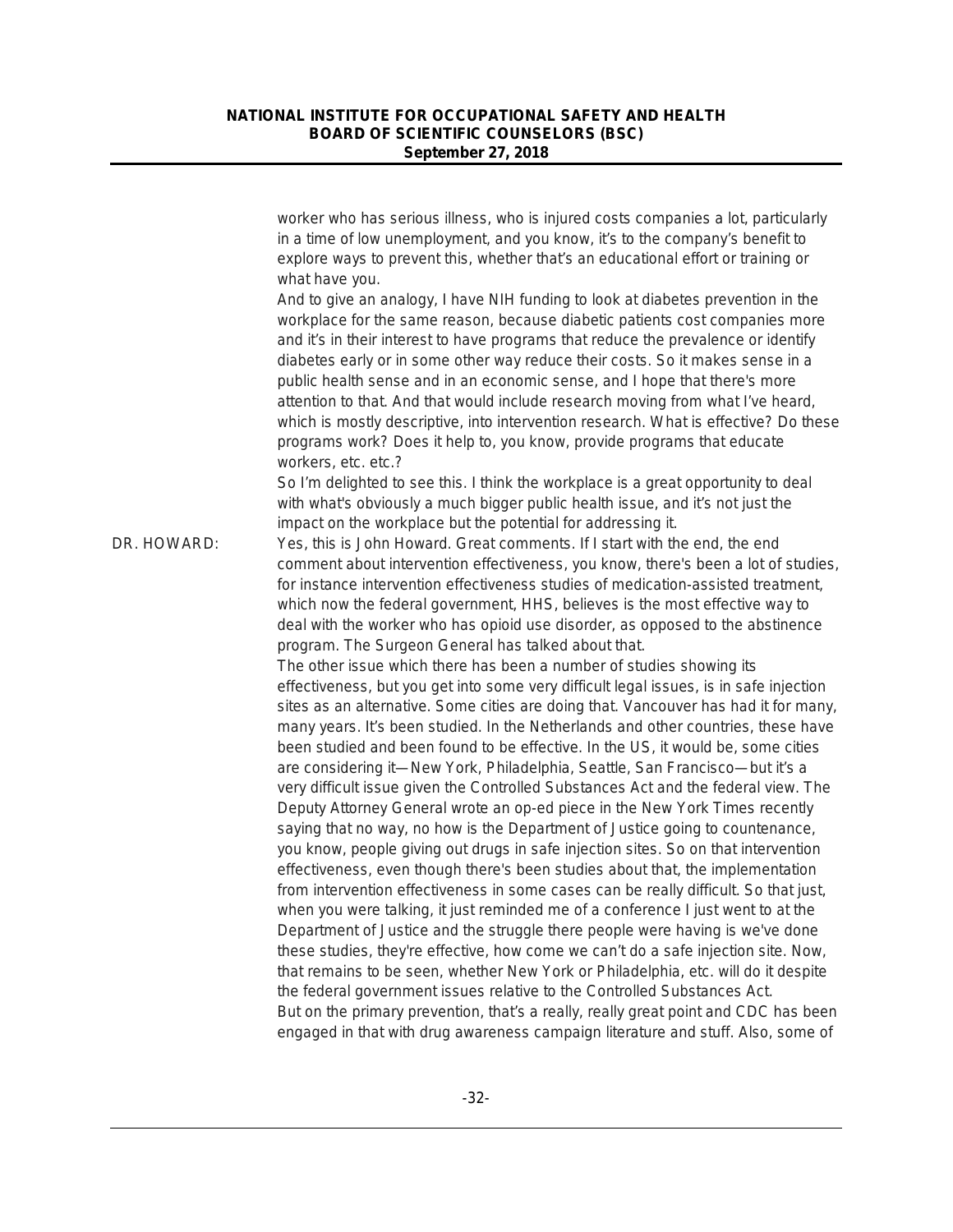|                            | the other things, the prescribing guidelines themselves are, if you will, a type of<br>primary prevention on the physician side and then the idea that limiting the<br>duration of the prescription, limiting the MME, the morphine equivalent dose of the<br>prescription, to less than 20, etc., the limitations on prescribers and dispensers.<br>The American Pharmacy Association, the Pharmaceutical Association, has even<br>come out supporting e-prescribing which links the provider who writes the<br>prescriber who writes the prescription, the dispenser of the opioid and the patient<br>so you know exactly who's getting what, and it would be a national type system.<br>So some of these, a lot of these ideas are cooking around and I think your point<br>about how we should look at what we can do about primary prevention in terms of<br>education and training materials I think is extremely important.                                                                                                                                                                                                                                                                                                                                                                                                                                                                                                                                                                            |
|----------------------------|---------------------------------------------------------------------------------------------------------------------------------------------------------------------------------------------------------------------------------------------------------------------------------------------------------------------------------------------------------------------------------------------------------------------------------------------------------------------------------------------------------------------------------------------------------------------------------------------------------------------------------------------------------------------------------------------------------------------------------------------------------------------------------------------------------------------------------------------------------------------------------------------------------------------------------------------------------------------------------------------------------------------------------------------------------------------------------------------------------------------------------------------------------------------------------------------------------------------------------------------------------------------------------------------------------------------------------------------------------------------------------------------------------------------------------------------------------------------------------------------------------------|
| DR. BUNN:<br>DR. MCKENZIE: | Judith then Grace.<br>Judith McKenzie. I really liked your talk and one of the things that struck me was<br>the bullet that says, "Rates were higher among workers in occupations with lower<br>availability of paid sick leave and lower job security," and in a sense that's primary<br>prevention because I would think, or it seems, that if you don't have time to<br>recover from an injury or stress or whatever it is going on at work, then you sort of<br>put a Band-Aid on it and keep powering through. And I think that maybe in terms<br>of education materials for employers, this might be one of the things that you<br>might want to highlight or maybe this might be one of the things that should be<br>researched more so. I think it's difficult too because this may be among workers<br>who don't have full-time jobs, right, so the employer will say, well, it doesn't affect<br>my bottom line. But if they are workers with full-time jobs, it will affect their bottom<br>line in the long run when a person has to leave their employment and it's more<br>expensive to hire somebody else. And so in the long run, if a cost/benefit analysis<br>would be done, it will show that it does affect your bottom line. But then if they're<br>not full-time workers then you just sort of pass them on to somebody else and<br>grab the next able-bodied person to then go down that same road. So I think that<br>might be one of the things that can be looked at more intently. |
| DR. BUNN:<br>DR. HOWARD:   | And also, Dr. Howard mentioned the restrictions on physician prescribing. I know<br>that that's in many states in the country. Hopefully that will have us start seeing a<br>reduction in the epidemic.<br>Thank you, Judith.<br>Yes, and I think those are all good points. I'd also like to-for full disclosure, I<br>think we should also put on the table, you know, after I wrote a blog piece in our<br>science blog about the prescribing guidelines, etc., you know, the comments that I<br>got were from people with chronic pain who are now being told by their physician<br>I'm going to take you off of the opioid or I'm going to decrease your dose, etc. And<br>this is a very difficult issue. These prescribing guidelines, as a pendulum, may<br>have really gone quite far in one direction because physicians who are in<br>managed care practices, etc., they're going to be looked at in terms of their                                                                                                                                                                                                                                                                                                                                                                                                                                                                                                                                                                                |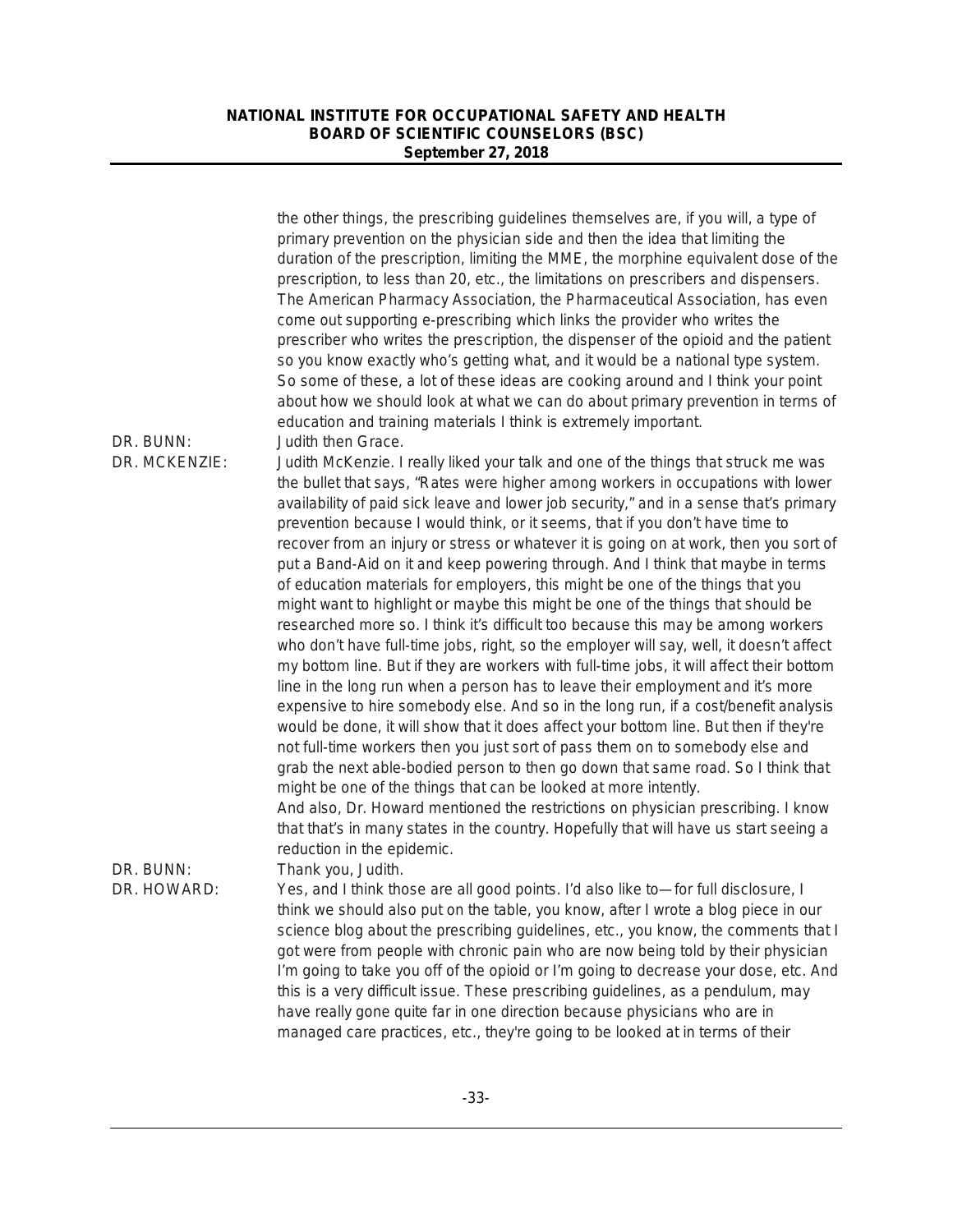|                                           | prescribing history and they're afraid. So you know, there is that issue about<br>where is—how do you take, how do you do this, how do you address this issue<br>from the prescriber's standpoint without denying much-needed drugs to people<br>who do have chronic pain?                                                                                                                                                                                                                                                                                                                                                                                                                                                                                                                                                                                                                                                                      |
|-------------------------------------------|-------------------------------------------------------------------------------------------------------------------------------------------------------------------------------------------------------------------------------------------------------------------------------------------------------------------------------------------------------------------------------------------------------------------------------------------------------------------------------------------------------------------------------------------------------------------------------------------------------------------------------------------------------------------------------------------------------------------------------------------------------------------------------------------------------------------------------------------------------------------------------------------------------------------------------------------------|
| DR. MCKENZIE:                             | I think—Judith McKenzie—I think there may be two different issues and at least<br>locally, in my sphere of where I've trained and where I've practiced, mostly East<br>Coast, in general, for example in occupational medicine circles, we are very<br>reluctant to give opioids. But if someone goes to the ED, they get a packet for this<br>many days. You have shoulder surgery, your doctor says oh, you don't look like<br>the type who will be addicted so why don't you take a month of this? Then you<br>come back and they say oh, are you still in pain? Oh, not really. Well, take another<br>month just in case. And then you have all this stuff in your cabinet that you're not<br>taking.                                                                                                                                                                                                                                       |
| DR. BUNN:                                 | So on the one hand, I feel that restricting the prescribers is excellent because now<br>they have to think twice for giving opioids; the patient may not even want it then<br>their kid might get a hold of it or their kid's friend may get a hold of it. But on the<br>other hand, if someone has chronic pain and they're being treated by a physician<br>who is certified or whatever the word may be, it's too bad that they might be<br>affected. But I know they do the urine test to make sure that they're taking their<br>medication, they're not diverting. So if they're in a bona fide, well-run program,<br>hopefully they will continue to get the medication they need. But I think it's the new<br>people who end up on opioids who don't need to be on opioids, in my opinion, that<br>this prescribing restriction is really going to help. So any new people coming in.<br>More for acute pain, as opposed to chronic pain. |
| DR. MCKENZIE:<br>DR. BUNN:<br>DR. HOWARD: | Yes, or new<br>Which I think is what the guidelines were intended for.<br>And what is stimulating is a lot of studies now about especially postsurgical pain<br>where a Tylenol and an Advil together, you know, will be just as effective as an<br>opioid. So as you say, it was just the thing to do in the Nineties and throughout, to<br>now. These studies are showing that these other ways of treating pain can be just<br>as effective.                                                                                                                                                                                                                                                                                                                                                                                                                                                                                                 |
| DR. BUNN:<br>DR. LEMASTERS:               | Thank you. Grace.<br>Just a quick comment and a follow-up to Dr. Schenker's issue on primary<br>prevention, I was struck by this figure on opioid-related overdose deaths by<br>industry and occupation and really was surprised to see agriculture so high as,<br>very close to construction, and a confidence interval even above construction.<br>And so then my thinking was, well, if we're going to do primary prevention, we<br>would have to really understand what are the risk factors. I mean, this is overdose<br>deaths, you know. Opioid use has to be much, much higher, because the<br>outcome here is death. So you know, what are the risk factors for these primary<br>areas where the deaths are so high and the use must be very high? And if we                                                                                                                                                                           |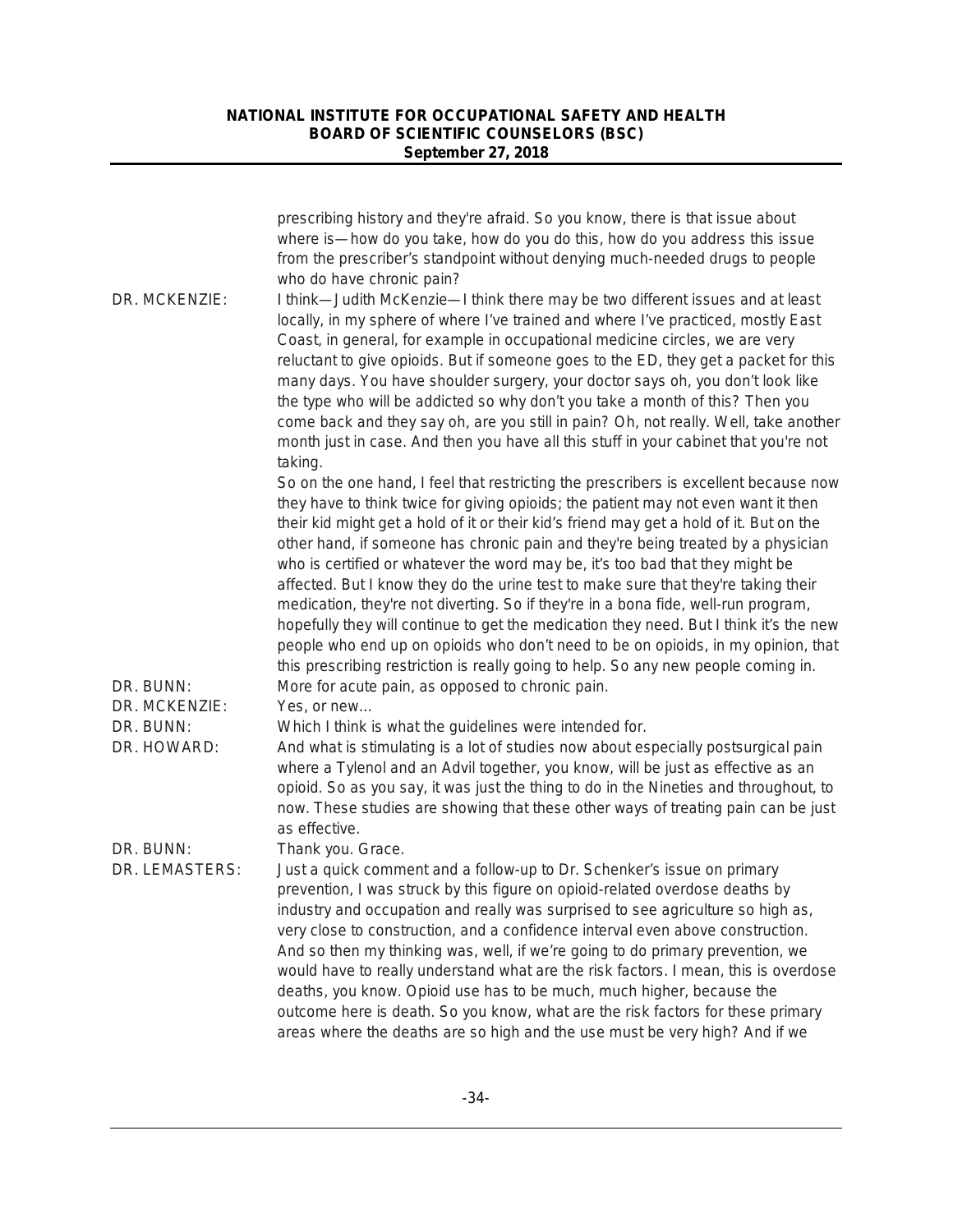|               | could understand those risk factors in those two areas-construction and<br>agriculture—then we might be able to get at some of that primary prevention<br>issue.                                                                                                                                                                                                                                                                                                                                                                                                                                                                                                                                                                                                                                                                                                       |
|---------------|------------------------------------------------------------------------------------------------------------------------------------------------------------------------------------------------------------------------------------------------------------------------------------------------------------------------------------------------------------------------------------------------------------------------------------------------------------------------------------------------------------------------------------------------------------------------------------------------------------------------------------------------------------------------------------------------------------------------------------------------------------------------------------------------------------------------------------------------------------------------|
| DR. HOWARD:   | You know, thank you, this is John Howard. You know, that ag thing has always<br>bothered me because you know, the SIC code is ag, forestry and fishing, and I<br>have no idea because I don't know whether anybody has looked in the sub-NAICS<br>codes to figure out where it I just have this view that it's got to be in logging and<br>it's got to be in some other areas than a farmer, you know. But I don't know<br>because I haven't seen any data going further. So that ag thing is always a little<br>weird to me.                                                                                                                                                                                                                                                                                                                                          |
| DR. BUNN:     | Marc has.                                                                                                                                                                                                                                                                                                                                                                                                                                                                                                                                                                                                                                                                                                                                                                                                                                                              |
| DR. SCHENKER: | Yes, this is Marc Schenker. I have an article about agricultural workers and the<br>title is, "We just have to keep working," and that's the reality of farm workers. And<br>we're not talking about farmers driving around in their trucks; we're talking about<br>people who are bending for a full work day and you know, really don't have the<br>options. And if they develop pain, it's easy to imagine-I don't have any data,<br>we've never studied it—but this is one of the things you do to be able to keep<br>working. So, you know, my only comment on the research, and I agree with<br>Grace, it's fine to look at industry but you know, where are the case control<br>studies? Where are the individual risk factors? Where is the understanding of who<br>is really at risk for this that's going to help us target the prevention that we need?     |
| DR. HOWARD:   | Right. This is John Howard again. I think that's where we want to stimulate<br>researchers to look further because you know, from where we've been, which is<br>nowhere, to now today, at least we have a comprehensive sort of look at it. But as<br>Lore mentioned, we have one group that's just looking at where the gaps are,<br>who's going to fill it, and we don't have a bunch of money, you know, that's been<br>given to us especially so we have to try to convince CDC that's getting all the<br>money that, you know, can you put some in this area. So we have to have a well-<br>developed strategic research plan and I think what you're saying, and what you're<br>saying, Marc, is an example, and the others about, you know, the insurance are<br>where we need to now find some answers. So there's way more questions than<br>we have answers. |
| DR. BUNN:     | Okay, we'll take three more comments and then I think we're going to have to<br>break. We're a little bit behind schedule. Ted.                                                                                                                                                                                                                                                                                                                                                                                                                                                                                                                                                                                                                                                                                                                                        |
| MR. COURTNEY: | Ted Courtney. I remember my team's, when I was at Liberty Mutual years ago,<br>writing about this stuff. Like even 20 years ago, we were talking about opioid<br>overprescribing so this has been a problem kind of rolling at us for a very long<br>time and just getting more focus now from the global public health community in<br>the United States, which is great.<br>I want to echo points about just making sure that NIOSH is adequately plugged<br>into the state surveillance programs and local public health departments because                                                                                                                                                                                                                                                                                                                        |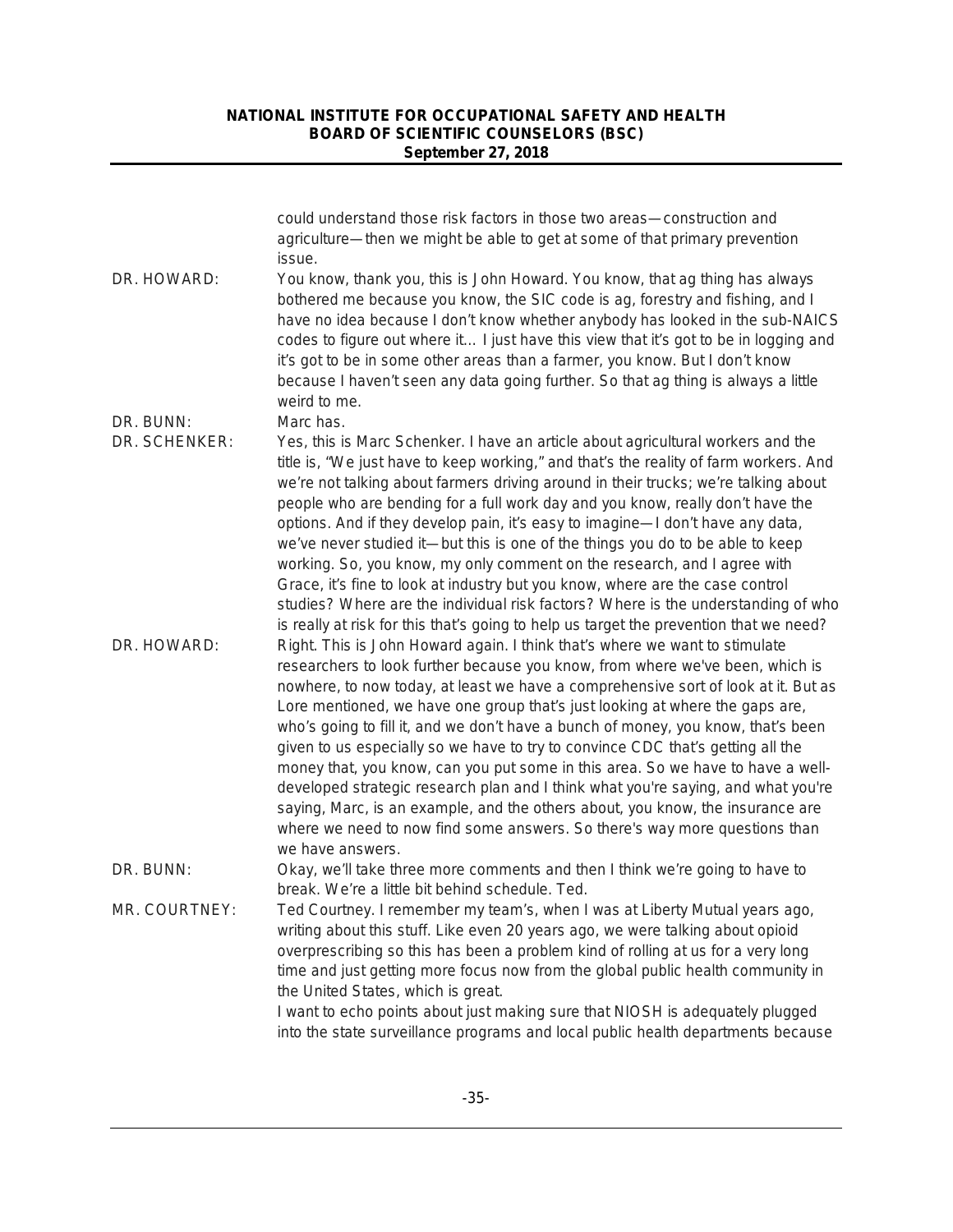| I think that's, the state-to-state variation that we saw simply in prescribing                     |  |
|----------------------------------------------------------------------------------------------------|--|
| practices were epic, even in some cases, neighboring states could be vastly                        |  |
| different. So just to reinforce that point.                                                        |  |
| The other thing I wanted to point out was-                                                         |  |
| DR. HOWARD:<br>But before you jump to this, so this is John Howard here. You know, we're           |  |
| plugged into the Workers' Compensation Insurance Institute in Boston and they                      |  |
| have done, they do yearly reports and their state-by-state variation of opioid use                 |  |
| by MMEs, etc. is absolutely startling, with New York, Louisiana and a few other                    |  |
| states way at this 3,000-4,000 MME level and these other states are way, way                       |  |
| down here. So we've seen that, and that's where we want to focus, you know-of                      |  |
| course they're coming down. I mean, everything's coming down because of these                      |  |
| restrictions that we're talking about and greater physician awareness. So we are                   |  |
| plugged into looking at that, so thank you for bringing that up.                                   |  |
| MR. COURTNEY:<br>Sure, so just the rest of my point was to do with the social determinants because |  |
| just listening to the conversation, seeing the presentation, it's not my research                  |  |
| area but the impression one gets is that social determinants may be a particular                   |  |
| part of this-job insecurity, lack of resources for individual level employees in a                 |  |
| particular group of industry settings. So I wonder about too, one of the things that               |  |
| we saw with the Workplace Safety Index, when the downturn happened—I'm sure                        |  |
| a lot of people at BLS did too—is that when we had the economic downturn in '08,                   |  |
| '09, '10 and '11, we had this very significant inflection because employment is                    |  |
| protective against occupational injury. No shocker. Unemployment, that is. And so                  |  |
| does that give us an opportunity to look at, potentially on a time series basis, look              |  |
| at what changes occurred in opioid use by the middle-aged and older/younger                        |  |
| worker groups that show up as being more at risk? Was it the—because you got                       |  |
| a big inflection in job insecurity right at that point that gives you kind of a natural            |  |
| experiment opportunity to look at that as a potential influential risk factor in this.             |  |
| DR. HOWARD:<br>So, you know, one of the comments I wanted—this is John Howard again—that I         |  |
| wanted to make with regard to that is sort of the thing that I was impressed with                  |  |
| recently in reading a book called Dopesick, which is written by Beth Macy, who                     |  |
| was a reporter for the Roanoke newspaper, and looked at the issue of opioid                        |  |
| overdose deaths in Western Virginia primarily. And what all her stories were                       |  |
| about, and this takes us away from a bit of the worker issue and the social                        |  |
| determinant issue, it was 15- to 20-year-olds and the experience that they've had                  |  |
| and the loss that parents have felt in this. So, you know, we can't forget that                    |  |
| however you get exposed to these drugs, these are very physiologically addictive                   |  |
| drugs and they often, you know, the work issues and the social determinants,                       |  |
| these are good students in high school, in the best high schools. In her book, she                 |  |
| talks about this Hidden Valley High School which is in a very evidently, very                      |  |
| upscale socioeconomic area of Roanoke, Virginia. But yet they have this                            |  |
| tremendous opioid problem there. So we also have to balance some of this out                       |  |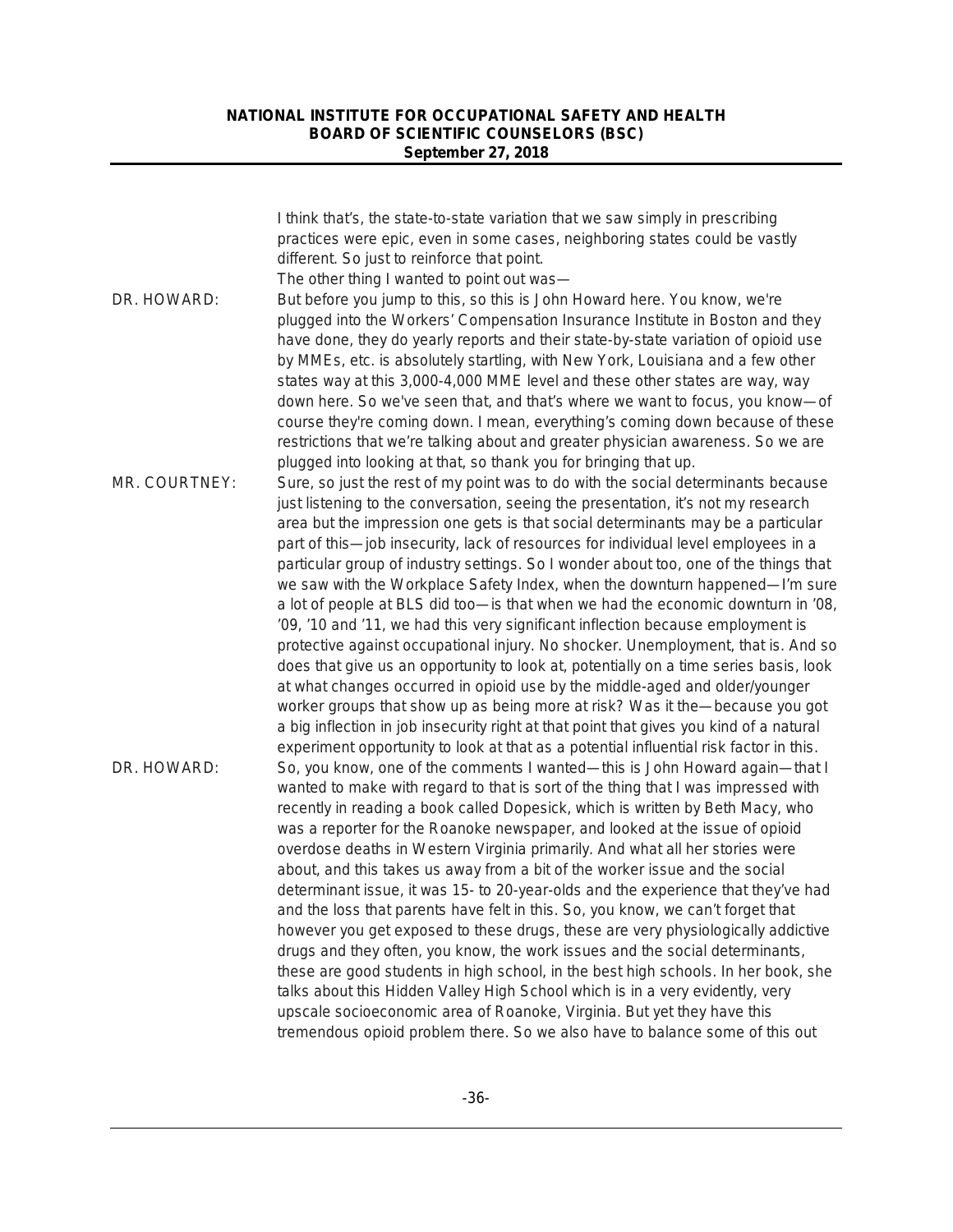| DR. BUNN:         | with the power that these drugs physiologically have.<br>Ron.                                                                                                                                                                                                                                                                                                                                                                                                                                                                                                                                                                                                                                                                                                                                                                                                                                                                                                           |
|-------------------|-------------------------------------------------------------------------------------------------------------------------------------------------------------------------------------------------------------------------------------------------------------------------------------------------------------------------------------------------------------------------------------------------------------------------------------------------------------------------------------------------------------------------------------------------------------------------------------------------------------------------------------------------------------------------------------------------------------------------------------------------------------------------------------------------------------------------------------------------------------------------------------------------------------------------------------------------------------------------|
| DR. STOUT:        | Ron Stout. Dr. Howard, you've mentioned or asked some questions, made some<br>comments on the opioid-affected worker and insurance and just perhaps as a<br>placeholder and something to think about and to state explicitly, I would posit the<br>opioid-affected worker, more likely than not, doesn't have insurance or has a high-<br>deductible plan. And if they enter the healthcare system, it's often following a<br>work-related injury and they're attempting to use workers' comp. And as you<br>know, many states give the employer the opportunity to deny workers'<br>compensation, any coverage, if there's a causal relationship between their opioid<br>status and-I say causal-if they come back, drug-test positive for opioids.<br>So as you think about this, and you mentioned working with these, I would ask<br>you to think about how you work on the workers' comp issue, which is the<br>insurance of last resort for many of these people. |
| DR. BUNN:         | Okay, one last one, was it Karla, I think you had a question?                                                                                                                                                                                                                                                                                                                                                                                                                                                                                                                                                                                                                                                                                                                                                                                                                                                                                                           |
| DR. ARMENTI:      | No, I                                                                                                                                                                                                                                                                                                                                                                                                                                                                                                                                                                                                                                                                                                                                                                                                                                                                                                                                                                   |
| DR. BUNN:         | Oh, Mark then.                                                                                                                                                                                                                                                                                                                                                                                                                                                                                                                                                                                                                                                                                                                                                                                                                                                                                                                                                          |
| DR. NICAS:        | No.                                                                                                                                                                                                                                                                                                                                                                                                                                                                                                                                                                                                                                                                                                                                                                                                                                                                                                                                                                     |
| DR. BUNN:         | No, okay.                                                                                                                                                                                                                                                                                                                                                                                                                                                                                                                                                                                                                                                                                                                                                                                                                                                                                                                                                               |
| DR. HOWARD:       | Chris has a question.                                                                                                                                                                                                                                                                                                                                                                                                                                                                                                                                                                                                                                                                                                                                                                                                                                                                                                                                                   |
| MS. LASZCZ-DAVIS: | Might I, just real quickly.                                                                                                                                                                                                                                                                                                                                                                                                                                                                                                                                                                                                                                                                                                                                                                                                                                                                                                                                             |
| DR. BUNN:         | All right, last question.                                                                                                                                                                                                                                                                                                                                                                                                                                                                                                                                                                                                                                                                                                                                                                                                                                                                                                                                               |
| MS. LASZCZ-DAVIS: | Yes. I don't know how much we know about the agricultural industry. I mean, we<br>talk about it but I mean from my standpoint, I could certainly use an overview of<br>the agricultural industry. You know, I think about, being in California, it's one of the<br>biggest agricultural economies in the world, and I'm even on California's<br>Standards Board, but I'd be misguiding you to think that I'm knowledgeable about<br>agriculture and what it entails and the injuries/illnesses and the evolving business<br>models there. Just a thought perhaps for all of us.                                                                                                                                                                                                                                                                                                                                                                                         |
| DR. HOWARD:       | Well, we have ten-it's John Howard again-we have ten Agricultural Safety and<br>Health Centers and we have a coordinator who is in Alaska and we've asked Brad<br>to give us an update on our ag program. We have our former Ag Center Director<br>sitting next to you. So we can certainly do that. Who is the Ag Center Director at<br>UC Davis now?                                                                                                                                                                                                                                                                                                                                                                                                                                                                                                                                                                                                                  |
| PARTICIPANT:      | Kent Pinkerton.                                                                                                                                                                                                                                                                                                                                                                                                                                                                                                                                                                                                                                                                                                                                                                                                                                                                                                                                                         |
| DR. HOWARD:       | Ah, Kent Pinker.                                                                                                                                                                                                                                                                                                                                                                                                                                                                                                                                                                                                                                                                                                                                                                                                                                                                                                                                                        |
| DR. BUNN:         | Okay, so it is time for a break. We're just a little bit behind so I have 10:28 so if we<br>could be back by 10:38 to start, that would be great.                                                                                                                                                                                                                                                                                                                                                                                                                                                                                                                                                                                                                                                                                                                                                                                                                       |
| [Break.]          |                                                                                                                                                                                                                                                                                                                                                                                                                                                                                                                                                                                                                                                                                                                                                                                                                                                                                                                                                                         |
| DR. BUNN:         | Okay, just a couple of announcements before our next presentation. Marc<br>Schenker had said that he is going to be traveling to Dulles Airport after the                                                                                                                                                                                                                                                                                                                                                                                                                                                                                                                                                                                                                                                                                                                                                                                                               |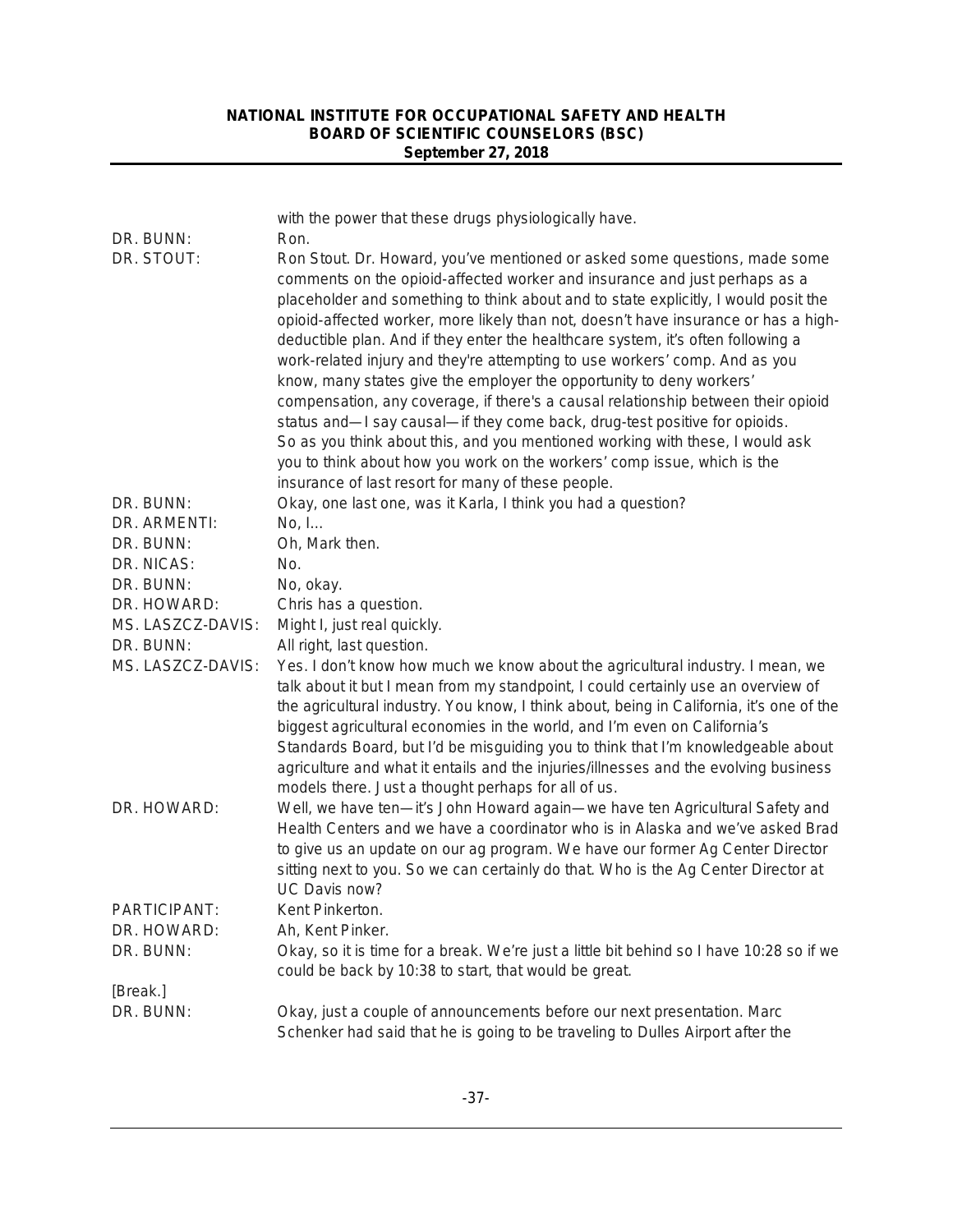|               | meeting. If anyone else needs a ride or wants to share a ride with him to Dulles,<br>you might want to contact him, so. Another announcement is Alberto has left a list<br>of lunch options in front of you so that you can choose a restaurant over, to go to<br>over lunch. And then the last announcement is that we have—actually, I didn't<br>realize this—six members whose term ends at the end of December, which is,<br>well, more than almost one-half the Board.                                                                                                                     |
|---------------|-------------------------------------------------------------------------------------------------------------------------------------------------------------------------------------------------------------------------------------------------------------------------------------------------------------------------------------------------------------------------------------------------------------------------------------------------------------------------------------------------------------------------------------------------------------------------------------------------|
| MR. GARCIA:   | Right, so most likely, we're going to ask, we had a FRN to get new nominations<br>that closed on August 1 and we're going to be looking at these but most likely,<br>we're going to ask the six members that are rotating off to see if they can extend<br>their term for 180 days while we complete all the paperwork. So I would hope to<br>see you guys in the spring meeting again.                                                                                                                                                                                                         |
| DR. BUNN:     | Yes.                                                                                                                                                                                                                                                                                                                                                                                                                                                                                                                                                                                            |
| DR. MCKENZIE: | Do the six people know who they are?                                                                                                                                                                                                                                                                                                                                                                                                                                                                                                                                                            |
| MR. GARCIA:   | I can tell you. We have a spreadsheet with all the Board Member appointment<br>dates.                                                                                                                                                                                                                                                                                                                                                                                                                                                                                                           |
| DR. MCKENZIE: | How time flies, huh.                                                                                                                                                                                                                                                                                                                                                                                                                                                                                                                                                                            |
| PARTICIPANT:  | I think that's my term.                                                                                                                                                                                                                                                                                                                                                                                                                                                                                                                                                                         |
| DR. BUNN:     | Okay, so we are ready for our next presentation, which will be on the 21st Century<br>Surveillance Report and I guess, Margaret, are you going to be giving that                                                                                                                                                                                                                                                                                                                                                                                                                                |
|               | presentation?                                                                                                                                                                                                                                                                                                                                                                                                                                                                                                                                                                                   |
| DR. KITT:     | I am, yes.                                                                                                                                                                                                                                                                                                                                                                                                                                                                                                                                                                                      |
| DR. BUNN:     | Okay.                                                                                                                                                                                                                                                                                                                                                                                                                                                                                                                                                                                           |
| DR. KITT:     | So thank you. So as opposed to the presentation you just heard from Lore which<br>was on opioids and the sort of emerging issue that we're dealing with, surveillance<br>has been with us for a very long time at NIOSH at other places. And Terri Schnorr<br>is on Adobe with us and is on the line. Terri and I oversee the implementation plan<br>for this National Academies report. Terri is, of course, with DSHEFS in Cincinnati<br>and she's really our surveillance lead for NIOSH, so we'll be asking her to help<br>with some of the questions at the end that I'm sure you'll have. |
|               | But I wanted to go through the National Academies report items over the next few<br>slides to sort of lay the stage of where we are now with this National Academies<br>report that we've received, because I do believe that this is just the first time you'll                                                                                                                                                                                                                                                                                                                                |
|               | hear about this but you'll hear many more times over the course of the next<br>couple of years as we develop our implementation plan and get further advice. So                                                                                                                                                                                                                                                                                                                                                                                                                                 |
|               | this is sort of just the initial presentation on the National Academies report.<br>And just to give you a little bit of background, you know, most of you I think know                                                                                                                                                                                                                                                                                                                                                                                                                          |
|               | that NIOSH pulls its occupational safety and health surveillance information from                                                                                                                                                                                                                                                                                                                                                                                                                                                                                                               |
|               | a number of different sources. You know, we have a number of surveys where                                                                                                                                                                                                                                                                                                                                                                                                                                                                                                                      |
|               | there is industry and occupation information available. We also have a number of<br>sources that are available through OSHA and BLS. And so we try to pull this                                                                                                                                                                                                                                                                                                                                                                                                                                 |
|               | occupational safety and health information together in order to analyze it, interpret                                                                                                                                                                                                                                                                                                                                                                                                                                                                                                           |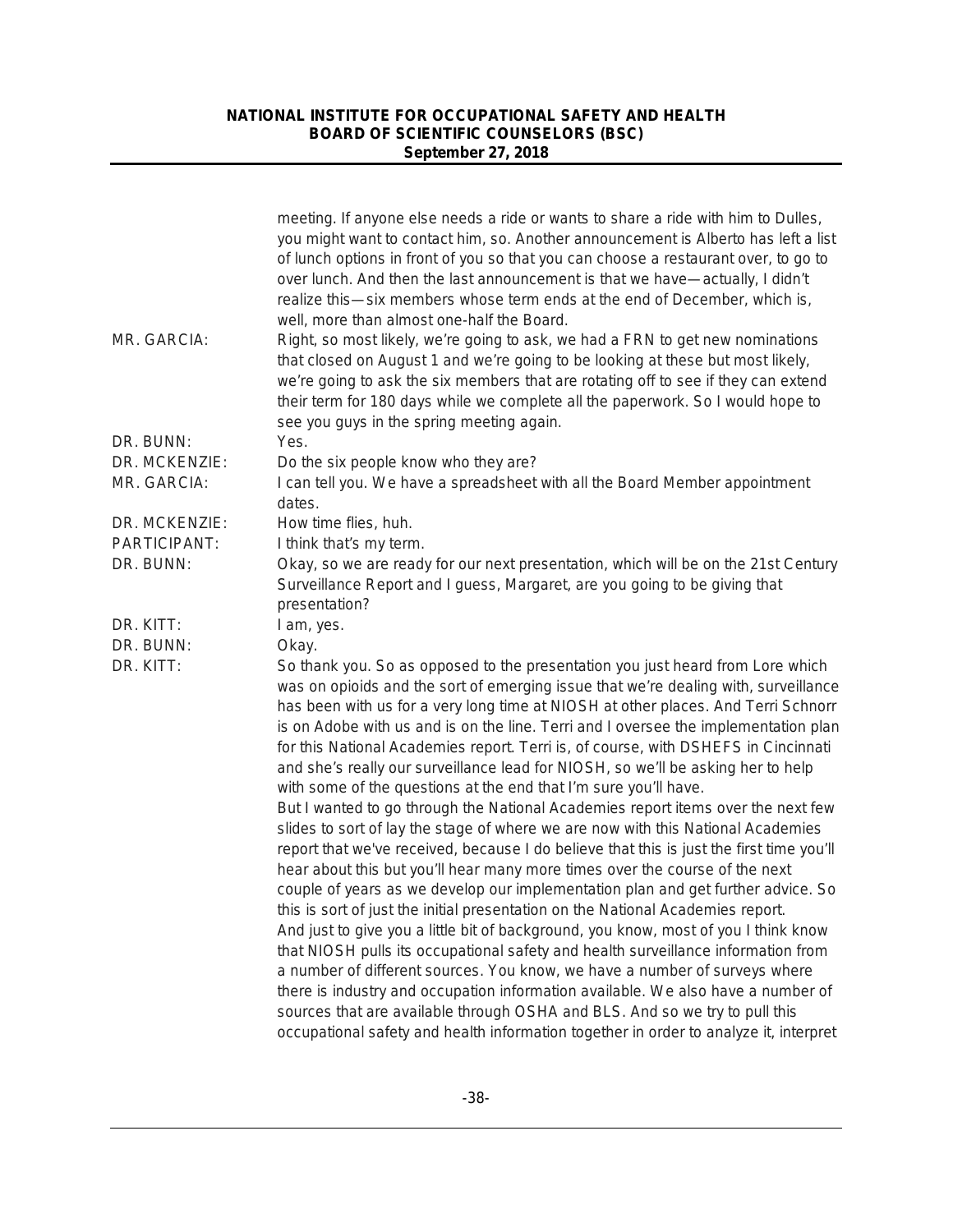it and disseminate that information out to all of our stakeholders and workers, etc. But for a long period of time, we've really spent a lot of resources on surveillance. In some ways, we try to piece together some of the surveillance information that's out there and fill the gaps that certainly exist in surveillance information in occupational safety and health. And because of that, as well as the fact that in our previous National Academy evaluations that we had conducted about ten, I guess maybe ten, twelve years ago now, almost always in those National Academy reports of our programs, it would emphasize, you know, you need to do more surveillance. But there was not a lot of information other than that that was specific. So what kind of surveillance? How should we resource that? So that was one of the drivers, as well as the fact that we're moving into a much more technologically savvy age and are there opportunities to pull in some of the newer technologies to create better surveillance information for occupational safety and health. So that was all of the drivers.

So we got together with BLS and OSHA and asked the National Academies to put together a panel, which was compiled of members from academia, labor departments, health departments and employers, and we gave them a very vast evidence package, information that we supplied to them in advance, and then they met over the course of about, I think it was maybe close to two years between the beginning and the final report that was delivered to us. And so last April, of 2018, of this year, the National Academies pulled the committee together and delivered their final report to us, and we were able to meet with them in person to go over the recommendations that they made, and they did make 17 recommendations to the three agencies that were the sponsoring agencies—NIOSH, BLS and OSHA.

So the next slide is kind of small up here but I did give you a larger copy; it's in your slides. But this goes through the 17 recommendations, and we're going to talk a little bit more detail about them. At the bottom, I also included the link which is available to the full report. It's also on the last slide of this presentation. But this gives you a little bit larger view to look at.

So first and foremost, there was this overarching recommendation that the National Academies made, and they were calling it a meta recommendation, in that it was essentially that the Department of Health and Human Services, in support of—with support of the Secretariat, Labor, should really direct NIOSH to sort of be a coordinating body to advance efforts in occupational safety and health surveillance. And this included developing—you can see what the coordinating entity should do—but that they should update national occupational safety and health surveillance strategic planning and that NIOSH should be sort of the lead in this effort, and design and evaluate systems of OSH surveillance for dissemination, which was a clear message that they were trying to say, to give us, about the importance of timely dissemination of information. Publish a report on a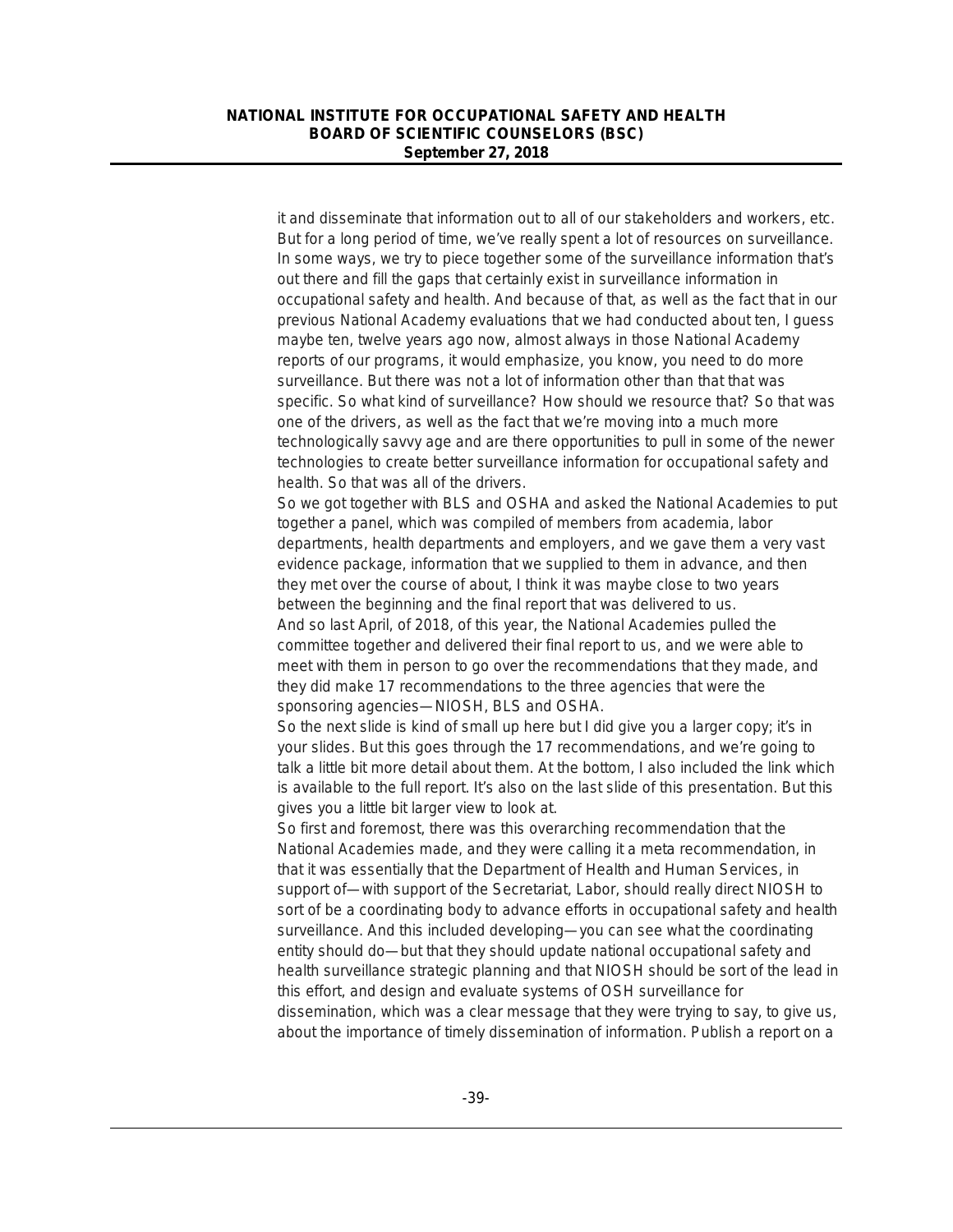strategic plan that could be developed by all these three agencies combined and certainly not to do this in a vacuum but to engage our other partners, including state agencies and other stakeholders.

So the 17 recommendations that they made were broken into 4 discrete categories, and we felt that these recommendations had some overlap with one another, as I'll go into in a little more detail, but the 4 categories were: one, to prioritize and coordinate occupational safety and health surveillance; to improve data collection measures; and importantly, was to expand biomedical informatics use and capabilities, and that touches into a little bit more of the technology that might be available; and fourth, to strengthen the data analysis and information dissemination which was, as I said, a clear message throughout this report about getting timely information out.

So we took those 17 recommendations, one of which was that meta recommendation that was really meant for the Department of Health and Human Services. There were three recommendations that really were not given the lead to NIOSH; they were given the lead to either BLS or OSHA. So we took the recommendations where NIOSH was made the lead and grouped them into, tried to prioritize them into those same four categories that the National Academies had grouped them into.

And what we've done is we've established four corresponding workgroups to look at each of these different areas and the recommendations, and these workgroups were really formed from a combination of NIOSH experts in surveillance, a core group, but then we also wanted to bring people in that were not necessarily embedded in our surveillance activities, people that had a lot of expertise in exposure assessment for one, and others that were involved in communication or had special IT skills or informatics skill so that we could build these workgroups to bring in other ideas and other technologies that may be available so that it wasn't just the surveillance folks in NIOSH all talking to the surveillance folks in NIOSH. But they formed really the core group of each of these four workgroups because obviously they have the expertise in surveillance for the institute.

So the first workgroup on prioritizing and coordinating occupational safety and health surveillance is being led by Jennifer Lincoln, who is in our Western States division, and we assigned them five of the recommendations, and I'm not going to—you can obviously read through these all yourself but just to sort of highlight where the meat is of these five recommendations. One is NIOSH really working with the states to better coordination and prioritize surveillance activities for fatal and non-occupational diseases using multiple data sources. Two, which was recommendation C, was really to work with BLS and OSHA as well as the states once again, to establish and strengthen state-based occupational safety and health surveillance programs. Some states have much stronger surveillance programs than others. To build where there is not a lot of strength and maybe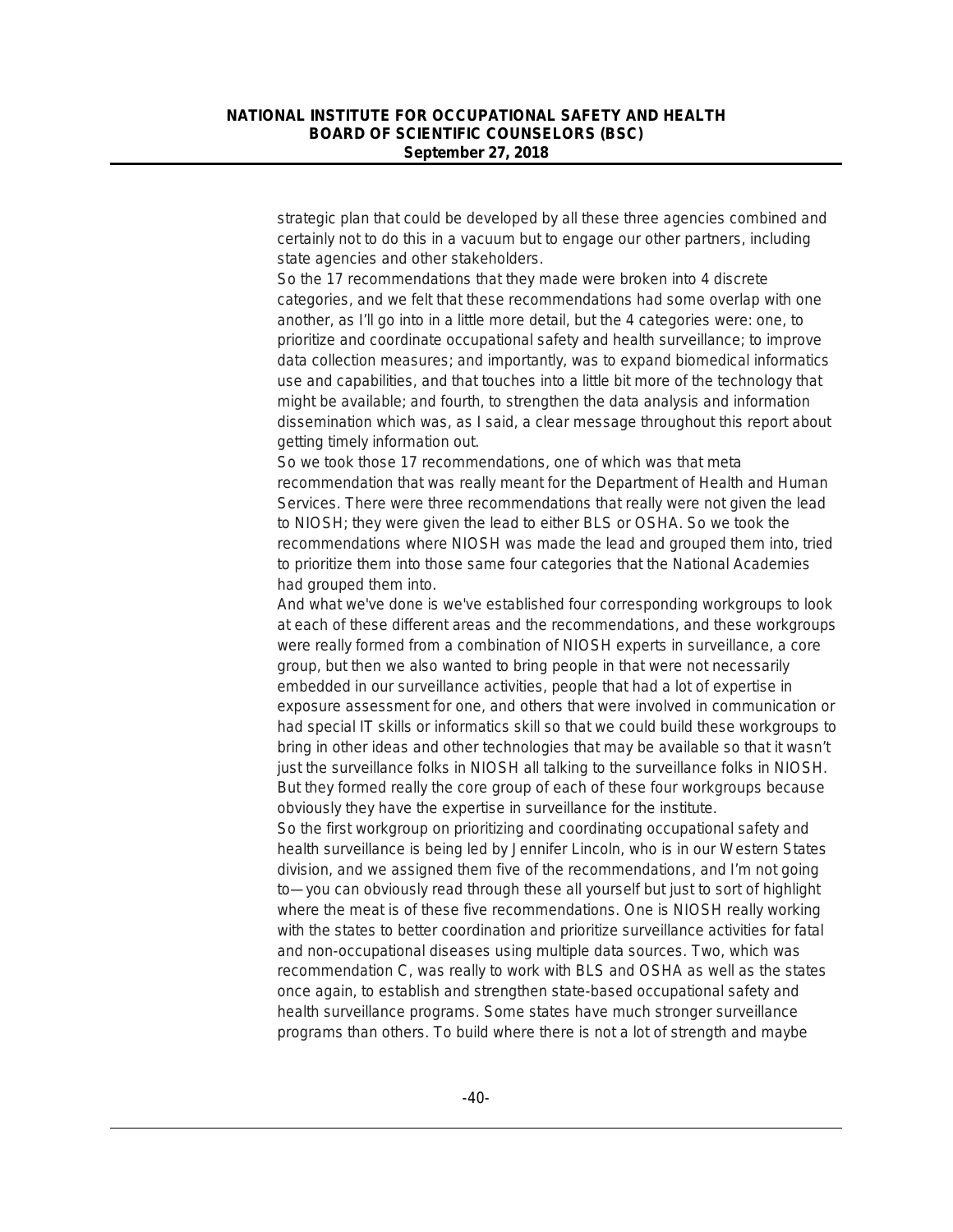focus on some regional strengthening that could be done with the states. The third recommendation was really to, as an ask to HHS and to try to encourage them to build industry and occupation as a real core demographic variable that should be in every federal survey, that should be in every surveillance system that's conducted by the government, and to really encourage that insertion of industry and occupation, which we know is a big ask. Next, that NIOSH should maintain a robust internal capacity in biomedical informatics, and this has been something that we had already been talking about but I think is a real key factor for us going forward. We do not have a lot of biomedical informatics expertise within the institute and this workgroup, as well as one of the other workgroups, is really trying to strategize as to how we build that capacity among our stakeholders and within our own NIOSH walls because that's a gap that we truly have at this point in time. So, and then the last one for this workgroup was really to consider how NIOSH, OSHA and BLS would work together to encourage capacity-building within our education and training programs in different disciplines such as epidemiology and biostatistics, which certainly currently exist, but also once again to build that biomedical informatics capability.

And, the second workgroup that was put together was being, is on improved data collection where we have Lauralynn Taylor McKernan, who is with Terri's division in DSHEFS, she's the Associate Director for Science, and she's leading this workgroup which is looking at really two recommendations on how NIOSH, in collaboration with OSHA, should explore and promote the expanded use of workers' compensation data. And we heard earlier about our Center for Workers' Compensation in, also again in Terri's division in DSHEFS, and that's been a center that was developed probably now about four years ago or so, that's really been a driver for many of the surveillance data sources that we have. It's primarily with the State of Ohio but it's expanded to a lot more states now since it was begun with the State of Ohio. And we have already started to look at the multitude of ways that that office can expand our capabilities with surveillance, including interventions as well, but surveillance activities. And so this was one of the areas where they asked us to further explore worker's compensation. The second recommendation that they're looking at is the issue of exposure surveillance and you know, I think once again that's an area where we have tried to build better surveillance programs and hazard or exposure surveillance, but I think it's also a gap that we currently have. And this was an issue, as I recall, particularly that our labor folks on the committee were trying to push forward, the idea of really better developing our exposure surveillance and hazard surveillance, and so this group is trying to look at ways for us to do that, and that's one of the areas where we've incorporated our industrial hygienists and our toxicologists to try and help with that piece.

And then the third group is being led by Marie Sweeney, who is also in DSHEFS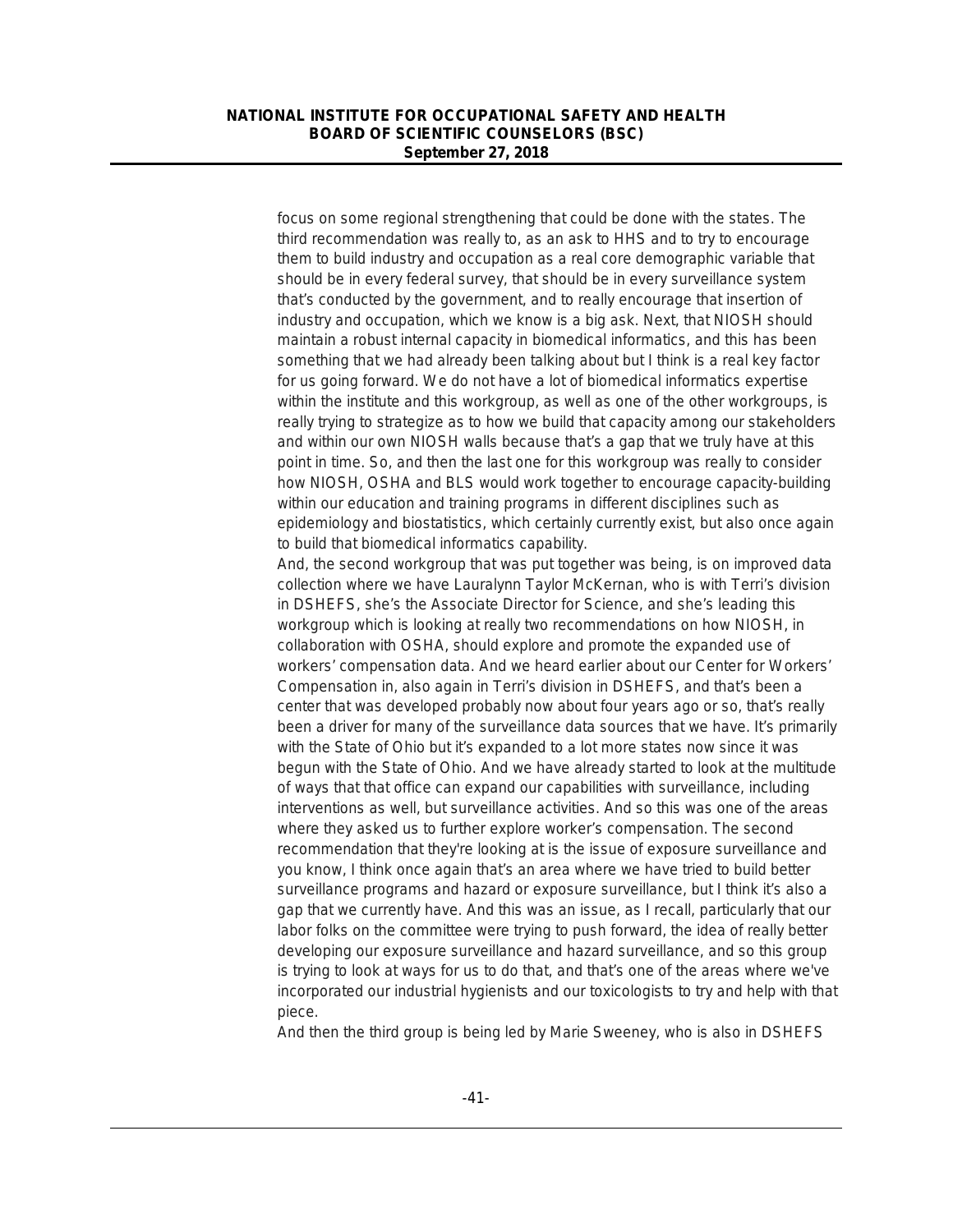and one of our surveillance experts within the institute, and this group is taking on some overlapping recommendations that we've already mentioned, which are G and J, so I'll skip over those, but also to look at if there's an opportunity for NIOSH to work with the National Library of Medicine to incorporate some of the core terminologies of industry and occupation into the Unified Medical Language system. And so that's one aspect that they're exploring, as well as looking at efforts to establish data standards and software tools for coding in electronic health records. And some of you may be aware that NIOSH, for the past probably seven years or so, has been very involved with trying to move forward activities to incorporate industry and occupation into electronic health records. It's been an extremely arduous process to be a partner with the Office of National Coordination and others across the electronic health record industry and across the health system to convince the importance of industry and occupation in electronic health records. It's involved a very long interaction with multiple groups to verify the importance that this has in clinical decision-making because an electronic health records system is very focused on what value added this has to the clinical decision-making as one of the pieces. So we've moved pretty far down that path and convinced a lot of people, but we're not quite there yet so we're still working on that piece with electronic health records pretty actively, so. And then the last recommendation that they're working on is that NIOSH and BLS essentially work together to further the state-of-the-art analytical tools for processing free text into coding occupational safety and health. And that's also an area where Terri's group has been working in the last four or five years to develop that free text coding system which we call NIOCCS, and it's been working very effectively to bring in surveillance information and autocode it and so that it's available to many of our partners.

And then the fourth workgroup is being led by John Myers, who is in the Division of Safety Research, and the recommendations that they're looking at really have to do with incorporating economic and health burdens. Our economists are involved with that workgroup, to bring their perspective into the occupational injury and disease surveillance information that's available at the national level. In addition to the economists being heavily involved with that piece, as you know, NIOSH over the last several years has really been moving into a process of determining its priorities based upon the BNI method, the burden, need and impact, and so we've been trying to incorporate our ideas related to burden information into this recommendation as well. The second recommendation that this group is looking at is really the timely analysis of case level data that is often collected by states and other surveillance systems, to provide more real-time sharing of information. And then, as you'll see, the third bullet here really talks about analyzing more comprehensive information and timely dissemination. So a big dissemination piece is part of this workgroup's efforts.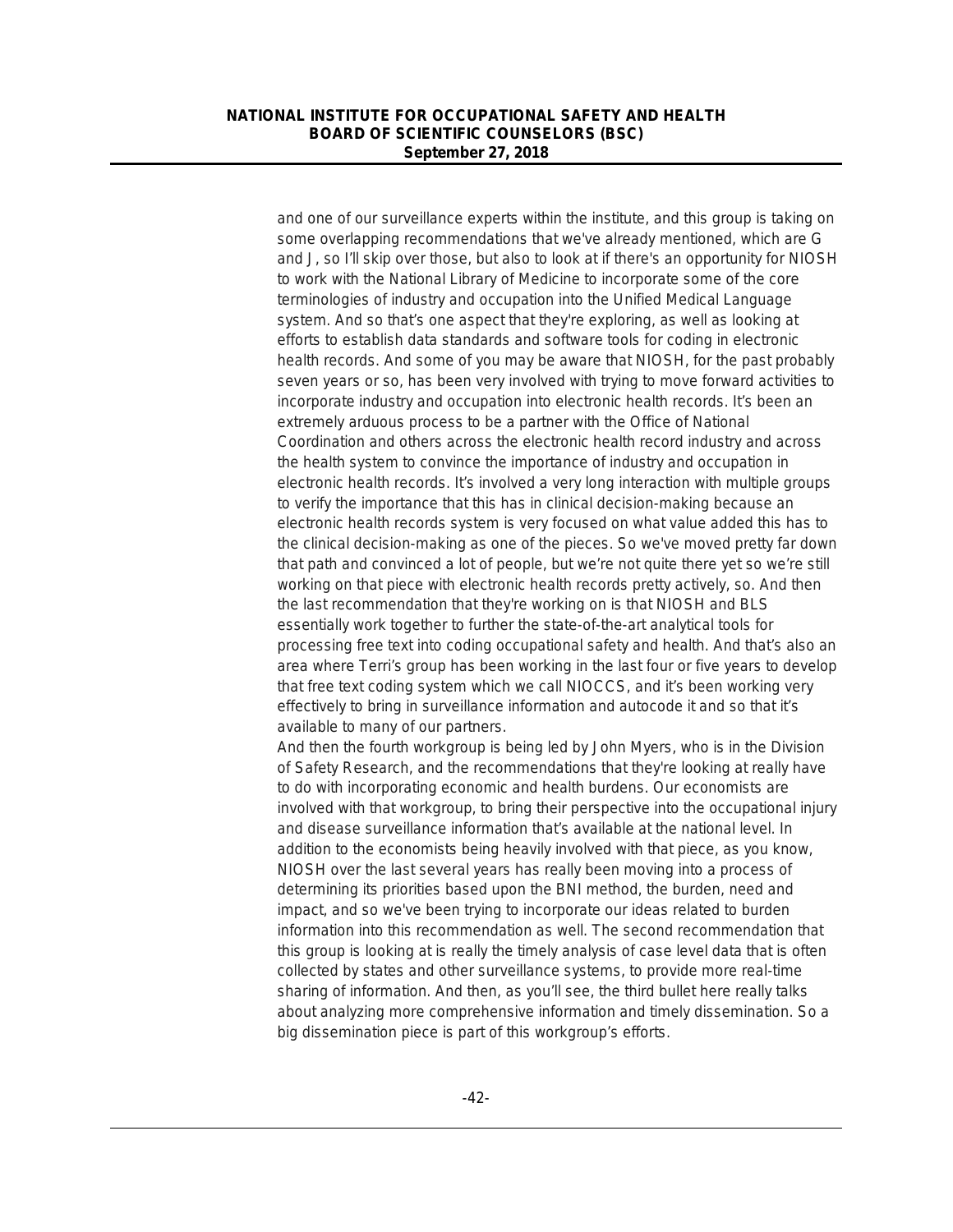There were three recommendations that were not included in any of our workgroups to look at because they really were not directed at NIOSH, and these recommendations were A recommendation, which on your big sheet says that it's really applicable to BLS and OSHA related to their own surveillance systems that they have in place; recommendation D which was for BLS that they should place priority on implementing their plan for household surveys; and then E, which was specifically for OSHA to develop plans to maximize the effectiveness and utility of its electronic reporting initiative for surveillance. So we did not take those three on specifically. We took the others that I've talked about so far.

So there was the 13 recommendations where NIOSH is playing either a key role or a lead role, and then of course the meta recommendation, and with these other 3 that makes the 17.

So you can see this was, there's a lot of recommendations here. I think when we met with the Academy workgroup, as Dr. Howard said to them, so you don't have a magic bullet for us, huh, for us to be able to figure this out so easily, and they said no. No, we don't have a magic bullet but maybe with, through all these recommendations, some of them were not very foreign to us, hopefully you can… I think that one of the messages was they really wanted us to work more closely with BLS and OSHA, that this was a partnership. NIOSH had a critical role to play in leadership here but we really needed those partners along with the states to sort of pull everything together.

Now, so far, we have not had our discussions yet with OSHA and BLS. Our workgroups are putting together their draft implementation plans, and Terri and I have been meeting with each of the four workgroups to see where there's some overlap and to provide them with format as to how we would like them to present their draft implementation plans so we can coordinate across all four groups. And the areas where we've asked them to focus on are, in this area, what are we already doing, where do we stand right now with this recommendation? What can we do in the short term and what are the longer-term—because that will help us sort of prioritize where we need to put our resources and work more with our partners.

We thought that after we had a draft implementation plan, then we would go to BLS and talk to them and sort of coordinate what their thinking might be in the areas where we have overlap with them. We're not sure where they are in the process yet of trying to put together their plans to deal with the surveillance recommendations. We also have been kind of waiting to see if there was going to be a new OSHA Director appointed to really put some meat behind our interactions with OSHA. So we'll have to sort of gauge that when we have our implementation plan, what we do at that juncture in combination with OSHA. Maybe MaryAnn will have some advice for us at that point.

So we're still working through those draft plans and pulling it together and then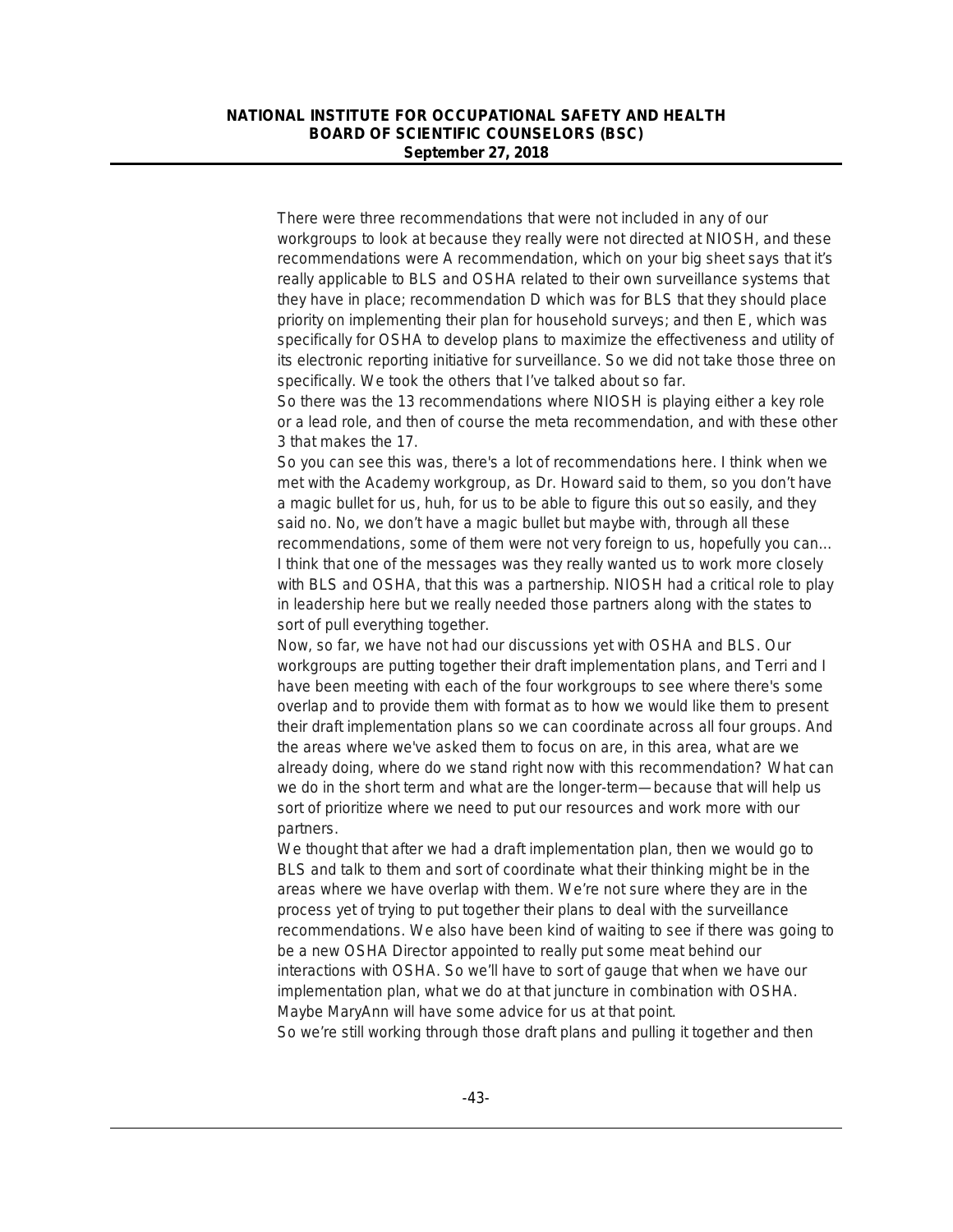|               | we'll have our discussions and present the plan to Dr. Howard, and then we'd like<br>to present the plan to you all for your input at that juncture. And then I'm sure we'll<br>be periodically reviewing our progress, because you know, surveillance is a very<br>important issue. It drives our research priorities. It provides the opportunity for our<br>stakeholders, including our very important state stakeholders, to focus their<br>attention. And we know that we have to focus on the biomedical informatics piece<br>because it is a real gap for us within the institute that we're trying to, we have<br>been trying to build, but it still is a big gap for us.<br>So with that said, I'd like to see if Terri has anything that she would like to add.<br>Are you there, Terri?                                                                                                                                                                                                                                                                                                     |
|---------------|--------------------------------------------------------------------------------------------------------------------------------------------------------------------------------------------------------------------------------------------------------------------------------------------------------------------------------------------------------------------------------------------------------------------------------------------------------------------------------------------------------------------------------------------------------------------------------------------------------------------------------------------------------------------------------------------------------------------------------------------------------------------------------------------------------------------------------------------------------------------------------------------------------------------------------------------------------------------------------------------------------------------------------------------------------------------------------------------------------|
| DR. SCHNORR:  | Yes, I'm here. Can you hear me?                                                                                                                                                                                                                                                                                                                                                                                                                                                                                                                                                                                                                                                                                                                                                                                                                                                                                                                                                                                                                                                                        |
| DR. KITT:     | Yes.                                                                                                                                                                                                                                                                                                                                                                                                                                                                                                                                                                                                                                                                                                                                                                                                                                                                                                                                                                                                                                                                                                   |
| DR. SCHNORR:  | Oh okay. So no, I would just sort of add to your comment about the biomedical<br>informatics recommendations, and those sets of recommendations are the most<br>exciting ones but they also present the greatest challenge to us. However, they<br>are key to many recommendations and the success of moving forward in these,<br>with addressing this document.                                                                                                                                                                                                                                                                                                                                                                                                                                                                                                                                                                                                                                                                                                                                       |
| DR. KITT:     | Thanks, Terri. You know, I think for our four workgroups, it's taken them a little<br>while to get their heads wrapped around some of these recommendations,<br>especially those folks that are not surveillance experts themselves, to see where<br>they can fit in and try and help the institute move in a common direction. But I<br>think what we've seen so far, we've had some really interesting ideas that they've<br>come up with. Some of them, I think, maybe scare Terri a little bit but I think<br>there's been some exciting discussions anyway. So that's where we are with this<br>but you'll certainly here a lot more, but if you have some questions for Terri and I<br>now, we'll be happy to answer them, so.                                                                                                                                                                                                                                                                                                                                                                   |
| DR. BUNN:     | So I think first, because I did not do this the last time, are there any questions<br>from board members on the phone? Okay, so Ted?                                                                                                                                                                                                                                                                                                                                                                                                                                                                                                                                                                                                                                                                                                                                                                                                                                                                                                                                                                   |
| MR. COURTNEY: | So this is something that is my research area. So I'm very excited about this, and<br>we'd actually recommended some folks for that committee when it was composed<br>originally by (MES @ 02:36:13). So it's exciting to see this being engaged. The<br>things I would just throw into the mix are, having been on Surveillance Study<br>section before, one of the things that we'd run into even when you try and do<br>something new or stimulate new-so I've got this labelled as "old states/new<br>states", not to be Dr. Seuss, but the whole idea being that there are well-<br>established states, one of whom we've already given a great report from that<br>came out in August. Really well-honed and nicely developed cores, are good to<br>support and keep going because they're doing great things. Then there are people<br>who are, you know, barely getting out of the barn basically, and those fare poorly<br>when competed against those already established older states in surveillance. So<br>setting up some way of stimulating new state initiatives that allow those very |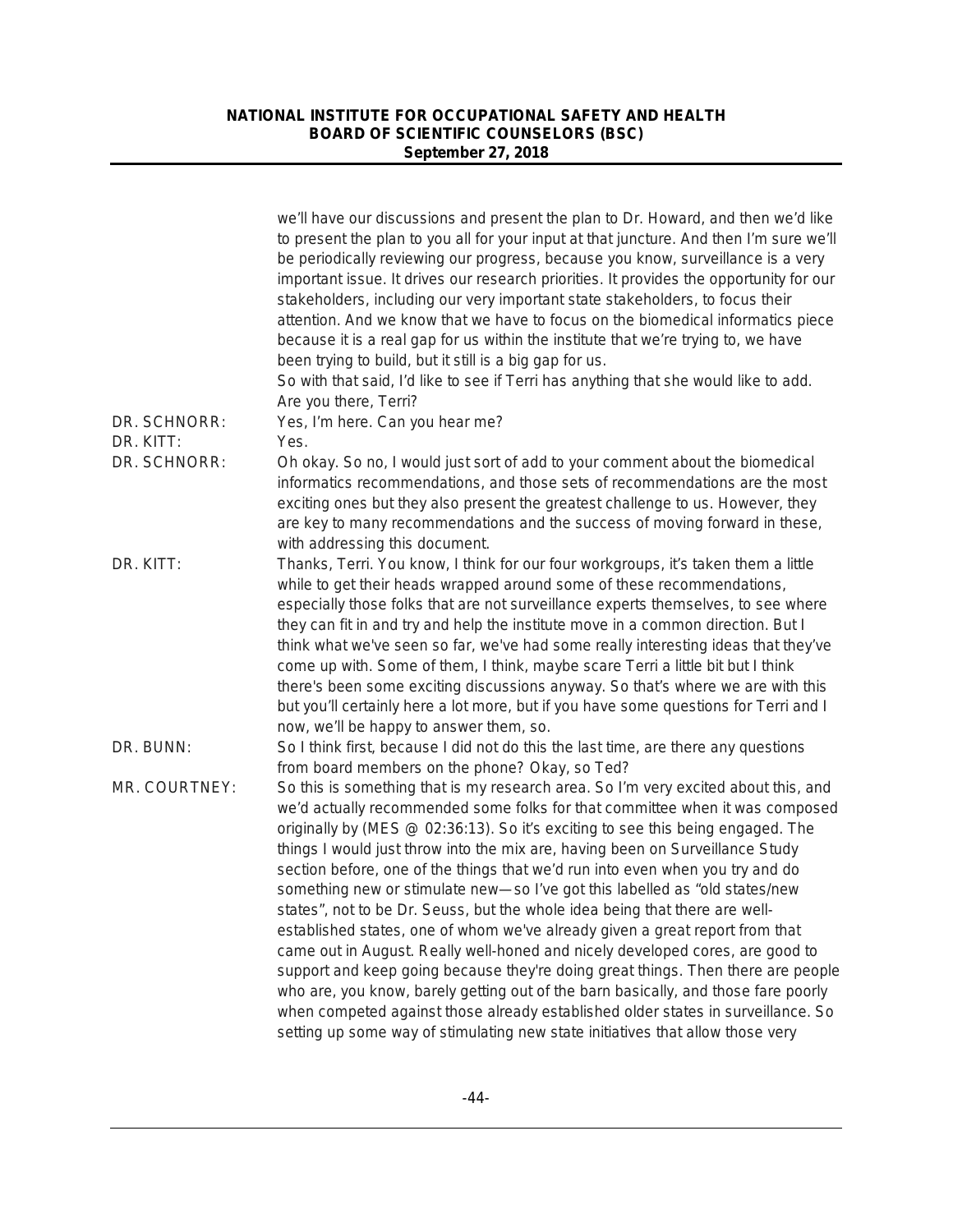|               | underresourced states to sort of grow out without necessarily having to go head to<br>head with the very well-established programs.                                                                                                                     |
|---------------|---------------------------------------------------------------------------------------------------------------------------------------------------------------------------------------------------------------------------------------------------------|
| DR. KITT:     | Yes.                                                                                                                                                                                                                                                    |
| MR. COURTNEY: | You don't want to lose those well-established programs, you want to maintain<br>those, but just something that allows you to do that.                                                                                                                   |
|               | Then the other thing is something that we were confronting in the different ways<br>we were looking at surveillance back in my old team at the Center for Injury<br>Epidemiology, that you have this situation where I call retreating federal surveys. |
|               | So among other circumstances, people don't really answer their phones any more<br>and all you have to do is pop that question into your Google search and it will                                                                                       |
|               | show up, and no one's going to answer their phone pretty soon because there are<br>so many, basically, fraudulent calls. So that's gone away as a modality, largely.<br>You have NCHS basically walking back detail levels and granularity in their     |
|               | surveys, so we were using for many years the NHIS for occupational injury                                                                                                                                                                               |
|               | surveillance and they basically got to the point where they kind of dropped most of                                                                                                                                                                     |
|               | the granularity out of that, even with a lot of feedback from people saying please                                                                                                                                                                      |
|               | don't do that. Just cost, you know, constraints. So traditional, very fully framed or<br>framework systems are in decline, I think it's reasonable, for different reasons but                                                                           |
|               | that, to me, is an opportunity to look at non-traditional forms, right.                                                                                                                                                                                 |
|               | So if you think about data streams, big data streams, particularly—and I know                                                                                                                                                                           |
|               | John's heard me talk about wearables before but in this particular case, it's a little                                                                                                                                                                  |
|               | bit different. You can take, say, Fitbit users for example, not exactly a perfect                                                                                                                                                                       |
|               | randomized sample framework, but you can take Fitbit users, you can go to an                                                                                                                                                                            |
|               | aggregator like Fitabase–Fitabase for the record—and those kinds of companies                                                                                                                                                                           |
|               | are aggregating Fitbit detail. They will let you go out and do a study. You pay a                                                                                                                                                                       |
|               | participant something on the order of \$20 per data month, and the participants get                                                                                                                                                                     |
|               | a solicitation note with disclosure, opt in, and then basically, the data is basically                                                                                                                                                                  |
|               | streamed to you out of that Fitbit user population. You could use that to do<br>population-level sleep surveillance on a fairly broad cross-section of people                                                                                           |
|               | across different territories and regions, things like that. So just different ways of                                                                                                                                                                   |
|               | creatively using the new data streams—appropriately boundaried, you know, for                                                                                                                                                                           |
|               | privacy-to enhance the surveillance picture as you're going and enhance that                                                                                                                                                                            |
|               | kind of informatics, which is going to lead into an informatics question about non-                                                                                                                                                                     |
|               | standard approaches when you don't have the perfect framework when you have                                                                                                                                                                             |
|               | this kind of fractional or partial framework.                                                                                                                                                                                                           |
|               | And then just a last point to do with fractured work, which is something we were                                                                                                                                                                        |
|               | getting very aggressively into the last ten years. Just not to lose that. It connects                                                                                                                                                                   |
|               | back to our earlier topics in the opioids about job insecurity and things like that,                                                                                                                                                                    |
|               | but just, you know, I was thinking as we were talking in that section just about the                                                                                                                                                                    |
|               | social network or the market connector type companies that don't really have<br>employees where they have, like, 100 employees but they're \$100 billion                                                                                                |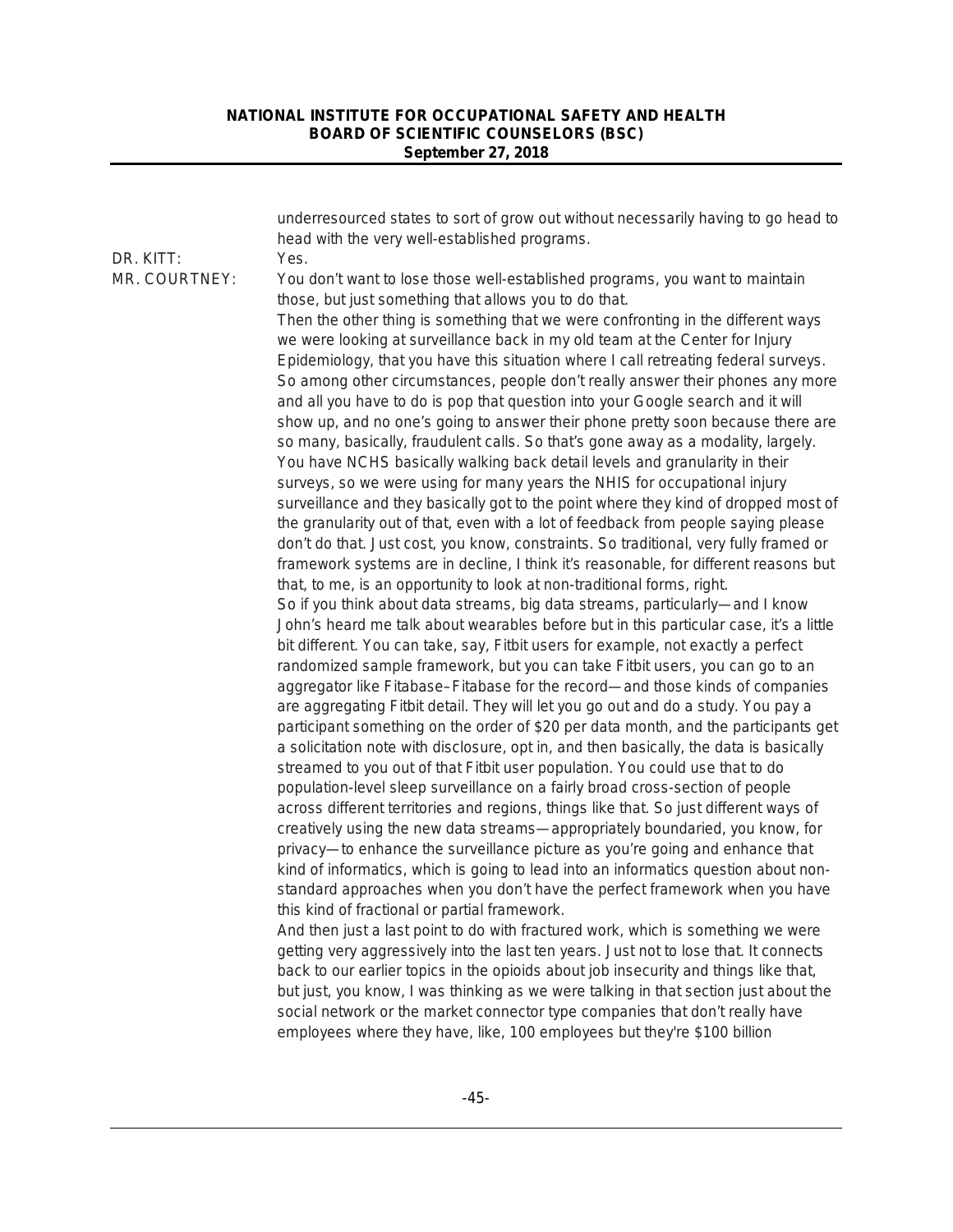|                            | companies basically. So what happens in those kinds of situations to surveillance<br>where you're not able to follow someone as an employee now of someone.<br>They're kind of independent contractors. So again, are there ways to connect into<br>those types of data systems or go after some of those enterprises and say hey, if<br>you're going to do this, you're interested in—they keep saying—in public health<br>benefits, like underserved territories, getting better transportation services and<br>things like that. What about providing some data stream to allow us to look at your<br>driver population or your tasker population to assess, right, a non-traditional<br>population that we could follow? Because I think all of those opportunities are<br>there. |
|----------------------------|---------------------------------------------------------------------------------------------------------------------------------------------------------------------------------------------------------------------------------------------------------------------------------------------------------------------------------------------------------------------------------------------------------------------------------------------------------------------------------------------------------------------------------------------------------------------------------------------------------------------------------------------------------------------------------------------------------------------------------------------------------------------------------------|
| DR. KITT:                  | Thank you. And getting back to your first comment about the states, that is one of<br>the things, the items that one of the workgroups is taking up is exactly that, is how<br>can we further invest in those states that are marginally producing surveillance<br>information. You know, does it mean we ask them to follow just a small subset of<br>occupational health indicators, we sort of change the overall approach? So those<br>are some of the things, because that's definitely an important point, and so<br>thanks.                                                                                                                                                                                                                                                    |
| DR. BUNN:<br>DR. SCHNORR:  | Judith?<br>And this is Terri. I just want to add, yes, I appreciate your comments, particularly<br>about the aggregation of data and new approaches, which is one reason why<br>we're very excited about the use of biomedical informatics and increasing our skill<br>sets in those areas because that can allow us to do a number of things that we<br>can't do now with the traditional methods.                                                                                                                                                                                                                                                                                                                                                                                   |
| DR. BUNN:<br>DR. MCKENZIE: | Okay. Judith?<br>Judith McKenzie. I was involved recently in this study, (both in Drexel @ 02:42:07)<br>researchers look at how long it would take a PSR or an MA to ask about the<br>industry and occupation during the intake in the emergency department. It took<br>minutes. And I was just thinking how amazing it would be if—Epic is used by so,<br>EMRs are used by so many now and Epic I think kind of dominates the market-if<br>they actually had a click where you can actually include industry/occupation just<br>the same way that you would have to verify allergies or medications or, because                                                                                                                                                                      |
| DR. BUNN:<br>DR. MCKENZIE: | Like a dropdown menu for it, is that?<br>Yes, like a dropdown menu or you know, they have pillarboxes on the side where<br>you have to verify your-note that you reviewed the allergies, review certain<br>aspects of a person who comes in. But occupation is important too, at least as far<br>as we are concerned, right, because that's why we're here and it would be<br>amazing if these EMRs would actually include that where it's actually an accepted<br>part of what you ask your patient when they come in the door. So when they first<br>come in, what are your allergies, what are your medications, what do you do? If it<br>was actually a part of the EMR itself, it would help to increase                                                                         |
| DR. KITT:                  | You know, the group that we have that works on the electronic health records,                                                                                                                                                                                                                                                                                                                                                                                                                                                                                                                                                                                                                                                                                                         |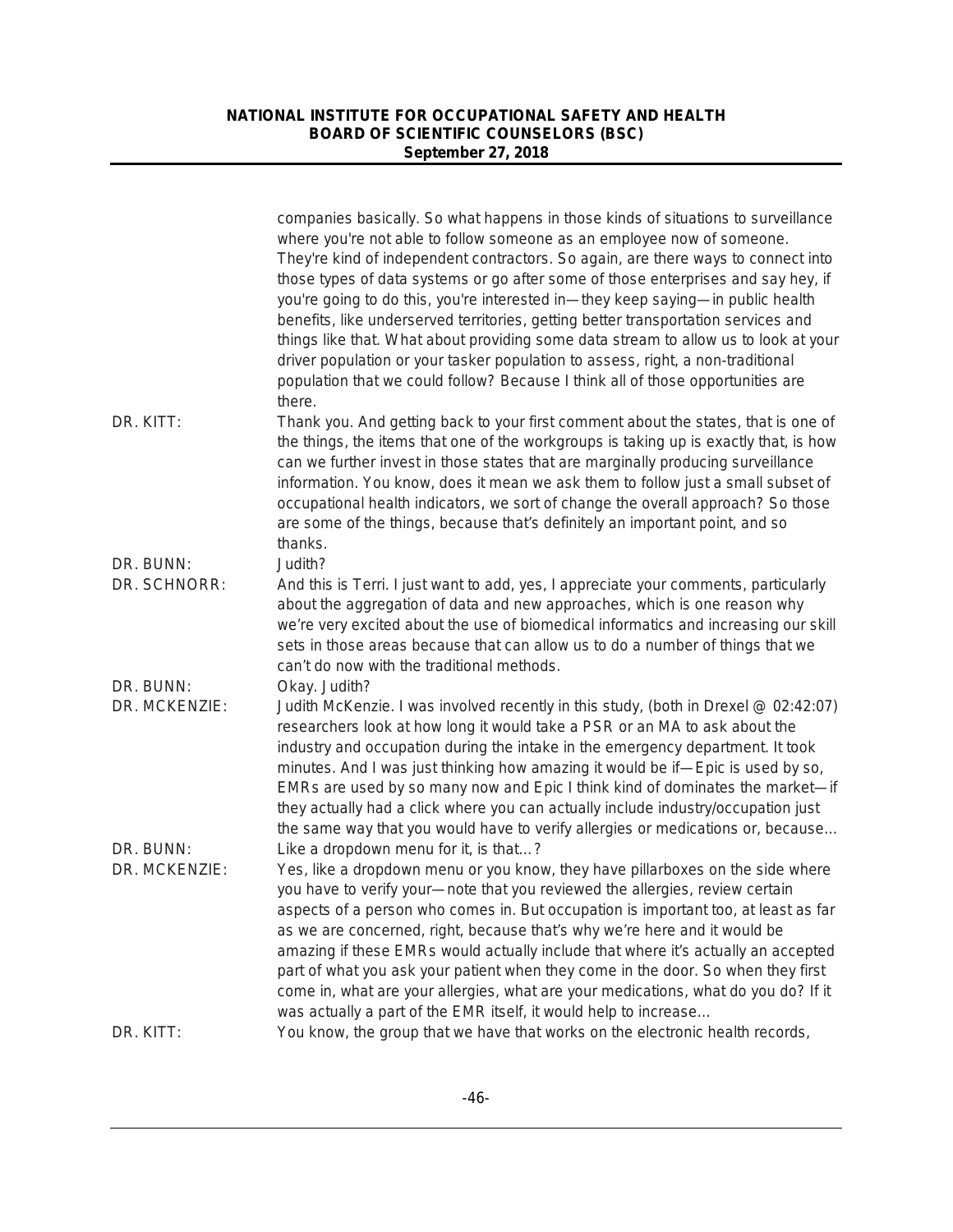|              | they have been developing a coding tool, and Terri can fill in a little bit more. This<br>is, obviously I'm not an expert in this. But they have actually been, they've had<br>three scenarios, three clinical scenarios, where they worked to sort of pilot this as<br>to how it would move forward, one of which was diabetes, one was<br>musculoskeletal disease and I'm blanking out what the third one was. Was it<br>cancer?                                                                      |
|--------------|---------------------------------------------------------------------------------------------------------------------------------------------------------------------------------------------------------------------------------------------------------------------------------------------------------------------------------------------------------------------------------------------------------------------------------------------------------------------------------------------------------|
| DR. SCHNORR: | Return to work.                                                                                                                                                                                                                                                                                                                                                                                                                                                                                         |
| DR. KITT:    | Oh, return to work. And so they wanted to do sort of these demonstration areas<br>as to what the clinical decision, how it would influence the clinical decision-<br>making. And I think that those three efforts were pretty successful but they were<br>just small, small efforts that they had.                                                                                                                                                                                                      |
|              | But we have now a person that's working with us on electronic, this electronic<br>health record industry and occupation coding that has worked for companies like<br>Epic in the past, and I think having her knowledge of how they, you know, think<br>about these things and what they're going to put in and where—and her<br>connections maybe through the industry may help us do some larger                                                                                                      |
|              | demonstrations as to why it's important and how it can help. So, did you want to<br>add anything, Terri, about the EHRs?                                                                                                                                                                                                                                                                                                                                                                                |
| DR. SCHNORR: | No, just that the EHR system is very complex and so those who have been<br>working on it have done a lot of work to try to understand sort of how to not only<br>get the various committees to be interested in inclusion of these data, but then                                                                                                                                                                                                                                                       |
| DR. KITT:    | also the logistics of it. So they've been working very hard on that.<br>Boy, yes, it sure would sort of turn things around for us if it was there.                                                                                                                                                                                                                                                                                                                                                      |
| DR. BUNN:    | Very good comment. Ron.                                                                                                                                                                                                                                                                                                                                                                                                                                                                                 |
| DR. STOUT:   | Ron Stout. A question on the EHR piece again. Are you talking about the Epics<br>and the Global Hospitalization Standards or are you talking also about the<br>occupational health electronic health records or?                                                                                                                                                                                                                                                                                        |
| DR. KITT:    | It's mostly to get it into sort of the primary care                                                                                                                                                                                                                                                                                                                                                                                                                                                     |
| DR. BUNN:    | Emergency.                                                                                                                                                                                                                                                                                                                                                                                                                                                                                              |
| DR. KITT:    | General hospital systems, because we think we would capture a lot more<br>information that way. I think the occupational health systems probably already do<br>a fairly good job, a fairly good job of capturing some of that information. Or<br>should. But it's certainly a lot better than what we get from general health record<br>information. But same thing I would think could be used in both systems, but                                                                                    |
| DR. HOWARD:  | And you know-this is John Howard-I wonder how reliable, inclusive,<br>comprehensive those occupational safety and health systems are going to be in<br>the future given the erosion of the standard employment relationship and the fact<br>that the employer, whoever is responsible for having that system, doesn't really<br>include a lot of people who are working in that particular area. So, you know, it<br>may be a 20th century thing that is not going to work so well in the 21st century. |
| DR. BUNN:    | Very true. Marc.                                                                                                                                                                                                                                                                                                                                                                                                                                                                                        |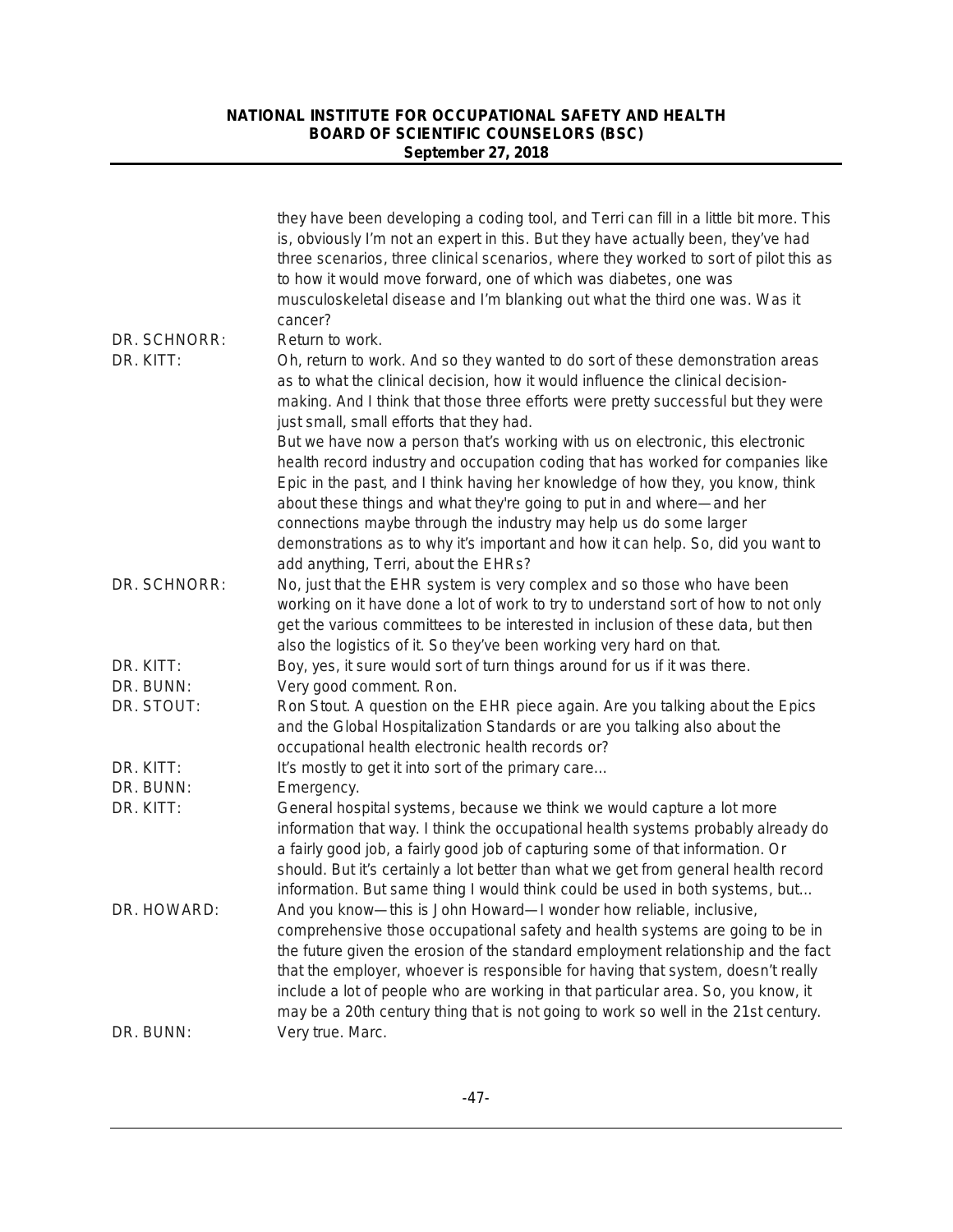| DR. SCHENKER: | Marc Schenker. Several years ago, there was a proposal to eliminate the National<br>Agricultural Worker Survey, and I wrote one of my other creative articles, which                                                                                                                                                                                                                                                                                                                                                                                                                                                                                                                                                                                                                                                                                                                                                                                                                                                                   |
|---------------|----------------------------------------------------------------------------------------------------------------------------------------------------------------------------------------------------------------------------------------------------------------------------------------------------------------------------------------------------------------------------------------------------------------------------------------------------------------------------------------------------------------------------------------------------------------------------------------------------------------------------------------------------------------------------------------------------------------------------------------------------------------------------------------------------------------------------------------------------------------------------------------------------------------------------------------------------------------------------------------------------------------------------------------|
|               | was called, "What You Count Counts," basically making the point that agricultural<br>is a hazardous industry and if you stop the survey, it doesn't eliminate the injuries;<br>you're just not seeing them. And so I totally support these efforts to enhance<br>surveillance because if we're not looking, if we're not capturing the data, we're not<br>seeing what's going on. And the other experience, just to mention one, the<br>Census of Fatal Occupational Injuries, I'm not sure why it did this but it captures<br>place of birth of fatal occupational injuries, and I use this all the time to emphasize<br>that immigrant workers have higher fatality rates, and you wouldn't know that<br>without asking the question about where the workers were born. And it's just one<br>question, it couldn't be in much more detail, but it emphasizes this point again.<br>Without us looking, we're not going to capture what's going on, where the high<br>risks are, and other things that we need to enhance our efforts. |
| DR. BUNN:     | Very true. Very true. Any other questions? Yes, Karla.                                                                                                                                                                                                                                                                                                                                                                                                                                                                                                                                                                                                                                                                                                                                                                                                                                                                                                                                                                                 |
| DR. ARMENTI:  | Just getting back to the electronic medical record, you know, being one of the<br>surveillance states, we're pretty familiar with NIOSH's efforts. My understanding is<br>that oftentimes, and maybe many of you have experienced this, upon registration<br>they might ask you your occupation and who you work for, that sort of thing. From<br>what I understand, again, is the registration systems don't always talk to or end up<br>in an electronic medical record. So I think there have been some pilot studies,<br>actually one in New Hampshire at Dartmouth-Hitchcock Medical Center and one<br>in California, Bob Harrison I think that started looking at that. I know you're familiar<br>with it, I'm sure. But is that part of the issue?                                                                                                                                                                                                                                                                              |
| DR. KITT:     | As to where the information is taken in versus registration versus                                                                                                                                                                                                                                                                                                                                                                                                                                                                                                                                                                                                                                                                                                                                                                                                                                                                                                                                                                     |
| DR. ARMENTI:  | Yes, kind of.                                                                                                                                                                                                                                                                                                                                                                                                                                                                                                                                                                                                                                                                                                                                                                                                                                                                                                                                                                                                                          |
| DR. KITT:     | Yes.                                                                                                                                                                                                                                                                                                                                                                                                                                                                                                                                                                                                                                                                                                                                                                                                                                                                                                                                                                                                                                   |
| DR. ARMENTI:  | I mean, you know, Epic is the system that manages the medical record with all of<br>the medical information in it, so asking it twice isn't going to help, you know,<br>registration and in the doctor's office.                                                                                                                                                                                                                                                                                                                                                                                                                                                                                                                                                                                                                                                                                                                                                                                                                       |
| DR. KITT:     | Yes. You know, the conversations that I've been in with our electronic health<br>records folks have focused on possibly the technician or nurse asking it as part of<br>a dropdown menu, not necessarily as part of the registration piece but                                                                                                                                                                                                                                                                                                                                                                                                                                                                                                                                                                                                                                                                                                                                                                                         |
| DR. ARMENTI:  | In the office.                                                                                                                                                                                                                                                                                                                                                                                                                                                                                                                                                                                                                                                                                                                                                                                                                                                                                                                                                                                                                         |
| DR. KITT:     | As they're bringing the patient in to see the clinician. But                                                                                                                                                                                                                                                                                                                                                                                                                                                                                                                                                                                                                                                                                                                                                                                                                                                                                                                                                                           |
| DR. ARMENTI:  | But it may already be there in the registration, yes.                                                                                                                                                                                                                                                                                                                                                                                                                                                                                                                                                                                                                                                                                                                                                                                                                                                                                                                                                                                  |
| DR. KITT:     | In the registration piece so                                                                                                                                                                                                                                                                                                                                                                                                                                                                                                                                                                                                                                                                                                                                                                                                                                                                                                                                                                                                           |
| DR. ARMENTI:  | And I would not recommend a dropdown menu. We've got experience with our<br>Poison Center. People don't know where to put an occupation. Just text it and it                                                                                                                                                                                                                                                                                                                                                                                                                                                                                                                                                                                                                                                                                                                                                                                                                                                                           |
| DR. KITT:     | gets coded later on.<br>Yes, I would have to defer to our experts that are working in that to know where                                                                                                                                                                                                                                                                                                                                                                                                                                                                                                                                                                                                                                                                                                                                                                                                                                                                                                                               |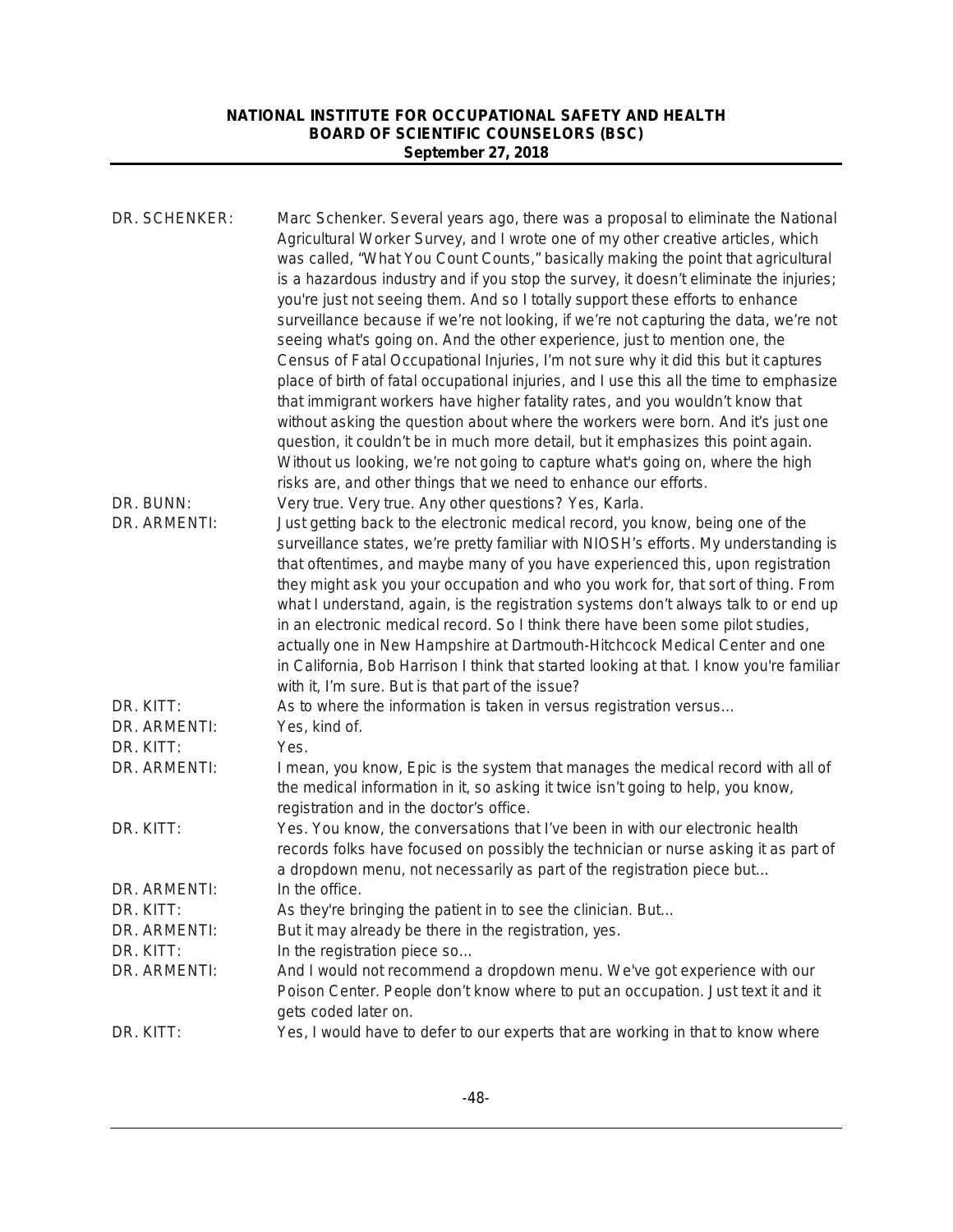|               | exactly, what direction they're going. I don't know, Terri, do you have a comment<br>on that?                                                                                                                                                                                                                                                                                                                                                                                                                                                                                                                                                                                                                                                                                                                                                                                                                                                                                                                                                                                                                                 |
|---------------|-------------------------------------------------------------------------------------------------------------------------------------------------------------------------------------------------------------------------------------------------------------------------------------------------------------------------------------------------------------------------------------------------------------------------------------------------------------------------------------------------------------------------------------------------------------------------------------------------------------------------------------------------------------------------------------------------------------------------------------------------------------------------------------------------------------------------------------------------------------------------------------------------------------------------------------------------------------------------------------------------------------------------------------------------------------------------------------------------------------------------------|
| DR. SCHNORR:  | Yes, well, just to say that we're looking at the different options to see what works<br>best, partly too to minimize the burden on the vendor who has these systems that<br>we're trying to convince to incorporate this information. But we do think that, you<br>know, trying to get this with each office visit won't solve things immediately but<br>over time, if it's recorded at every visit, one would have a pretty good occupational<br>history in one's medical record. So it's one of our long-term objectives to obtain<br>complete work histories in the medical record system.                                                                                                                                                                                                                                                                                                                                                                                                                                                                                                                                 |
| DR. KITT:     | I can't remember the last time anybody asked me what my occupation was other<br>than on a visa application, so                                                                                                                                                                                                                                                                                                                                                                                                                                                                                                                                                                                                                                                                                                                                                                                                                                                                                                                                                                                                                |
| DR. BUNN:     | Okay. Just wanted to make a comment myself in response to Karla's comment.<br>We actually published a study here a few years ago where we did exactly that in<br>the University of Kentucky Medical Center looking at the intake data versus what<br>was actually billed and we found that, as you suggest, especially construction and<br>agriculture, if you just strictly look at workers' compensation as the expected<br>payer field, that way undercounted the number of injuries in both construction and<br>in agriculture especially. The other industries as well, but really, really saw in<br>construction and agriculture. So if-and I'm not sure with, you know, the EMR<br>systems now, if they can talk. But if they can then that would be a good<br>suggestion that if that information, I mean still, when I've gone to the emergency<br>department they always ask, or even a primary care provider, what is your<br>industry and what's your occupation. If it's not verbally asked, it's asked in the<br>paper documents, so it is already recorded somewhere. Okay, sorry, who's next?<br>Judith, yes. |
| DR. MCKENZIE: | Judith McKenzie. I was just going to make a comment that I do see your point in<br>terms of registration versus clinical care, so registration is used mostly for billing,<br>and then clinical care. So it would be ideal if that information could pass over so<br>that when the clinician sees the patient, they can actually incorporate that in what<br>they're doing.                                                                                                                                                                                                                                                                                                                                                                                                                                                                                                                                                                                                                                                                                                                                                   |
| DR. BUNN:     | Exactly. They need to talk to each other.                                                                                                                                                                                                                                                                                                                                                                                                                                                                                                                                                                                                                                                                                                                                                                                                                                                                                                                                                                                                                                                                                     |
| DR. KITT:     | Yes.                                                                                                                                                                                                                                                                                                                                                                                                                                                                                                                                                                                                                                                                                                                                                                                                                                                                                                                                                                                                                                                                                                                          |
| DR. MCKENZIE: | I mean, that's a good point. It's already there in a sense but it's probably on some<br>paper form somewhere else or-so how do you access it?                                                                                                                                                                                                                                                                                                                                                                                                                                                                                                                                                                                                                                                                                                                                                                                                                                                                                                                                                                                 |
| DR. KITT:     | Well, I'll check with our folks to see.                                                                                                                                                                                                                                                                                                                                                                                                                                                                                                                                                                                                                                                                                                                                                                                                                                                                                                                                                                                                                                                                                       |
| DR. SCHNORR:  | Yes, and just a comment on-this is Terri again-so one of the requirements to<br>get anything incorporated into the electronic medical record system is that it has<br>to have meaningful use to the clinician. So we're considering that, that the<br>information that we collect has to be there for the physician to look at when you're<br>meeting with the patient. That's built into the considerations; in order for<br>something to be approved, it has to do that.                                                                                                                                                                                                                                                                                                                                                                                                                                                                                                                                                                                                                                                    |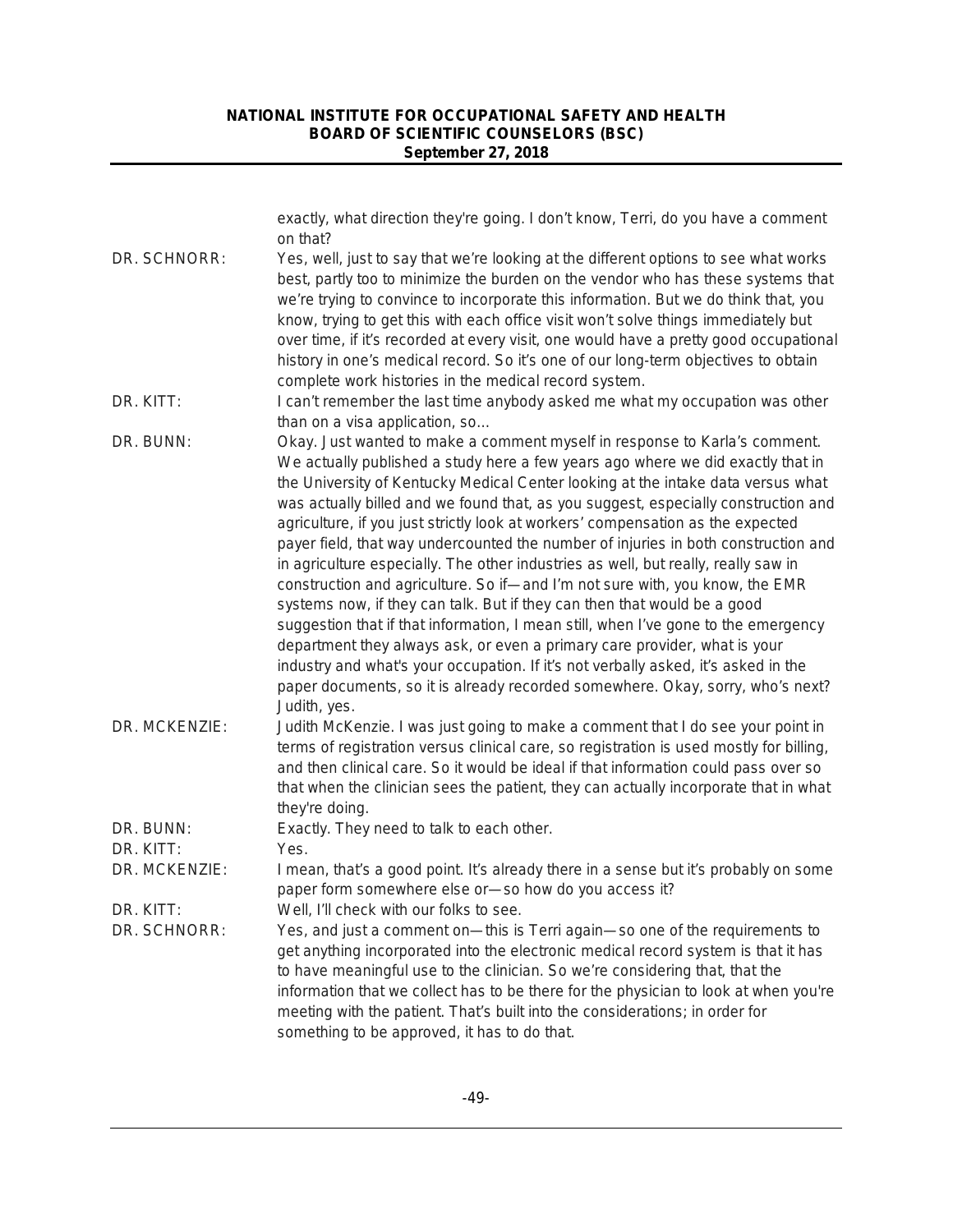| DR. KITT:<br>DR. MCKENZIE: | Or they won't even consider it, so.<br>And we all know it's important.                                                                                                                                                                                                                                                                                                                                                                                                                                                                                                                                                                                                                                                                                                                                                                                                                                                                                                                                |
|----------------------------|-------------------------------------------------------------------------------------------------------------------------------------------------------------------------------------------------------------------------------------------------------------------------------------------------------------------------------------------------------------------------------------------------------------------------------------------------------------------------------------------------------------------------------------------------------------------------------------------------------------------------------------------------------------------------------------------------------------------------------------------------------------------------------------------------------------------------------------------------------------------------------------------------------------------------------------------------------------------------------------------------------|
| DR. KITT:                  | Yes.                                                                                                                                                                                                                                                                                                                                                                                                                                                                                                                                                                                                                                                                                                                                                                                                                                                                                                                                                                                                  |
| DR. BUNN:                  | So any other questions, comments? Yes, Kyle.                                                                                                                                                                                                                                                                                                                                                                                                                                                                                                                                                                                                                                                                                                                                                                                                                                                                                                                                                          |
| MR. ARNONE:                | Excuse me. Kyle Arnone. I'm wondering if you might see this be implemented<br>more easily in a managed care setting where you have the insurer that has a<br>direct relationship with the employer and they would know, at the very least, the<br>industry and also possibly the occupation of all the people they are insuring, and<br>then filtering into a provider system. So Kaiser Permanente comes right to mind<br>as a provider where there's much more integration on the insurer and provider<br>side where this information is probably monitored.                                                                                                                                                                                                                                                                                                                                                                                                                                        |
| DR. BUNN:                  | Yes.                                                                                                                                                                                                                                                                                                                                                                                                                                                                                                                                                                                                                                                                                                                                                                                                                                                                                                                                                                                                  |
| DR. KITT:                  | So that's a good point, and I think one of our pilots, Terri, wasn't it with Kaiser? Do<br>you recall?                                                                                                                                                                                                                                                                                                                                                                                                                                                                                                                                                                                                                                                                                                                                                                                                                                                                                                |
| DR. SCHNORR:               | I think one of our early efforts. I'm not sure if we implemented a test system but<br>we did work with them a bit but                                                                                                                                                                                                                                                                                                                                                                                                                                                                                                                                                                                                                                                                                                                                                                                                                                                                                 |
| DR. KITT:                  | Thanks.                                                                                                                                                                                                                                                                                                                                                                                                                                                                                                                                                                                                                                                                                                                                                                                                                                                                                                                                                                                               |
| DR. BUNN:                  | Any other questions? All right, well, thank you, Margaret and Terri. Sorry, did you<br>want to say something?                                                                                                                                                                                                                                                                                                                                                                                                                                                                                                                                                                                                                                                                                                                                                                                                                                                                                         |
| DR. HOWARD:                | No, I was just going to add, thank you, Margaret, for doing—it's a lot of work. And<br>you know, to Marc's point about the surveys and Ted's point, you know, one of the<br>impetuses that we wanted to do this was to actually kind of see if we could come<br>up with different ways of doing it, is that these old style 20th century surveys are<br>really, for us, becoming way too expensive. You know, to add a question to a<br>NCHS type thing costs a million dollars, you know. And so, you know, whether it's<br>the ag workers' survey or anything of these other things, it is just an enormous<br>amount of money can be spent on getting a few questions in some of these<br>national surveys. And then, as you pointed out, Ted, the national surveys itself are<br>precarious to begin with. So, you know, when we went to the Academy, we<br>wanted, you know, ideally new, bright, shiny, inexpensive, quick-you know, all<br>these wonderful ways of doing it using social media |
| DR. BUNN:<br>DR. HOWARD:   | Right.<br>And all the other things that are going on with AI and etc. I'm not sure we got that.<br>And so, so now I think we have to sit back and figure out how we can do a lot of<br>this, figure all of this out on our own. So, you know, we're going to have to look at<br>some of these new technologies with mobile phones and other things, and figure<br>out how can we really do this in the future. So we didn't necessarily get it out of<br>the Academy and saying, you know, biometrics, that's great to say that word. It<br>sounds really trendy. But you know, there's a lot of work that you'd have to do.<br>And so I see this as a multiyear issue and we hope at some point to engage with<br>BLS and OSHA, but OSHA doesn't have a permanent Assistant Secretary and                                                                                                                                                                                                            |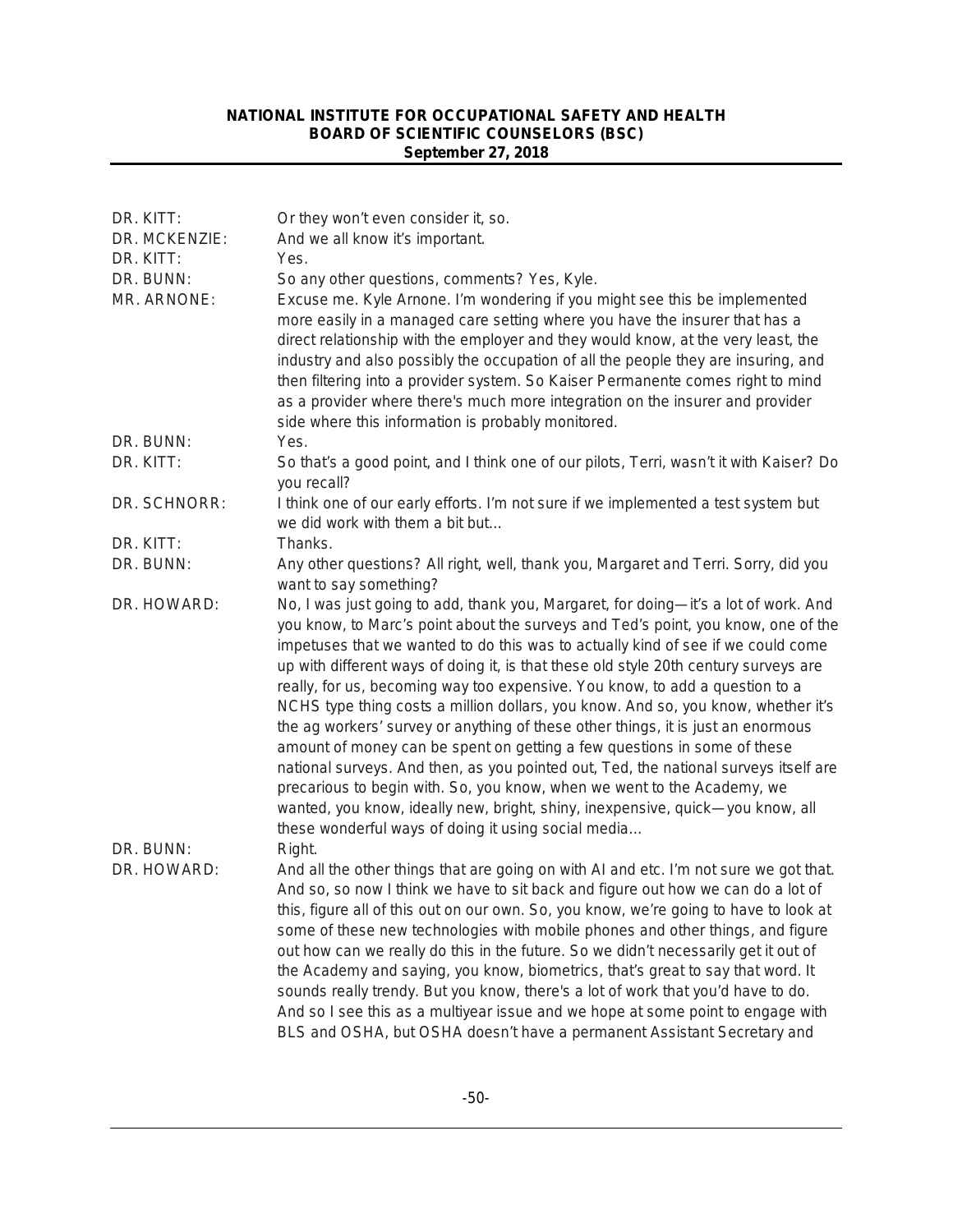|              | BLS I don't think has a confirmed Commissioner. And so, you know, acting people<br>are not going to, you know, commit to these long multiyear type strategic things.<br>So I see us here in NIOSH really working this issue and we really would value<br>your continued input. So I think the next time we do this, we'll have more<br>information from our group, but I think we're going to be really searching for ways<br>to do this. The old ways are just, are too expensive, regardless of their longevity,<br>and we've got to figure out some new ways here. So we really rely on you all to<br>help us in this regard. |
|--------------|----------------------------------------------------------------------------------------------------------------------------------------------------------------------------------------------------------------------------------------------------------------------------------------------------------------------------------------------------------------------------------------------------------------------------------------------------------------------------------------------------------------------------------------------------------------------------------------------------------------------------------|
| DR. KITT:    | So more to come.                                                                                                                                                                                                                                                                                                                                                                                                                                                                                                                                                                                                                 |
| DR. BUNN:    | Right, thank you for your comments, Dr. Howard. I think we're, yes, we're pretty<br>much right back on schedule so I think we will be breaking for lunch now. Like I<br>said, Alberto left lunch options on your desks, so we will return again and start<br>at                                                                                                                                                                                                                                                                                                                                                                  |
| MR. GARCIA:  | I think that 12:30 should work.                                                                                                                                                                                                                                                                                                                                                                                                                                                                                                                                                                                                  |
| DR. BUNN:    | We will return and start again at 12:30.                                                                                                                                                                                                                                                                                                                                                                                                                                                                                                                                                                                         |
| [Lunch.]     |                                                                                                                                                                                                                                                                                                                                                                                                                                                                                                                                                                                                                                  |
| DR. BUNN:    | Okay. I guess we're ready to start again. I'd like to know who is on the phone with                                                                                                                                                                                                                                                                                                                                                                                                                                                                                                                                              |
|              | us now. Anyone on the phone?                                                                                                                                                                                                                                                                                                                                                                                                                                                                                                                                                                                                     |
| PARTICIPANT: | On mute?                                                                                                                                                                                                                                                                                                                                                                                                                                                                                                                                                                                                                         |
| DR. SHULTE:  | Paul Shulte.                                                                                                                                                                                                                                                                                                                                                                                                                                                                                                                                                                                                                     |
| DR. BERRY:   | Ann Berry with NIOSH.                                                                                                                                                                                                                                                                                                                                                                                                                                                                                                                                                                                                            |
| DR. BUNN:    | Okay.                                                                                                                                                                                                                                                                                                                                                                                                                                                                                                                                                                                                                            |
| DR. HOWARD:  | Charles is gone. Sharon's                                                                                                                                                                                                                                                                                                                                                                                                                                                                                                                                                                                                        |
| MR. GARCIA:  | Do we get Charles and Sharon on the phone or no?                                                                                                                                                                                                                                                                                                                                                                                                                                                                                                                                                                                 |
| DR. COOPER:  | Yes, I'm on the phone. If you hear me, this is Sharon.                                                                                                                                                                                                                                                                                                                                                                                                                                                                                                                                                                           |
| MR. GARCIA:  | Yes.                                                                                                                                                                                                                                                                                                                                                                                                                                                                                                                                                                                                                             |
| DR. BUNN:    | Yes, we can hear you, Sharon. Okay, so this is the public comment section. There<br>was a letter, and it's in your packet, from the National Safety Council and I guess I<br>would just make one last request. Is anyone from the National Safety Council on<br>the phone to comment on the letter?                                                                                                                                                                                                                                                                                                                              |
|              | Okay. So yes, this is in your packets. That was submitted August 22 in reference<br>to their free drug employer kit that they have produced, the National Safety<br>Council, that contains a bunch of resources. They've got a substance use cost                                                                                                                                                                                                                                                                                                                                                                                |
|              | calculator, but are there any comments from members on this letter from the<br><b>National Safety Council?</b>                                                                                                                                                                                                                                                                                                                                                                                                                                                                                                                   |
|              | All right. Since there were no comments, would you like to say anything, Dr.<br>Howard, on that?                                                                                                                                                                                                                                                                                                                                                                                                                                                                                                                                 |
| DR. HOWARD:  | Sure. Yes. I was just going to say, you know, obviously the National Safety<br>Council-I should have mentioned them before when we were talking about<br>partnerships and all that—we have an MoU with the National Safety Council and<br>we participate every year in their activities. And Debbie Hersman, who's the                                                                                                                                                                                                                                                                                                           |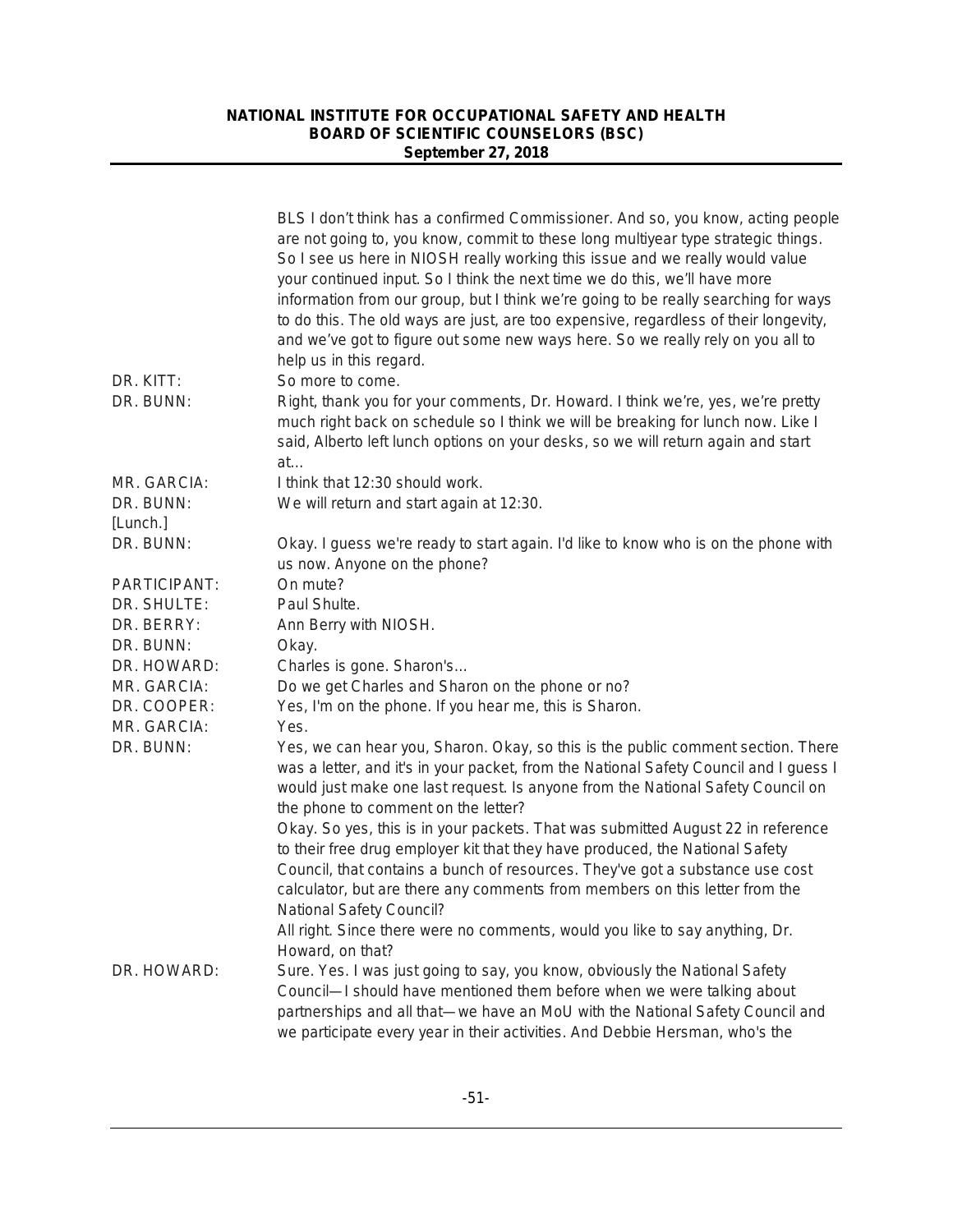President and CEO, often comes by when she's in Washington and we exchange a lot of collaborations.

The one big one that we're working with them on is in distracted driving and other types of issues, because the National Safety Council has been a leader in driver safety, etc. and they obviously are interested in the area of fatigue and of driving, and then they've recently developed these materials in the opioid prevention area, which I think a lot of them go to the issue of best practices and so we're… And they collect a lot of information from their membership about what the membership's doing. So I think it's going to be a great resource for us to understand what the large number of employers, which tend to be large employers for the National Safety Council, are doing in this area. So I think, as Laura and I were discussing, we've reviewed their materials and we're trying to figure out how we can continue to get data from them about what their membership is doing in best practices.

DR. BUNN: Thank you. Any comments? Okay. Well, I guess we're ready to move on to the first presentation or, I guess, in which, the only presentation this afternoon, Dr. John Piacentino will be speaking on Enhancing the Transparency of NIOSH Science.

#### **ENHANCING THE TRANSPARENCY OF NIOSH SCIENCE**

DR. PIACENTINO: Great. Thank you, and thank you, folks, for an opportunity to talk about how we try to enhance the transparency of our science, and I think that this engagement today with Federal Advisory Committee is a very good example of how NIOSH has opportunities to bring its science in front of individuals and really get engagement and also bring transparency to the process. And so hopefully, during today's talk we'll have a chance to kind of go through how we undergo our science and create opportunities not only for transparency but also for engagement. So today I think I'll focus maybe on three areas and there'll be time for questions, if there are any, and one is I'd like to just touch on the role of science in occupational safety and health policy. And I use the term "policy" in a very sweeping way. I'll give examples of what I mean when I talk about occupational safety and health policy. I think that there are certain challenges to moving science policy to practice, and we can touch a little bit on that. And then, finally, transparency and engagement as opportunities or resources for overcoming these challenges. And so briefly, I'm for trying to describe what we're doing in terms of bringing

policy to light, if you will. On the left side you'll see the gears, and the gears are really meant to talk about NIOSH in terms of the machinery of how you generate science and information. And so NIOSH has a couple of different ways or activities that we do this. I highlighted in the green gear, you can see the term "research", but beyond research, we do all sorts of things like field investigations, we come conduct multiple analyses.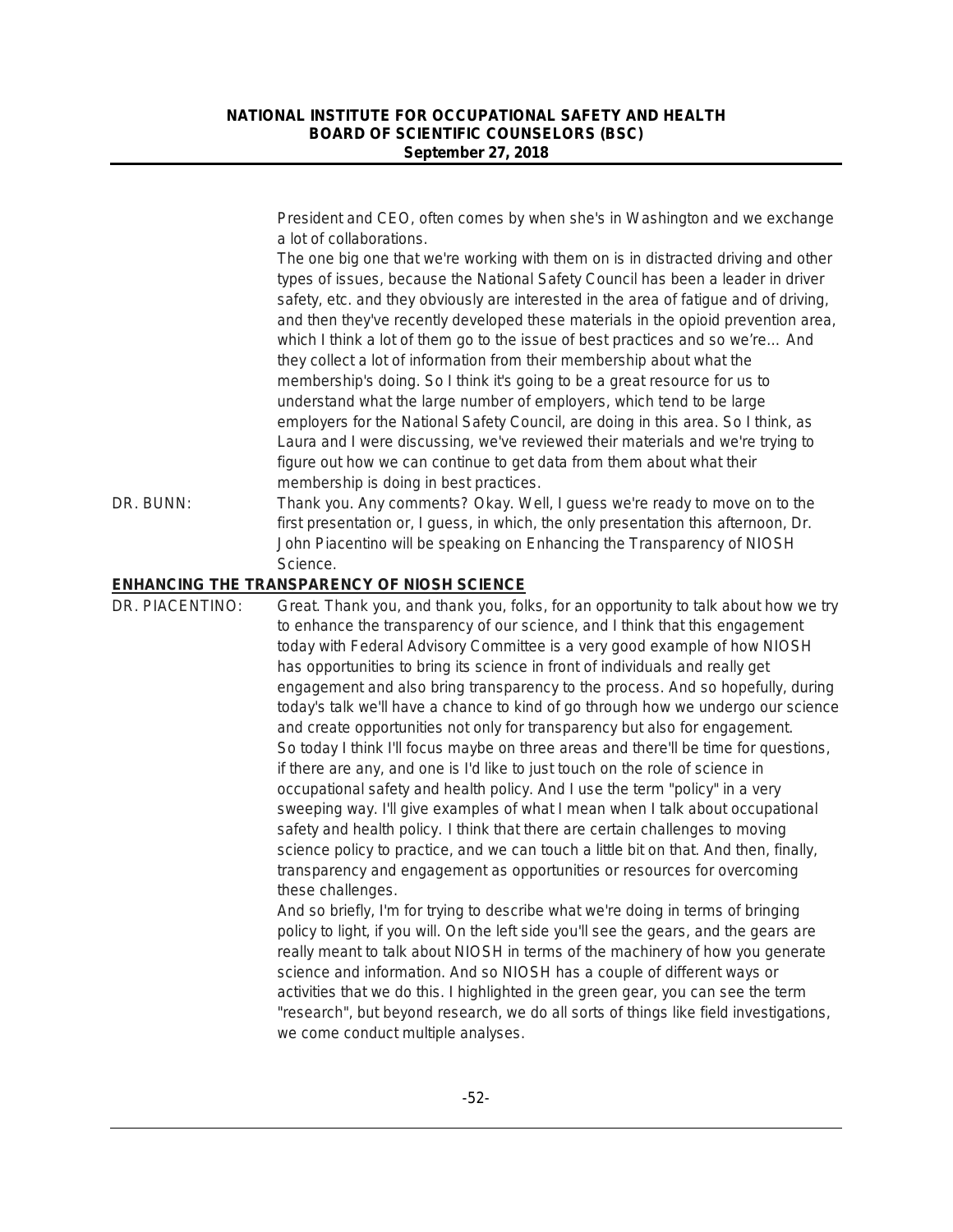And so the discovery of information and the discovery of science is that it can take the form of many different activities and it happens both intramurally, meaning by people who are within the NIOSH walls, and extramurally as well, and NIOSH using funding to produce outputs, if you will. And so following the arrows you can see that any individual project, and this is a scale issue, so you'll have to think a couple of dimensions here. You could think about any particular research project is producing an output or multiple outputs, but you can imagine then if you are interested in elaborating something called an occupational safety and health science policy you would want to consume these outputs to answer important questions around worker safety and health.

And so the consumption of these outputs, you might take that information and try to stratify it according to whether or not these outputs come to you from human data, animal data, I have mechanistic data. There are multiple ways that you might configure this, but suffice it to say that any given scientific activity can yield outputs, and then when it comes time to figuring out what your occupational safety and health policy is around this, you'd be consuming those. And then, presumptively, then using this information you could actually influence workforce protection. And so the idea that a federal agency or scientific agency is generating information as a way to influence behaviors is a common approach that happens not only at NIOSH but at other federal scientific agencies as well. So I touched a little bit in terms of occupational safety and health policy and perhaps you might think about what it does and so in the first bullet here where I talk about generating indicators of public health problems, here, perhaps, the banner example might be surveillance. And so if you think broadly about occupational safety and health policy is, which would be, say, the issuance of national statistics. There are national statistics that recognize or count problems and provide official numbers, if you will. That's a good example of a generating an indicator of potential public health problems. We can also think of occupational safety and health policy as characterizing public health problems. Perhaps telling you whether or not exposure to a substance is associated with an adverse health effect. You could think about occupational safety and health policy in terms of whether or not it helps you test policy responses to those problems. And so one can imagine intervention effectiveness research, asking questions about I wonder if personal protective equipment is effective in reducing on the incidence or a particular disease or injury, if you will. And, lastly, occupational safety and health policy can help advise and influence stakeholders and decision-makers on their own policy choices. And so as a result of NIOSH, say, creating policies, occupational safety and health policy, then those policies could be transitioned locally into practice. And so it could come at the advice of, say, an employer reconfiguring a process based on knowledge that was generated by NIOSH. So I thought I might offer up some just basic examples and they seem really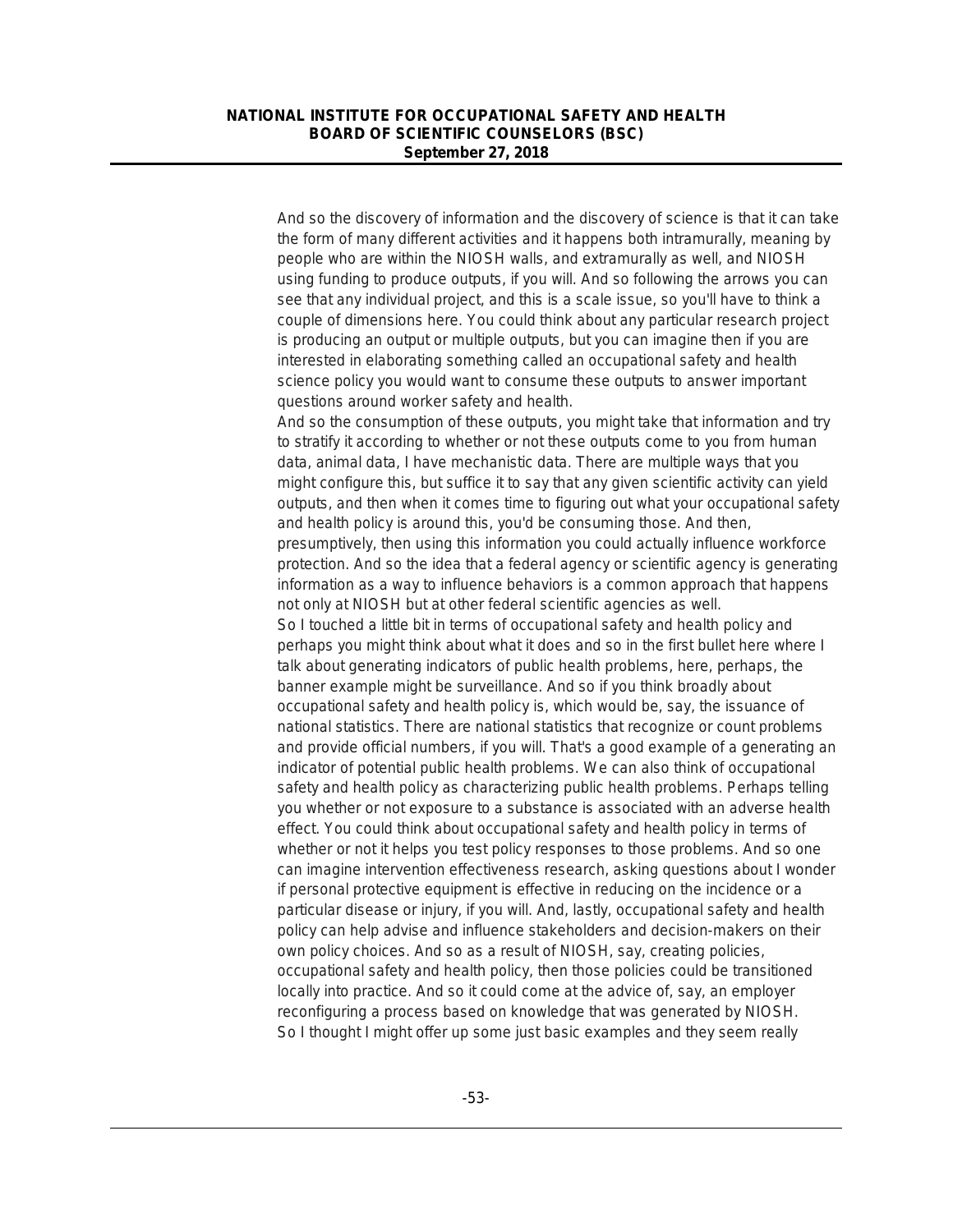basic, but there is a load of science that goes behind each of this and so here's a very attractive infographic that talks about noise, and here the infographic states 73% of the time, construction workers are exposed over the NIOSH recommended exposure limit. And this is a good example of NIOSH producing information that's intended to call attention to a proportion of construction workers who might be exposed over a recommended exposure limit. And there's a lot of science that goes into figuring out whether or not that's the right number, what is the number, and also think about the science that you might develop to actually develop a recommended exposure limit.

Another example, businesses spend \$242 million annually on workers' compensation due to hearing loss. Okay. Here's another. And this last one I'm talking about protecting workers against heat stress, another infographic that talks about developing an acclimatization plan. And, collectively, if you think about these three infographics, one basic way to think about occupational safety and health policy is that perhaps NIOSH might be interested in understanding whether or not a particular exposure causes an adverse health effect. That would be, say, Part 1 of the policy. And then the second part, now what should you do about it? So now that that this particular exposure may cause an adverse health effect, here's a plan for how you might—or information for how you might mitigate or prevent that effect. And so taken holistically that's maybe a nice heuristic to think about occupational safety and health policy.

So how about some challenges in moving science to policy and policy to practice. and so developing occupational safety and health policy you might think about it generically according to three major processes. And so one process might be generating and collecting inputs, another process would be developing the drafts, and finally would be disseminating the final reports. This process that I'm representing to you is something that I would say applies to us internally. So NIOSH, in some instances, as an institute we could actually be the generator of the initial input. We might have a research project and commissioned a research project, and use that as a hypothesis-driven research project. We might collect other people's inputs and so it might not be enough for NIOSH to do its own science. NIOSH may actually have to consume somebody else's science. And then based on how we develop all of these inputs and amalgamate them, we develop a draft of the policy and then finally that draft policy would turn into some final report and. It's an attractive figure, it kind of breaks it down into three nice little boxes, but the fact is this is no easy process, and when you think about the difficulties you might think about these difficulties at least in four dimensions and they're probably others.

I'll start out with the same cognitive applying technical knowledge and experience is very difficult. Understanding deep scientific issues, cognitively it takes some work to be able to do this. Procedurally, although I've outlined three basic steps, I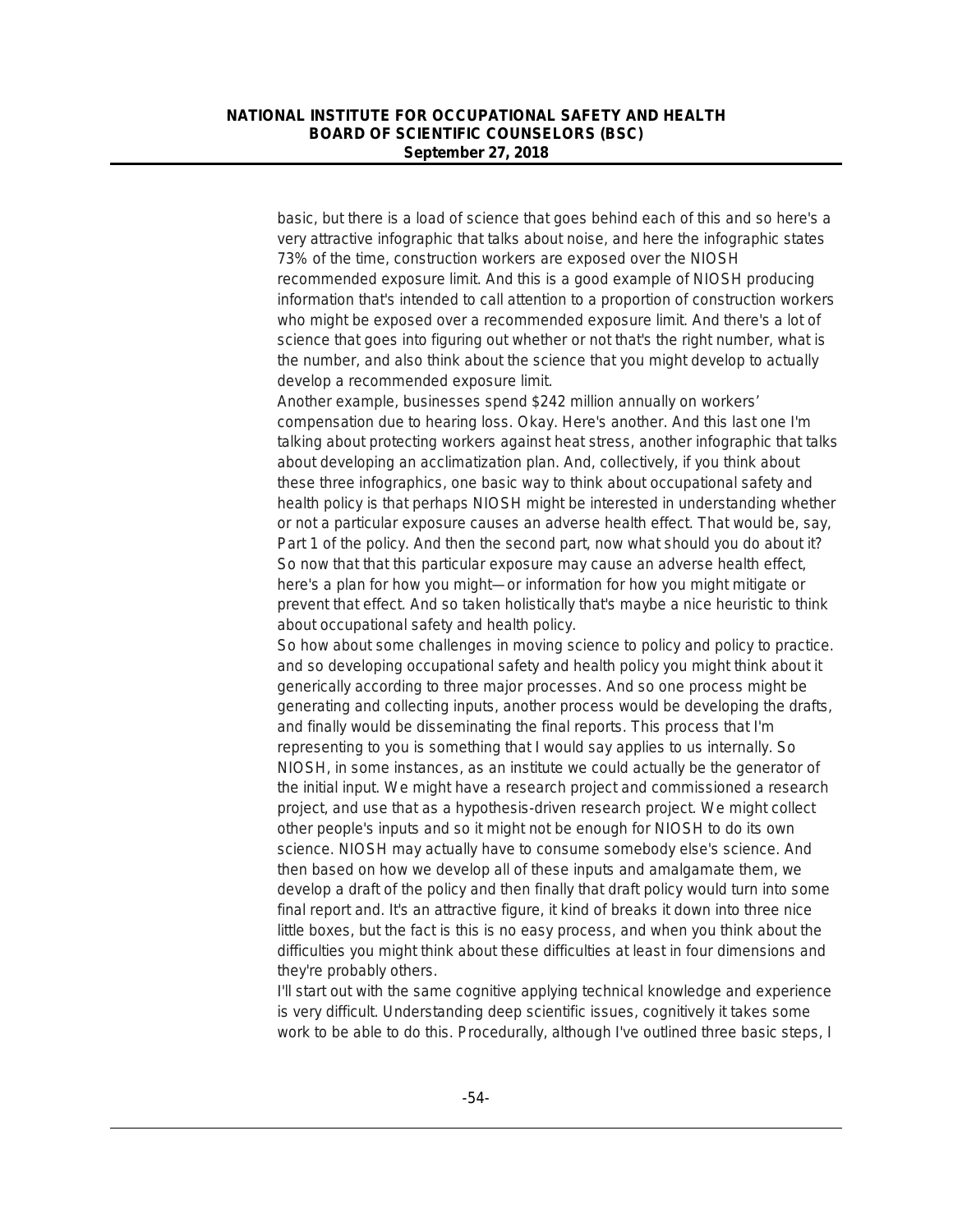can guarantee you that there are many more than that.

Organizationally, within any organization you can imagine that working across organizational boundaries, inside and outside of the organization, has a certain amount of complexity, and also environmental. And so that the environment in which these policies are not only developed but where these policies will be utilized can and does change in making sure that you meet the needs of decisionmakers in these environments is something that's on plastic and keeping track of that can affect your policy development.

So I'll take these each and kind of give some quick examples. In terms of cognitive complexity, the questions that we asked an occupational safety and health are inherently difficult. It's not easy to figure out how many workers are ever exposed to any particular agent or process, and that complexity can be due to the fact that we may have limited counting systems. We may have limitations and understanding which workers are potentially affected. There is uncertainty and constraints within any set of scientific literature. The technical knowledge across disciplines is hard. So you're not only working within, say, a field of industrial hygiene you could be also incorporating other fields, and it also relies on a certain amount of professional experience.

Procedurally, many of these steps are what I describe as interlocking, meaning you do your part and I'll do my part. So in some ways it feels like it could be sequential, but there's also backflow within this system. And so you produce a draft document and somebody reviews it, and it could get sent back to you for a certain amount of revisions, and you could get involved in a vicious cycle of review and revision, and that does happen. It's not always virtuous, sometimes it's vicious. I mean virtuous would be better, right? But sometimes complex problems are hard to solve and you can get back and forth in these issues.

Organizationally, there are natural tensions within any given organization. There are power structures within organizations. And so at times there could be a tension between the scientists who believe that a certain relationship is true and that we need to bring that relationship forward, and there could be limitations in terms of what that science is showing or not showing and that creates a natural tension with people who actually are empowered with reviewing that same work. And so the tension would be if you're reviewing my work, but you're not recognized as a subject-matter expert within my field, there's only so much that I will tolerate from your particular review, and if you actually get too deep within my discipline, perhaps, I might rebut your review based on the fact that I don't recognize you as a similarly situated colleague or subject matter expert. And so that's a good example of a natural tension that happens within organizations and that certainly plays out with the NIOSH.

And I'll just touch a little bit on environmental because in some ways this is a bit of a—sometimes this feels unanticipated or it feels almost random, but it's not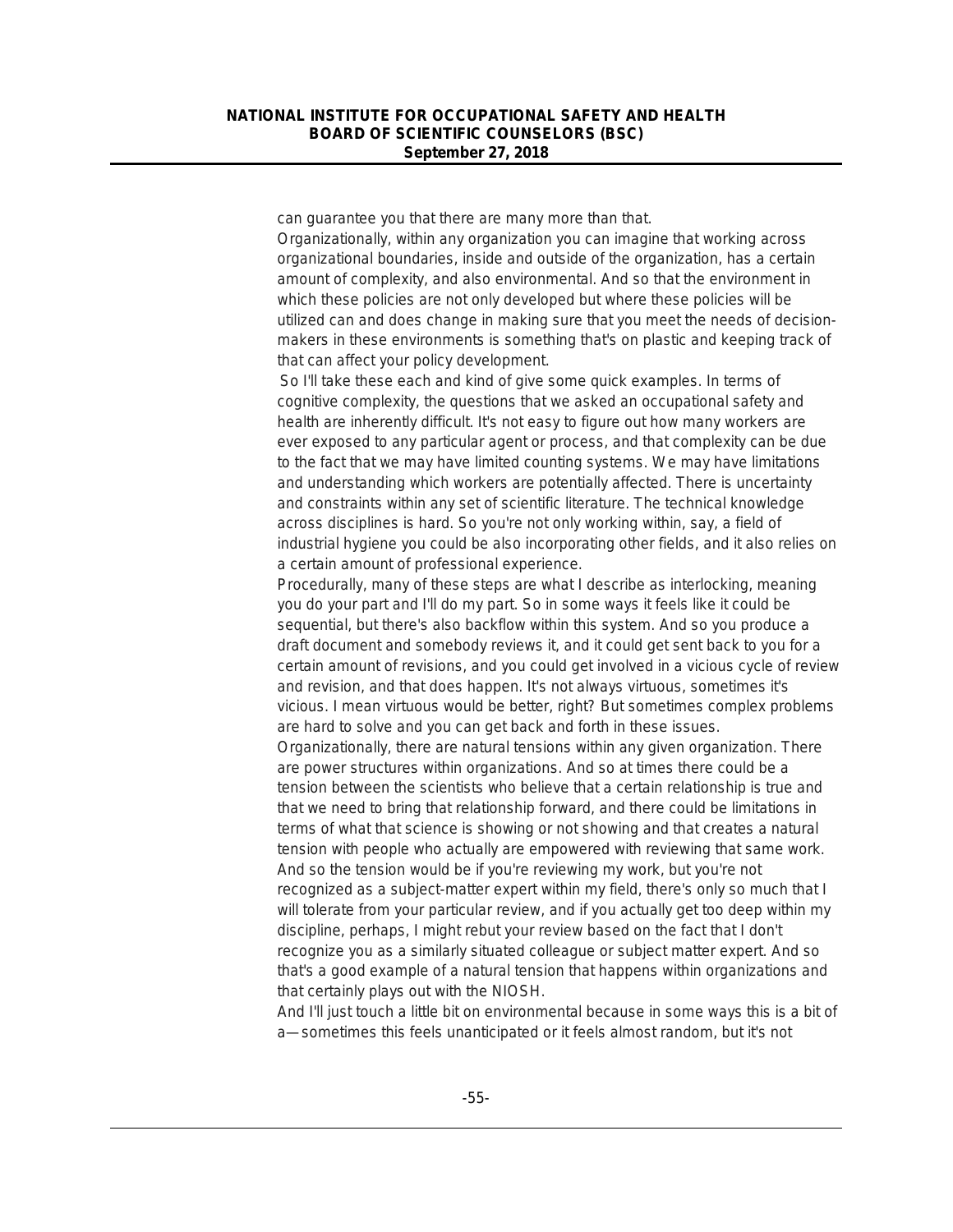necessarily random. And so I'm going to touch on the last one, decision-making criteria. The occupational safety and health community specifically will take regulatory toxicology as a community, has many practiced ways of thinking about whether or not science evidence is reliable. And these practice ways rely on whether or not evidence comes from human evidence or animal evidence or even mechanistic evidence. But you can imagine that advances in technology creates other streams of evidence. There's modeling, there's computational sciences, etc., and how these new modes of understanding these relationships then play out in a regulatory toxicology circle is uncertain. And so if you were a decisionmaker responsible for elaborating a national occupational safety and health policy you might have some reticence to wage that policy on the basis of a newer innovative technology because you would be on unfamiliar ground. It's not something that's been happening in the past and so there's no precedent. And so that would be a good example of an environmental condition that would affect your policy or scientific policy apparatus.

So let's talk about, say, you were able to overcome all of these challenges, how would if you're actually putting forward a good occupational safety and health policy? And I'll speak to it from the NIOSH perspective, but I would argue that perhaps these measures of success would apply more locally if you were doing it on, say, behalf of an organization or a community, or at the local level. And so one item that we look for would be whether or not the underlying science has a cogent argument attached to it. So we would want to make sure that any occupational safety and health policy that we put out presents a cogent scientific argument, not only to peers but also to decision-makers. And they're often time can be gaps between what peers will accept and know versus decision-makers. Peers often work in heuristics. There's a certain word or a term of art that carries with it lots of nuance and interpretation and, perhaps, less is more for peer's whereas decisionmakers may need more filling in the blank or even since they sit outside of peer circles are more likely to challenge fundamental assumptions that peers take at face value.

Beyond just presenting a cogent scientific argument, you have to actually communicate effectively to your intended audience and so no matter how smart your occupational safety and health policy is, if it fails to come across the register you might as well have not put that out. And so you can't develop scientific messages that are so complex that your intended audience, it just fails to resonate.

And the third characteristic is whether or not this particular policy is likely to transition to health practice and so publishing, if you will, a tome of occupational safety and health policies would stay on a bookshelf and never transition to practice, certainly wouldn't be successful for us, especially given that the very first couple of slides I presented, the importance of using information to influence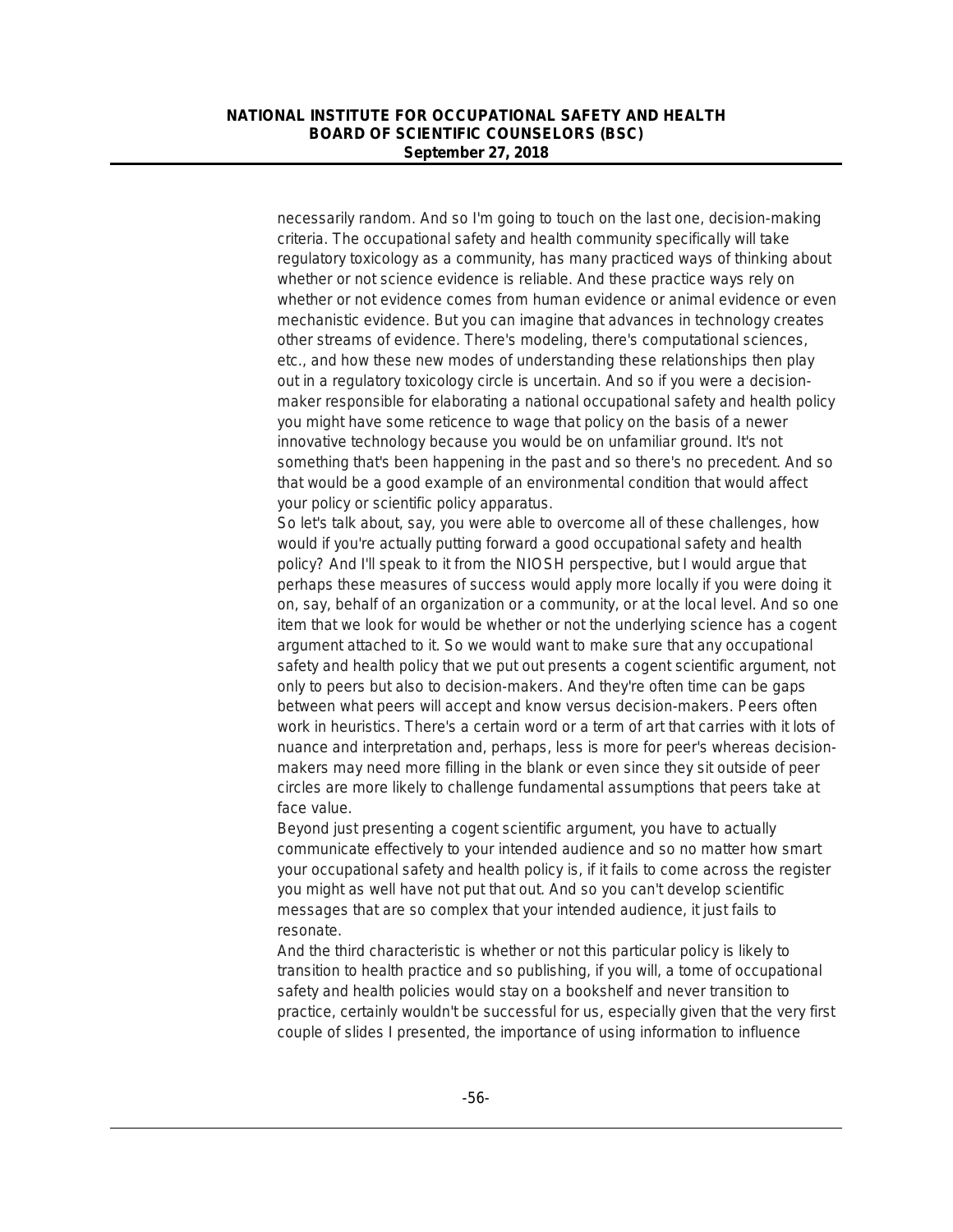behavior and so if the information never gets to practice it'll have no chance of influencing any sort of behavior.

And, lastly, it's important that anything that we produce meet procedural requirements. And procedural requirements goes to the issue of whether or not we use quality scientific practices to produce our occupational safety & health policies. That includes things like peer review, it can include opportunities for engagement. And so why don't we transition then to some of the tools that we utilize to ensure, say, procedural adequacy but also make sure that we hit the other three bullets as well.

So think about this: we're trying to make an occupational safety and health policy. We want to make sure that this policy is scientifically sound, communicates to the intended audience, is likely to transition to public health practice, and meets procedural requirements. That's a success mode. So that's what we have to do, so how do we do it? So there has been a push for a transparency, at the very least, in science and public health policy. And I used this term "transparency" separate and apart from engagement because I think they are different. Transparency is simply telling you or letting you know what's going on. It's taking a black box, or if you want to think about it as opening a window shade, and you can look in. Engagement is different though. Engagement is you actually have an opportunity to do something. And so I'll try to point out where there's transparency and where there's an engagement, but if we can agree that they're separate, you know, then I think that would sort of help our understanding of the issue. And so I just point to a series of bulletins that come from around data management and data quality. And these are bulletins that are elaborated by the Office of Management and Budget, and these bulletins go to the issue of whether or not you have transparent peer-review practices, whether or not you have transparent data management practices, and whether or not you're plain writing, whether or not you're writing in a language that's understandable by others. Okay so let's focus—now this graphic, if you recall—let me go back. We're going to take this graphic, this process, come to this graphic now and think about it. All right. Excuse me. So left to right. The beginning of science production, the end is some sort of workforce protection, and there's this big stuff in between. So we're going to take this graphic in three chunks.

So chunk number one. So in the area of science production, NIOSH is thinking about during research. NIOSH might get into a particular area. I wonder what the right question is to ask. You know, these are the early stages of science production. And as an agency NIOSH has many opportunities not only for transparency but also for engagement, and Board of Scientific Counselors is a very good example. I think earlier today it was suggested that if you're going to be planning a particular project we'd like to get involved with that project sooner rather than later. Right? That's the sentiment. If you're planning something, now is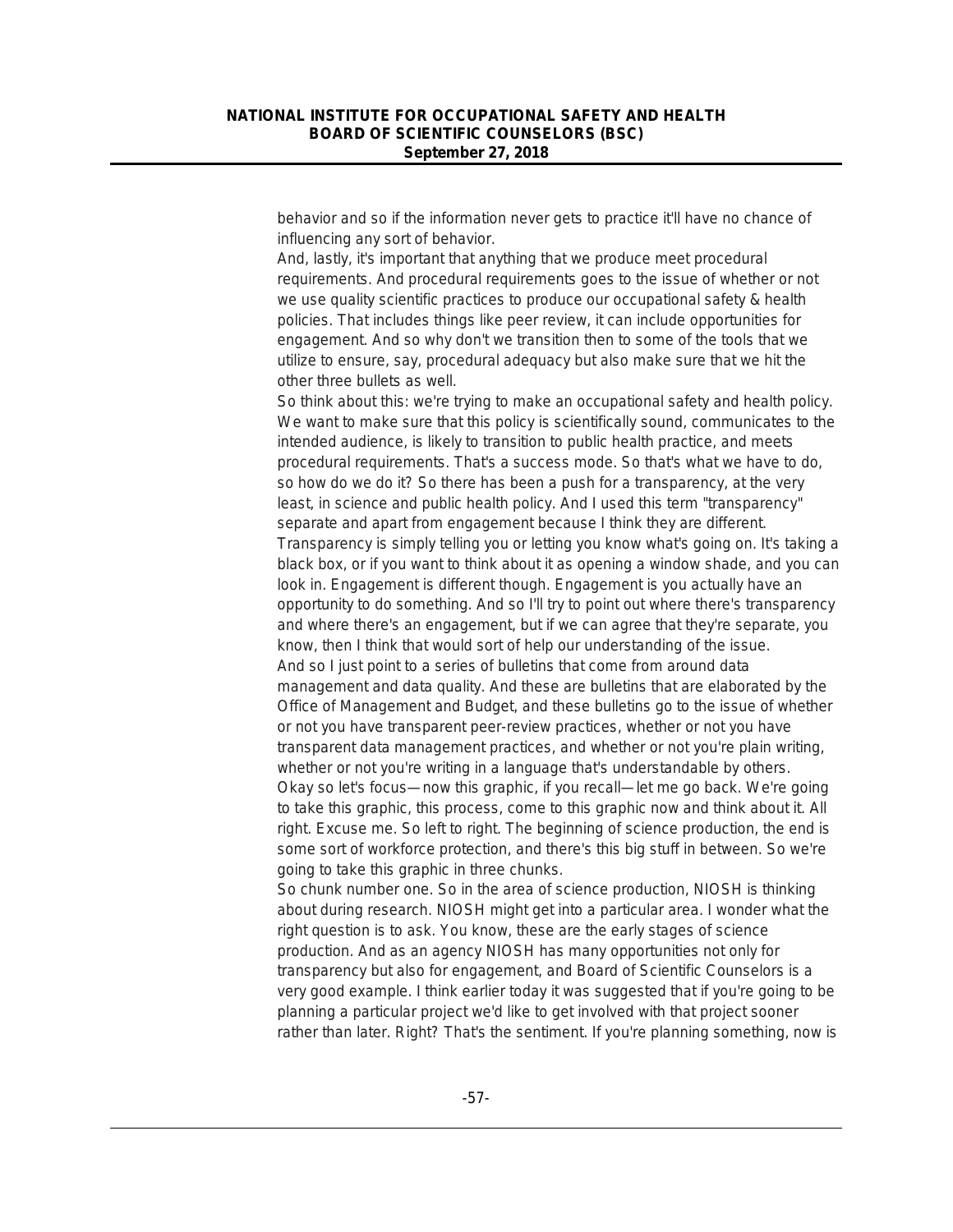the time to interact.

We have National Occupational research agenda which many folks may be familiar with. This is our partnership to stimulate innovative research and improve workplace practices. We set priorities and that can include the number of workers at risk for a particular injury or illness. We may try to gauge the seriousness of a hazard or the probability that new information and approaches will make a difference. Perhaps, that's not the issue, but that's quite—it's sort of a value of information argument there.

Within science-production. We also say, once a science research project is conceived there's an additional opportunity for transparency and engagement and so we may engage peer reviewers to review that particular science project to make sure that at the conception stage it's configured properly. For those folks who have participated on our study section this is a prominent feature when we commissioned extramural research. It's also a feature of when we use intramural research as well. Once that science project has been resulted we produce a whole bunch of data, and I'm not sure that folks are aware of this, but NIOSH has a data and statistics gateway. The data and statistics gateway is where we make our data available and so we might produce a research dataset, we have surveillance, data and we have other data resources as well. So if you were interested in examining a particular dataset that we've collected, this would be the place where you would go to gain access to our data.

Now some of our data might not be appropriately available to you as a public use dataset, right? So some of our data might actually have to be more restrictive use for the purposes of protecting privacy or some other issue. That data can be made available through a research data center. NIOSH has experience using research data centers as well.

During the development of occupational safety and health science policy we would actually—this is where you start to accumulate all of this information and develop draft documents. Example documents include the risk assessment document that was referenced earlier today, the nanosilver document that was also referenced earlier today. These draft documents are now available on our peer review agenda website and they're also available for public review. What that means is, from a transparency perspective, you now have an opportunity to see what questions NIOSH is asking from the peer reviewers, that's the charge to peer reviewers. You would have an opportunity to see who NIOSH invited to be a peer reviewer, and when this document is complete you will get a chance to see what the peer reviewers said without attribution to an individual and what NIOSH did in response to the peer review comments. In addition, there's an opportunity for folks to engage on a public—to provide your own comments. And so perhaps you say, "Well, it's not enough to let the peer reviewers know this. I think that I want to also comment as well." And so you could write in a comment and you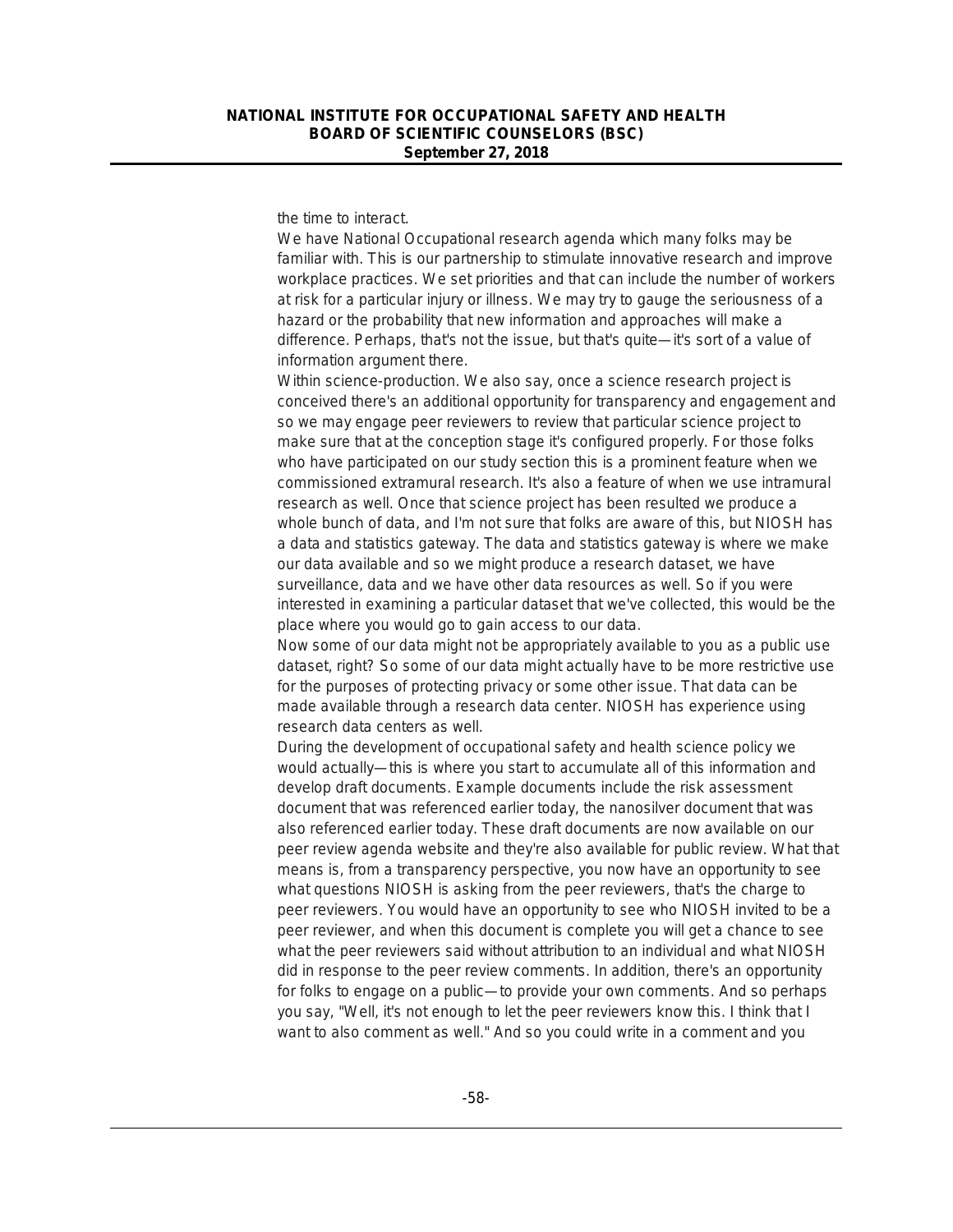could launch it with our docket, and we would review your comments and you would get a response.

I wanted to touch a little bit on systematic review as well, because I think that systematic review is a tool that is becoming increasingly utilized for the purposes of ensuring that when you're looking at these types of complex problems you've appropriately evaluated not all the literature, but the relevant literature and it's not an all the literature argument. All the literature may not be necessary. It's the relevant literature to your question at hand. And so systematic review is a way that you can do this and here you're defining a question. Developing a research plan through an analytic framework. And, in doing so you're learning people to your method for examining this body of literature for the purposes of answering your question, and that's another way to be very transparent. That same process can be very engaging because you might, in fact, take comments on your systematic review plan before you actually execute the review.

So you've planned your review, you haven't executed it, but you would invite people to comment on a review plan before you execute because somebody might say, "I think you missed a population." "I think you have a poor conceptualization between how exposure does lead to an effect because they could be mediated by some factor like adherence to PPV or some other," and your plan fails to take that into consideration. Sometimes we get into questions about who actually is an expert because I've sort of described two different ways people can interact with NIOSH science. One is your identified as a peer reviewer and the other is your identified as either a stakeholder or some other. So here you're not recognized as a peer reviewer, but you could be recognized in another class. And so folks say, "Well, how do you know who's an expert?" And you could look at scientific peers, extended pure network, stakeholders, publics. Can't all these people have expertise in your area? Why would you discount somebody's expertise? And that's mainly the question that comes. And it's not a question of discounting expertise, it's actually about identifying some other factors associated with what we think distinguishes peer reviewers from others who reasonably would want to interact with that work. And so expertise is part of it, but the other parts that we look at include things like independence and conflict of interest. We might look at bias and impartiality. And so even within peers, if you have a peer that has a long-standing point of view that you think is somehow immutable toward your work, you would want to know that when soliciting peer reviews, so you can understand the nature of the comment. And so these are factors that we consider when identifying peer reviewers, and that's not to say that stakeholders and members of the public don't also have expertise and also can't contribute, if you will, productively to our work.

I mentioned previously that we maintain a peer review agenda and I just wanted to show you a snapshot from our website. This is a transparent way that we let folks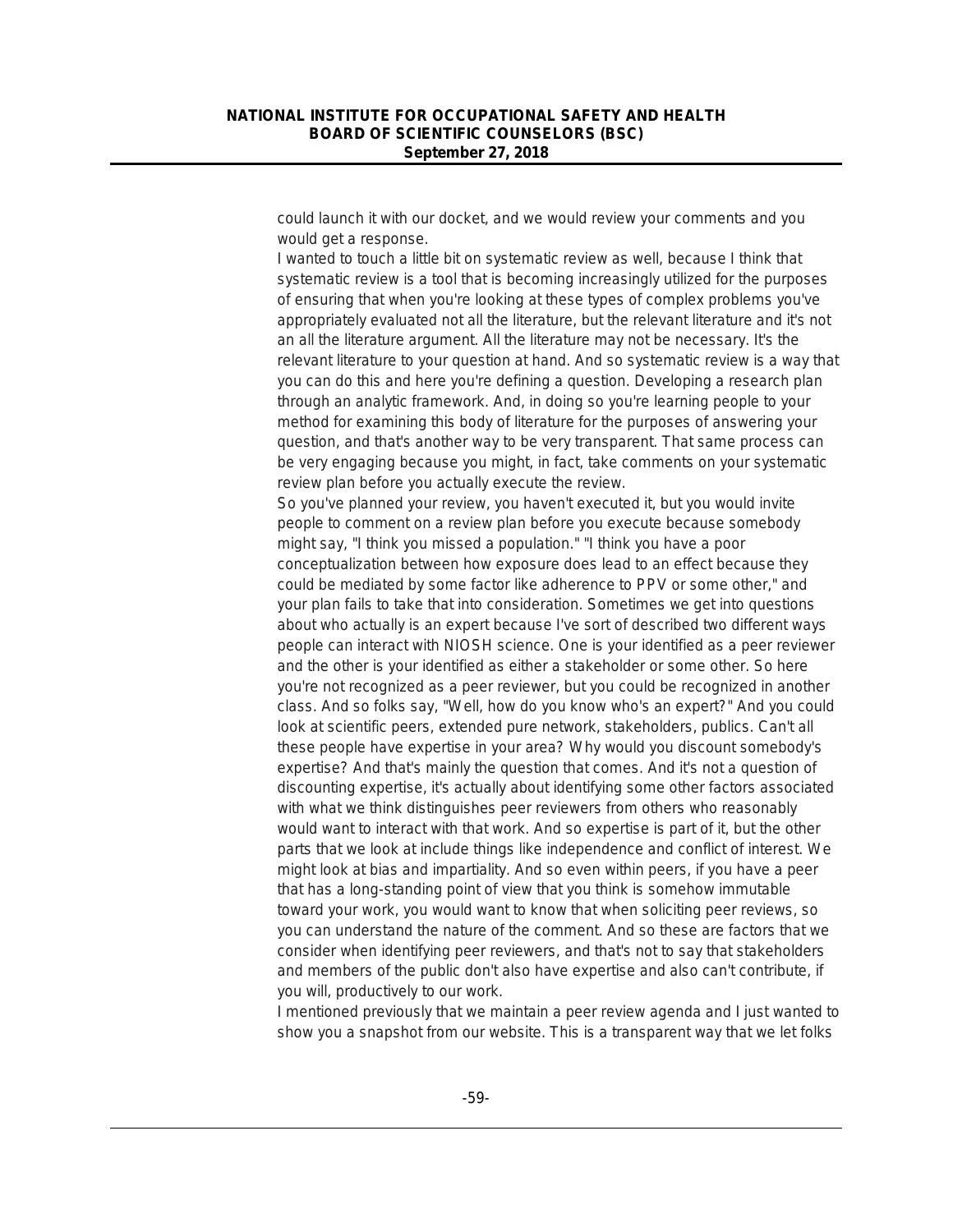know when we have documents undergoing peer review. This is a list of the documents that are currently open for public comment. So this is separate from the peer review agenda, but if your question was which documents is NIOSH made available for public comment, you would come to this part of our website. And I touched briefly on systematic review. I don't know if you need something so medicinal that I would go through all of these steps, but suffice to say there are many steps to go through for a systematic review, and we're very interested in making sure that when we conduct systematic review that we're able to follow these steps. It's a way of not only being transparent, but you could imagine, as I said, that there are opportunities for engagement along the way. Finally, once you have your occupational safety and health policy then I think it's time, as I said, to start to transition it into practice and workplace protection. This is where NIOSH really is very dependent on its partners. We depend on our partners to, hopefully, view the information is good and good enough that you would actually use it. Transitioning to practice can include any assortment of dissemination strategies like through social media, etc., but I would highlight that the first bullet in terms of partnership engagement really seems to facilitate the process the best, and that is that if you've engaged your partners at the beginning of the process exception and adoption is facilitated at the end. And so trying to push a rock uphill, if you will, is a little bit more difficult than having somebody eagerly awaiting your occupational safety and health policy. So as I've thought about my experience developing occupational safety and health policy certain things that I might call attention to is that I often start with the science. I think it's important to have sound science at the very beginning. I do think the transparency and engagement is very fulfilling for our policy. It's not just a matter of fulfilling requirements, if you will, it's really about ensuring some transition between policy development and practice, and also elaborating the best policy. It's hard for us to know everything, and so we rely on others to help us. And that leads to the second to last bullet which is it's really very much a team sport and it's important to engage decision-makers early. If you don't do that then I think it can be difficult to make sure that a policy actually gets enacted the way that you intended. I have some questions for general discussion if you want to ask these questions or I'm happy to entertain comments in other areas. I would be interested to know if you've ever participated in the development of occupational safety and health policy, whether or not something went really well it didn't go so well, and be interested in sharing that and, if perhaps, you have any suggestions for NIOSH to engage others in the development of our own occupational safety and health policy. Answer these questions or take your own, either way. DR. BUNN: Thank you, John. Great presentation and great description, I mean, on the whole development of policies here. So wonderful presentation. Are there questions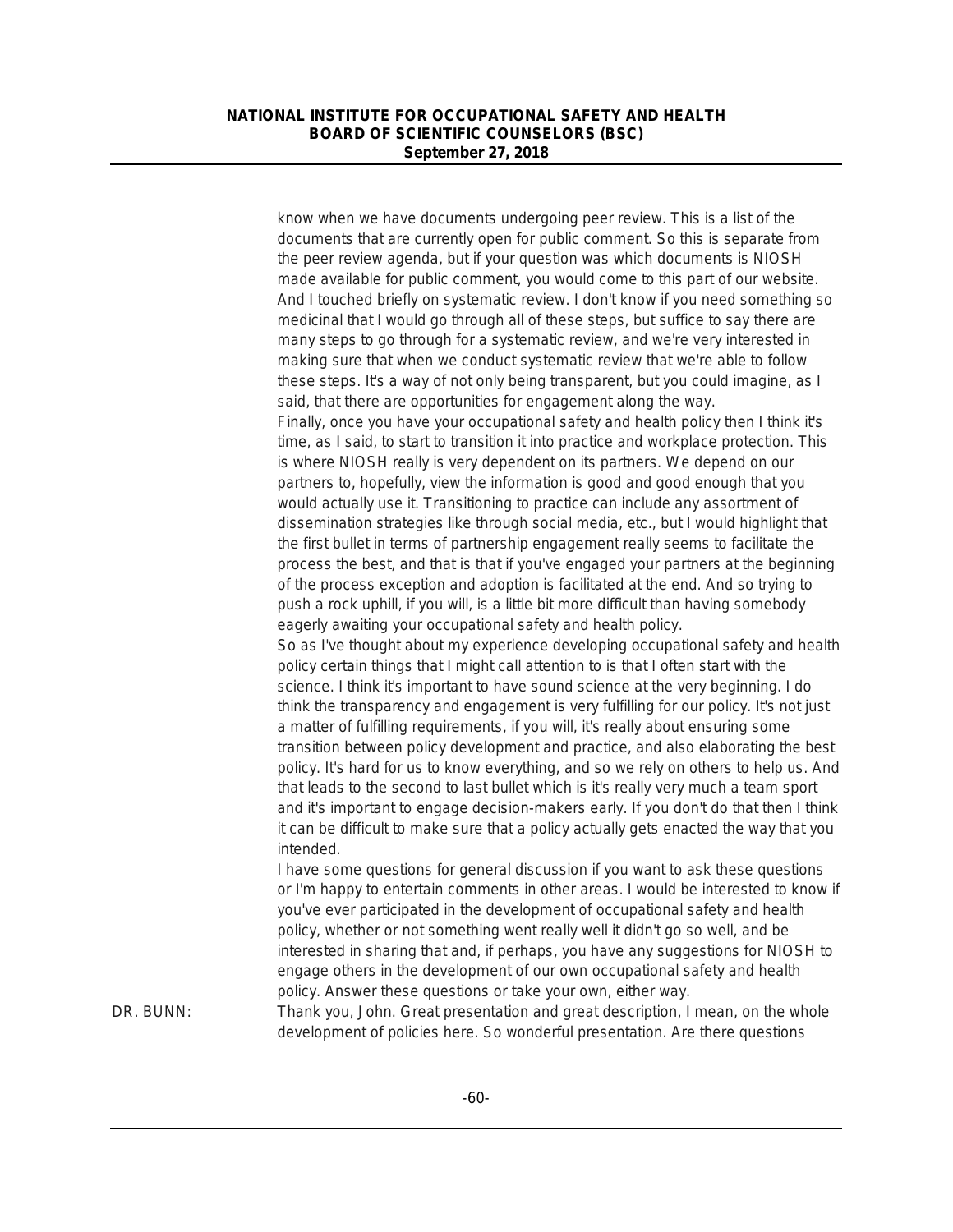from the members, comments? Yes, Mark.

DR. NICAS: This is Mark Nicas. Actually, I've been involved with the (ENC @ 00:30:02) committee, although it might be transferring itself to some other organization that had to do with devising a scheme that NIOSH might want to use for the acceptance of—acceptable fit of (inaudible @ 00:30:17) respirators because currently when they're custom-certified there's no kind of evaluation of the fit in the general population. So the issue came up really regarding transparency and the transparency issue is this, that in the past, and as proposed by most people on this committee, they thought that a binary decision was just fine. In other words, a test or a DENT, and the user-public need this to know, a test or a DENT. And I thought that that was not adequate, that in fact it would be informative if the userpublic could understand what the results were; what percent of the panel passed and didn't pass. In other words, you know, if anybody had the choice of a potentially better fitting respirator that would fit more people than one that maybe just passed, or like advertising miles per gallon. Wouldn't you want to know that when you bought a car? And I'm not aware though that in the past, NIOSH actually has made available on a public site and what the results of, let's say, PPE evaluation had been. The only thing I know that my test certifies for PPE are respirators, and the only thing I can think of that really would be informative to the public at this point might be the filter penetration tests that are run under different classes. But now you have something new, this is like what percent of a test panel will have been acceptable fit and therefore shouldn't that be advertised. So it's a question I have for NIOSH. I mean, do you think that that information—percent of a panel that who passes a test in order to have your respirator test-certified should that be available to the public online? And not even going through Freedom of Information Act. I mean, why should you have to go through all of that? The test result is not confidential, just post it online. To me that's sort of a question of transparency in the process, you know, and also transparency of the results to the user.

DR. PIACENTINO: Sure.

DR. NICAS: That's been a pet issue of mine.

DR. PIACENTINO: Yes, I understand. One thing I didn't talk about was how would whether or not transparency is helpful, and I think that might be underlying some of this question which is from your perception you think the greater transparency has usability or would meet preference needs of consumers. And so how do you gauge whether or not consumers really want this information. And then that triggers another thought in my head which is how would you resource that activity and how would you figure out the answer to that question. I mean, I don't know that I have a particular view in terms of whether or not NIOSH should do this or routinely do this so much as I think that that's the value of transparency, and I think bringing that type of question to NIOSH or to any other, that's how I think it would take the form.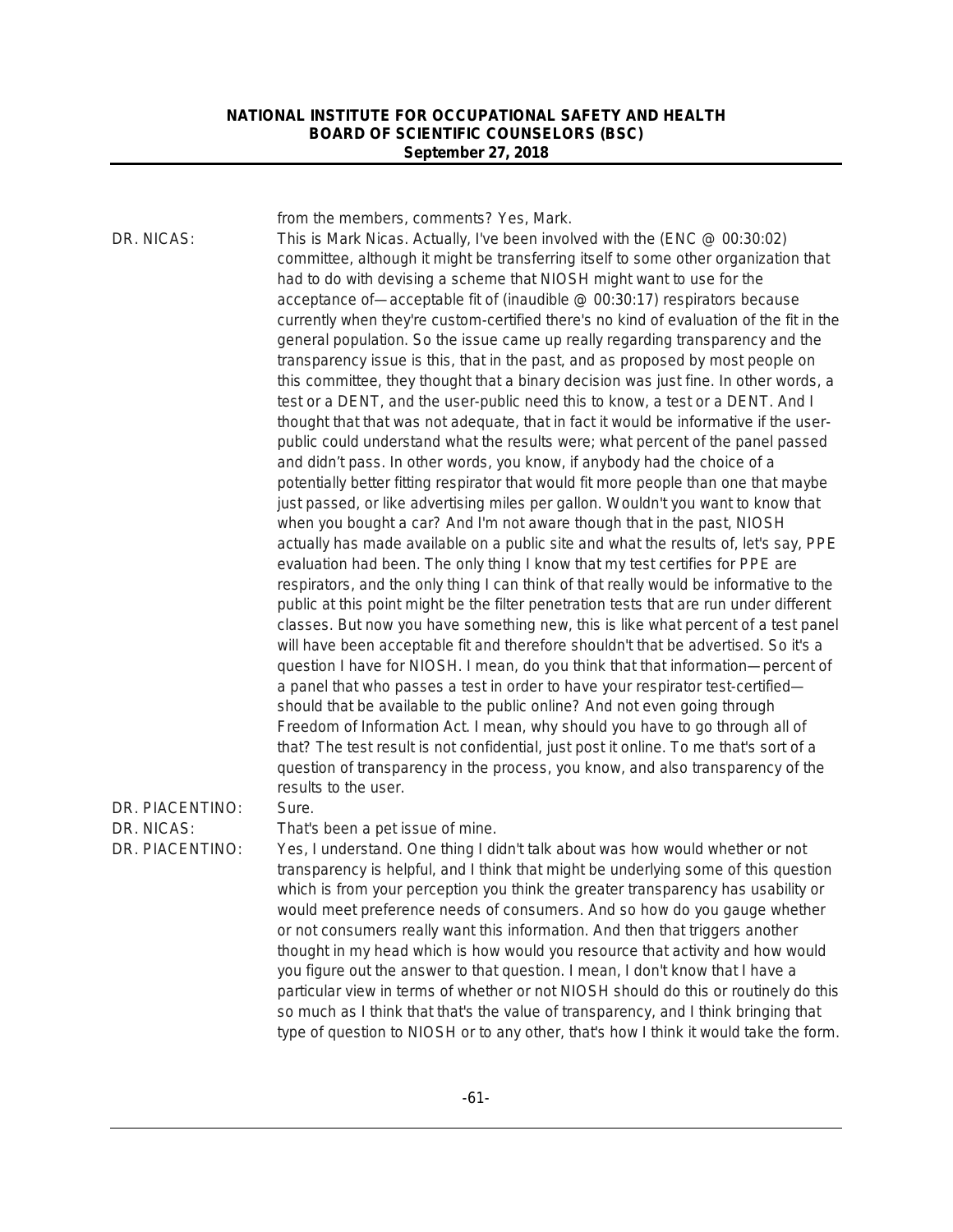|                 | I think it would take the form of to the agency, how do you know what consumer<br>preferences are around this particular aspect of your testing and do have any<br>activities to gauge that? I mean, I think that's a great question. NIOSH does<br>have-oh, I don't remember. NPPTL has a personal protective technologies, I                                                                                                                                                                                                                                                                                                                                                                                                                                                      |
|-----------------|-------------------------------------------------------------------------------------------------------------------------------------------------------------------------------------------------------------------------------------------------------------------------------------------------------------------------------------------------------------------------------------------------------------------------------------------------------------------------------------------------------------------------------------------------------------------------------------------------------------------------------------------------------------------------------------------------------------------------------------------------------------------------------------|
|                 | think. I don't remember the name of their ongoing activity with National<br>Academies. But I think that this issue, reasonably, could go within that activity. So<br>they have an ongoing activity with the National Academies of Science where they<br>look at issues related in personal protective technologies ongoing and I think that<br>that might be one avenue where they might get that question, feed it into them.<br>Also Board of Scientific Counselors is a perfect way to feed that into NPPTL for<br>some consideration.                                                                                                                                                                                                                                           |
| DR. NICAS:      | Well, Mark Nicas again. (Inaudible @ 00:34:05)                                                                                                                                                                                                                                                                                                                                                                                                                                                                                                                                                                                                                                                                                                                                      |
| DR. PIACENTINO: | Yes. No, I get it. Yes, Howard, go ahead. Help me out.                                                                                                                                                                                                                                                                                                                                                                                                                                                                                                                                                                                                                                                                                                                              |
| DR. HOWARD:     | I had a whole bunch of-no, I'm not helping you out. I just have a totally different<br>question.                                                                                                                                                                                                                                                                                                                                                                                                                                                                                                                                                                                                                                                                                    |
| DR. BUNN:       | You're on your own.                                                                                                                                                                                                                                                                                                                                                                                                                                                                                                                                                                                                                                                                                                                                                                 |
| DR. HOWARD:     | I just have a totally different take of what he said.                                                                                                                                                                                                                                                                                                                                                                                                                                                                                                                                                                                                                                                                                                                               |
| DR. PIACENTINO: | Oh, really? Go ahead.                                                                                                                                                                                                                                                                                                                                                                                                                                                                                                                                                                                                                                                                                                                                                               |
| DR. HOWARD:     | Yes. I thought what you were saying is that when a respirator comes in for<br>evaluation for certification, okay, and it goes through test A, B, and C, and the<br>results of A are 95% good, and the tests of B are 45% good, and the tests of C<br>are 55%. And then NIOSH, at the end, says certified or not certified. So my<br>understanding of what you were saying is you would like to know, one, what the<br>results of each of the tests are and what the pass/fail, what the cutoff is for us to<br>say that something's passed, so that at the end when respirator Z of manufacturer<br>X comes out at the end then all of that would be available. That's what you're<br>talking about, right?                                                                         |
| DR. NICAS:      | I mean, basically I see the minimum requirements are really spelled out sort of<br>like a ton of information, so that's not a mystery, but what is not provided to the<br>general public are the actual results of the test.                                                                                                                                                                                                                                                                                                                                                                                                                                                                                                                                                        |
| DR. PIACENTINO: | Of that particular thing. Yes. So that's what I understood you to say. So I got that<br>right. So I think that's a very interesting question. I agree with your assessment<br>that that would be very interesting to put in front of the National Academy<br>Standing Committee which NPPTL has, and sort of tee-up that question and see<br>what people think about that. Then it would be interesting to see whether or not<br>the Office of General Counsel looking at the reg which spells out, I think, the end<br>outcome which is it certified or not, whether or not delivering that kind of internal<br>management information that goes to that is permissible, legally or not, then the<br>manufacturers would be very interested in that issue because the same type of |
|                 | respirator Manufacturer A, Manufacturer B, let's say, there are three tests, the<br>scores look better. They came closer above the cutoff than the other                                                                                                                                                                                                                                                                                                                                                                                                                                                                                                                                                                                                                            |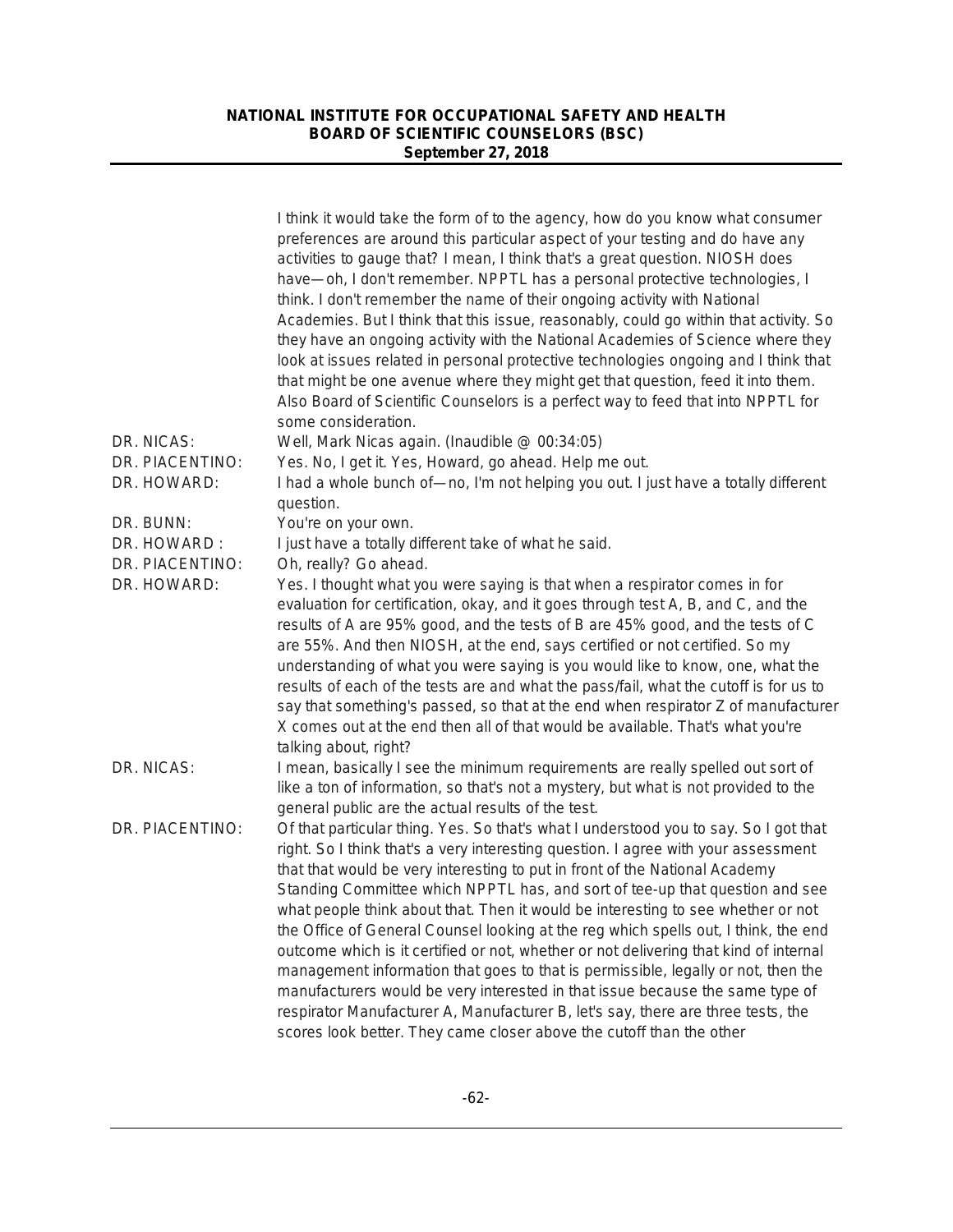|                   | manufacturer, so then that goes to the marketplace. So to me, there would be a<br>lot of issues involved there. Again, I think it would be interesting to say to the<br>Standing Committee at the National Academy, you know, "We're talking about<br>transparency and this is a transparency question, what do you all think about it?"<br>so I agree with your bottom line, but you, Mark, to be talking about something very<br>specific associated with respirator approval system that we do.                                                                                                                                                                                                                                                                                                                                                                                                                                                                                                                                                                                                          |
|-------------------|-------------------------------------------------------------------------------------------------------------------------------------------------------------------------------------------------------------------------------------------------------------------------------------------------------------------------------------------------------------------------------------------------------------------------------------------------------------------------------------------------------------------------------------------------------------------------------------------------------------------------------------------------------------------------------------------------------------------------------------------------------------------------------------------------------------------------------------------------------------------------------------------------------------------------------------------------------------------------------------------------------------------------------------------------------------------------------------------------------------|
| DR. NICAS:        | It is true. I don't know the history of the miles per gallon notices about how your<br>car does. I don't know the history of that, but maybe it's really entirely analogous<br>because I know that most manufacturing respirators would be adamantly opposed<br>to revealing the results of that testing because they don't want their respirators<br>rated in someone else. All they want is the NIOSH stamp of approval, right.                                                                                                                                                                                                                                                                                                                                                                                                                                                                                                                                                                                                                                                                           |
| DR. HOWARD:       | Right.                                                                                                                                                                                                                                                                                                                                                                                                                                                                                                                                                                                                                                                                                                                                                                                                                                                                                                                                                                                                                                                                                                      |
| DR. NICAS:        | The top performing respirator would love you to advertise their result, but most of<br>them, in general, would not want those results posted because they don't want to<br>compared.                                                                                                                                                                                                                                                                                                                                                                                                                                                                                                                                                                                                                                                                                                                                                                                                                                                                                                                        |
| DR. HOWARD:       | Right. And that goes to the issue of the nature of the relationship that NIOSH has<br>with manufacturers. One of our big challenges in that area which, again, is<br>another topic for the committee is a presentation about respirator certification<br>system, is our certification requirements are performance requirements. Okay. So<br>we don't say the thing should be designed this way. We depend on the industry to<br>innovate and design, and we can help them in the research part of NPPTL and we<br>have a project to try to design the new N95, for instance, and stuff, but those are<br>engineers and innovators out there in the real world.<br>So it's a relationship that requires a lot of sensitivity, and I think that's another<br>factor in that question about how we keep the pipeline going because in some of<br>the markets our respirator market, for instance, in mining respirators is very, very<br>small and some of the times we worry is that with an escape respirator that we<br>may—if the manufacturer leaves the field then workers are not protected. So it's a |
|                   | very delicate kind of relationship.                                                                                                                                                                                                                                                                                                                                                                                                                                                                                                                                                                                                                                                                                                                                                                                                                                                                                                                                                                                                                                                                         |
| MS. LASZCZ-DAVIS: | Chris Laszcz-Davis, perhaps a comment and maybe a question, that with relation<br>to your first question, I mean I've had the opportunity to be involved in state,<br>national, and international policy so I've had a chance to work on all three fronts.<br>At least it's been my experience that what works best is to make sure you've got<br>some constructive tension in the system. You don't want a real homogeneous<br>group, for one. It makes it more difficult, but absolutely critical, and then to have<br>some—make sure that in terms of the stakeholder group you've got small,<br>medium and large enterprises involved. Of course, the whole concept of-I don't<br>know if the gig economy is the right concept, but when you look at what's really<br>going on from an employment or lack of contractual relationship I think the ability<br>to get the right stakeholder groups is going to be tough.                                                                                                                                                                                  |
|                   | The only other thing that—and it's been, I think, a long-standing dilemma. I'm not                                                                                                                                                                                                                                                                                                                                                                                                                                                                                                                                                                                                                                                                                                                                                                                                                                                                                                                                                                                                                          |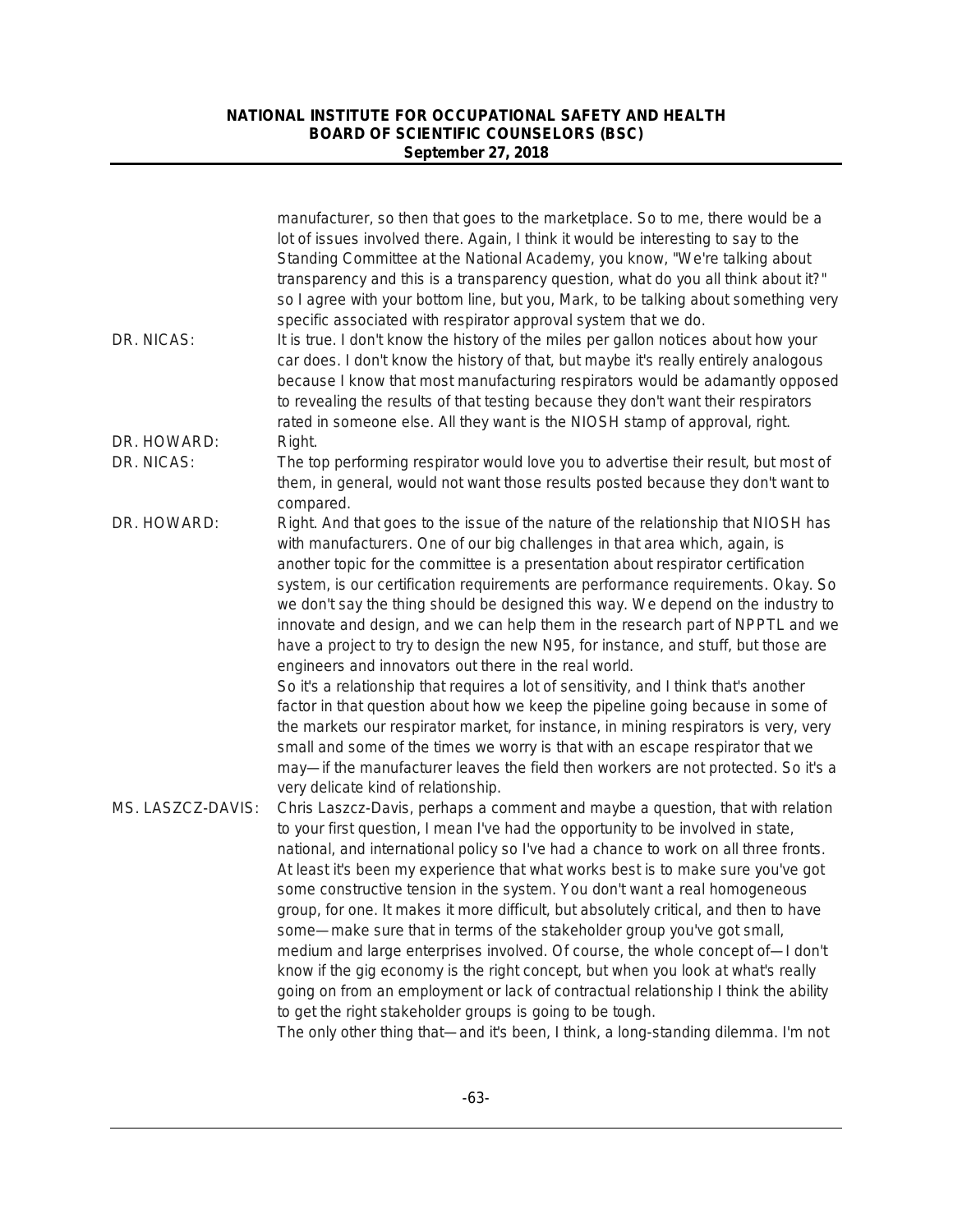|                                | sure if I have an answer to this, but having been in industry for years I can say<br>that oftentimes when the call came out for information we certainly didn't put it out.<br>I mean, it's a little bit to Mark's comment. Industry puts it out transparently, they<br>get sued. So there's a there's a lot of information that's available with industry, but<br>the truth is I don't know how much that you ever get to or have free access to. I<br>don't know that'll ever change, but if there was some way to mine that I think it<br>could be pretty powerful. I just don't know that we'll ever get to that, that's the                                                                                                                                                                                                                                                                                                                                                                                                                                                                             |
|--------------------------------|--------------------------------------------------------------------------------------------------------------------------------------------------------------------------------------------------------------------------------------------------------------------------------------------------------------------------------------------------------------------------------------------------------------------------------------------------------------------------------------------------------------------------------------------------------------------------------------------------------------------------------------------------------------------------------------------------------------------------------------------------------------------------------------------------------------------------------------------------------------------------------------------------------------------------------------------------------------------------------------------------------------------------------------------------------------------------------------------------------------|
| DR. PIACENTINO:                | tough part.<br>Well, that's a very good point. We do have trade secret protections that we can<br>offer which sometimes is an inducement. They take a long time to negotiate with<br>the industry attorneys, but we do have that kind of a thing available. So it isn't<br>totally, you know, we have to give up the ship. I mean, there are ways that we<br>could, perhaps, do that to get that data that you're talking about.                                                                                                                                                                                                                                                                                                                                                                                                                                                                                                                                                                                                                                                                             |
| DR. BUNN:                      | Yes. But that's an important consideration that I'm not sure that we've leveraged<br>as well as we could have.                                                                                                                                                                                                                                                                                                                                                                                                                                                                                                                                                                                                                                                                                                                                                                                                                                                                                                                                                                                               |
| DR. HOWARD:<br>DR. PIACENTINO: | Right. And that's a transparency issue.<br>It is, sometimes that plays out so on the other side that may play out with needing<br>to use a research data center. And so there are times when people want to be<br>able to recreate an analysis, and here it's not confidential business information,<br>but here you're worried about somebody's privacy or privacy protected information<br>and, yet, for people who are going to be affected by your occupational safety and<br>health policy they might ask, "I think I would like to be able to do an analysis," and<br>so how do you resolve that? NIOSH has utilized research data centers in those<br>instances to enable some interaction with the data while still having some<br>protection there.                                                                                                                                                                                                                                                                                                                                                 |
| DR. BUNN:<br>DR. SCHENKER:     | Marc.<br>Yes. I want to make two points. The first one is your discussion really focuses on<br>NIOSH as an agency, and in academia there are real burdens to faculty getting<br>involved in policy because, basically, it's not rewarded. And I was associate vice<br>provost for outreach and engagement and my whole challenge was how to get<br>faculty to engage to work on policy, to work on these things. It's an uphill battle<br>because the system doesn't reward, you know, put it simply. So that's my first<br>point.<br>The other one has to do with transparency, and John just started to bring this up.<br>You have to be careful with data, that it isn't misused. I and many other scientists<br>have been the subject of hired analysts to discredit our work. If they're using the<br>same data and they're claiming something different, it's obfuscation, it's<br>misleading, and basically the intent is discredit something that they see is going to<br>cost or not be in their interest. So just two points to add to the discussion that I<br>don't know what your thoughts are. |
| DR. HOWARD:                    | Well, yes. I mean, John just talked about the reanalysis issue which I think what                                                                                                                                                                                                                                                                                                                                                                                                                                                                                                                                                                                                                                                                                                                                                                                                                                                                                                                                                                                                                            |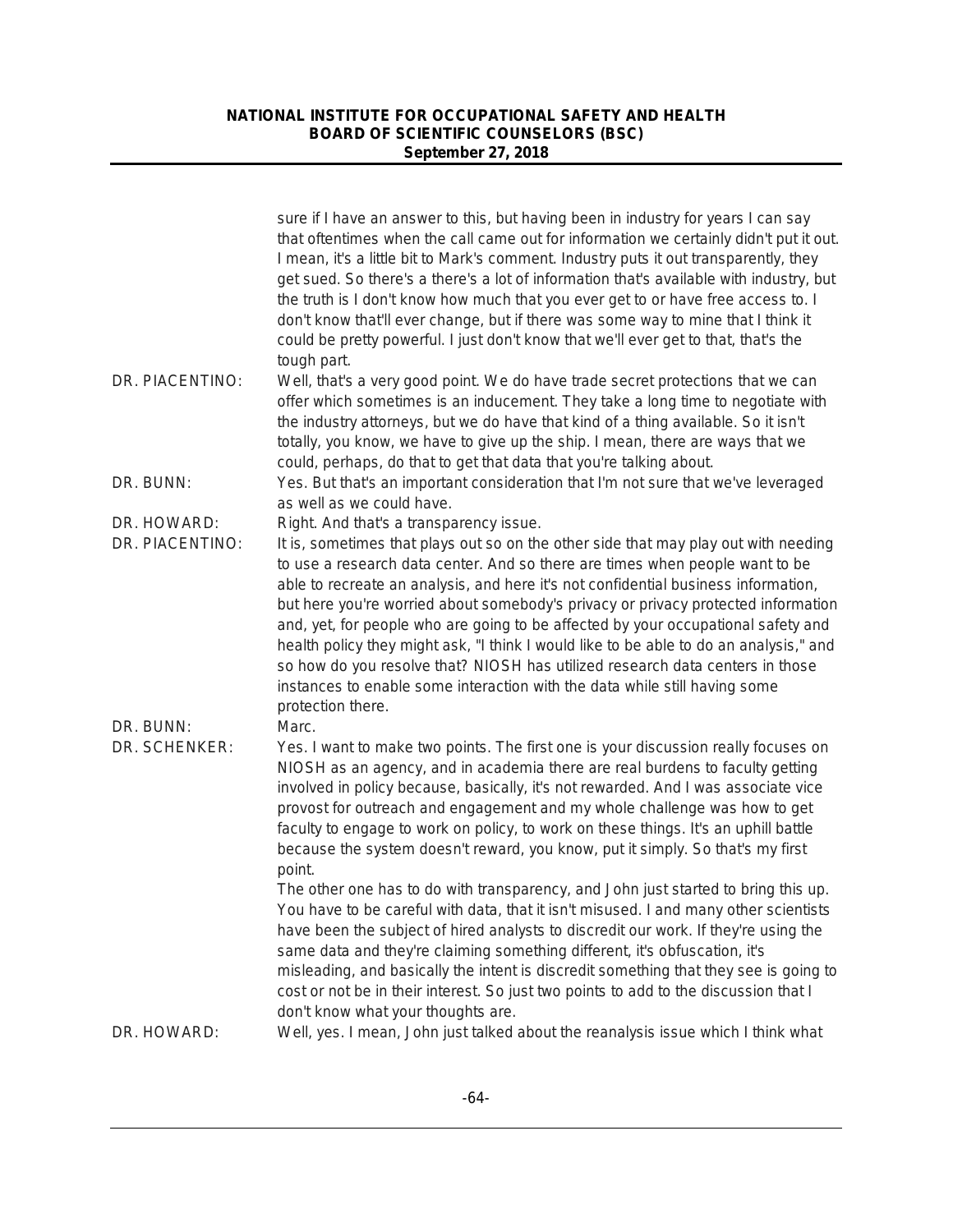|                 | you're raising. We don't have that, you know, 100 studies, you know, 1 may have<br>that kind of an interest. The one that I can think of which we had to do the secure<br>data enclave, so we put the data there. It was the diesel study, but that had clear<br>policy implications for industry and it ended up being used by the UN agency on<br>cancer, and stuff. So that took quite a bit of effort, but I would say that's a rarity for<br>us.                                                                                                                                                                                                                                                                                                                                              |
|-----------------|----------------------------------------------------------------------------------------------------------------------------------------------------------------------------------------------------------------------------------------------------------------------------------------------------------------------------------------------------------------------------------------------------------------------------------------------------------------------------------------------------------------------------------------------------------------------------------------------------------------------------------------------------------------------------------------------------------------------------------------------------------------------------------------------------|
| DR. PIACENTINO: | I agree I also think that in terms of trying to gauge someone's intent for what they<br>want to use their data is something that's very difficult to do. I don't understand<br>how we would be able to do that. That being said, I understand that analyses can<br>show differences between the original analyses, but where I see that play out is in<br>the scientific literature. I think that having scientific communities weigh-in on<br>whether or not they find one analysis to be more competent or compelling than<br>another or any limitations, that's where I see much of that playing out and there's<br>back and forth, and that happens with letters to the editor and then there's<br>analysis of the reanalysis. So I see a scientific community certainly getting into<br>that. |
| DR. HOWARD:     | But, you know, I was just going to add that the diesel study was done by us and<br>National Cancer Institute, so it's government. The tax payers paid for that study.<br>Now in a cooperative agreement, public assistance grant, where you own the data<br>as an extramural researcher, that's an entirely different transparency question.<br>whereas for us, as John said, we're under obligation to make it available. A lot of<br>government agencies increasingly are under more obligation and the EPA is trying<br>to figure out how to do that more often and they published transparency in science<br>Federal Register notice on that issue, too.<br>So I think transparency question is a little different depending on whether you're<br>an intramural or extramural researcher.      |
| DR. SCHENKER:   | scientific debate is great, and that's the way the process is supposed to work, but<br>it's often not a level playing field. You have some well-funded company<br>intentionally trying to discredit your work. You've gone on and you don't have<br>funding. I mean, I'm just raising this as an issue, and it is a different world<br>because it's not agency data, but just a sort of sensitivity to this issue that we run<br>into with transparency.                                                                                                                                                                                                                                                                                                                                           |
| DR. HOWARD:     | Oh, yes. Yes, definitely. I think it is different for an extramural researcher who may<br>not have additional monies to be able to defend. For us, at least in my view, we<br>have to withstand it no matter what's going-we have to have done good science<br>no matter who is going to reanalyze it and it's up to us to defend it. We can put<br>resources into that defense work where an extramural researcher may not have<br>that ability.                                                                                                                                                                                                                                                                                                                                                  |
| DR. BUNN:       | Okay. Mike.                                                                                                                                                                                                                                                                                                                                                                                                                                                                                                                                                                                                                                                                                                                                                                                        |
| DR. BEHM:       | Hi. Mike Behm. I just want to comment about some of the NIOSH, the NORA<br>process. I've been on the Construction Sector Council for quite some time and                                                                                                                                                                                                                                                                                                                                                                                                                                                                                                                                                                                                                                           |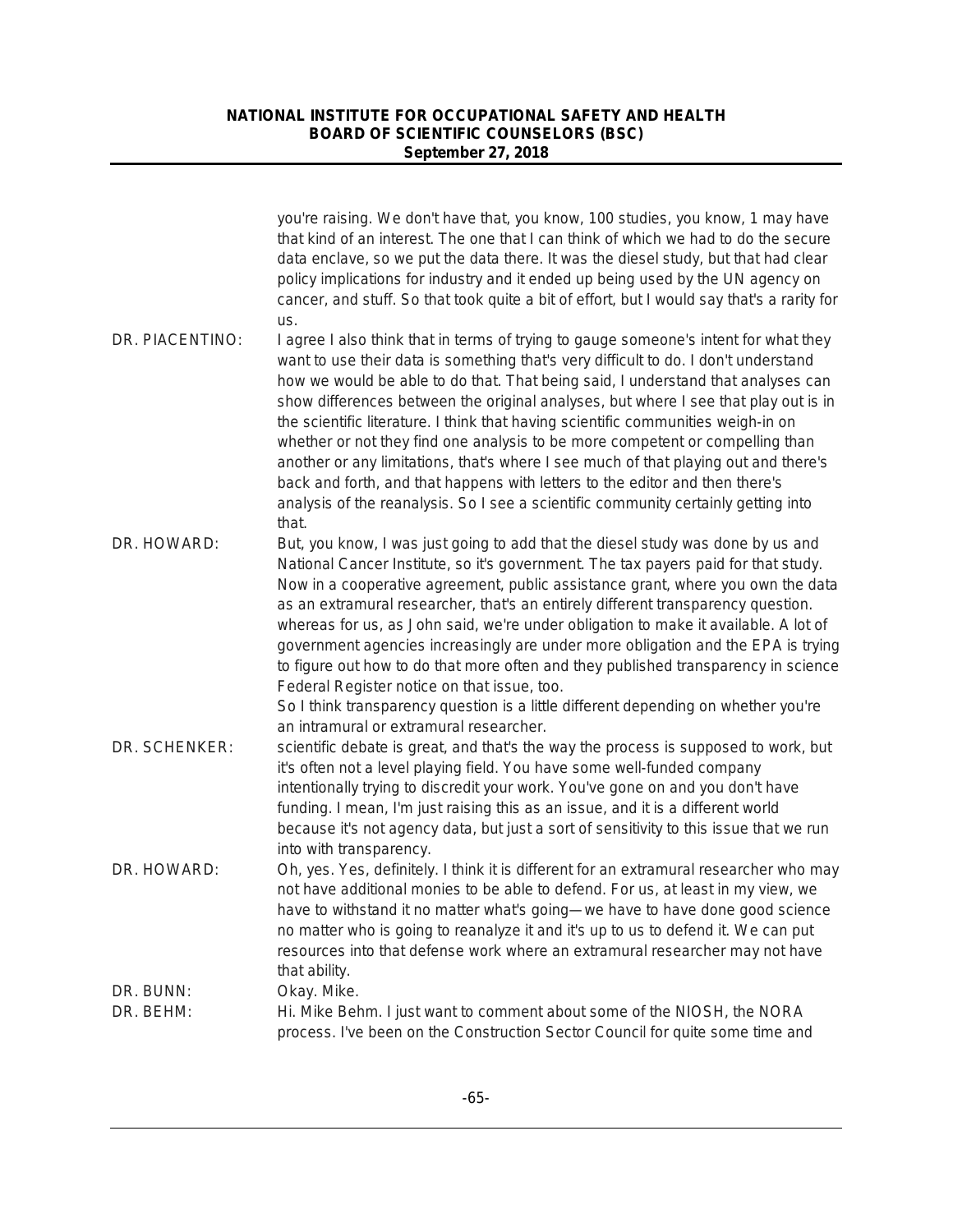|                  | been through two iterations of the NORA research agenda, and also on the<br>Prevention Through Design national initiative. What I thought worked well about<br>all those things is that you do try to bring a very diverse stakeholder group to the<br>table, and there's a really nice process that people can get involved, public<br>comments, meetings, and things of that nature to really have the group not only                                                                                                                                                                                                                                                                                                                                                                                                                                                                                                                                                                                                   |
|------------------|---------------------------------------------------------------------------------------------------------------------------------------------------------------------------------------------------------------------------------------------------------------------------------------------------------------------------------------------------------------------------------------------------------------------------------------------------------------------------------------------------------------------------------------------------------------------------------------------------------------------------------------------------------------------------------------------------------------------------------------------------------------------------------------------------------------------------------------------------------------------------------------------------------------------------------------------------------------------------------------------------------------------------|
|                  | learn about what some of the issues are, so there's an educational piece to get<br>everyone thinking, but then they bring their own personal experiences based on<br>who they are representing. Those processes, at least from my experience, have<br>been really positive. But, of course, you never get all the stakeholders that you<br>really want. For example, in the Prevention Through Design we want architects to,<br>you know, I think in the construction sector, although there's union representation,<br>you know, really talking to the worker and getting the worker view I think, to me,<br>that's still kind of missing and maybe it's too far and maybe you have to rely on the<br>union kind of representative to kind of bring that forward, but I think sometimes it<br>will be nice to hear directly from the people who are facing the issues that we're<br>talking about. And so adding that extra lens of validity to it, if there's some way to<br>do that, I think that would go a long way. |
| DR. HOWARD:      | Well, a lot of times we have to depend on researchers who are talking to workers.<br>That really is great, great data inputs.                                                                                                                                                                                                                                                                                                                                                                                                                                                                                                                                                                                                                                                                                                                                                                                                                                                                                             |
| DR. PIACENTINO:  | And often that conversation is best when it happens at the beginning of a scientific<br>endeavor, right? So you're building in that perspective at the very beginning so<br>that when you're finished people are willing to take up whatever it is that you've<br>just completed.                                                                                                                                                                                                                                                                                                                                                                                                                                                                                                                                                                                                                                                                                                                                         |
| DR. BEHM:        | But the NORA process, to me, seemed like a very good process. I'd be interested<br>to know what your thoughts about, you know, some improvements to the NORA<br>process.                                                                                                                                                                                                                                                                                                                                                                                                                                                                                                                                                                                                                                                                                                                                                                                                                                                  |
| DR. PIACENTINO:  | Well, Lore has been in that for quite a while in preparation for the third decade.<br>And one of the major purposes we're trying to characterize the NORA Council as<br>a mini town hall, you know, the ability have WebEx and Adobe Connect and<br>phone lines, and all that are really helpful because it broadens the conversation<br>and we're just a co-host of these things. It really it has to depend on the people<br>that come to the town hall can contribute.                                                                                                                                                                                                                                                                                                                                                                                                                                                                                                                                                 |
| MS. JACKSON-LEE: | So I guess you're probably aware of the third decade. We continue the industry<br>approach which, I think, we felt was really successful in the second decade really<br>being able to address the unique hazards and interventions for each industry, and<br>sort of connecting with people right where they see themselves, and that kind of<br>thing. In the third decade we've added the cross sectors which are the health and<br>safety outcomes, which so far has been interesting because they, of course, are<br>not as far along as sort of these other areas that have existed now for ten-plus<br>years, but I think it is pulling in a slightly different group of stakeholders, maybe<br>more academic in nature. This is kind of a gross overgeneralization. But the other                                                                                                                                                                                                                                  |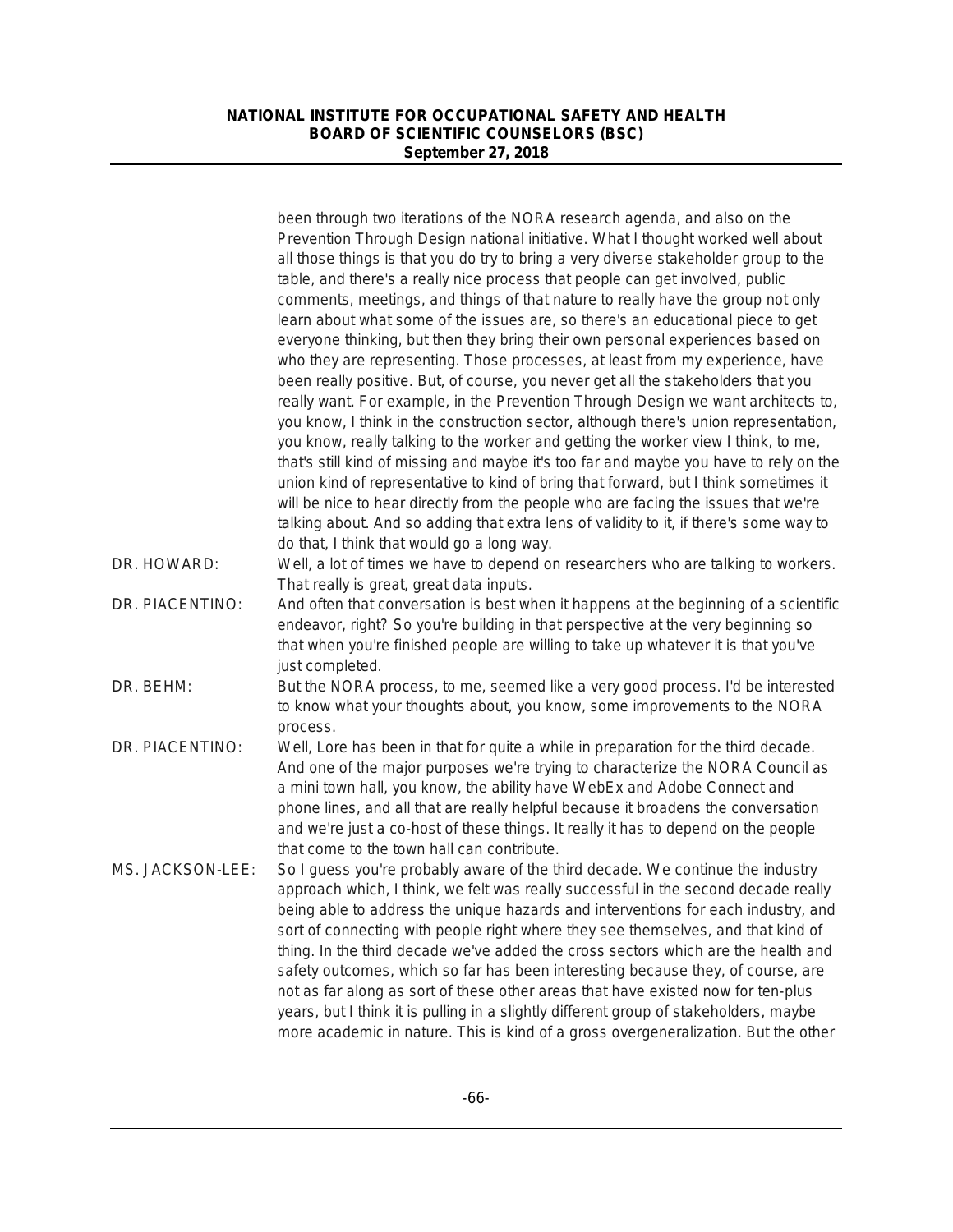| DR. BEHM:<br>MS. JACKSON-LEE: | thing that we're finding is that we're seeing some cross-pollination between the<br>sectors and across sectors that we didn't necessarily anticipate happening the<br>way that it is, and we're also finding now in the second decade sectors looking to<br>each other about best practices. For example, services is looking at doing some<br>kind of safety stand-down similar to what construction has done. So there have<br>been some things that have come from that. As for what Dr. Howard said, I mean,<br>we really do see ourselves as a convener of NORA, but one of the things. One of<br>sort of the dreams is that actually people will pick up opportunities to work<br>together in the context of NORA, maybe even without NIOSH at the table. I mean,<br>that would be great if people were actually interacting together on their own.<br>I think that happens.<br>It does. It definitely does.                                                                                                                                                                                                                                                                                                                                                                                                                                                                                                                                                                                                                                                                                                                                                                                                                                                                                                                                                                                                                                                                                                                                                                                                  |
|-------------------------------|---------------------------------------------------------------------------------------------------------------------------------------------------------------------------------------------------------------------------------------------------------------------------------------------------------------------------------------------------------------------------------------------------------------------------------------------------------------------------------------------------------------------------------------------------------------------------------------------------------------------------------------------------------------------------------------------------------------------------------------------------------------------------------------------------------------------------------------------------------------------------------------------------------------------------------------------------------------------------------------------------------------------------------------------------------------------------------------------------------------------------------------------------------------------------------------------------------------------------------------------------------------------------------------------------------------------------------------------------------------------------------------------------------------------------------------------------------------------------------------------------------------------------------------------------------------------------------------------------------------------------------------------------------------------------------------------------------------------------------------------------------------------------------------------------------------------------------------------------------------------------------------------------------------------------------------------------------------------------------------------------------------------------------------------------------------------------------------------------------------------|
| DR. BUNN:                     | It does. It does happen.                                                                                                                                                                                                                                                                                                                                                                                                                                                                                                                                                                                                                                                                                                                                                                                                                                                                                                                                                                                                                                                                                                                                                                                                                                                                                                                                                                                                                                                                                                                                                                                                                                                                                                                                                                                                                                                                                                                                                                                                                                                                                            |
| MS. JACKSON-LEE:              | It does. And we're trying to do a better job of tracking those, too.                                                                                                                                                                                                                                                                                                                                                                                                                                                                                                                                                                                                                                                                                                                                                                                                                                                                                                                                                                                                                                                                                                                                                                                                                                                                                                                                                                                                                                                                                                                                                                                                                                                                                                                                                                                                                                                                                                                                                                                                                                                |
| DR. BUNN:                     | Okay. Thank you, Mike. Ted, do you have a comment?                                                                                                                                                                                                                                                                                                                                                                                                                                                                                                                                                                                                                                                                                                                                                                                                                                                                                                                                                                                                                                                                                                                                                                                                                                                                                                                                                                                                                                                                                                                                                                                                                                                                                                                                                                                                                                                                                                                                                                                                                                                                  |
| MR. COURTNEY:                 | Yes. Ted Courtney. My thought was I echo Mike's comments about just<br>commending NIOSH for the NORA process being involved in operational end of<br>NORA 1 and then the startup end of NORA 2, particularly myself. When I reflect<br>on those questions that you have up on the board I think of to two standards,<br>processes, or promulgations that one was voluntary, one was federal. Both of<br>which had a kind of ignominy starts, and I think NIOSH had done a good job to<br>avoid those. One was, we'll get the best and brightest in the room, and the best<br>and brightest got in the room and it was a room full of scientists who all had a<br>common language and didn't have any mis-interpretive issues, and could haggle<br>back and forth over p-values. There was not an attorney in sight for at least two<br>years, and then gradually that whole balance shifted. And so then eventually that<br>that voluntary standards just went right into the bank. I think, in part, because<br>threats that were identified by others, but, in part, because we didn't necessarily<br>get people on board early from a broad enough constituency. The other one was<br>a meeting I went to where I turned out to be the only non-governmental employee<br>in the room—I didn't know until I got there—sponsored by the assistant secretary<br>of labor for OSHA, which I had to explain to like a roomful of government<br>employees and me, was not going to achieve like a broad-based industry<br>appealing policy decision by any stretch, and kind of encouraging them to reach<br>out to like the professional societies. So I think the things I've seen that kind of go<br>bumpy have been things like that, where it seems like a great idea, but then if you<br>don't start with them with a broad enough constituency you could wind up people<br>feeling like there was a cabal of some sort; a science cabal, a policy cabal,<br>something that was kind of preordained and then as opposed to a real<br>conversation, and I think that's what NORA has done very well, is keep that |
|                               | constituency broad, but without it getting too much derivative focus to achieve                                                                                                                                                                                                                                                                                                                                                                                                                                                                                                                                                                                                                                                                                                                                                                                                                                                                                                                                                                                                                                                                                                                                                                                                                                                                                                                                                                                                                                                                                                                                                                                                                                                                                                                                                                                                                                                                                                                                                                                                                                     |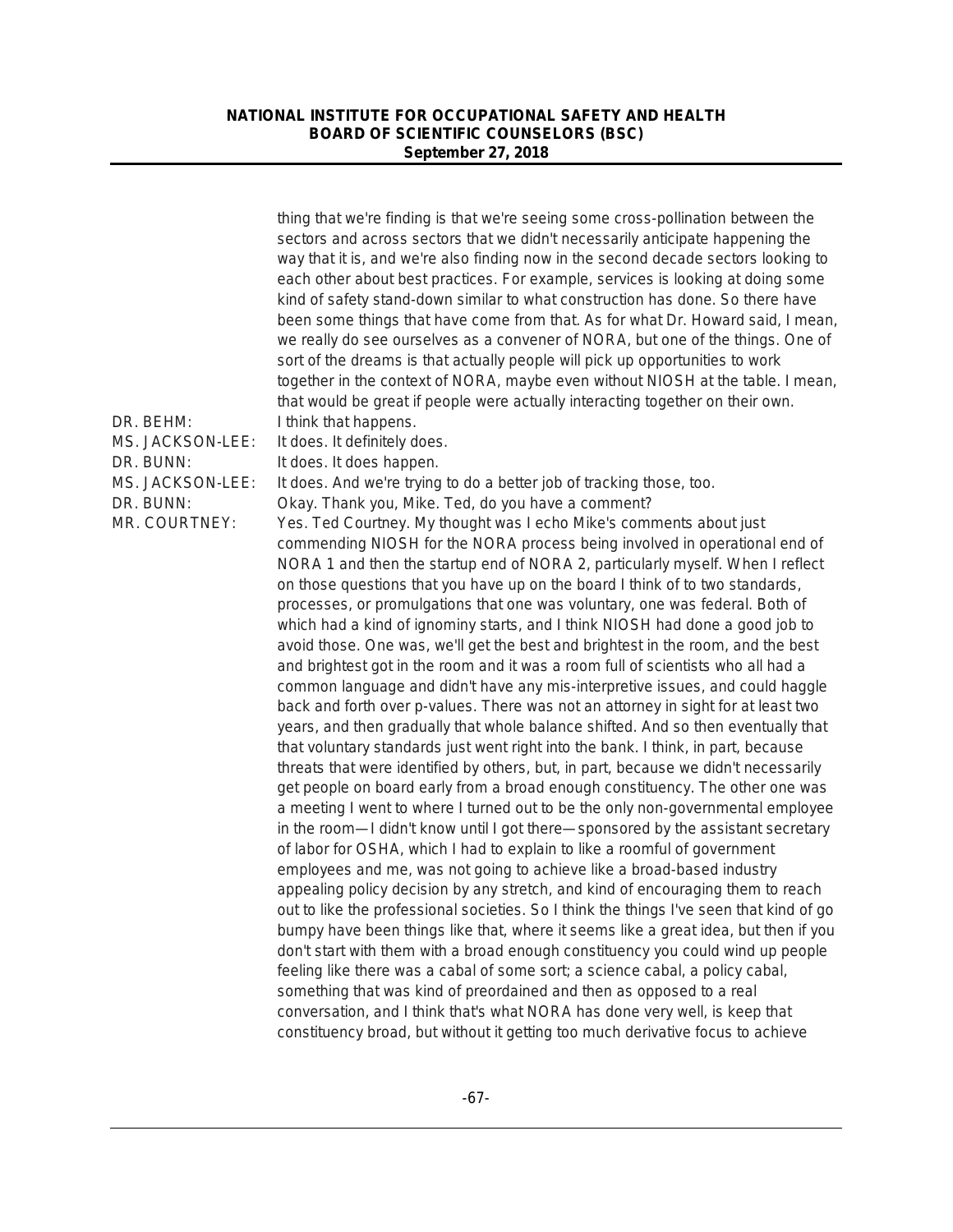#### that.

|                              | The other thing I wanted to point out here that I think it might be an opportunity,<br>we're talking about informatics. John's favorite word. But systematic reviews, just<br>looking at the potential role for automation, semi-automation in systematic reviews<br>because one of the bugbears of all systematic reviews is everyone hates reading<br>all that stuff. So if there's ways to use narrative text methodologies to knock that<br>down and sort of extrude, you know, in an appropriately systematic way, extrude<br>quality data that can be looked at by fewer eyes or by less time on it with eyes,<br>then that I think makes systematic review more appealing, you're more likely to<br>get people to engage in it, right, they were like, "I did one, I never want to do it<br>again," you know, those types of issues. So just think about that in your<br>informatics mix of how you can potentially incorporate automation in the process<br>of doing systematic reviews.                                                                                                                                                                                                                                                                                                                                                                                      |
|------------------------------|---------------------------------------------------------------------------------------------------------------------------------------------------------------------------------------------------------------------------------------------------------------------------------------------------------------------------------------------------------------------------------------------------------------------------------------------------------------------------------------------------------------------------------------------------------------------------------------------------------------------------------------------------------------------------------------------------------------------------------------------------------------------------------------------------------------------------------------------------------------------------------------------------------------------------------------------------------------------------------------------------------------------------------------------------------------------------------------------------------------------------------------------------------------------------------------------------------------------------------------------------------------------------------------------------------------------------------------------------------------------------------------|
| DR. PIACENTINO:              | Sure. So I'm going to make a comment on the informatics one. Because NIOSH<br>is starting to work with some of the software for distilling-I'm using one of the<br>terms. I think it may be called distilled, I'm not sure. But finding literature and<br>assessing it. I think you're right, that automation does represent a real opportunity<br>for systematic reviews where previously it was very much almost accounting<br>exercise and two readers read everything, and it was very labor-intensive. Beyond<br>automation, though, and beyond thinking about it in terms of informatics, my<br>experience is that working with scientific teams, they have deep knowledge in<br>whatever area they have, but there's something to be said for staffing, or at least<br>somebody that has expertise in systematic review of methodologies. And so<br>having that person get on to a team and be the keeper of what a valid<br>methodology is, how to work the various databases inclusion/exclusion criteria, I<br>think is a unique skill that you embed within these other multidisciplinary teams.<br>So I agree. I think automation is part of the process. I also think that recognizing<br>the methodologist, if you will, and its own expertise is another, and we're starting<br>to do that intramurally and I'm looking forward to see that grow within the institute. |
| DR. BUNN:<br>DR. MCKENZIE:   | Judith.<br>I actually just have a comment that I love your slide on systematic review, a little<br>synopsis. That's my comment.                                                                                                                                                                                                                                                                                                                                                                                                                                                                                                                                                                                                                                                                                                                                                                                                                                                                                                                                                                                                                                                                                                                                                                                                                                                       |
|                              |                                                                                                                                                                                                                                                                                                                                                                                                                                                                                                                                                                                                                                                                                                                                                                                                                                                                                                                                                                                                                                                                                                                                                                                                                                                                                                                                                                                       |
| DR. BUNN:<br>DR. PIACENTINO: | We think in sound bites.<br>Yes. Well, and we worked on that and Dr. Howard wrote a really great paper with<br>me and others on systematic review. I mean, I think, and that's where those steps<br>come from, as I said, we're trying to get more facile with using that to really gauge<br>and describe occupational safety and health issues, and they can take the form of<br>doing a scoping review, something very rapid versus if you think you have a<br>mature literature, and then assessing a very mature literature. So there are<br>different varieties of systematic review.                                                                                                                                                                                                                                                                                                                                                                                                                                                                                                                                                                                                                                                                                                                                                                                            |
| DR. BUNN:                    | Grace.                                                                                                                                                                                                                                                                                                                                                                                                                                                                                                                                                                                                                                                                                                                                                                                                                                                                                                                                                                                                                                                                                                                                                                                                                                                                                                                                                                                |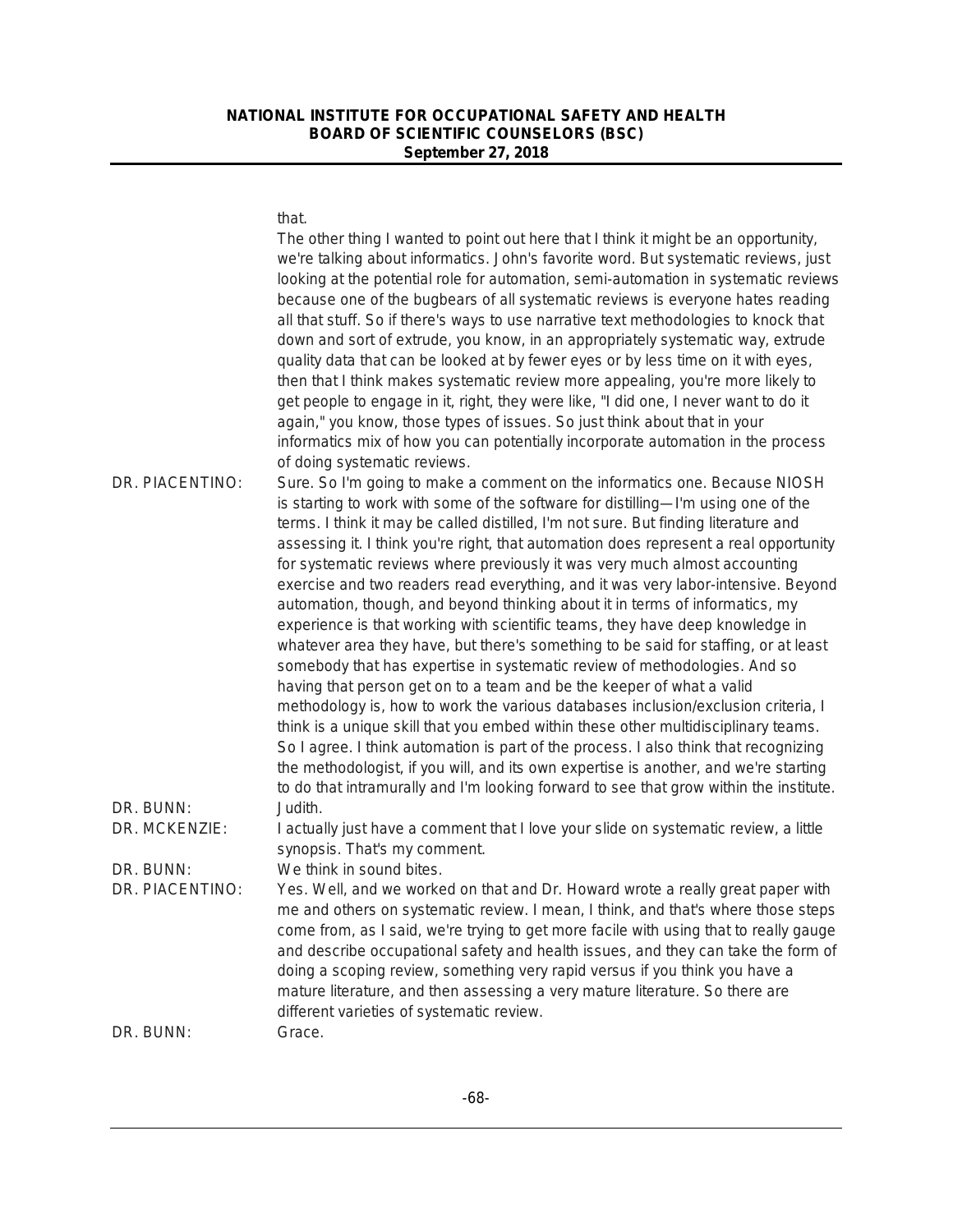| DR. LEMASTERS:                                 | Just one or two comments. In relationship, are there additional opportunities, your<br>last comment. Well, I was thinking, okay, after your policy is developed what<br>about evaluation of how well has it been implemented. I mean, it seems like there<br>should be another arrow pointing to policy evaluation and did we make a<br>difference.                                                                                                                                                                                                                                                                                                                                                                                                                                                                                                                                                                                   |
|------------------------------------------------|---------------------------------------------------------------------------------------------------------------------------------------------------------------------------------------------------------------------------------------------------------------------------------------------------------------------------------------------------------------------------------------------------------------------------------------------------------------------------------------------------------------------------------------------------------------------------------------------------------------------------------------------------------------------------------------------------------------------------------------------------------------------------------------------------------------------------------------------------------------------------------------------------------------------------------------|
| DR. PIACENTINO:                                | Yes. That's a great question. We do, do evaluation projects. I think at times not.<br>So NIOSH makes a recommendation: I think that you should use personal<br>protective equipment when you do when you handle hazardous drugs. I'll give that<br>as an example. And NIOSH has done research in that area asking, "Did you use<br>personal protective equipment, and what were the reasons why you didn't use<br>personal protective equipment?" And usually the evaluation takes the form of<br>whether or not somebody's following the recommendation. I suspect that you<br>might widen the lens and think about was the policy itself somehow effective in<br>triggering the behavior as opposed to taking if for at face value that the policy was<br>configured just fine and looking at some other reasons. So I don't know if any<br>examples offhand of where we've actually looked at the recommendation<br>configuration. |
| DR. LEMASTERS:                                 | Well, your noise thing, I mean, only 73% were adhering—when I saw that slide,<br>you developed the noise policy, but only 73% are achieving that. I mean, 27% are<br>achieving that. Someone did evaluate that, but it seems like with all policy<br>development there has to be the next step                                                                                                                                                                                                                                                                                                                                                                                                                                                                                                                                                                                                                                        |
| DR. PIACENTINO:<br>DR. LEMASTERS:              | Some evaluation.<br>At least a year later or some kind of built-in issue. I was thinking about your—the<br>other issue was the systematic reviews, and I was thinking the framework that I<br>think of with systematic review is if you've ever done a meta-analysis of multiple<br>studies, and hopefully you've never suffered through that, but you have to do very<br>systematic reviews and you have to have grounding in what criteria are, and that's<br>a nice framework for systematic reviews, I think.                                                                                                                                                                                                                                                                                                                                                                                                                     |
| DR. PIACENTINO:                                | I think so too and meta analyses are great because-I think, first of all, I think<br>meta analyses are a great example of what a systematic review is. So they<br>certainly fit within the pantheon of systematic reviews. What I like about the meta-<br>analysis is when it comes time to integrating data you have a quantitative method<br>to do this. I think it's much harder when you're integrating various data streams,<br>but you don't have quantitative method and you're making qualitative decisions.<br>There the integration is very different and it's a challenge. I don't know if                                                                                                                                                                                                                                                                                                                                 |
| DR. LEMASTERS:<br>DR. PIACENTINO:<br>DR. BUNN: | But you could set up, still, framework for qualitative, you know.<br>Sure. Absolutely.<br>Ron.                                                                                                                                                                                                                                                                                                                                                                                                                                                                                                                                                                                                                                                                                                                                                                                                                                        |
| DR. STOUT:                                     | John, good presentation. Food for thought, I reflect back on some of the work that<br>I've been involved in, the JNC process for hypertension, some of the preventive<br>guidelines, etc. I think about to what we were taught in medical school, half of                                                                                                                                                                                                                                                                                                                                                                                                                                                                                                                                                                                                                                                                             |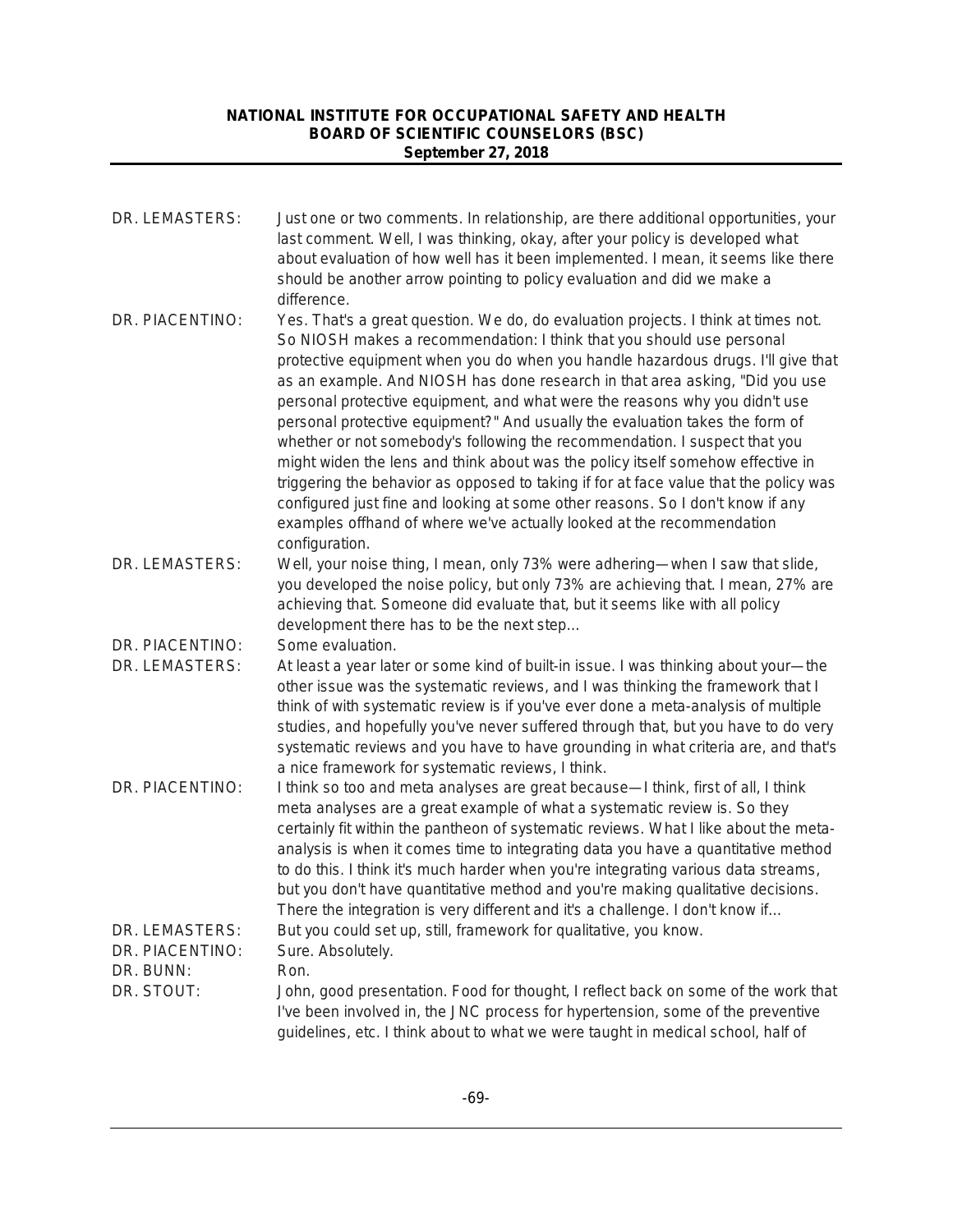what we're learning, half the science we're learning is false, we just don't know which half it is. The comments that you made on the appropriate selection of what's in and what's out from a science perspective, all that's true and I think the scientific process for the layperson has lost a lot of its currency as we have these battles over what is science. One camp captures the science today and then the next day you have a different group with the same set of science, so to speak, saying something totally different. So I would agree with you that science should be the basis of policy, but which science? And, particularly, when you have all these different special interest groups and you have industry, for better or for worse, doing agenda-driven science. I think there might be a couple layers beyond that you might want to think about; think about what is the science. How do you select the science out? DR. PIACENTINO: Right, right. No, it does. DR. BUNN: Like the rigor of the science? DR. PIACENTINO: Do you think then the feedback from peer review community helps address that issue? I think you're getting at the issue of how you bound the record, the record to be examined, right? Let's use this terminology. There's a whole bunch of science out there you potentially could consume to answer a particular question. I think Ron's setting up the standards of how would you know whether or not you've got the right science, and I argued early on that it's not a matter of getting all the science, it's relevant science, and how you put in acceptance and what goes in and what goes out kind of determines what you're actually going to examine. I think about that in terms of getting a check from peer review communities, and I'm wondering is the issue that you're describing the peer review communities fight with one another? Is there worrying that's happening? I don't quite understand it. DR. STOUT: The answer's yes, John. Ron Stout. There are battles that go on, on a daily basis. Once again, thinking about hypertension. You've got the specialists and the ACA, and American Heart Association on one side of the battlefield and you have the internists and the family physicians on another coming up with different standards, different policy positions based on the same science. So it often ends up appearing almost the policy is defined by what science is deemed appropriate and inappropriate by whoever's developing the policy. DR. PIACENTINO: Right. I have to think about that. I don't know. I don't have anything more to say on that. I'm thinking about the application of community and whether or not they're different communities applied to in the science, and whether or not it's strictly a decision based on science or some other factors for consideration. I don't know. It's a good question. DR. BUNN: I would just like to add something on that; just on the whole peer review process. I mean, a decade ago how often were you asked to recommend reviewers of your work? And now, I mean, you can't submit it without including your peer reviewers. So I mean, is it really peer-reviewed or is it friend-reviewed? I mean, just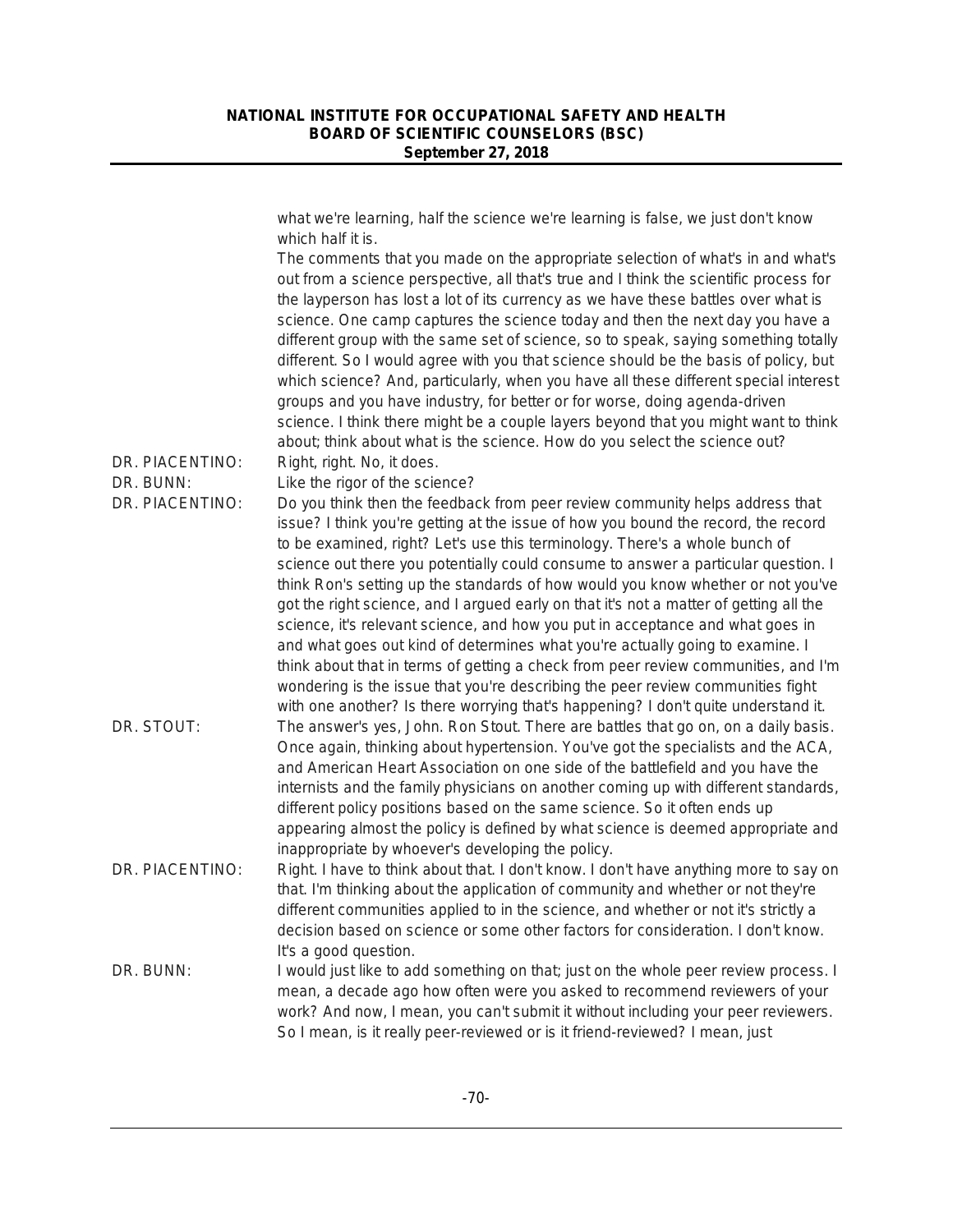| DR. MCKENZIE:                    | something to think about. Sorry, I'm not sure who was next.<br>I'll just quickly say, to comment on what Dr. Stout-Ron said, and then John then<br>said—I can't remember who said it, but in any event, what I was thinking is if the<br>ACA says one thing and the family docs say one thing, then one of the things that<br>we need to do as critical thinkers is understand why does the ACA say one thing<br>and the family docs say something else. Does it have to do with quality of life?<br>With the family docs, does it have to do with the end result of long-term<br>hypertension on the body? So for example, the American Cancer Society may say<br>they want to cut off here and the family docs may say they want to cut off here,<br>and the family may say we're going to cut off here depending on what's going to<br>happen to themselves or their spouse or whatever in terms of quality of life.<br>So I totally get that people may come up with different policies based on their<br>backgrounds, what they expect. I don't use the word "advises." But that's really<br>what happens. So then it's up to the public who may not have the knowledge to<br>make the decisions, but it's up to the critical thinkers to sort of understand why<br>people come up with and why they come up with. They're not just taking<br>everything at face value because the policy says this, we should do this, but<br>understand what's the background of the people writing this policy. Does that<br>make sense? |
|----------------------------------|----------------------------------------------------------------------------------------------------------------------------------------------------------------------------------------------------------------------------------------------------------------------------------------------------------------------------------------------------------------------------------------------------------------------------------------------------------------------------------------------------------------------------------------------------------------------------------------------------------------------------------------------------------------------------------------------------------------------------------------------------------------------------------------------------------------------------------------------------------------------------------------------------------------------------------------------------------------------------------------------------------------------------------------------------------------------------------------------------------------------------------------------------------------------------------------------------------------------------------------------------------------------------------------------------------------------------------------------------------------------------------------------------------------------------------------------------------------------------------------------------------------------------------|
| DR. PIACENTINO:                  | Yes. I think, Judith, what you're                                                                                                                                                                                                                                                                                                                                                                                                                                                                                                                                                                                                                                                                                                                                                                                                                                                                                                                                                                                                                                                                                                                                                                                                                                                                                                                                                                                                                                                                                                |
| DR. MCKENZIE:<br>DR. PIACENTINO: | It's not very-it's not<br>It makes me think of the method fits the environment. And so if you're going to<br>consume the systematic review you should understand the underlying method and<br>make sure the method maps to your environment. So I think that's what Judith<br>points out with her contrasting for hypertension example. And so they're different<br>communities with different blood pressure set points based on a variety of<br>considerations, and so running to somebody's guideline, you would want to know<br>what their method is because that method would have to match your decision<br>environment.                                                                                                                                                                                                                                                                                                                                                                                                                                                                                                                                                                                                                                                                                                                                                                                                                                                                                                   |
| DR. LEMASTERS:                   | And what that blood pressure level will do to that individual. If it's too out of control<br>there may be socioeconomic personal reasons that they can stick to that whereas<br>a cardiologist may be more of a pure and say, well, this is what we want because<br>we don't want these outcomes to happen.                                                                                                                                                                                                                                                                                                                                                                                                                                                                                                                                                                                                                                                                                                                                                                                                                                                                                                                                                                                                                                                                                                                                                                                                                      |
| DR. BUNN:<br>DR. SCHENKER:       | Marc.<br>Marc Schenker. I think it's naïve to think that science is objective and clear, and<br>presented in one way. It's very well-recognized that how you present things makes<br>a big difference, and I'm looking at this noise slide and thinking it's the most<br>impressive slide that's gone up all day. Somebody worked on this, figured this out,<br>you know, graphically, communications, expertise, what have you, to make this<br>dramatic point. If the goal is policy, the question is do you have people who think<br>about how you present things even systematic reviews, but any of the science?                                                                                                                                                                                                                                                                                                                                                                                                                                                                                                                                                                                                                                                                                                                                                                                                                                                                                                            |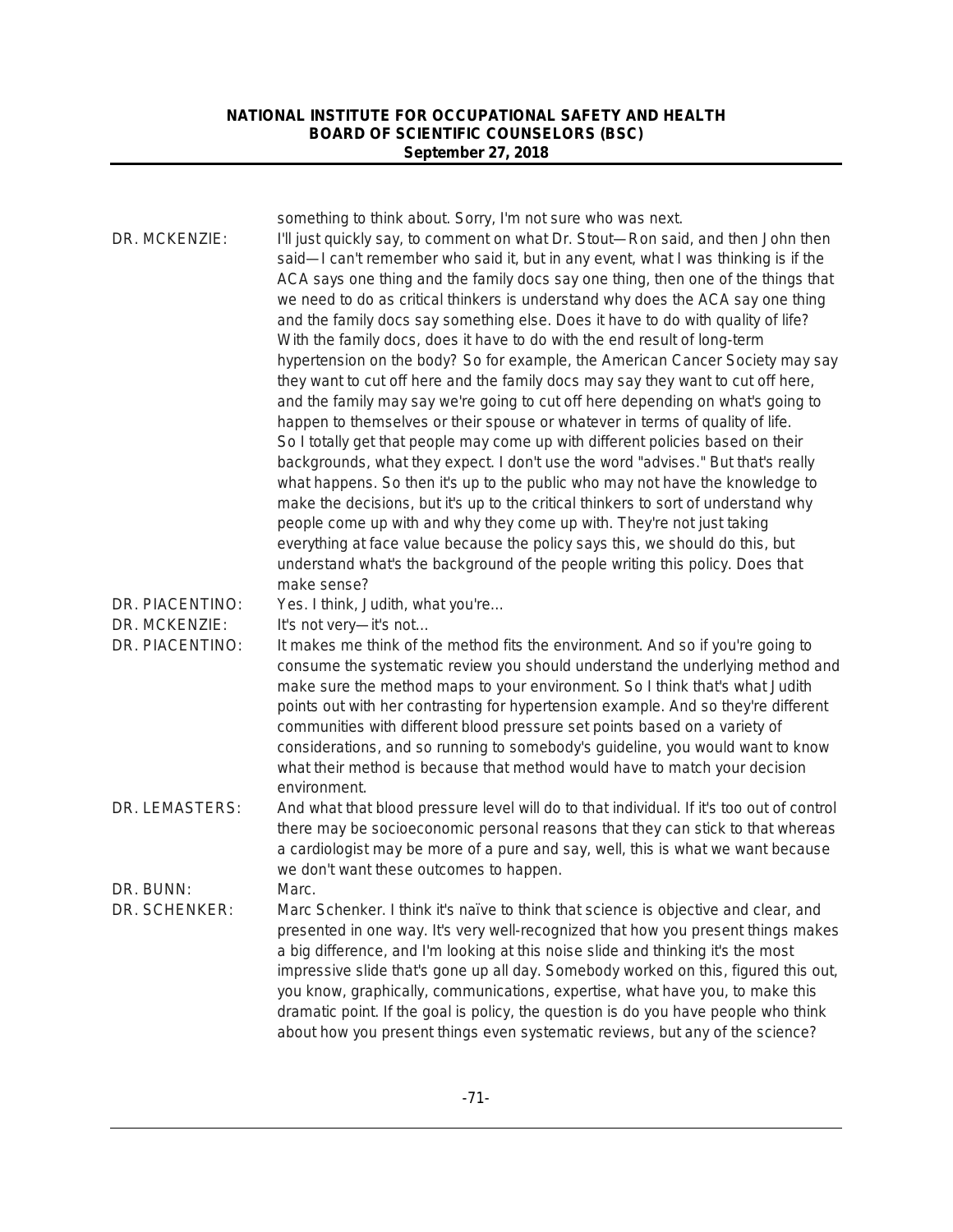|                            | Because it does make a difference and it's received differently, and its reacted to<br>differently depending on how that's done, and that's not to say you're being<br>manipulative; you're just be smart.                                                                                                                                                                                                                                                                                                                                                                                                                                                                                                                                                                                                                                                                                                                                                                                                                  |
|----------------------------|-----------------------------------------------------------------------------------------------------------------------------------------------------------------------------------------------------------------------------------------------------------------------------------------------------------------------------------------------------------------------------------------------------------------------------------------------------------------------------------------------------------------------------------------------------------------------------------------------------------------------------------------------------------------------------------------------------------------------------------------------------------------------------------------------------------------------------------------------------------------------------------------------------------------------------------------------------------------------------------------------------------------------------|
| DR. PIACENTINO:            | Sure. And so the short answer is yes. I mean we have, (conductive @ 01:08:32)<br>science has a lot of information in it and scientists, scientific communities want<br>you to understand as much information as you can with all the nuances and<br>caveats associated with it. I don't know if you recall one of the slides I showed<br>was efforts toward plain language. Plain language is transitioning technical<br>language into something that feels very plain and understandable, but beyond that<br>NIOSH has plenty of efforts to even create distillation and reduction to simple<br>messages, and there's a real art to doing that and there's real power. That's why I<br>chose the infographics because I think the infographics, to me, can they very<br>important curated information in a powerful way, and it's easy to look at that-it's<br>easily accessible, but then you understand behind it the amount of work that went<br>into it and it's very powerful, and it's a lot of effort to get there. |
|                            | <u>SUMMARY &amp; WRAP-UP, FUTURE AGENDA ITEMS, MEETING DATES, CLOSING REMARKS</u>                                                                                                                                                                                                                                                                                                                                                                                                                                                                                                                                                                                                                                                                                                                                                                                                                                                                                                                                           |
| DR. BUNN:                  | Any other comments, questions? As my program officer at CDC Injury Center<br>says, "Emotional outbursts?" Okay. All right. Thank you very much, John, for a<br>very informative presentation. we've heard a lot of great presentations this<br>morning and to know the great work that's being done as far as the opioid work,<br>presentation of the Academy of Science report as well as the Transparency of the<br>NIOSH Science. So I guess I would like to just in wrapping up, you guys have<br>given a lot of great ideas for future meetings. Are there any other thoughts on the<br>meeting today, what you would like to see in future meetings? Yes, Karla.                                                                                                                                                                                                                                                                                                                                                      |
| DR. ARMENTI:               | I would just add maybe Total Worker Health. I know they had a successful<br>symposium in May, and it might be interesting to review how Total Worker Health<br>is kind of morphed, you know, into what it's doing now around integrating health<br>promotion worksite wellness in safety and health.                                                                                                                                                                                                                                                                                                                                                                                                                                                                                                                                                                                                                                                                                                                        |
| DR. BUNN:<br>MR. COURTNEY: | Okay.<br>I just wanted to, and we may have looked at this, I'm trying to recall if we looked at<br>this recently, but one of the things is just thinking about anticipation, how can<br>NIOSH best anticipate what the landscape of the future's going to look like as<br>much as we would talk about share economy, and those kinds of realities. Are<br>there ways looking at projections of the number of jobs that are going to be<br>automated in the future, not mechanically, but electronically, how that will shift<br>potential employment trends. If you believe Dave Autor at MIT, we shifted into a<br>very low-paying, high-populated environment and a very high-paying, very<br>selectively populated environment and there's not a whole lot happening in the<br>middle. What are those future demographic trends and how can NIOSH best<br>position itself to understand what the, then, emerging risks might be that aren't<br>traditional risks. They're novel to those changes.                        |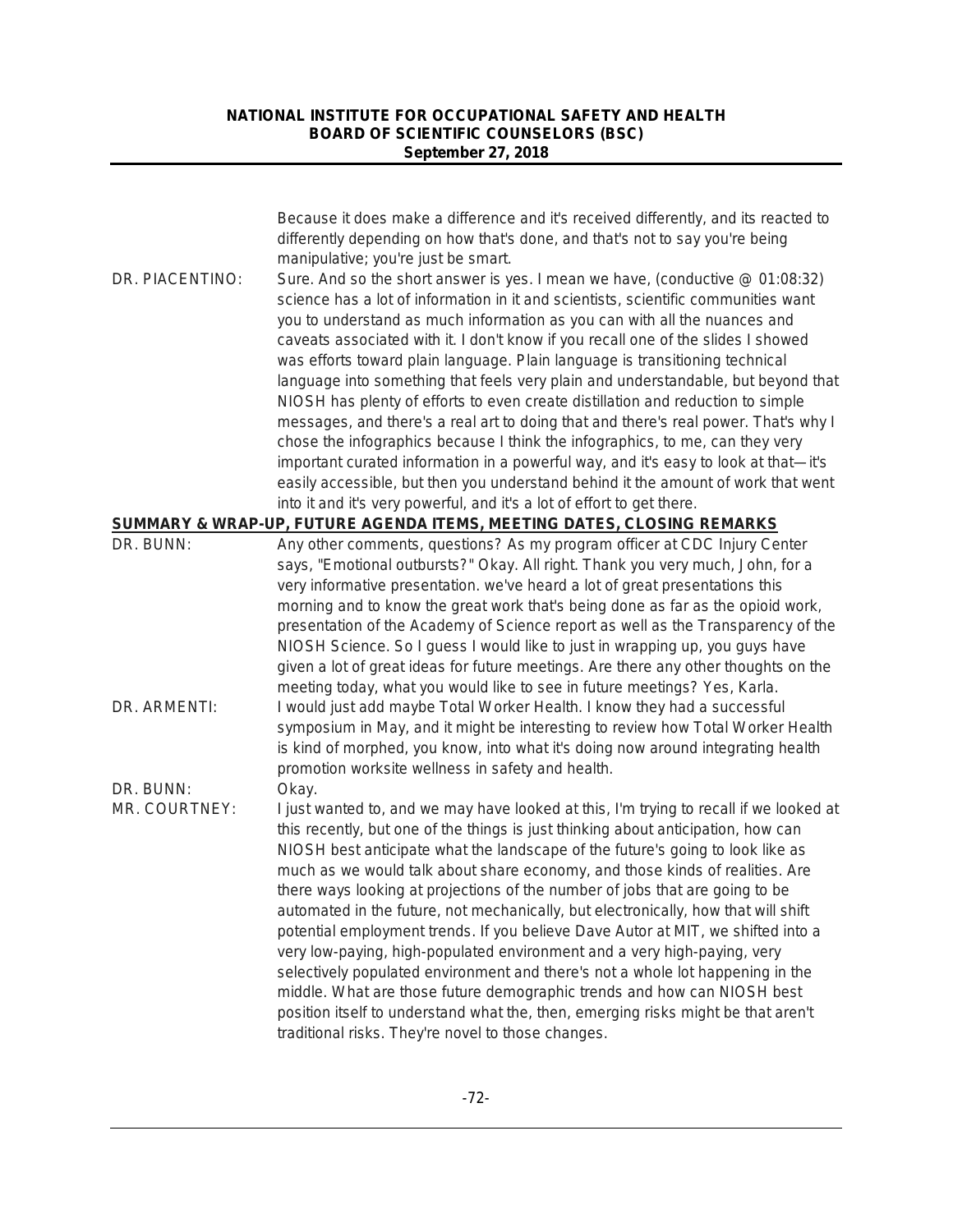| DR. BUNN:<br>DR. HOWARD:   | Thank you. Would you like to comment on that, Dr. Howard?<br>Well, I wrote a paper on it which was published in January of 2017, and if you'd<br>like to come to Williamsburg, Virginia I'm giving a talk to the International<br>Association of Industrial Accident Boards and Commissions. The title they gave<br>me was, "It's Not Standard Anymore; 21st Century Job Arrangements". So I'm<br>actually very excited about it because it does give you an opportunity to talk about<br>the challenges ahead when you have a standard employment relationship which<br>really isn't that old. It's basically a World War II phenomenon and sort of started<br>dying in the 1980s. Now we pretend like it's always been there, but it really hasn't.<br>And so the growth in the temporary worker category and the new independent<br>contractor, you know, that used to be a very small percentage in the Sixties and<br>Seventies, and they were fully capable of taking care of themselves. They were<br>very advanced salary people, and all that. Now the new independent contractor, if<br>you believe Uber's attorney, they're independent contractors. If you believe that<br>argument, they're entirely different sort of people. If you believe some other folks,<br>they're not independent contractors at all, they're employees. So that argument is<br>going on. And so in that group with the temp employers who still come under the<br>Occupational Safety and Health Act because they do have an employer, they just<br>happen to have two of them, that this larger group growing which BLS will produce<br>a special report on. They released a report June 7th, 2018 on the contingent<br>temporary workforce. The nomenclature is all screwed up all over the way place.<br>So that smaller group of so-called gig or, again, independent contractors, if you<br>work for Uber, that's a very interesting erosion because those people are not<br>going to be covered anywhere by the social safety net or by OSHA, or anybody<br>else. So that really is a challenge, I think, to people in occupational safety and<br>health who are not going to be hired by Uber to take care of them because they're<br>not employees. And so how do practitioners provide services to them and how<br>does government protect them, is the real challenge. It's a real challenge. |
|----------------------------|------------------------------------------------------------------------------------------------------------------------------------------------------------------------------------------------------------------------------------------------------------------------------------------------------------------------------------------------------------------------------------------------------------------------------------------------------------------------------------------------------------------------------------------------------------------------------------------------------------------------------------------------------------------------------------------------------------------------------------------------------------------------------------------------------------------------------------------------------------------------------------------------------------------------------------------------------------------------------------------------------------------------------------------------------------------------------------------------------------------------------------------------------------------------------------------------------------------------------------------------------------------------------------------------------------------------------------------------------------------------------------------------------------------------------------------------------------------------------------------------------------------------------------------------------------------------------------------------------------------------------------------------------------------------------------------------------------------------------------------------------------------------------------------------------------------------------------------------------------------------------------------------------------------------------------------------------------------------------------------------------------------------------------------------------------------------------------------------------------------------------------------------------------------------------------------------------------------------------------------------------------------------------------------------------------------------------------------------------------------------------------------------|
| DR. BUNN:<br>DR. SCHENKER: | Yes, Marc.<br>Yes, interesting discussion. I just lectured to the medical students on occupational<br>health this week and I completely changed the lecture to talk about the changing<br>workplace, and basically what Ted's talking about what you're talking about, from<br>the old lecture which was basically Paracelsus, dose equals disease, you know, to                                                                                                                                                                                                                                                                                                                                                                                                                                                                                                                                                                                                                                                                                                                                                                                                                                                                                                                                                                                                                                                                                                                                                                                                                                                                                                                                                                                                                                                                                                                                                                                                                                                                                                                                                                                                                                                                                                                                                                                                                               |
| DR. HOWARD:                | the changing reality of the workplace. That's what we need to be<br>Well, that doesn't even work. That's the work arrangement that's changed. The<br>work that you're talking about where you need, you know, in 1980 it took like 25<br>employees to generate a million dollars of productivity, now it takes five because<br>you got all of these automated machines to do the-that's a whole other thing.<br>That's how the work is changing. And that's, hopefully, our issue with regard to the<br>robotic center gets at, some of those issues of what are the safety and health<br>issues associated with a more automated workplace. The issues about the lesser                                                                                                                                                                                                                                                                                                                                                                                                                                                                                                                                                                                                                                                                                                                                                                                                                                                                                                                                                                                                                                                                                                                                                                                                                                                                                                                                                                                                                                                                                                                                                                                                                                                                                                                       |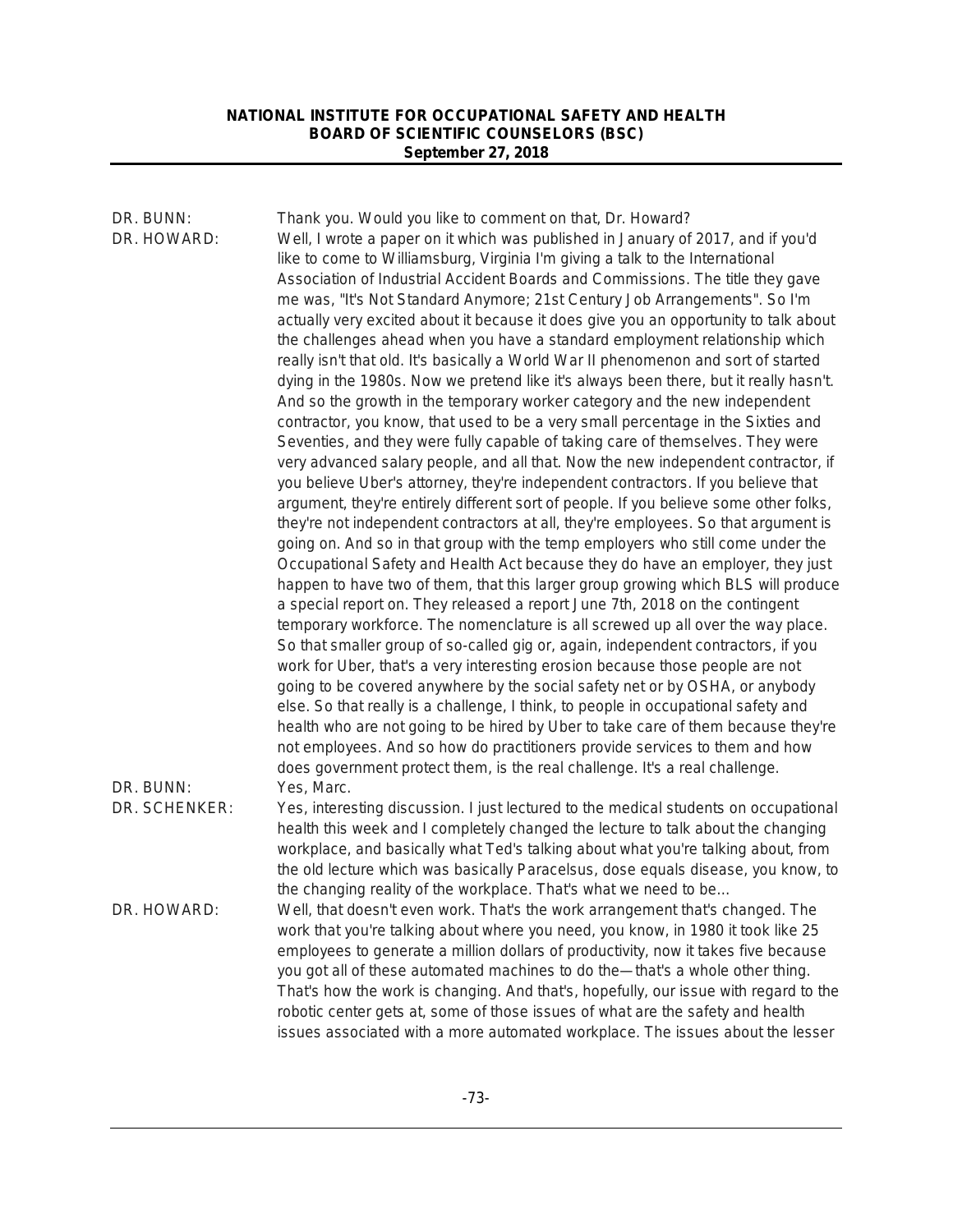|              | number of workers that are needed to produce something or deliver a service,<br>those are large economic issues that we're sort of watching.                                                                                                                                                                                                                                                                                                                                                                                                                                                                                                                                                                  |
|--------------|---------------------------------------------------------------------------------------------------------------------------------------------------------------------------------------------------------------------------------------------------------------------------------------------------------------------------------------------------------------------------------------------------------------------------------------------------------------------------------------------------------------------------------------------------------------------------------------------------------------------------------------------------------------------------------------------------------------|
| PARTICIPANT: | I just think we're going to see big sea changes in sort of what's occupationally big<br>and small over time because of the—and even things that we might not have<br>envisioned yet may be coming. So just how best to plug you guys in addition to<br>your own foretelling the future, other sort of futurists and folks who we plug into to<br>sort of help NIOSH                                                                                                                                                                                                                                                                                                                                           |
| DR. HOWARD:  | But, you know, and it's not all dark because, you know, as I pointed out even if<br>you go to an advanced manufacturing plant and you have the new manufacturing<br>techniques which involve powdered nanomaterials and lasers that end up creating<br>something in an additive as opposed to a subtractive way, you still got tons of<br>polymer, tons of-you still got all that stuff there and if the machine releases<br>something, if you have to clean it, I mean all of those testers are still there, it just<br>looks real fancy because it's a 3D machine the size of this building or something<br>making washing machines at P&G. But all the stuff that's going into it has hazard<br>potential. |
| DR. BUNN:    | Any other comments? Questions? Okay. Well, like I mentioned earlier, there are<br>six members that their term is up at the end of the year and I believe—Sharon,<br>are you still on the phone?                                                                                                                                                                                                                                                                                                                                                                                                                                                                                                               |
| DR. COOPER:  | I am.                                                                                                                                                                                                                                                                                                                                                                                                                                                                                                                                                                                                                                                                                                         |
| DR. BUNN:    | I wanted to thank you for your service, but I believe you wanted to make comment<br>as well.                                                                                                                                                                                                                                                                                                                                                                                                                                                                                                                                                                                                                  |
| DR. COOPER:  | I did. Thank you. I asked for this opportunity because it's probably my last<br>meeting. And I've been in a (favored @ 01:17:48) time and I have been lucky<br>enough to have that work arrangement for four years, and on September 1, I fully<br>retired from University of Texas after many years. So I was wondering how I could<br>thank a large bureaucratic institution like NIOSH for the impact it made on me<br>personally.                                                                                                                                                                                                                                                                         |
|              | So I wanted the opportunity right now to thank Dr. Howard, who represents<br>NIOSH. And all of you know that NIOSH serves as an anchor for research for<br>occupational and health and safety to protect individual workers, the workplace,<br>and community. But what you may not realize is the impact it's made on<br>universities and their faculty staff and students. So I just wanted to take a second                                                                                                                                                                                                                                                                                                 |
|              | to let you know how it's affected me personally. It's provided a community of<br>colleagues such as yourselves, and some lifelong friends during my participation<br>in our ERT, our ad center, research grants, serving as a reviewer. And do I<br>believe that NIOSH was primarily and uniquely responsible for my career creating<br>this community that made research fun and meaningful, for providing my students<br>an occupational health pathway, and actually it's impacted how I interact with                                                                                                                                                                                                     |
|              | workers that I come in contact with in my day to day life. So as a worker myself, I<br>want you to know that you've increased the quality of my life, but more importantly                                                                                                                                                                                                                                                                                                                                                                                                                                                                                                                                    |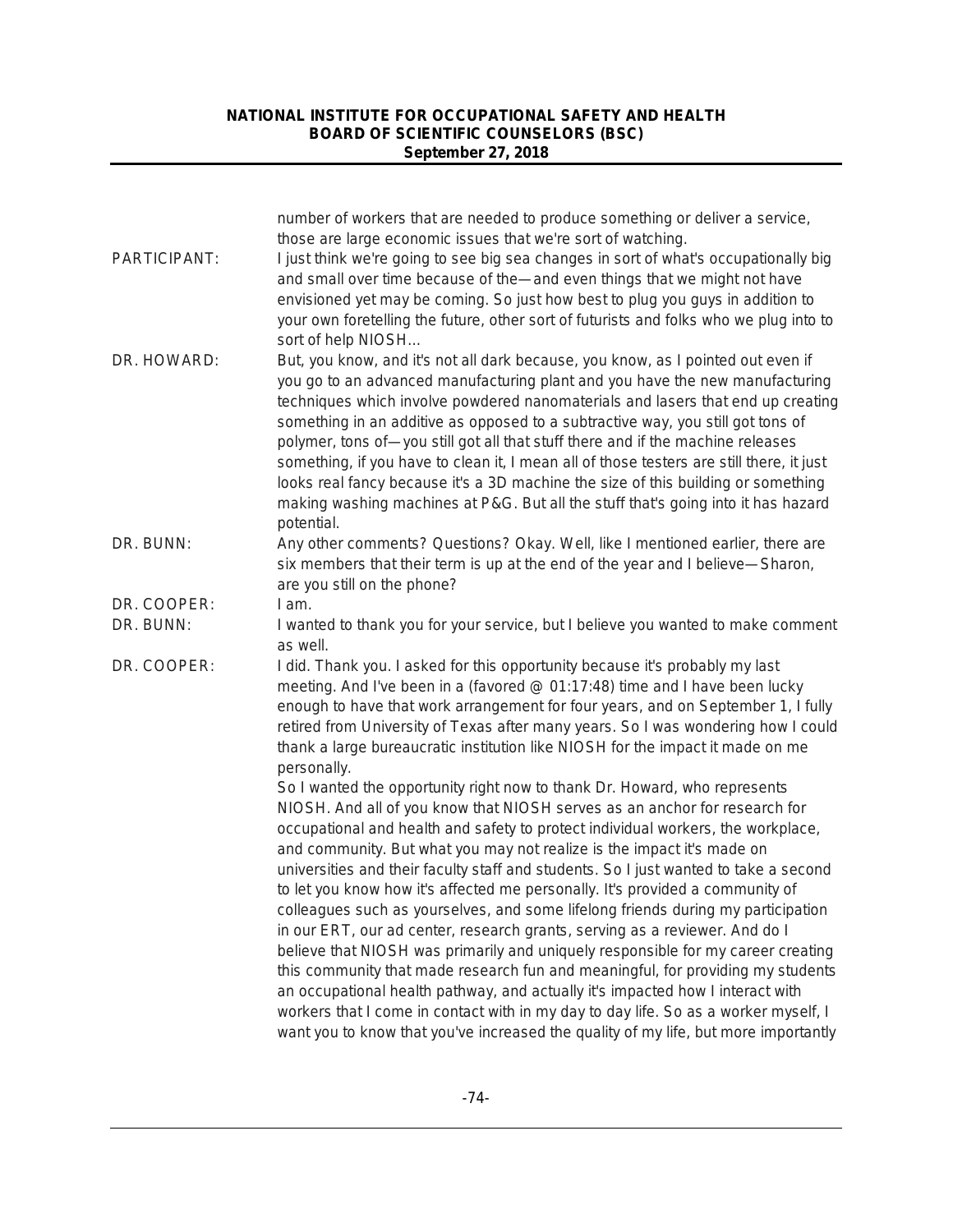|               | I really appreciate the excellent work that NIOSH does. Thank you.                                                                                             |
|---------------|----------------------------------------------------------------------------------------------------------------------------------------------------------------|
| DR. HOWARD:   | Well, thank you, Sharon. We don't recognize the R word any more, so that doesn't                                                                               |
|               | mean that you're free from being called upon to serve on additional NIOSH                                                                                      |
|               | committees. Okay?                                                                                                                                              |
| DR. COOPER:   | Okay.                                                                                                                                                          |
| DR. BUNN:     | Silence.                                                                                                                                                       |
| DR. HOWARD:   | Yes, she probably left the room.                                                                                                                               |
| DR. BUNN:     | Well, on that note I don't think there's any way that I could ever top that summary                                                                            |
|               | and very nice expression of gratitude to NIOSH; very, very nice. I guess the next                                                                              |
|               | thing is to discuss the future meeting dates, and with the move to the new                                                                                     |
|               | building, I guess, it's pretty well up in the air.                                                                                                             |
| DR. HOWARD:   | Well, usually we don't meet in the October/November timeframe because it's a                                                                                   |
|               | very busy time for everybody. So usually we talk about maybe the spring, you                                                                                   |
|               | know. And in Washington April is better than March. And so that may be                                                                                         |
|               | something that we want to consider, but it takes a gargantuan effort on Alberto's                                                                              |
|               | part to throw out some dates, and then have all of you go no, no, I can't do it then.                                                                          |
|               | No, I can't do it then. So I think it's probably best to just look at that late                                                                                |
|               | March/April timeframe and look at the dates.                                                                                                                   |
| DR. SCHENKER: | Well, as early as that determination can be made, the better. It's appreciated.                                                                                |
| DR. HOWARD:   | Right. Exactly. So we could get right to it and figure out dates that we have. This                                                                            |
|               | was a Thursday. People seem to like Wednesday or Thursday. They don't like<br>Mondays or Fridays. One time we had a Friday one and it was hard. It's just more |
|               | airplane travel and all that. So Wednesday or Thursday we'd probably look at, and                                                                              |
|               | maybe we can start out with all the Wednesdays and Thursdays from late March                                                                                   |
|               | through April. There's Easter, there's Passover, there's things we have to knock                                                                               |
|               | out there. It's the spring break time. Sometimes academics are in Bimini instead                                                                               |
|               | of at Hopkins, you know.                                                                                                                                       |
| PARTICIPANT:  | We don't get spring break.                                                                                                                                     |
| DR. HOWARD:   | So we just have to keep trying the dates. So we'll do that as soon as possible.                                                                                |
| DR. BUNN:     | And I'd also like to think Pauline too and Alberto for arranging these meetings on                                                                             |
|               | a regular, smooth basis. So we very much appreciate it. All right, so I guess, oh<br>yes, Ron.                                                                 |
| DR. STOUT:    | I heard something about an agricultural center in Anchorage as being an ideal                                                                                  |
|               | meeting space.                                                                                                                                                 |
| DR. HOWARD:   | Yes, right. It costs a lot of money. It was funny, who's that guy that owns the                                                                                |
|               | Mavericks basketball team? He's on the **Shark Tank.                                                                                                           |
| DR. BUNN:     | Mark Cuban. He did some kind of a list of government travel years ago, maybe                                                                                   |
|               | five, six, seven years ago, and it had all government employees by how much                                                                                    |
|               | money they spent in government travel. And this poor gentleman at NIH who does                                                                                 |
|               | their international work was like at the top with like 500,000. But our employee                                                                               |
|               | George Conway, at the time, who was stationed in Anchorage had to fly from                                                                                     |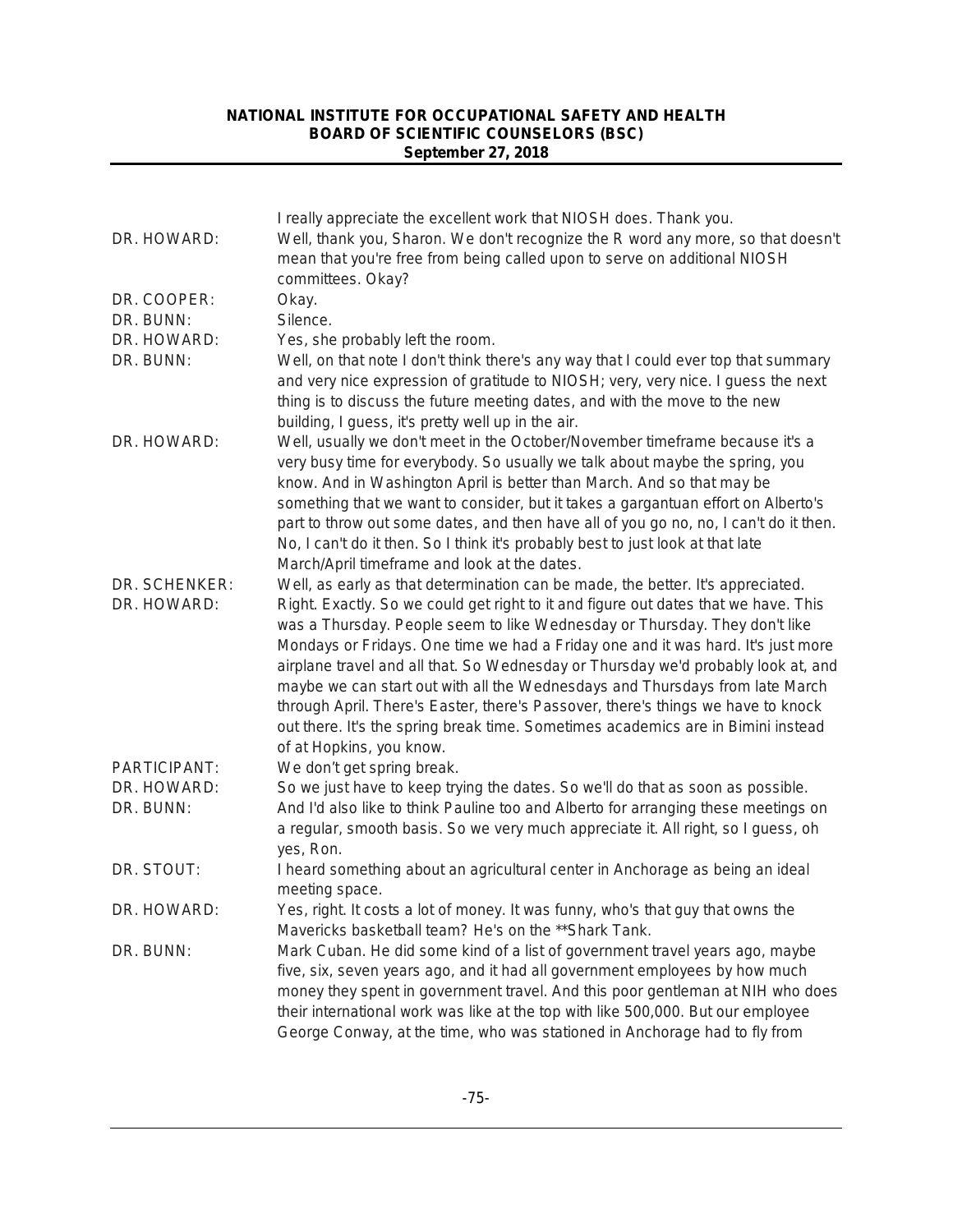|                 | Anchorage to Washington for all of our meetings, and he was in the top ten            |
|-----------------|---------------------------------------------------------------------------------------|
|                 | because of the cost. It's a very expensive trip. Although, Margaret, you've been to   |
|                 | Alaska recently, right?                                                               |
| DR. KITT:       | Yes, just a few months ago.                                                           |
| DR. HOWARD:     | Our Western Denver, Spokane, Alaska we do once in a while, but the poor folks         |
|                 | in Alaska for our quarterly meetings in January we do it by phone because it's a      |
|                 | struggle to get out of Alaska in January. Great idea.                                 |
| DR. STOUT:      | I tried. I really tried.                                                              |
| DR. SCHENKER:   | How is the process for new members on the committee?                                  |
| DR. HOWARD:     | It's lengthy. If you get it in front of me, lengthy.                                  |
| DR. SCHENKER:   | Sent in to you for consideration?                                                     |
| DR. HOWARD:     | Oh, you have an idea for a member?                                                    |
| DR. BUNN:       | A nomination?                                                                         |
| DR. SCHENKER:   | No, I'm just trying to understand the process.                                        |
| DR. HOWARD:     | Well, Paul, you need to explain it a little bit about                                 |
| DR. MIDDENDORF: | The process for getting new members, well, first off, we have to put out a Federal    |
|                 | Register Notice. So that takes about two months just to get it prepared through all   |
|                 | the channels that it has to go through. Then we announce it, then we allow usually    |
|                 | six weeks, two months for names to be nominated. Once we get that list of             |
|                 | nominees we go through it and look against the charter for the particular faculty     |
|                 | that we're dealing with because there's a certain balance of members. Like on this    |
|                 | particular committee we want academia, we want to industry, we want labor. So         |
|                 | we try to balance it and make sure we get enough of each kind of perspective on       |
|                 | the committee. So balancing off the committee, and that may take us another six       |
|                 | weeks, two months to just kind of work through all the CVs, what the needs are        |
|                 | for the committee, and then we give it to Dr. Howard who says yes, I like it or no, I |
|                 | don't like it. Let's just make changes to it. Once that is finalized, it goes to CDC. |
|                 | They look it over, they do their evaluation. That can take another six weeks to two   |
|                 | months. Then it goes to HHS which can take quite a long time.                         |
| DR. SCHENKER:   | Seriously?                                                                            |
| DR. MIDDENDORF: | That's the process.                                                                   |
| DR. HOWARD:     | So when is the next Federal Register Notice? I think that would be what Marc          |
|                 | would be interested in.                                                               |
| DR. MIDDENDORF: | Yes. Alberto, when did we put the last one in?                                        |
| MR. GARCIA:     | The last one actually closed on August 1. So we put it in three months before, four   |
|                 | months before then.                                                                   |
| DR. MIDDENDORF: | So next spring we'll put                                                              |
| DR. HOWARD:     | Put another one in.                                                                   |
| DR. BUNN:       | All right. Thank you, everybody.                                                      |
|                 | [END MEETING]                                                                         |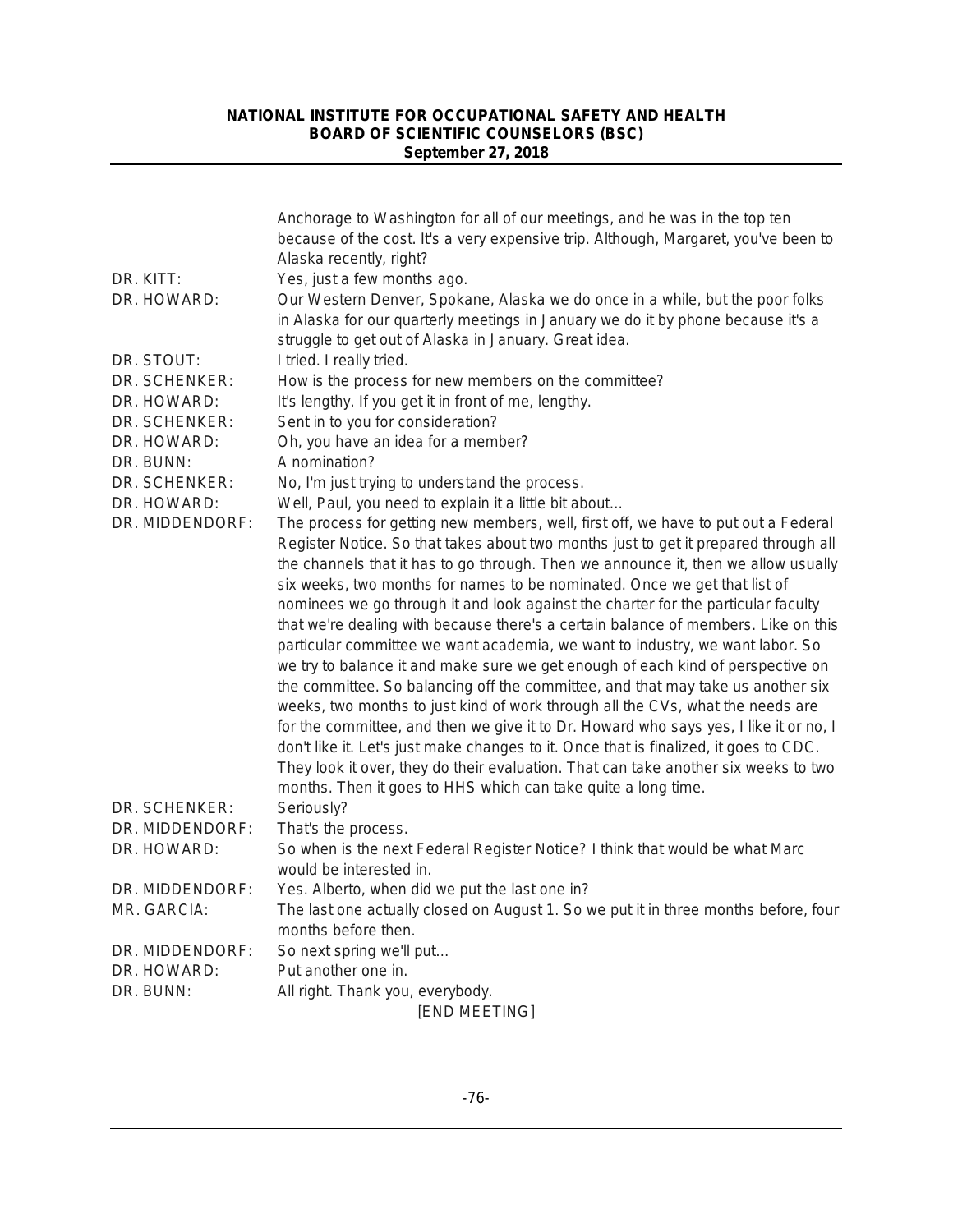#### **G L O S S A R Y**

| <b>ABPM</b>   | American Board of Preventive Medicine                         |
|---------------|---------------------------------------------------------------|
| <b>ACGME</b>  | Accreditation Council for Graduate Medical Education          |
| AIHA          | American Industrial Hygiene Association                       |
| <b>AOHP</b>   | Association of Occupational Health Professionals              |
| <b>ASSE</b>   | American Society of Safety Engineers                          |
| <b>BSC</b>    | <b>Board of Scientific Counselors</b>                         |
| <b>CDC</b>    | United States Centers for Disease Control and Prevention      |
| <b>COSH</b>   | Conference and Exhibition on Occupational Safety and Health   |
| <b>DART</b>   | Division of Applied Research and Technology                   |
| <b>DOE</b>    | Department of Energy                                          |
| <b>DOL</b>    | Department of Labor                                           |
| <b>DOT</b>    | Department of Transportation                                  |
| <b>EPA</b>    | <b>Environmental Protection Agency</b>                        |
| ERC.          | <b>Emergency Response Center</b>                              |
| <b>FACA</b>   | <b>Federal Advisory Committee Act</b>                         |
| <b>HELD</b>   | <b>Health Effects Laboratory Division</b>                     |
| <b>HHS</b>    | US Department of Health and Human Services                    |
| <b>HRSA</b>   | <b>Health Resources and Services Administration</b>           |
| <b>IRB</b>    | Institutional Review Board                                    |
| <b>NACOSH</b> | National Advisory Committee on Occupational Safety and Health |
| <b>NIH</b>    | National Institutes of Health                                 |
| <b>NIOSH</b>  | National Institute for Occupational Safety and Health         |
| <b>NORA</b>   | National Occupational Research Agenda                         |
| <b>NPPTL</b>  | National Personal Protective Technology Lab                   |
| <b>OMB</b>    | Office of Management and Budget                               |
| <b>OSHA</b>   | Occupational Safety and Health Administration                 |
| <b>PPE</b>    | Personal Protective Equipment                                 |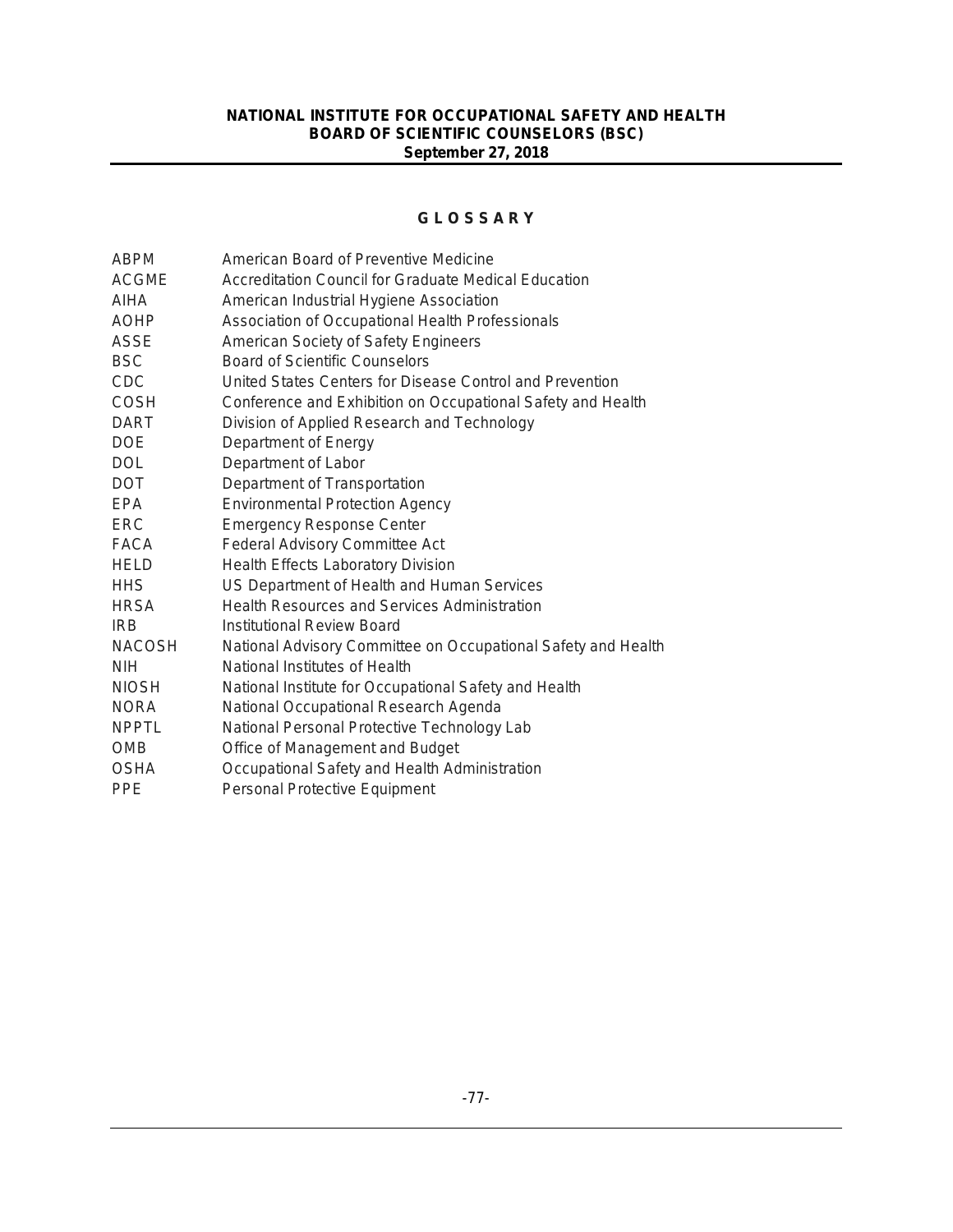#### **Appendix A**

# **Department of Health and Human Services Centers for Disease Control and Prevention National Institute for Occupational Safety and Health Board of Scientific Counselors (BSC) Agenda: Seventy-first Meeting**

NIOSH Offices Conference Number: 888-397-9578 395 E Street, S.W., Suite 9000 Participant Code: 63257516 Washington, DC 20201 <https://odniosh.adobeconnect.com/nioshbsc/>

# **Thursday ─ September 27, 2018**

| <b>Time</b>       | <b>Topic</b>                                | <b>Presenter</b>                          |
|-------------------|---------------------------------------------|-------------------------------------------|
| $8:30$ am         | Welcome and Introduction                    | Mr. Alberto Garcia                        |
|                   | <b>Meeting Logistics</b>                    | DFO, NIOSH                                |
| $8:40$ am         | Agenda, Announcements, and                  | Dr. Terry Bunn                            |
|                   | <b>Approval of Minutes</b>                  | Chair, NIOSH BSC                          |
| $8:50 \text{ am}$ | Director's Opening Remarks                  | Dr. John Howard                           |
|                   |                                             | Director, NIOSH                           |
| $9:20$ am         | NIOSH Confronts the Opioid Crisis           | Ms. Lore Jackson-Lee                      |
|                   |                                             | Associate Director Policy, NIOSH          |
| $10:20$ am        | <b>Break</b>                                |                                           |
| $10:30$ am        | 21st Century Surveillance Report            | RADM Margaret Kitt and Dr. Terri Schnorr  |
|                   |                                             | Deputy Director, OD, NIOSH; and Division  |
|                   |                                             | Director, DSHEFS, NIOSH                   |
| 11:30 am          | Lunch                                       | See Lunch Suggestions on Folder           |
| 12:30 pm          | <b>Public Comments</b>                      | Mr. Alberto Garcia                        |
|                   |                                             | DFO, NIOSH                                |
| 12:45 pm          | Enhancing the Transparency of NIOSH Science | Dr. John Piacentino                       |
|                   |                                             | Associate Director for Science, OD, NIOSH |
| $1:45$ pm         | Summary & Wrap-up, Future Agenda Items,     | Dr. Terry Bunn                            |
|                   | <b>Meeting Dates, Closing Remarks</b>       | Chair, NIOSH BSC                          |
| $2:30$ pm         | Adjourn                                     |                                           |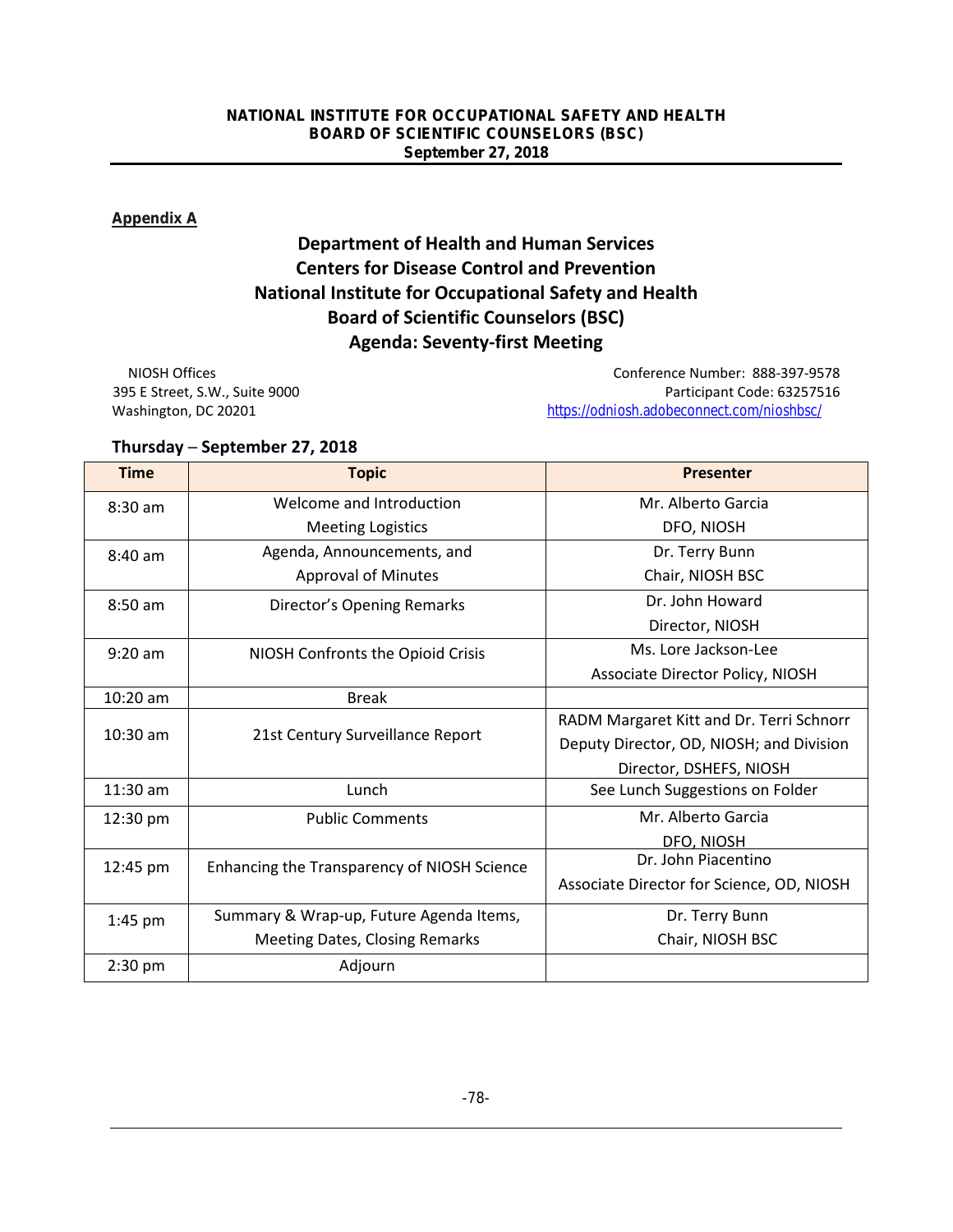#### **Appendix B**

# **Board of Scientific Counselors Washington, D.C, September 27, 2018**

## **Budget**

Dr. Howard will present the most current budget information at the time of the meeting.

# **Organizational and Personnel Announcements**

**Ainsley Weston,** former Associate Director for Science, Respiratory Health Division, has retired. Jean Cox-Ganser is the new ADS.

**Josh Harney** is the new Deputy Director for the Division of Surveillance, Hazard Evaluations, and Field Studies.

**Sarah Unthank** is the new Deputy Director for the Education and Information Division.

## **New Programs and Initiatives**

## **Fentanyl**

NIOSH signed an Interagency Agreement with the National Institute of Justice to conduct a research project entitled "Fentanyl and Fentanyl analog detection for Public Safety and Remediation." The goals of this project are to enhance the safety of law enforcement, forensic scientists, medical personnel, and environmental responders to crime scenes that may be contaminated with fentanyl and other synthetic opioids, as well as to protect public health. This project includes partners of NIOSH and the U.S. Environmental Protection Agency who are performing research related to safeguarding worker and public health. It builds on completed and on-going projects by U.S. Drug Enforcement Agency and U.S. Department of Defense.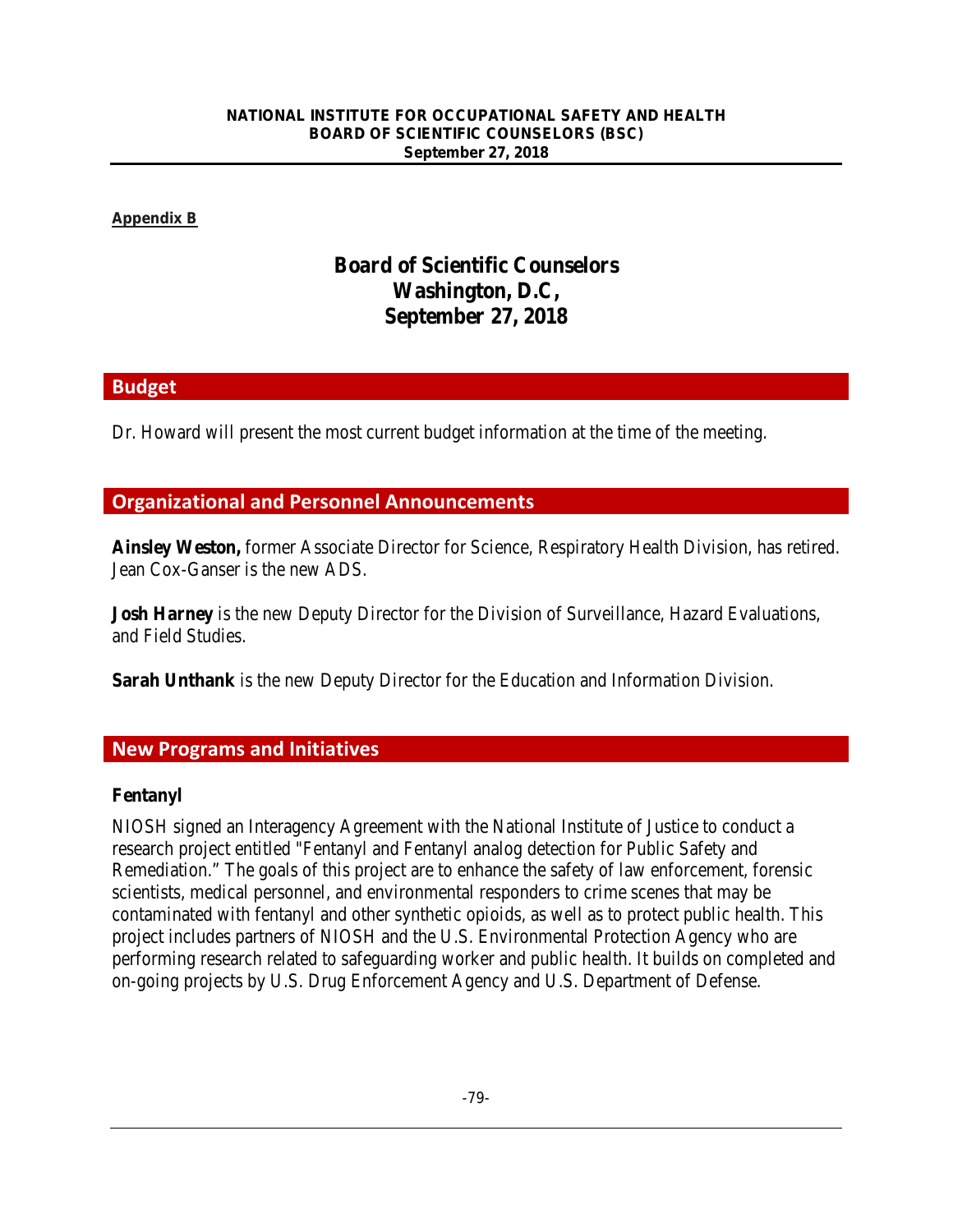# **Office of the Director (OD)**

#### **International Conference**

NIOSH, the World Health Organization, and the Vietnam National Institute of Occupational & Environmental Health co-sponsored the 5<sup>th</sup> International Scientific Conference on Occupational and Environmental Health held September 10-12, 2018 in Hanoi, Vietnam. The theme of the conference was "*Occupational Health and Environment: Challenges and Opportunities in Sustainable Development".* Four NIOSH staff participated in the conference which hosted about 300 participants from 16 countries.

# **Division of Applied Research and Technology (DART)**

#### **Biomonitoring**

BD Medical has formally launched a direct reading test for the detection of the anti-cancer drugs, methotrexate and doxorubicin on surfaces in health care facilities—HD Check system (available at [https://www.bd.com/en-us/offerings/capabilities/hazardous-drug-safety/hd-check-system\)](https://www.bd.com/en-us/offerings/capabilities/hazardous-drug-safety/hd-check-system). This commercial product is based on a DART technology developed by Jerry Smith, Deborah Sammons and Shirley Robertson and collaborative research between NIOSH and BD Medical. This technology will allow health care providers to sample surfaces for contamination and analyze results in minutes. Traditional methods require complex analytical equipment and typically take days for results to be returned.

# **Division of Surveillance, Hazard Evaluations, and Field Studies (DSHEFS)**

#### **Styrene**

NIOSH researchers recently authored an article in the *Journal of Occupational Medicine* that updated the mortality experience of NIOSH's boat builders' cohort. This study examined exposure to styrene used in reinforced plastic in two boatbuilding facilities and its effects on cancer mortality. The study found an association between duration of styrene exposure and increased leukemia mortality. This study was considered at the March 2018 IARC Monograph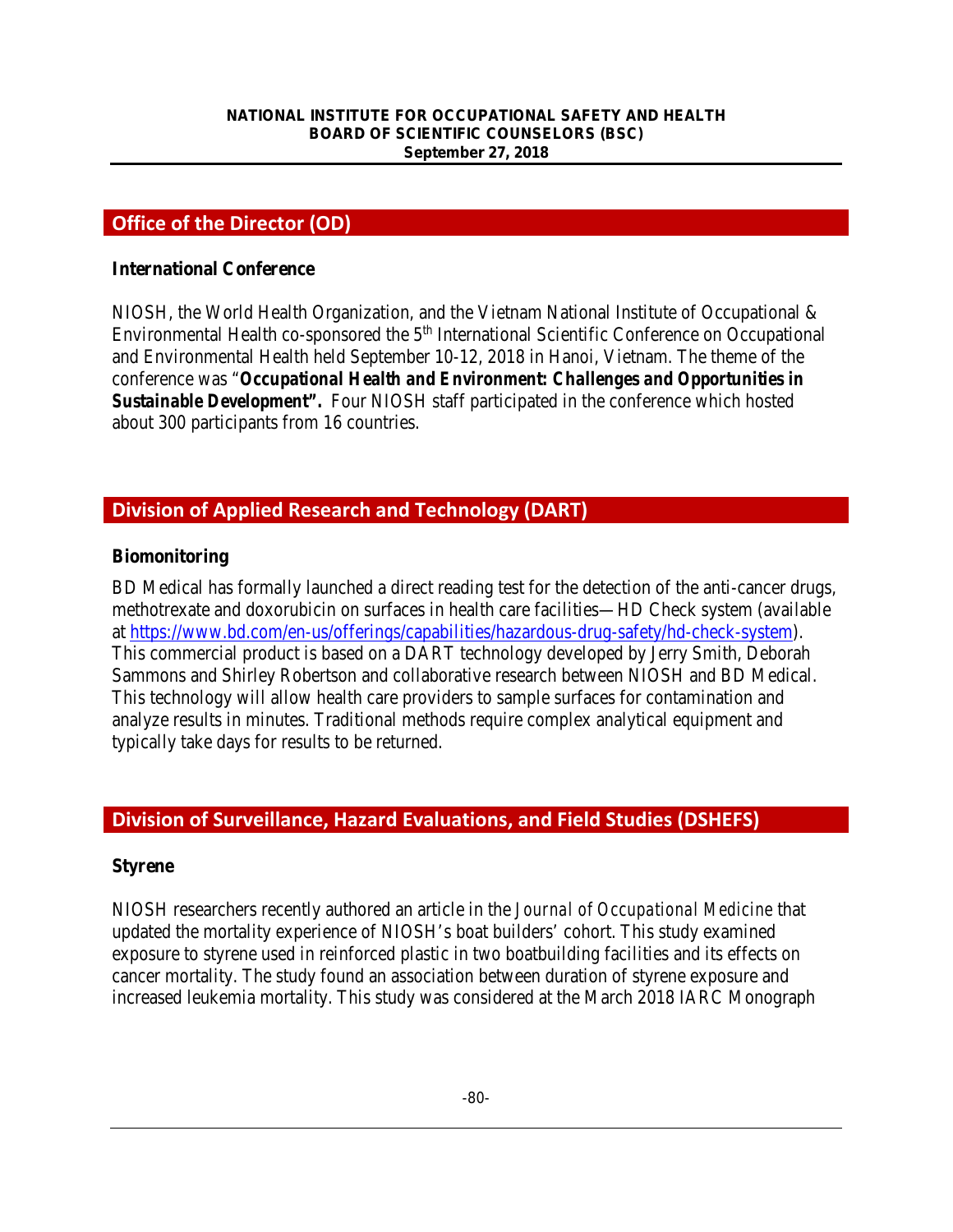meeting investigating the carcinogenicity of styrene. Studies of workers in this industry are considered most informative due to high styrene exposures and lack of confounding exposures.

## **Health Hazard Evaluation (HHE) Program**

The HHE Program has released the 2017 Annual Report. The last 3 years of Annual Reports are available at [https://www.cdc.gov/niosh/hhe/annualreports.html.](https://www.cdc.gov/niosh/hhe/annualreports.html)

The HHE Program has conducted eight evaluations concerning work-related exposure to opioids. Worker groups evaluated include first responder groups as well as other 'non-first responder groups.' The HHE Program is trying to learn more about potential exposures and resultant health effects among first responders. Although NIOSH has interim guidelines for emergency responders related to fentanyl and its analogues [\(https://www.cdc.gov/niosh/topics/fentanyl/risk.html\)](https://www.cdc.gov/niosh/topics/fentanyl/risk.html) based on the best available data, the available data are limited. Field studies and other activities may generate information to fill gaps in the guidance used to protect first responder groups across the country. The HHE Program has also performed evaluations of other groups who are not first responders who may have the potential to be exposed to opioid drugs in the course of their work, such as medical examiner personnel and transportation security screening workers.

## **Surveillance**

NIOSH recently reestablished monthly surveillance of health-related workplace absenteeism using population-based data from the Current Population Survey. This surveillance system provides health and economic impact measures during an influenza pandemic and health situational awareness during the inter-pandemic period. It can also be used to evaluate the impact of pandemic control measures and to inform future pandemic preparedness and response planning. Monthly surveillance reports are routinely shared with the Community Interventions for Infection Control Unit within CDC's Division of Global Migration and Quarantine.

With colleagues from Indiana University, NIOSH researchers recently co-authored a review article in the *American Journal of Public Health* (AJPH) suggesting consideration of occupation as a social determinant of health. The article was part of a special section featured on the cover of the March issue. It included an invited editorial and two accompanying essays by a former OSHA administrator and the Safety Director of the United Steel Workers. AJPH also posted a podcast featuring the authors. The review article is in the top 5% of all research outputs scored by Altmetric.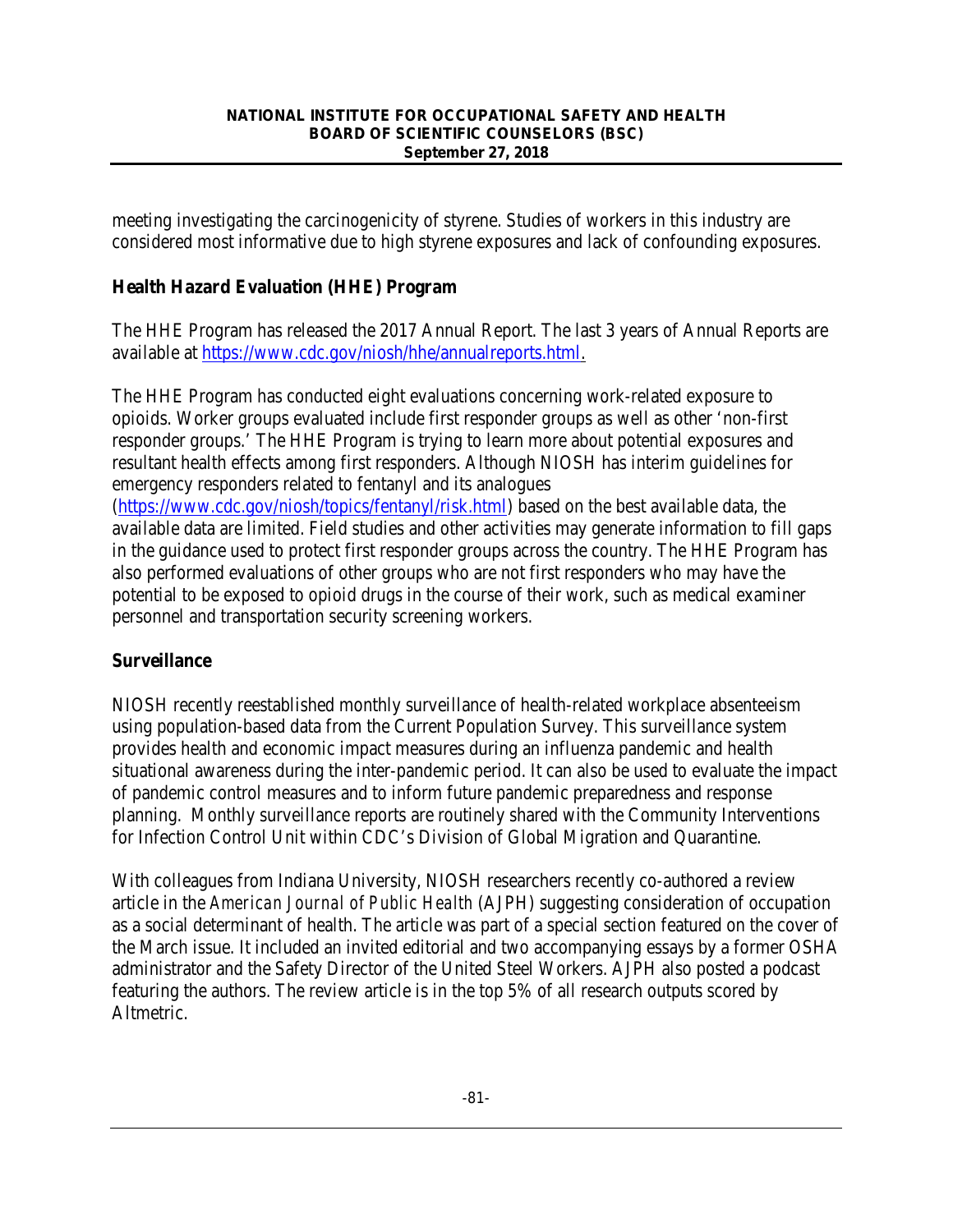## **Noise**

High blood pressure and high cholesterol are more common among workers exposed to loud noise at work according to a NIOSH study published last month in the *American Journal of Industrial Medicine* (available at [https://onlinelibrary.wiley.com/doi/full/10.1002/ajim.22833\)](https://onlinelibrary.wiley.com/doi/full/10.1002/ajim.22833). NIOSH researchers analyzed data from the 2014 National Health Interview Survey to estimate the prevalence of occupational noise exposure, hearing difficulty, and heart conditions within U.S. industries and occupations. They also looked at the association between workplace noise exposure and heart disease. The analysis showed: 25 percent of current workers had a history of work-related noise exposure; 14 percent were exposed in the last year. Twelve percent of current workers had hearing difficulty, 24 percent had high blood pressure and 28 percent had high cholesterol. Of these cases, 58 percent, 14 percent, and 9 percent, respectively, can be attributed to occupational noise exposure.

# **Division of Safety Research (DSR)**

## **Center for Occupational Robotics Research**

The Center is finalizing detailed research needs based on public comments. The research needs will be posted on the Robotic website (available at

[https://www.cdc.gov/niosh/topics/robotics/default.html\)](https://www.cdc.gov/niosh/topics/robotics/default.html). They complement and provide more specificity to robotics-related goals in the [NIOSH Strategic Plan:](https://www.cdc.gov/niosh/about/strategicplan/default.html) FYs 2019−2023 (available at [https://www.cdc.gov/niosh/about/strategicplan/default.html\)](https://www.cdc.gov/niosh/about/strategicplan/default.html).

NIOSH staff will present information on the Center and associated work at several upcoming conferences, including the International Occupational Hygiene Association Conference, RoboBusiness, and the International Robot Safety Conference. Additionally, NIOSH is partnering with the Human Factors and Ergonomics Society to develop proceedings from an October 1, 2018 symposium on exoskeletons.

## **National Occupational Injury Research Symposium**

The symposium is scheduled for October 16-18, 2018 at the Morgantown Marriott at Waterfront Place in Morgantown WV. The conference theme is "Advancing Worker Safety in the 21<sup>st</sup> Century Through Research and Practice." Co-sponsors include National Safety Council, American Society of Safety Professionals, Society for Advancement of Violence and Injury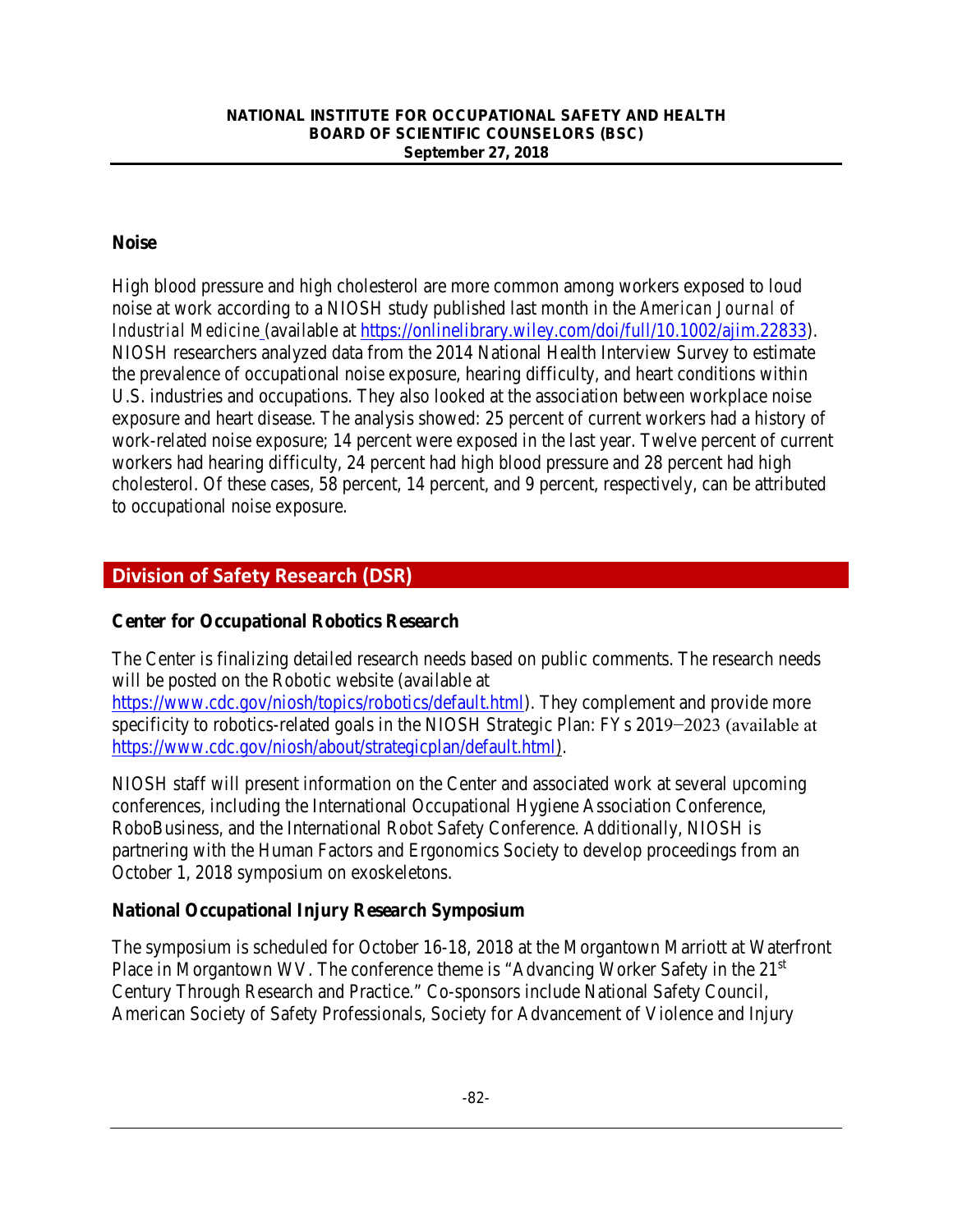Research, Board of Certified Safety Professionals, and West Virginia University's School of Public Health, Statler College of Engineering and Mineral Resources, and Safety and Health Extension. The agenda has been posted to the NOIRS website (available at [https://www.cdc.gov/niosh/noirs/default.html\)](https://www.cdc.gov/niosh/noirs/default.html) and includes opening and closing plenaries, workshops, tutorials, thematic research sessions, and a poster session. Registration is free (see [https://www.cdc.gov/niosh/noirs/2018/registration2018.html\)](https://www.cdc.gov/niosh/noirs/2018/registration2018.html). As of August 21, 306 persons are registered to attend, already exceeding expectations.

## **Literature Review on Emergency Vehicle Crashes**

The July 2nd, 2018 issue of *The Journal of the Human Factors and Ergonomic Society* included a NIOSH-authored article, *Preventing Emergency Vehicle Crashes: Status and Challenges of Human Factors Issues*. The article authored by Drs. Hongwei Hsiao, Joonho Chang, and Peter Simeonov was based on a broad review of the literature. It identified major risk factors for emergency vehicle crashes, included a discussion of current countermeasures and interventions, and made suggestions for future research.

## **Education and Information Division (EID)**

#### **Small Business Conference Proceedings and Special Journal Issue**

The October 2018 issue of the *Annals of Work Exposures and Health* will be dedicated to manuscripts resulting from the October 2017 Understanding Small Enterprises (USE) conference, the first international conference held in the U.S. on occupational safety and health in small businesses, sponsored by NIOSH and the Colorado School of Public Health. Other presentations from the USE conference will be published in a NIOSH proceedings document which is in production.

## **Framework for Productive Aging at Work**

In the May issue of the *Journal of Occupational and Environmental Medicine,* Paul A. Schulte, James Grosch, Juliann C. Scholl, and Sara L. Tamers of the NIOSH National Center for Productive Aging and Work presented bibliographic support for a framework for productive aging at work with the goals of maintaining productivity and health in older workers and preparing younger generations to remain healthy and productive as they age. The paper was widely promoted in the electronic media.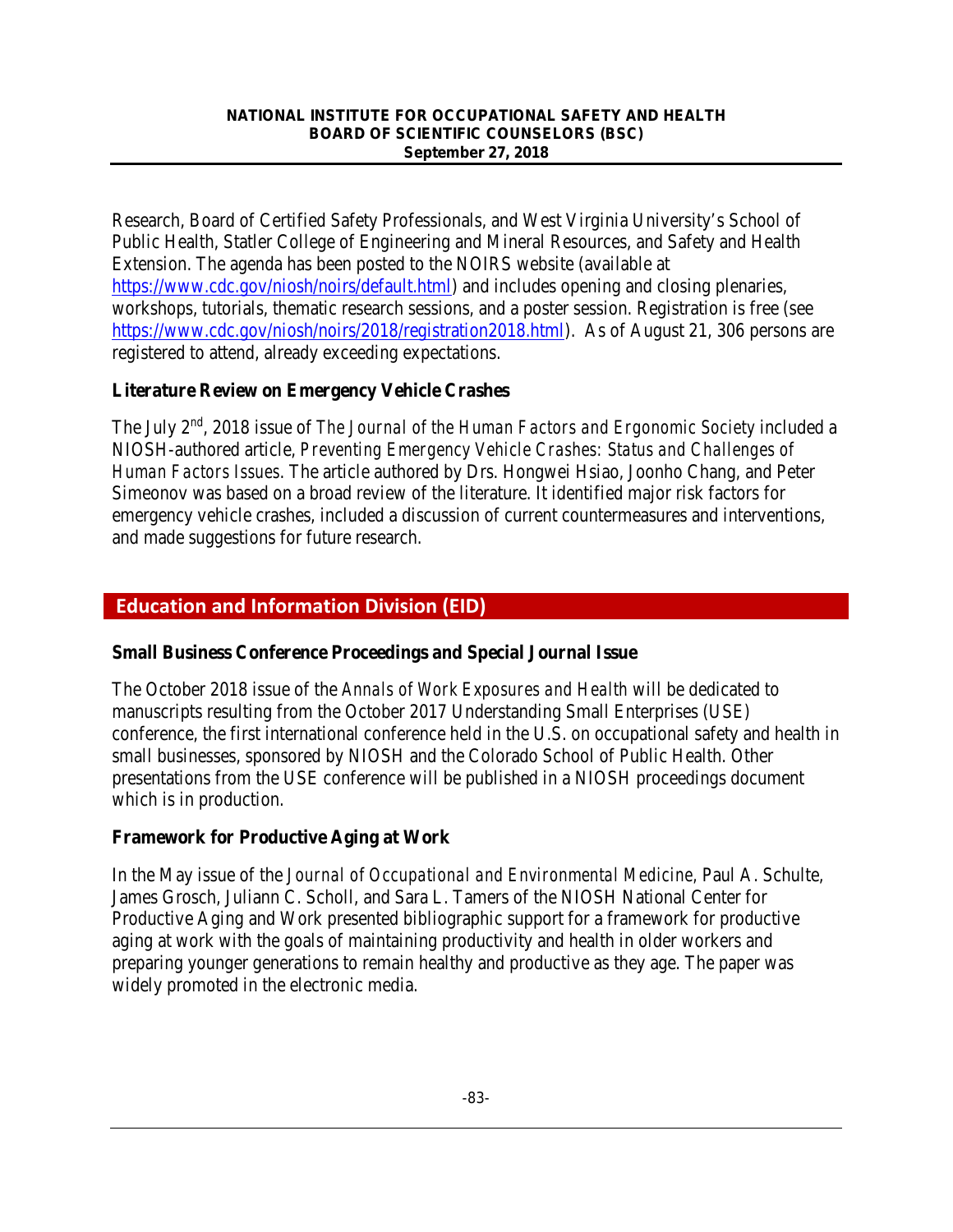#### **Nanosilver Recommended Exposure Limit (REL)**

NIOSH has developed a proposed REL for silver nanomaterials. A revised draft document, *Current Intelligence Bulletin: Health Effects of Occupational Exposure to Silver Nanomaterials,* was released in response to peer and public review comments received on the January 2016 draft NIOSH document. This revised draft document provides an updated scientific literature review of information about occupational exposure to silver nanomaterials including the toxicological effects of exposure to silver nanomaterials in experimental animal and cellular systems, the effect of particle size and other properties on the toxicological effects of silver, and NIOSH recommendations on the measurement and control of occupational exposures. NIOSH used data from subchronic inhalation studies in rats which showed adverse lung and liver effects associated with exposure to silver nanoparticles as the basis of the NIOSH REL. The proposed REL applies to processes that produce or use silver nanomaterials. In addition, NIOSH continues to recommend its existing REL for total silver (metal dust and soluble compounds, as Ag). A public meeting will be announced for late October or November 2018.

#### **Draft NIOSH Risk Assessment Guidance Released**

The draft document, *NIOSH Current Intelligence Bulletin: NIOSH Practices in Occupational Risk Assessment*, was released for public, stakeholder, and peer reviews. The draft document describes the underlying science and general approach used by NIOSH researchers when conducting high quality, scientifically sound assessments of the health risk associated with workplace hazards. An online public meeting was held September 13, 2018, from 1-4pm to provide the opportunity to discuss the contents of the draft document and to solicit public comments. Additional information is available on the NIOSH Docket webpage, NIOSH Docket 316, CDC-2018-0060: [https://www.cdc.gov/niosh/docket/review/docket316/default.html.](https://www.cdc.gov/niosh/docket/review/docket316/default.html)

#### **Cumulative Risk Assessment Mini-Symposium**

On July 31, 2018, EID convened a mini-symposium with a panel of experts in the field of cumulative risk assessment from government, academia, and consulting, to provide a series of diverse presentations, followed by an open forum discussion. The presentations and panel discussion focused on considering how occupational and non-occupational exposures to multiple stressors, including chemical, biological, physical, and social stressors, may result in more severe health effects as a result of combined action among stressors. A NIOSH science blog including a recording of the mini-symposium will be posted on the NIOSH website.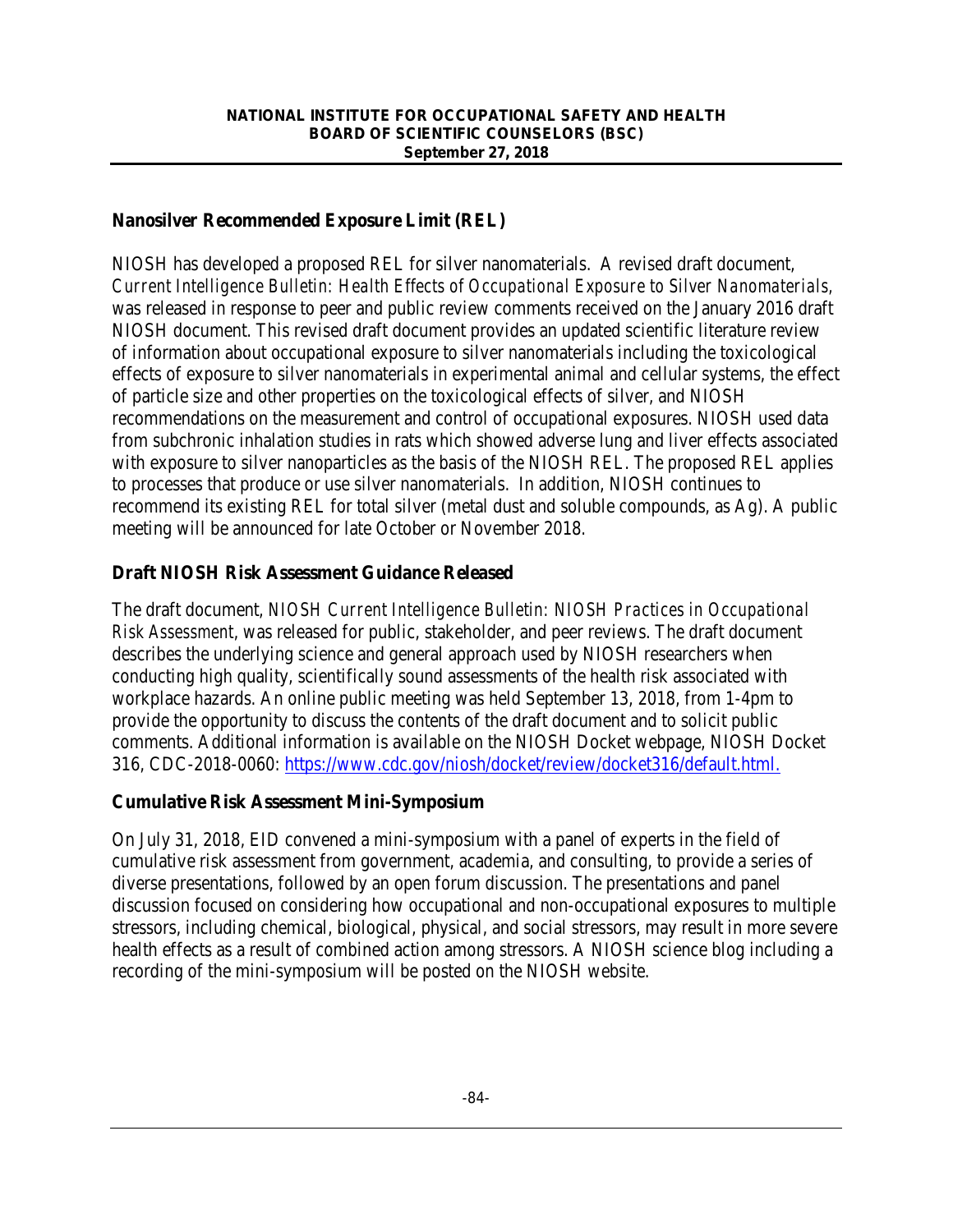#### **Nanotechnology**

The Nanotechnology Research Center (NTRC) held its biannual science meeting at the Hamilton Laboratory in Cincinnati, April 12, 2018. Special guests included Dr. Lisa Freidersdorf of the National Nanotechnology Coordination Office, Washington, DC, and Dr. Saber Husain and Dr. Rick Salisbury from Wright Patterson AFB, Dayton, OH.

Chuck Geraci received the Jeffrey S. Lee award from the Foundation for Occupational Health and Safety and delivered the Jeffrey S. Lee Memorial Lecture, "Big Bangs and Black Holes – Past, Present, and Future Opportunities and Challenges for Industrial Hygienists", at the American Industrial Hygiene Conference and Exposition, May 2018, Philadelphia, PA.

The nanotechnology team continues to expand into Advanced and Additive Manufacturing including presentations at the Ohio Safety Congress in Columbus, OH; Indiana Safety and Health Conference & Expo in Indianapolis, IN; Toxic Use Reduction Institute (TURI) Spring 2018 Continuing Education Conference in Marlborough, MA; and the first in a series of webinars on 3D printing for U.S. NASA Industrial Hygienists and Safety Professionals throughout the US. A webinar on "Moving from Nanotechnology to Advanced Manufacturing: Did We Learn Anything" was presented as part of the interagency series on emerging technologies sponsored by the University of Massachusetts Lowell Center for Sustainable Production. The AIHA *Synergist* featured "21st Century Manufacturing and Challenges for the IH" in the January issue. The NTRC renewed its research task with the Science and Technology Policy Institute to develop foundational information on Advanced Manufacturing.

## **OSHA-NIOSH Heat App**

The OSHA-NIOSH heat safety tool app is a useful resource for planning outdoor work activities. The cobranded app was introduced in 2017 and since then has been the most frequently accessed CDC mobile app with more than 7,198,000 page views. The heat app and more information is available at<https://www.cdc.gov/niosh/topics/heatstress/heatapp.html>

# **Emergency Preparedness and Response Office (EPRO)**

## **Pandemic Flu**

NIOSH participated in the CDC Pandemic Flu Exercise as the lead for the Worker Safety and Health Team, Sept 12-14. Pandemic Flu remains a focus area for CDC in preparing for an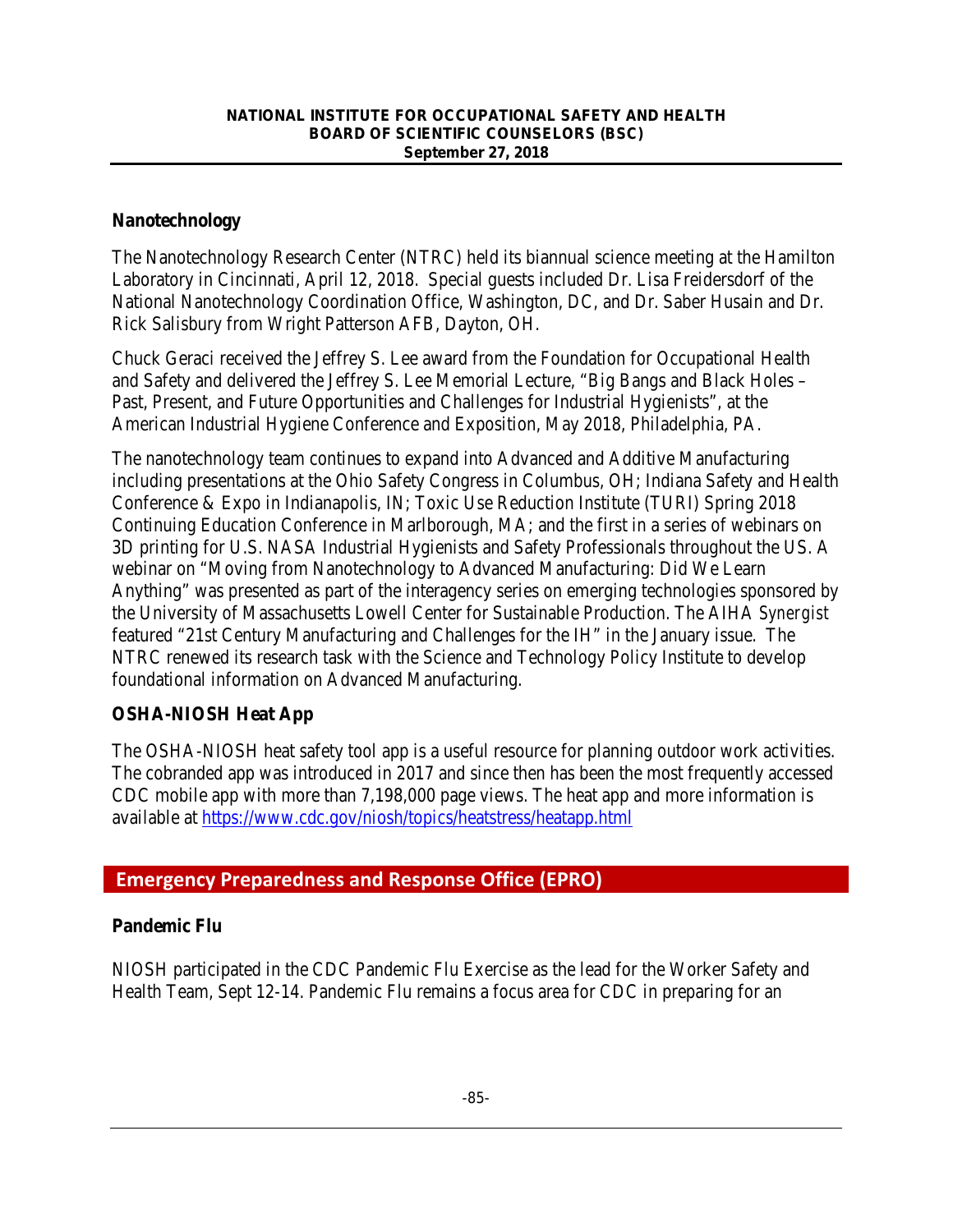emerging infectious disease. Respiratory protective device availability is a priority activity in this year's exercise.

## **Hurricane Response**

The CDC Emergency Operations Center was activated for Hurricane Florence on September 12, 2018. NIOSH is staffing the Worker Safety and Health Task Force. Currently NIOSH is disseminating key health and safety guidance to employers, workers, and volunteers including recommendations for driving on wet roads, personal protective equipment, gasoline powered tools, and responder immunization. Key messages can be found in the NIOSH document Hurricane Key Messages for Employers, Workers and Volunteers at [https://www.cdc.gov/niosh/topics/emres/flood.html.](https://www.cdc.gov/niosh/topics/emres/flood.html) This document is available in English, Spanish, Chinese, and Vietnamese. NIOSH is also developing guidance to protect workers from livestock and poultry wastewater and sludge following flooding.

# **Health Effects Laboratory Division (HELD)**

## **Mold Immunotoxicology Research**

Mold contamination in various sectors can result in occupational exposure to aerosolized fungal particles. Workplace mold exposures can become extreme particularly after hurricane-associated flooding as was observed following hurricanes Katrina, Sandy, and more recently, Harvey. The accompanying media coverage has resulted in broad public concern regarding potential adverse health effects of fungal exposures. To date, the immunotoxicological consequences that follow workplace exposures remain uncharacterized for many occupationally-relevant fungal species.

Fungal exposures were nominated to the National Toxicology Program (NTP) for investigation to address the knowledge gaps. Through an Interagency Agreement with NTP, HELD researchers were selected to address this issue because they developed a state-of-the-art exposure system that simulates natural exposure by aerosolizing dry fungal spores and delivering them to mice housed in a multi-animal nose-only exposure chamber.

HELD is utilizing this exposure system to test a series of fungal species for the NTP. Subchronic inhalation exposures (13 weeks) using *Aspergillus fumigatus* and, most recently, two strains of *Stachybotrys chartarum* (black mold) have been completed. Repeated exposures to spores derived from these species showed the major tissues effected were the larynx, lung, and bronchial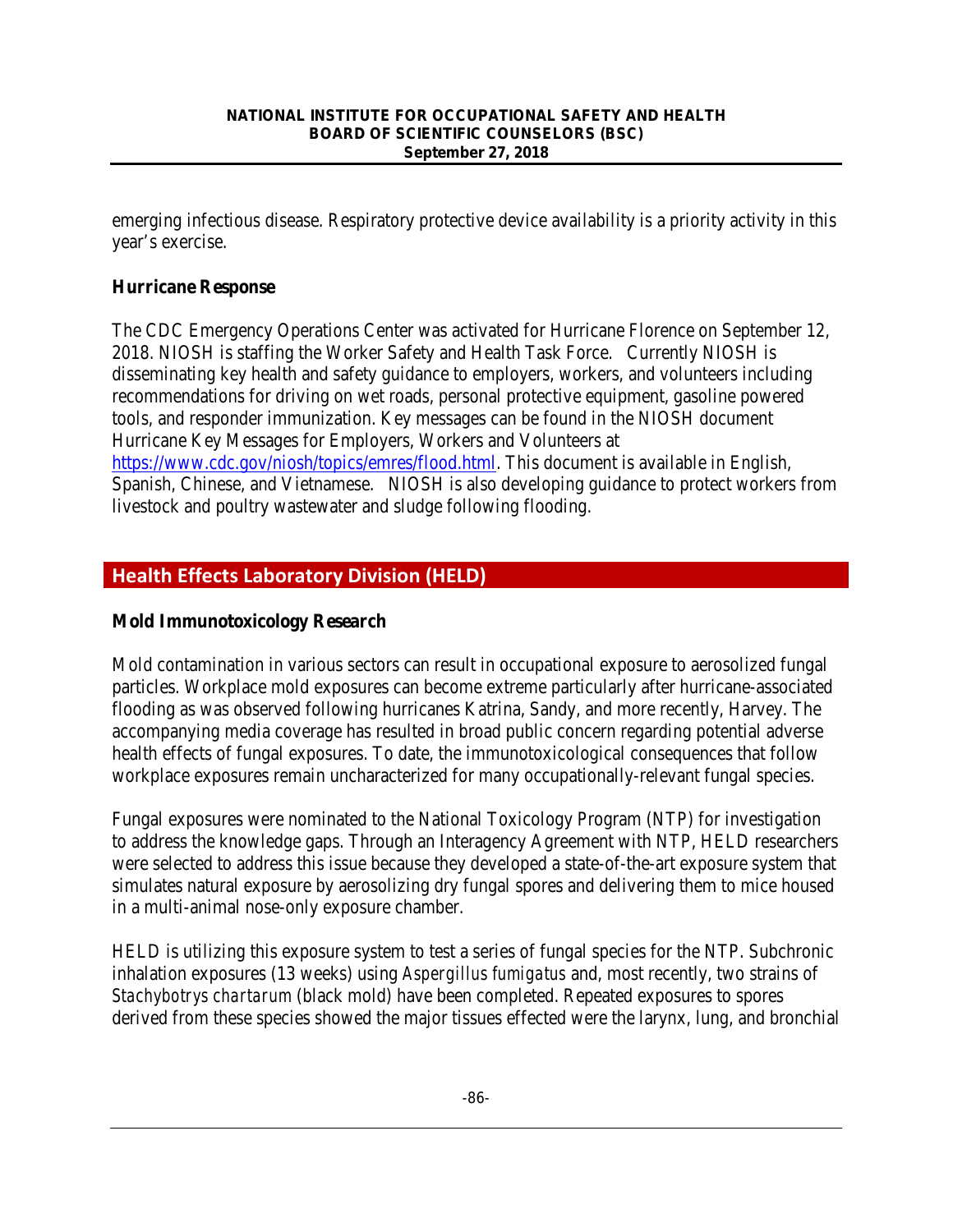lymph nodes. The lungs of *A. fumigatus* exposed mice demonstrated allergic inflammation that was dependent on the viability of *A. fumigatus* spores. In contrast, mice repeatedly exposed to *S. chartarum* showed that allergic mediated responses were dependent on the strain and the production of fungal fragments.

These early studies are showing varying pulmonary immunological responses between species and strains. Unexpectedly, pulmonary arterial hyperplasia has been consistently identified in mice repeatedly exposed to all tested fungal strains to date. This is a unique histologic finding highlighting the potential for fungal exposures to modulate cardiovascular endpoints, such as pulmonary hypertension and right ventricular dysfunction. This rather striking finding is the focus of current research efforts.

The results of this cooperative research between NTP and NIOSH are providing an improved understanding of the pulmonary immunotoxicological and the pathological responses associated with sub-chronic exposures to fungi using a model that better replicates worker exposure to mold.

# **National Personal Protective Technology Laboratory (NPPTL)**

## **Project JET FIT (Elastomeric Respirators in Healthcare)**

NPPTL received funding from the National Center for Immunization and Respiratory Disease, Influenza Coordination Unit, Office of Public Health and Preparedness Response (\$3.2M total internal and external funds) for the Just-in-time Elastomeric Training and Fit-Testing (JET FIT) project. This project consists of three research studies to explore the feasibility of using elastomeric respirators in healthcare facilities in the event of a pandemic or other emergency event. Researchers will evaluate the feasibility of rapid, "just-in-time" healthcare worker fittesting and training, elastomeric respirator cleaning and disinfection, and routine use of elastomeric respirators for patient care.

## **NPPTL Participation in CDC Influenza Exercise**

On September 12-14<sup>th</sup>, 2018, NPPTL participated in a CDC pandemic influenza exercise. In preparation for this event, NPPTL staff organized recommendations and talking points on control banding, extended use and re-use of N95 respirators and the use of elastomeric respirators in healthcare settings. To assist with decision-making during the exercise, NPPTL also provided data from the PPE PRO surveillance system. PPE PRO is a prototype for a national system to monitor PPE supply and usage in healthcare facilities. Using PPE PRO data, exercise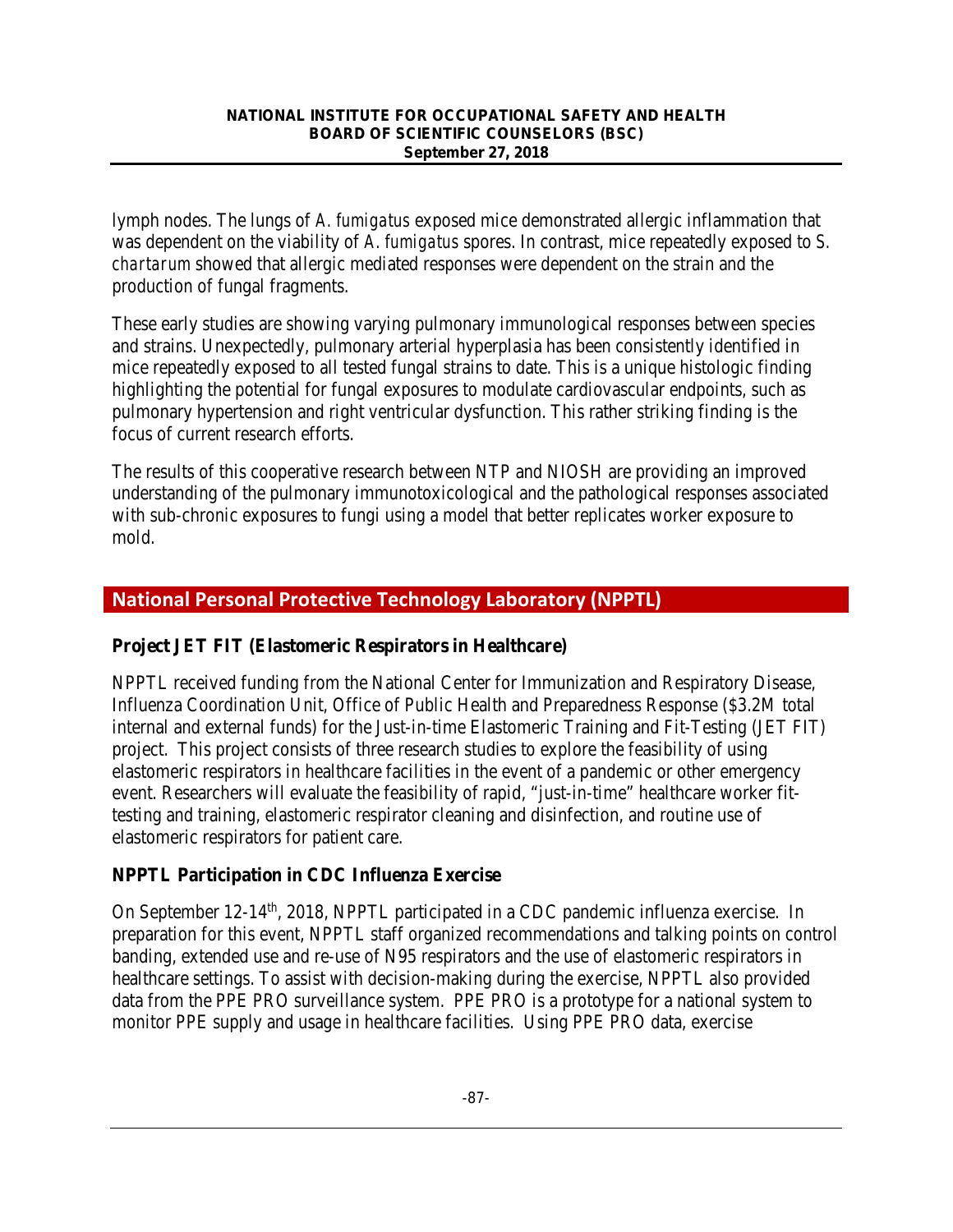participants will be able to monitor and understand the impact of PPE shortages from a national perspective.

# **Respiratory Health Division (RHD)**

## **Coal Workers' Pneumoconiosis**

A study conducted by RHD investigators and recently published in the *American Journal of Public Health* (available at [https://ajph.aphapublications.org/doi/10.2105/AJPH.2018.304517\)](https://ajph.aphapublications.org/doi/10.2105/AJPH.2018.304517) found that the national prevalence of Coal Workers' Pneumoconiosis (CWP) is increasing, and that the prevalence of CWP among coal miners with 25 years or more of tenure exceeds 10%. In addition, a report was published in the August 3, 2018 *Morbidity and Mortality Weekly Report* documenting an increase the mean years of potential life lost attributable to CWP, likely due to an increase in the severity and rapid progression of CWP

[\(https://www.cdc.gov/mmwr/volumes/67/wr/mm6730a3.htm?s\\_cid=mm6730a3\\_e\)](https://www.cdc.gov/mmwr/volumes/67/wr/mm6730a3.htm?s_cid=mm6730a3_e).

## **Indoor Environmental Quality**

RHD investigators within the Field Studies Branch were recognized for their work by the American Industrial Hygiene Association (AIHA), Indoor Environmental Quality (IEQ) Committee, who awarded them with Lila Albin IEQ Paper Award for work\* on characterizing emissions from desktop 3-D printers. This award goes to the paper deemed best publication on indoor environmental quality by the committee that appeared in the Journal of Occupational and Environmental Hygiene in 2017.

*\*Stefaniak et al. [2017]. Characterization of chemical contaminants generated by a desktop fused deposition modeling 3-dimensional printer. J. Occup. Environ. Hygiene. 14:540-550.*

## **Asthma**

A report was published in the April 6, 2018 *Morbidity and Mortality Weekly Report* documenting the prevalence of asthma, asthma attacks, and emergency department visits for asthma among working adults between 2011 and 2016

[\(https://www.cdc.gov/mmwr/volumes/67/wr/mm6713a1.htm\)](https://www.cdc.gov/mmwr/volumes/67/wr/mm6713a1.htm). The major industry group with the highest prevalence of current asthma was health care and social assistance (8.8%) followed by educational services (8.2%), and the major occupation group with highest prevalence was healthcare support occupations (8.8%).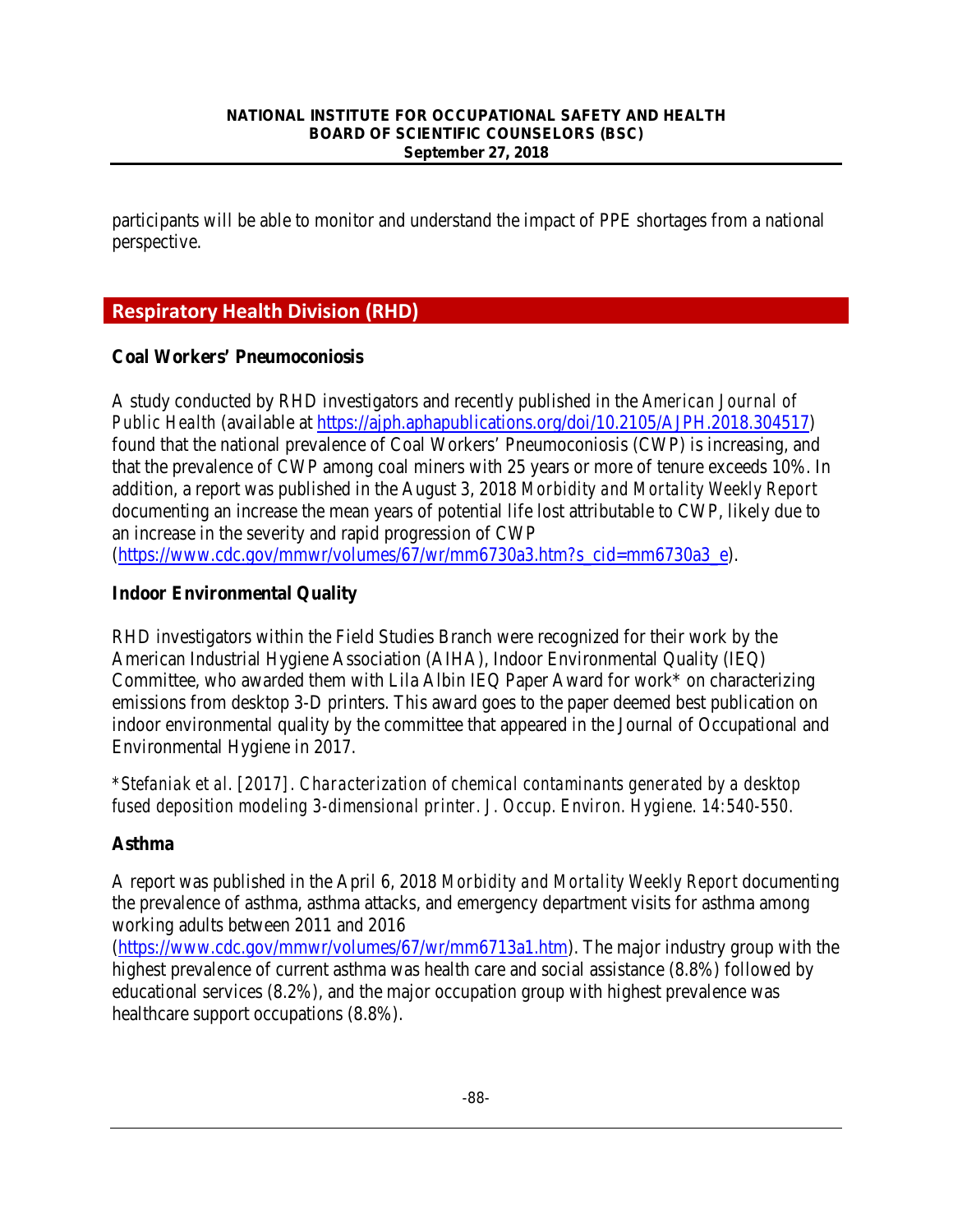# **Total Worker Health® (TWH)**

#### **Research Methodologies**

TWH published in the *Journal of Occupational and Environmental Medicine (JOEM)* the Proceedings from the 2016 Research Methodologies workshop, which was convened by the University of Iowa's College of Public Health and the Healthier Workforce Center of the Midwest, a TWH Center of Excellence. The aims of the workshop were to 1) respond to two of the eight recommendations of the Independent Panel of the 2015 NIH Pathways to Prevention Meeting (TWH: What's Work Got to Do With It?) and 2) to address one of the research intermediate goals of NIOSH's National TWH Agenda. The proceedings paper provides examples of different TWH research approaches and outlines principles important to developing research evidence on TWH.

#### **Worker Well-Being**

TWH published in *JOEM* the paper, "Expanding the Paradigm of Occupational Safety and Health: A New Framework for Worker Well-Being." The paper describes the process undertaken by NIOSH and RAND to develop a conceptual framework for worker well-being. As there is currently no widely-accepted model for worker well-being, this paper address a crucial gap in the literature. NIOSH hopes that this framework can be applied by researchers, policymakers, employers, and workers to understand the domains of worker well-being.

In coordination with the NIOSH Office of Policy, Planning and Evaluation (OPPE), TWH has been leading NIOSH's Opioids Coordination Team, comprised of divisions, laboratories, and offices across the Institute. NIOSH's goals are to determine the antecedent factors for opioid overutilization among workers, identify opioid use conditions that affect workers, develop strategies for protecting workers involved in the opioid crisis response, and develop methods for opioid detection and decontamination of workplaces.

# **Western States Division (WSD)**

#### **New fishing safety success story: I reached over and hit the estop**

Entanglements in fishing gear and deck machinery are a leading cause of injuries in commercial fishing. Fishing Safety Success Story: I Reached Over and Hit the E-stop is a short video documenting how a fishing crew used an emergency stop (E-Stop) on their deck winch to prevent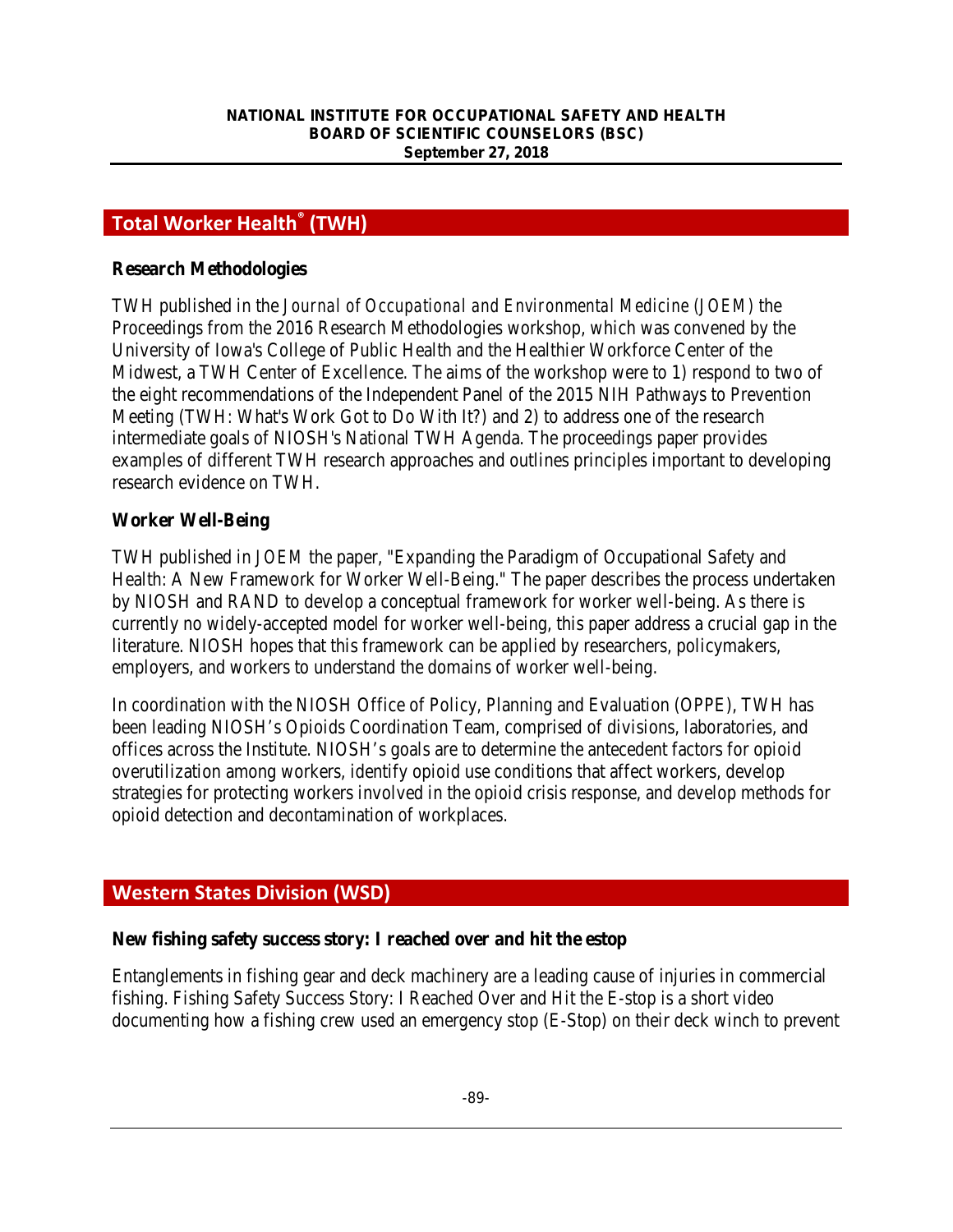an injury to one of their deckhands while salmon seining in Alaska. It is available at [https://www.cdc.gov/niosh/docs/video/2018-153/\)](https://www.cdc.gov/niosh/docs/video/2018-153/).

# **IFISH5—June 2018**

In cooperation with Memorial University of Newfoundland, Northeast Agriculture Center, and Food and Agriculture Organization of the United Nations, NIOSH co-organized the 5<sup>th</sup> International Fishing Industry Safety and Health conference, which included sessions on occupational safety and health research in commercial fishing, aquaculture, and seafood processing. There were more than 175 participants from 25 countries, as well as important international organizations such as the International Maritime Organization and International Labor Organization. The conference featured more than sixty hours of presentations, workshops, panels, and other activities dedicated to worker health and safety. A pre-conference workshop outlined the current state of global occupational safety and health (OSH) in fishing, detailed the many new conventions and initiatives to improve safety and health in the fishing industry, and discussed fisheries management and its various intersections with worker OSH. A postconference workshop gathered most of the researchers in aquaculture safety and health to discuss the state of the field, the gaps in knowledge, the challenges and barriers to research, and set priorities for the future.

Outcomes from the conference already include: an electronic forum for personal flotation device studies and resources coordinated by the Northeast Ag Center, an Aquaculture OSH network and listserv created by researchers from Johns Hopkins, a proposed position paper on seafood bioaerosols, and an Arctic network of OSH researchers focusing on these maritime industries.

We are working on a proposal for a special edition of the *Journal of Agromedicine* dedicated to papers from IFISH 5.

# **Social Presence Statistics**

## **NIOSH continues to expand its presence on social networks***.*

| <b>Social Media and Public</b><br><b>Outreach</b> | <b>August</b> 2017 | <b>August</b> 2018 |
|---------------------------------------------------|--------------------|--------------------|
| Facebook                                          | 129285 likes       | 134899 likes       |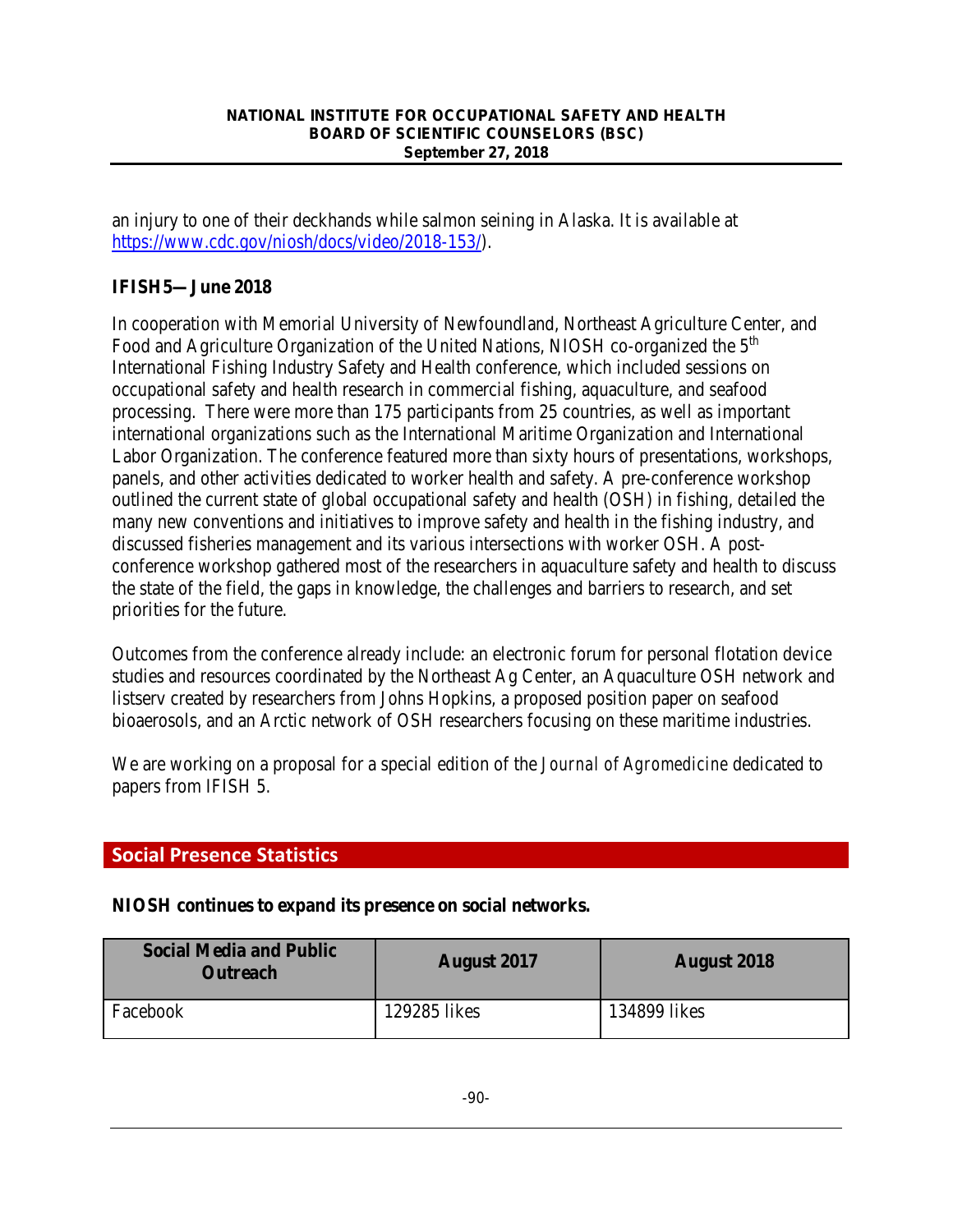| <b>Social Media and Public</b><br><b>Outreach</b> | <b>August 2017</b>                       | <b>August 2018</b>                                                                      |
|---------------------------------------------------|------------------------------------------|-----------------------------------------------------------------------------------------|
| Twitter                                           | @NIOSH account 325728<br>followers       | @NIOSH account 306746*<br><i>*Twitter deleted all inactive</i><br>accounts in July 2018 |
| Instagram                                         | 1077 followers, 770 posts                | 1870 followers, 1272 posts                                                              |
| YouTube                                           | 196 videos, 417901 views                 | 215 videos, 605629 views                                                                |
| LinkedIn                                          | 567 members                              | 713 members                                                                             |
| <b>Website Views</b>                              | 1252322 site views in<br>August 2017     | 1396605 site views in August<br>2018                                                    |
| eNews Subscribers                                 | 67493                                    | 72692                                                                                   |
| <b>TWH Newsletter Subscribers</b>                 | 73961                                    | 79660                                                                                   |
| <b>Research Rounds Newsletter</b>                 | 65282                                    | 69931                                                                                   |
| Science Blog                                      | Total blog entries: 423                  | Total blog entries: 501                                                                 |
|                                                   | Total comments: 6976                     | Total comments: 7823                                                                    |
|                                                   | Blog site views (August)<br>2017): 34778 | Blog site views (August)<br>2018): 34765                                                |

# **NIOSH Publications**

## **May 2018**

[What Wildland Fire Fighters Need to Know about Rhabdomyolysis](https://www.cdc.gov/niosh/docs/2018-131/default.html) [Rhabdomyolysis in Wildland Fire Fighters: A Patient Population at Risk](https://www.cdc.gov/niosh/docs/2018-132/default.html) [What Structural Fire Fighters Need to Know about Rhabdomyolysis](https://www.cdc.gov/niosh/docs/2018-133/default.html) [Rhabdomyolysis in Structural Fire Fighters: A Patient Population at Risk](https://www.cdc.gov/niosh/docs/2018-134/default.html)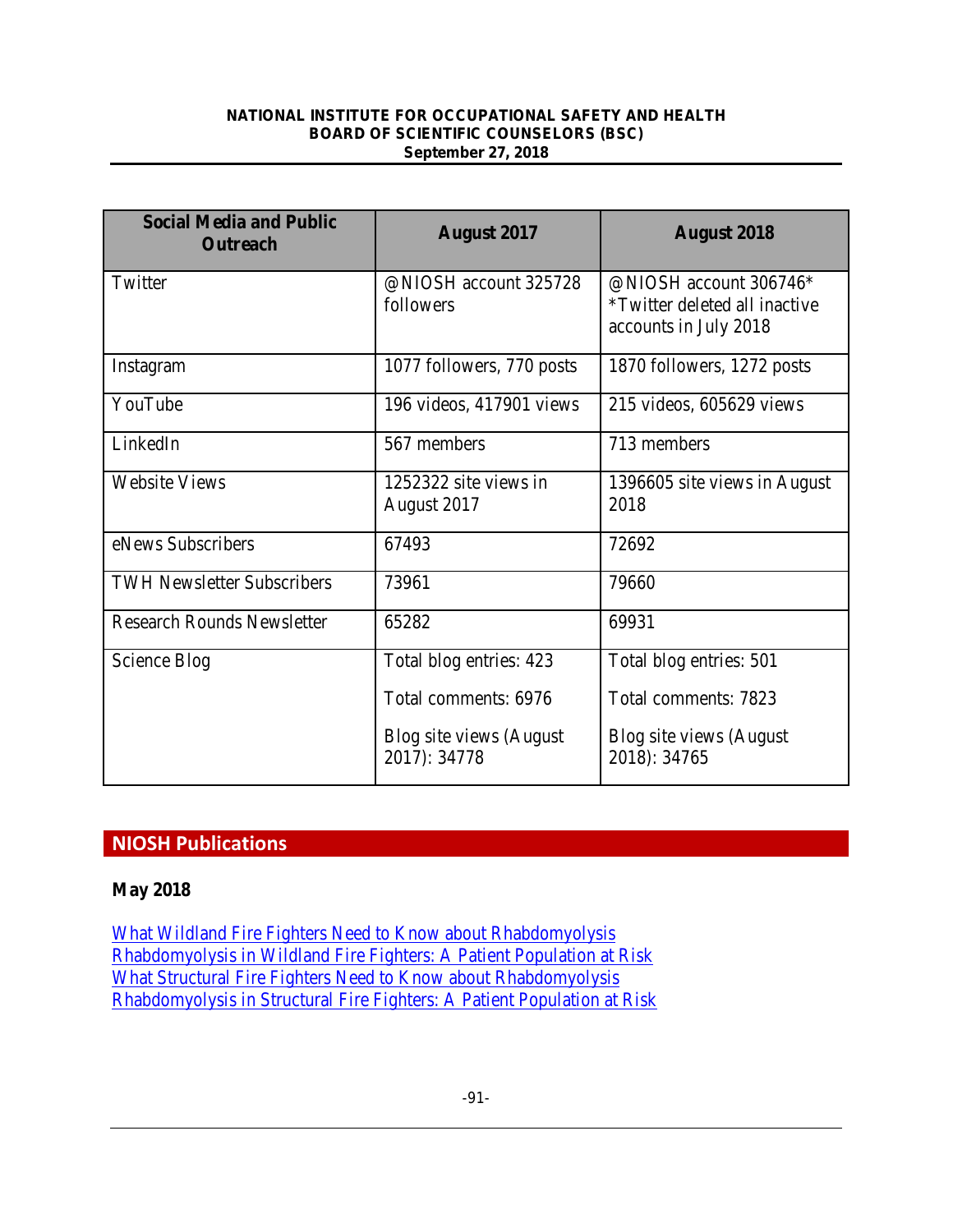## **June 2018**

[Design, Testing, and Modeling of Environmental Enclosures for Controlling Worker Exposure to](https://www.cdc.gov/niosh/mining/works/coversheet2046.html)  [Airborne Contaminants](https://www.cdc.gov/niosh/mining/works/coversheet2046.html) 

## **July 2018**

*NIOSH Program Performance One-Pagers* 

- [Healthy Work Design and Well-Being Program](https://www.cdc.gov/niosh/docs/2018-152/default.html)
- [Engineering Controls Program](https://www.cdc.gov/niosh/docs/2018-151/default.html)
- [Center for Workers' Compensation Studies](https://www.cdc.gov/niosh/docs/2018-150/default.html)
- [Surveillance Program](https://www.cdc.gov/niosh/docs/2018-149/default.html)
- [Nanotechnology Research Center](https://www.cdc.gov/niosh/docs/2018-148/default.html)
- [Health Hazard Evaluation Program](https://www.cdc.gov/niosh/docs/2018-147/default.html)

[Chemical, Biological, Radiological, and Nuclear \(CBRN\) Respiratory Protection Handbook](https://www.cdc.gov/niosh/docs/2018-166/default.html)

## **August 2018**

*NIOSH Program Performance One-Pagers* 

- [Services Program](https://www.cdc.gov/niosh/docs/2018-162/default.html)
- [Respiratory Health Program](https://www.cdc.gov/niosh/docs/2018-159/default.html)
- [Cancer, Reproductive, Cardiovascular and Other Chronic Disease Prevention Program](https://www.cdc.gov/niosh/docs/2018-158/default.html)
- [Personal Protective Technology Program](https://www.cdc.gov/niosh/docs/2018-155/default.html)
- [NIOSH Small Business Assistance Program](https://www.cdc.gov/niosh/docs/2018-164/default.html)
- [NIOSH Safe•Skilled•Ready Workforce Program](https://www.cdc.gov/niosh/docs/2018-160/default.html)
- [NIOSH Mining Program](https://www.cdc.gov/niosh/docs/2018-156/default.html)

## *NIOSH Division Fact Sheets*

- [NIOSH World Trade Center \(WTC\) Health Program Fact Sheet](https://www.cdc.gov/niosh/docs/2018-143/default.html)
- [NIOSH Respiratory Health Division \(RHD\) Fact Sheet](https://www.cdc.gov/niosh/docs/2018-142/default.html)
- [NIOSH National Personal Protective Technology Laboratory \(NPPTL\) Fact Sheet](https://www.cdc.gov/niosh/docs/2018-141/default.html)
- [NIOSH Health Effects Laboratory Division \(HELD\) Fact Sheet](https://www.cdc.gov/niosh/docs/2018-140/default.html)